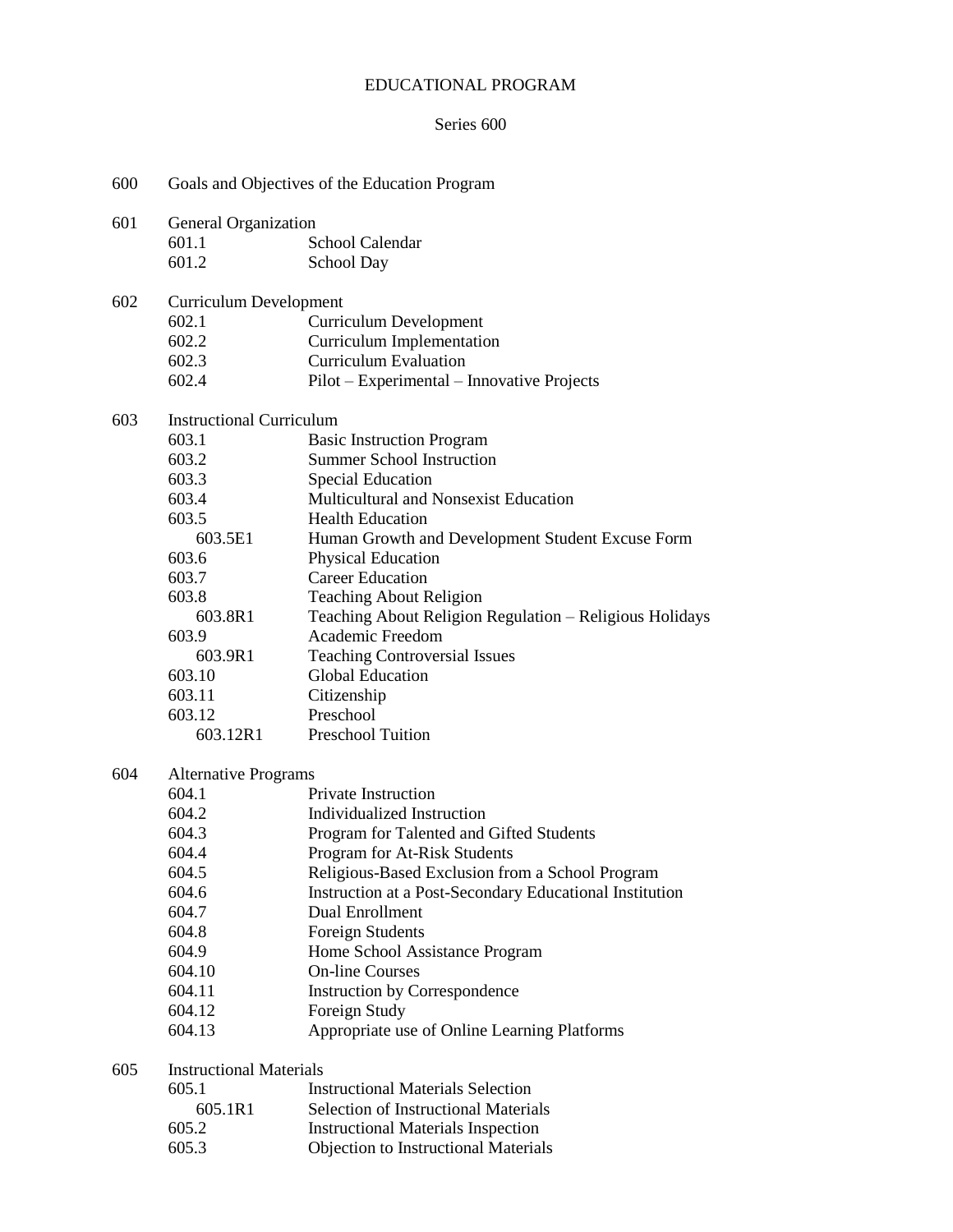|     | 605.3E1                           | Instructions to the Reconsideration Committee                   |  |  |
|-----|-----------------------------------|-----------------------------------------------------------------|--|--|
|     | 605.3E2                           | Reconsideration of Instructional Materials                      |  |  |
|     | 605.3E3                           | Sample Letter to Individual Challenging Instructional Materials |  |  |
|     | 605.3R1                           | Reconsideration of Instructional Materials Regulation           |  |  |
|     | 605.4                             | <b>Technology and Instructional Materials</b>                   |  |  |
|     | 605.5                             | School Library                                                  |  |  |
|     | 605.6                             | Internet Appropriate Use                                        |  |  |
|     | 605.6E1                           | <b>Internet Access Permission Letter to Parents</b>             |  |  |
|     | 605.6E2                           | Internet Appropriate Use Violation Notice                       |  |  |
|     | 605.6R1                           | Internet Appropriate Use Regulation                             |  |  |
|     | 605.7                             | Use of Informational Resources                                  |  |  |
|     | 605.7R1                           | Use of Informational Resources Regulations                      |  |  |
| 606 | <b>Instructional Arrangements</b> |                                                                 |  |  |
|     | 606.1                             | Class Size $-$ Class Grouping                                   |  |  |
|     | 606.2                             | <b>School Ceremonies and Observances</b>                        |  |  |
|     | 606.3                             | Animals in the Classroom                                        |  |  |
|     | 606.4                             | <b>Student Production of Materials and Services</b>             |  |  |
|     | 606.5                             | <b>Student Field Trips and Excursions</b>                       |  |  |
|     | 606.6                             | <b>Insufficient Classroom Space</b>                             |  |  |
|     | 606.7                             | <b>Shared Students</b>                                          |  |  |
|     | 606.8                             | Homework                                                        |  |  |
|     | 606.9                             | <b>School Assembly</b>                                          |  |  |
| 607 | <b>Instructional Services</b>     |                                                                 |  |  |
|     | 607.1                             | <b>Student Guidance and Counseling Program</b>                  |  |  |
|     | 607.2                             | <b>Student Health Services</b>                                  |  |  |
|     |                                   |                                                                 |  |  |

- 607.2R1 Student Health Services Regulation
- 608 Community Education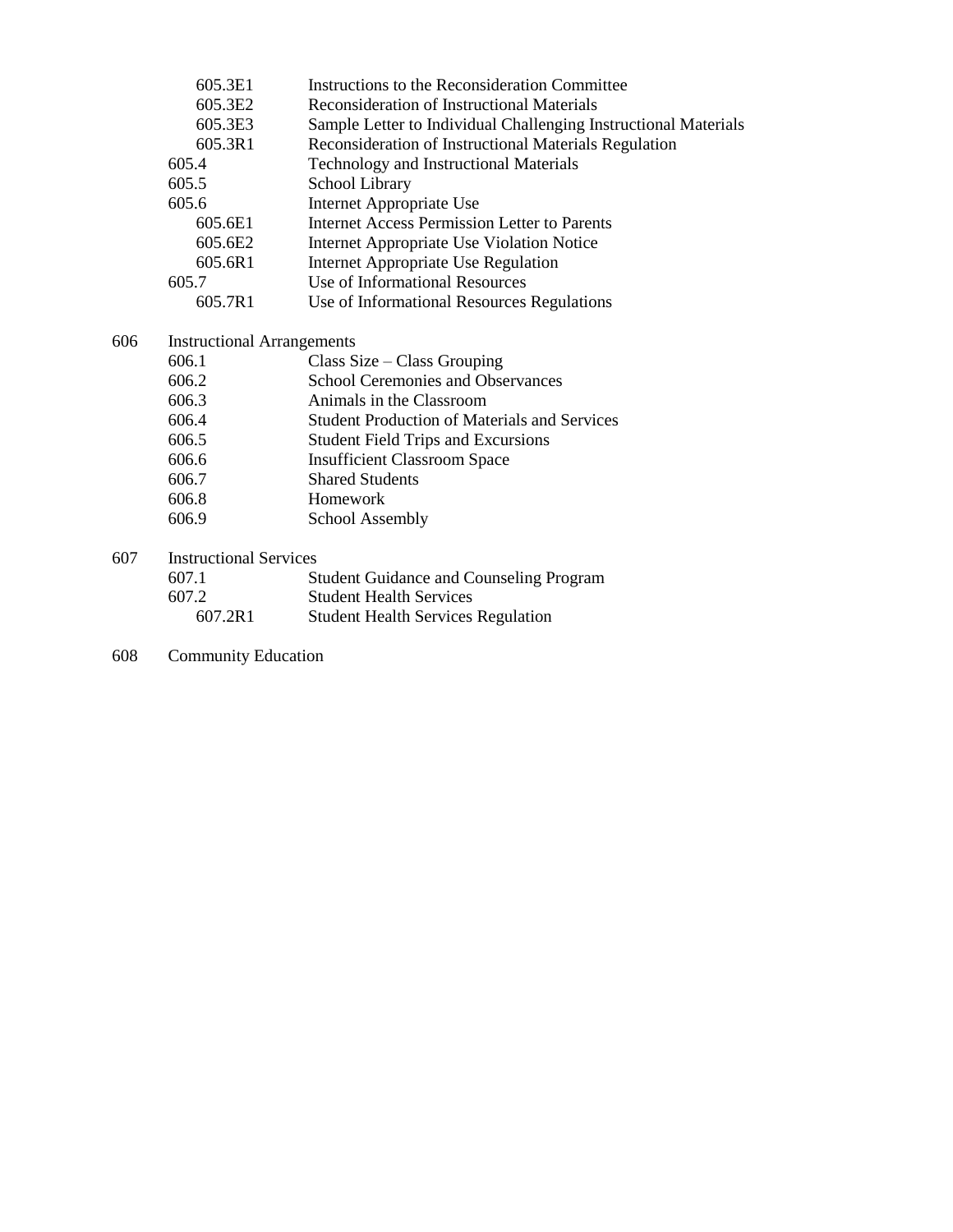## GOALS AND OBJECTIVES OF THE EDUCATION PROGRAM

This series of the board policy manual is devoted to the goals and objectives for the delivery of the education program. The board's objective in the design, contents and the delivery of the education program is to provide an equal opportunity for students to pursue an education free of discrimination on the basis of race, creed, color, sex, national origin, marital status, religion, sexual orientation, gender identity, disability, or socioeconomic status.

In providing the education program of the school district, the board will strive to meet its overall goal of providing the students an opportunity to develop a healthy social, intellectual, emotional, and physical self-concept in a learning environment that provides guidance and encourages critical thinking in students.

In striving to meet this overall goal, the objectives of the education program are to provide students with an opportunity to:

- Acquire basic skills in obtaining information, solving problems, thinking critically and communicating effectively;
- Become effective and responsible contributors to the decision-making processes of the social and political institutions of the community, state and nation;
- Acquire entry-level job skills and knowledge necessary for further education;
- Acquire the capacities for satisfying and responsible roles as family members;
- Acquire knowledge, habits and attitudes that promote personal and public health, both physical and mental;
- Acquire an understanding of ethical principles and values and the ability to apply them to their own lives;
- Develop an understanding of their own worth, abilities, potential and limitations; and,
- Learn and enjoy the process of learning and acquire the skills necessary for a lifetime of continuous learning and adaptation to change.

An advisory committee of representatives of the school district community and the school district is appointed to make recommendations for the goals and objectives of the education program. Annually, the board will report to the committee regarding progress toward achievement of the goals and objectives of the education program.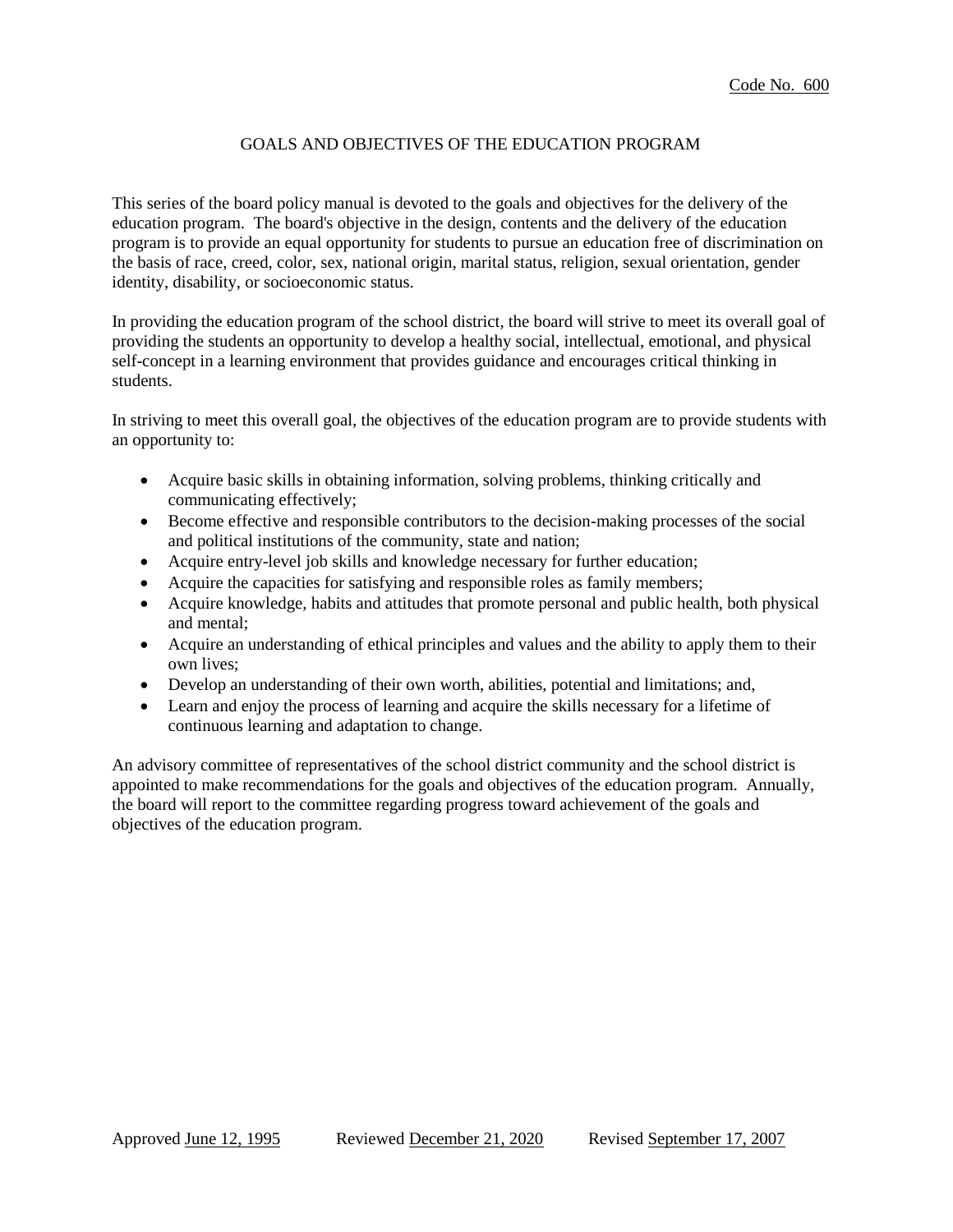## SCHOOL CALENDAR

The school calendar will accommodate the education program of the school district. The school calendar is for a minimum of 1080 hours and includes, but is not limited to, the days for student instruction, staff development, in-service days and teacher conferences.

The academic school year for students is for a minimum of 1080 hours in the school calendar. The academic school year for students shall begin no sooner than August 23. Employees may be required to report to work at the school district prior to this date.

Special education students may attend school on a school calendar different from that of the regular education program consistent with their Individualized Education Program.

The board, in its discretion, may excuse graduating seniors from up to five days or 30 hours of instruction after the school district requirements for graduation have been met. The board may also excuse graduating seniors from making up days missed due to inclement weather if the student has met the school district's graduation requirements.

It is the responsibility of the superintendent to develop the school calendar for recommendation, approval, and adoption by the board annually.

The board may amend the official school calendar when the board considers the change to be in the best interests of the school district's education program. The board shall hold a public hearing on any proposed school calendar prior to adopting the school calendar.

| Legal Reference: | Iowa Code §§ 20.9; 279.10, 280.3, 299.1 (2) (2015).<br>281 I.A.C. 12.1(7); 41.106. |
|------------------|------------------------------------------------------------------------------------|
|                  |                                                                                    |

| Cross Reference: | 501.3 Compulsory Attendance |
|------------------|-----------------------------|
|                  | 601.2 School Day            |
|                  | 603.3 Special Education     |
|                  |                             |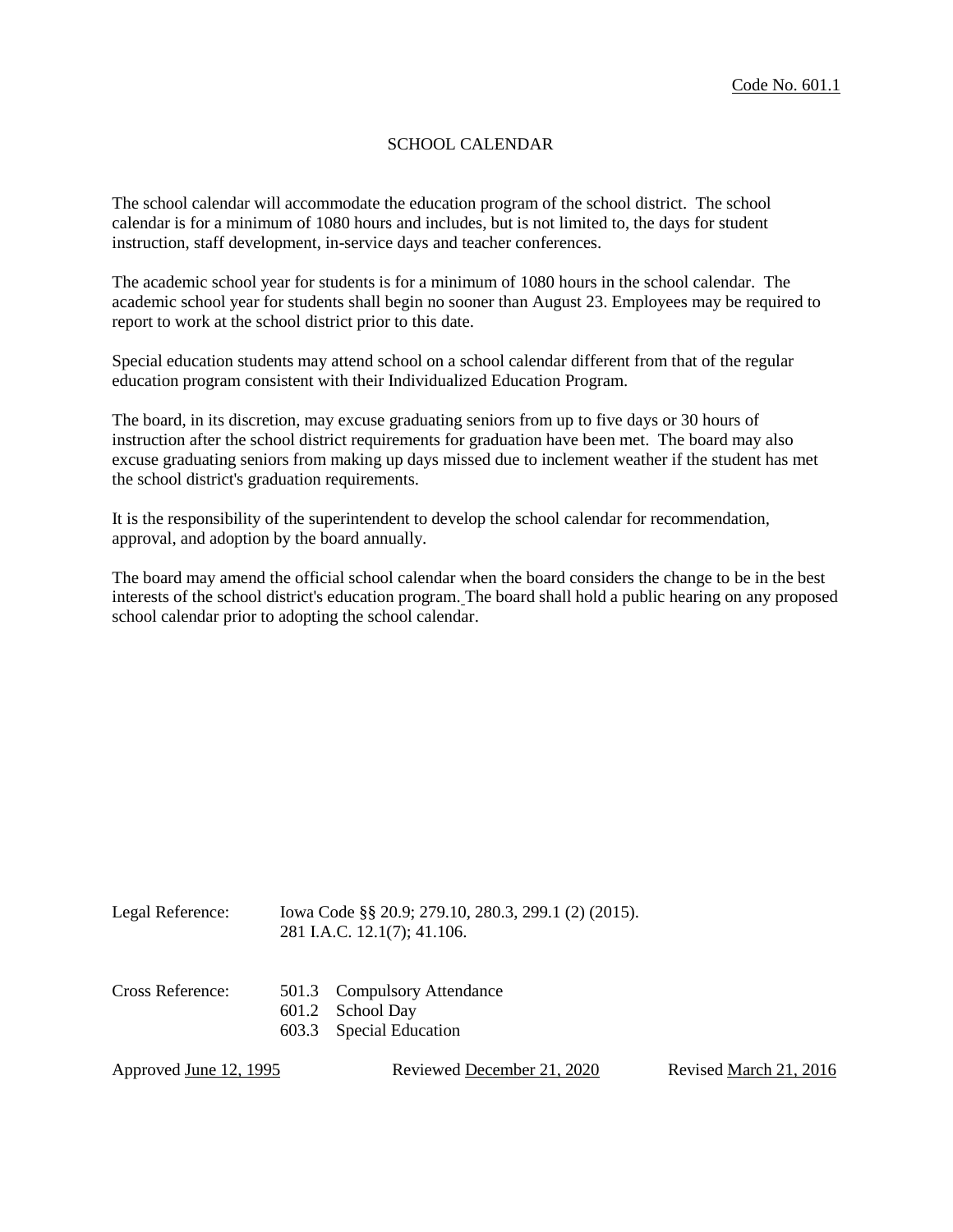### SCHOOL DAY

The student school day for grades one through twelve, in those districts following a 180 day school calendar, will consist of a minimum of six hours, not including the lunch period. The school day consists of the schedule of class instruction and class activities as established and sponsored by the school district. Time during which students are released from school for parent/teacher conferences may be counted as part of students' instructional time. The minimum school day will meet the requirements as established for the operation of accredited schools.

The board may define the number of days kindergarten will be held and the length of each school day for the students attending kindergarten. The school day will consist of a schedule as recommended by the superintendent and approved by the board.

For a 180 day calendar, the school district may also record a day of school with less than the minimum instructional hours if the total hours of instructional time for grades one through twelve in any five consecutive school days equals a minimum of thirty hours, even though any one day of school is less than the minimum instructional hours because of a staff development opportunity provided for the instructional staff or parent-teacher conferences have been scheduled beyond the regular school day. If the total hours of instructional time for the first four consecutive days equal at thirty hours because parent-teacher conferences have been scheduled beyond the regular school day, the school district may record zero hours of instructional time on the fifth consecutive school day as a school day. Schedule revisions and changes in time allotments will be made by the superintendent.

When the school is forced to close due to weather or other emergencies, the part of the day during which school was in session will constitute a school day. The superintendent/building principal will create administrative regulations necessary to utilize any remote learning opportunities that are available and permitted by law during the period of closure. Remote learning opportunities will count toward instructional time requirements as allowed by law. During the time of remote learning, student attendance will be taken, assessments may be administered and grades will count toward students' cumulative grade point average. The provision of special education and accommodations for students who have individualized education programs (IEPs) or Section 504 plans during periods of closure will be determined by each respective IEP or Section 504 team.

It is the responsibility of the superintendent to inform the board annually of the length of the school day.

Legal Reference:

34 C.F.R. sec. 300 28 C.F.R. pt. 35 Iowa Code § 256.7, 279.8, .10. 281 I.A.C. 12.1(1), .1(7-10).

Cross Reference: 601.1 School Calendar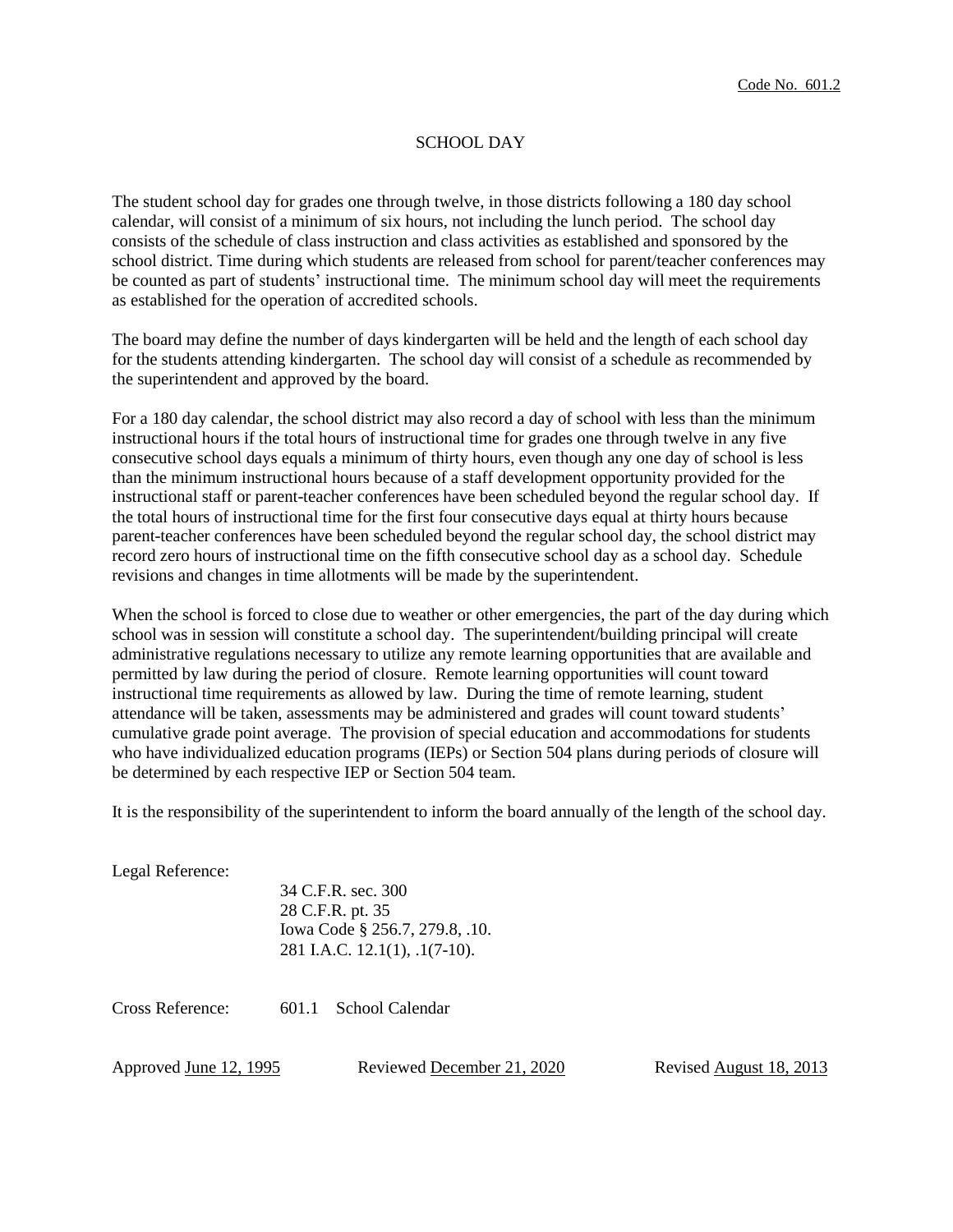## CURRICULUM DEVELOPMENT

Curriculum development is an ongoing process in the school district and consists of both research and design. Research is the studious inquiry and critical investigation of the various content areas for the purpose of revising and improving curriculum and instruction based on relevant information pertaining to the discipline. This study is conducted both internally (what and how we are currently doing at the local level) and externally (what national standards, professional organizations, recognized experts, current research, etc. tell us relative to the content area). Design is the deliberate process of planning and selecting the standards and instructional strategies that will improve the learning experiences for all students.

A systematic approach to curriculum development (careful research, design, and articulation of the curriculum) serves several purposes:

- Focuses attention on the content standards of each discipline and ensure the identified learnings are rigorous, challenging, and represent the most important learning for our students.
- Increases the probability that students will acquire the desired knowledge, skills and dispositions and that our schools will be successful in providing appropriate learning experiences.
- Facilitates communication and coordination.
- Improves classroom instruction.

The superintendent is responsible for curriculum development and for determining the most effective method of conducting research and design activities. A curriculum framework will describe the processes and procedures that will be followed in researching, designing, and articulating each curriculum area. This framework will at a minimum, describe the processes and procedures for the following curriculum development activities to:

- Study the latest thinking, trends research and expert advice regarding the content/discipline;
- Study the current status of the content/discipline (what and how well students are currently learning);
- Identify content standards, benchmarks, and grade level expectations for the content/discipline;
- Describe the desired learning behaviors, teaching and learning environment related to the content/discipline;
- Identify differences in the desired and present program and develop a plan for addressing the differences;
- Communicate with internal and external publics regarding the content area;
- Involve staff, parents, students, and community members in curriculum development decisions;
- Verify integration of local, state, and/or federal mandates (MCNS, school-to-work, etc);
- Verify how the standards and benchmarks of the content/discipline support each of the broader student learning goals and provide a K-12 continuum that builds on the prior learning of each level.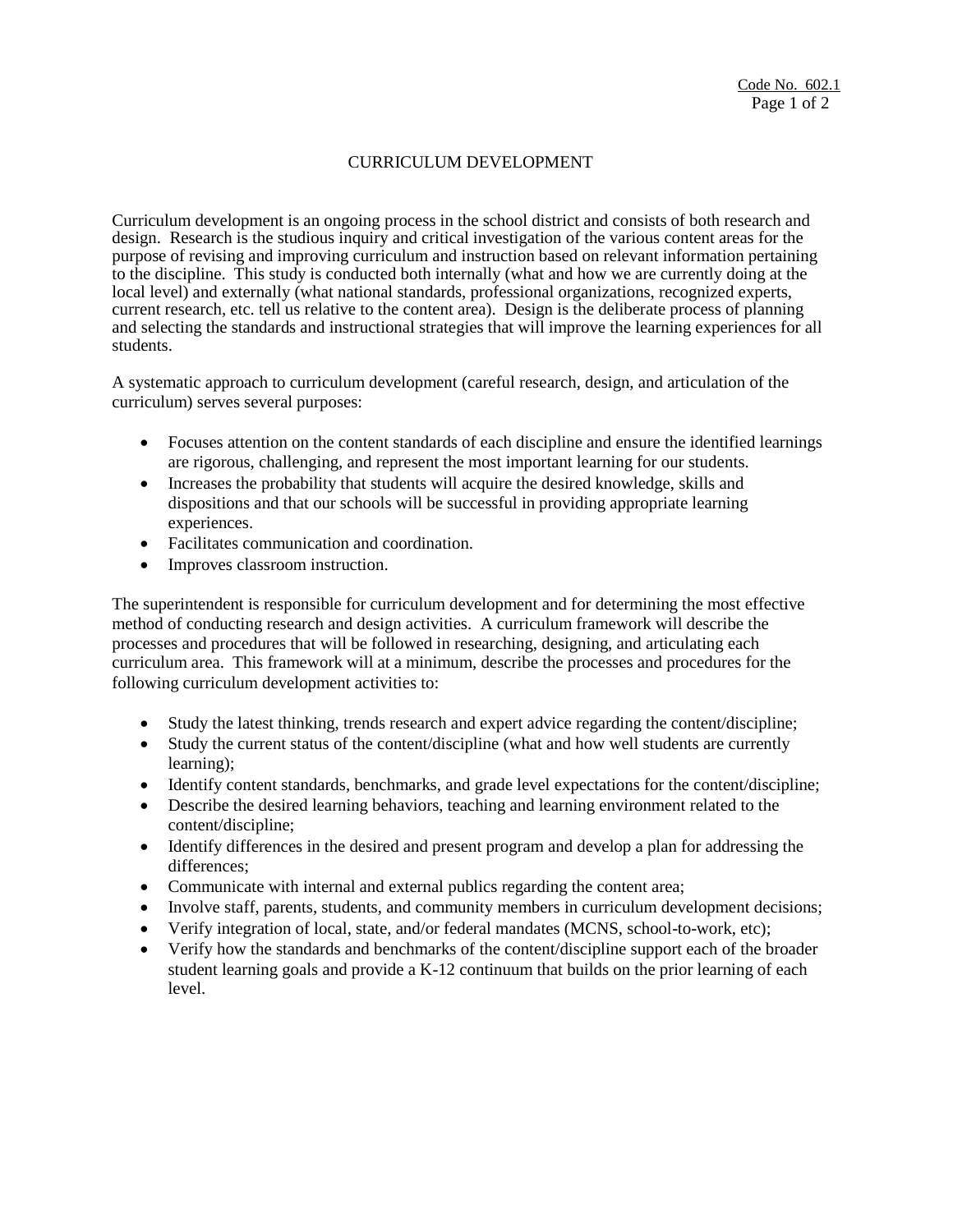## CURRICULUM DEVELOPMENT

It is the responsibility of the superintendent to keep the board apprised of necessary curriculum revisions, progress or each content area related to curriculum development activities, and to develop administrative regulations for curriculum development including recommendations to the board.

| Legal Reference: |                          | 20 U.S.C. § 1232h<br>34 C.F.R. Pt. 98<br>Iowa Code §§ 216.9; 256.7, 279.8; 280.3<br>281 J.A.C. 12.5.                                                                |  |
|------------------|--------------------------|---------------------------------------------------------------------------------------------------------------------------------------------------------------------|--|
| Cross Reference: | 101<br>103<br>602<br>603 | Educational Philosophy of the School District<br>Long-Range Needs Assessment<br><b>Curriculum Development</b><br>Instructional Curriculum<br>604.10 On-line Courses |  |
|                  | 605                      | Instructional Material                                                                                                                                              |  |

Approved June 12, 1995 Reviewed December 21, 2020 Revised November 19, 2018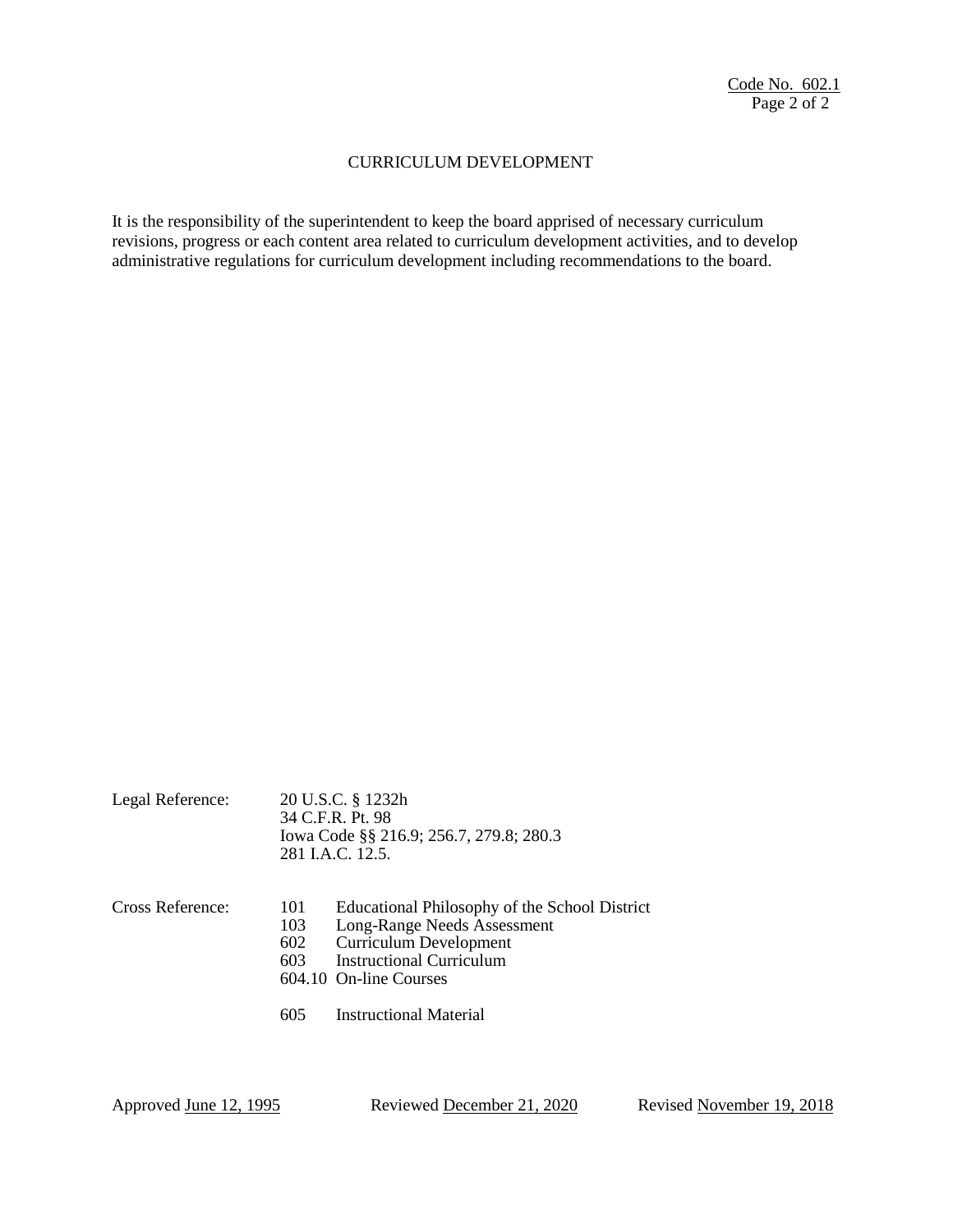## CURRICULUM IMPLEMENTATION

Without careful and continuing attention to implementation, planned changes in curriculum and instruction rarely succeed as intended. How change is put into practice, to a large extent, determines how well it fares.

Implementation refers to what actually happens in practice as compared to what was supposed to happen. Curriculum implementation includes the provision of organized assistance to staff in order to ensure that the newly developed curriculum and the most powerful instructional strategies are actually delivered at the classroom level. There are two components of any implementation effort that must be present to guarantee the planned changes in curriculum and instruction succeed as intended:

- Understanding the conceptual framework of the content/discipline being implemented; and,
- Organized assistance to understand the theory, observe exemplary demonstrations, have opportunities to practice, and receive coaching and feedback focused on the most powerful instructional strategies to deliver the content at the classroom level.

The superintendent is responsible for curriculum implementation and for determining the most effective way of providing organized assistance and monitoring the level of implementation. A curriculum framework will describe the processes and procedures that will be followed to assist all staff in developing the knowledge and skills necessary to successfully implement the developed curriculum in each content area. This framework will, at a minimum, describe the processes and procedures for the following curriculum implementation activities to:

- Study and identify the best instructional practices and materials to deliver the content;
- Describe procedures for the purchase of instructional materials and resources;
- Identify/develop exemplars that demonstrate the learning behaviors, teaching, and learning environment to deliver the content;
- Study the current status of instruction in the content area (how teachers are teaching);
- Compare the desired and present delivery system, identify differences (gap analysis), and develop a plan for addressing the differences;
- Organize staff into collaborative study teams to support their learning and implementation efforts (address the gaps);
- Provide ongoing professional development related to instructional strategies and materials that focuses on theory, demonstration, practice and feedback;
- Regularly monitor and assess the level of implementation;
- Communicate with internal and external publics regarding curriculum implementation;
- Involve staff, parents, students, and community members in curriculum implementation decisions.

It is the responsibility of the superintendent to keep the board apprised of curriculum implementation activities, progress of each content area related to curriculum implementation activities, and to develop administrative regulations for curriculum implementation including recommendations to the board.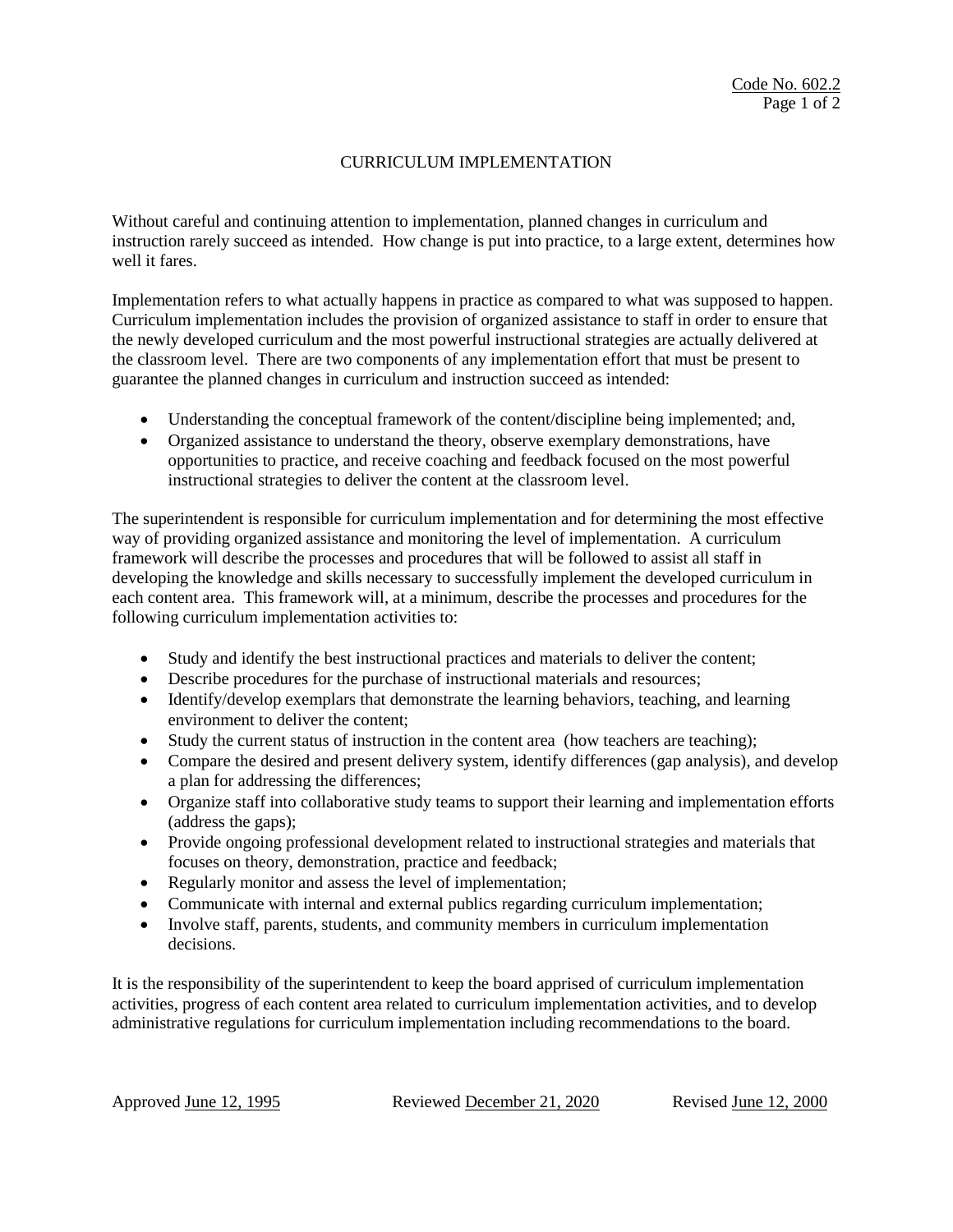# CURRICULUM IMPLEMENTATION

| Legal Reference: | 20 U.S.C. § 1232h (2004).<br>34 C.F.R. pt. 98 (2004).<br>Iowa Code §§ 216.9, 256.7, 279.8, 280.3-.14 (2015).<br>281 I.A.C. $12.8(1)(c)(1)$ .                                                                                 |  |
|------------------|------------------------------------------------------------------------------------------------------------------------------------------------------------------------------------------------------------------------------|--|
| Cross Reference: | Educational Philosophy of the School District<br>101<br>Long-Range Needs Assessment<br>103<br><b>Student Scholastic Achievement</b><br>505<br>602<br><b>Curriculum Development</b><br><b>Instructional Curriculum</b><br>603 |  |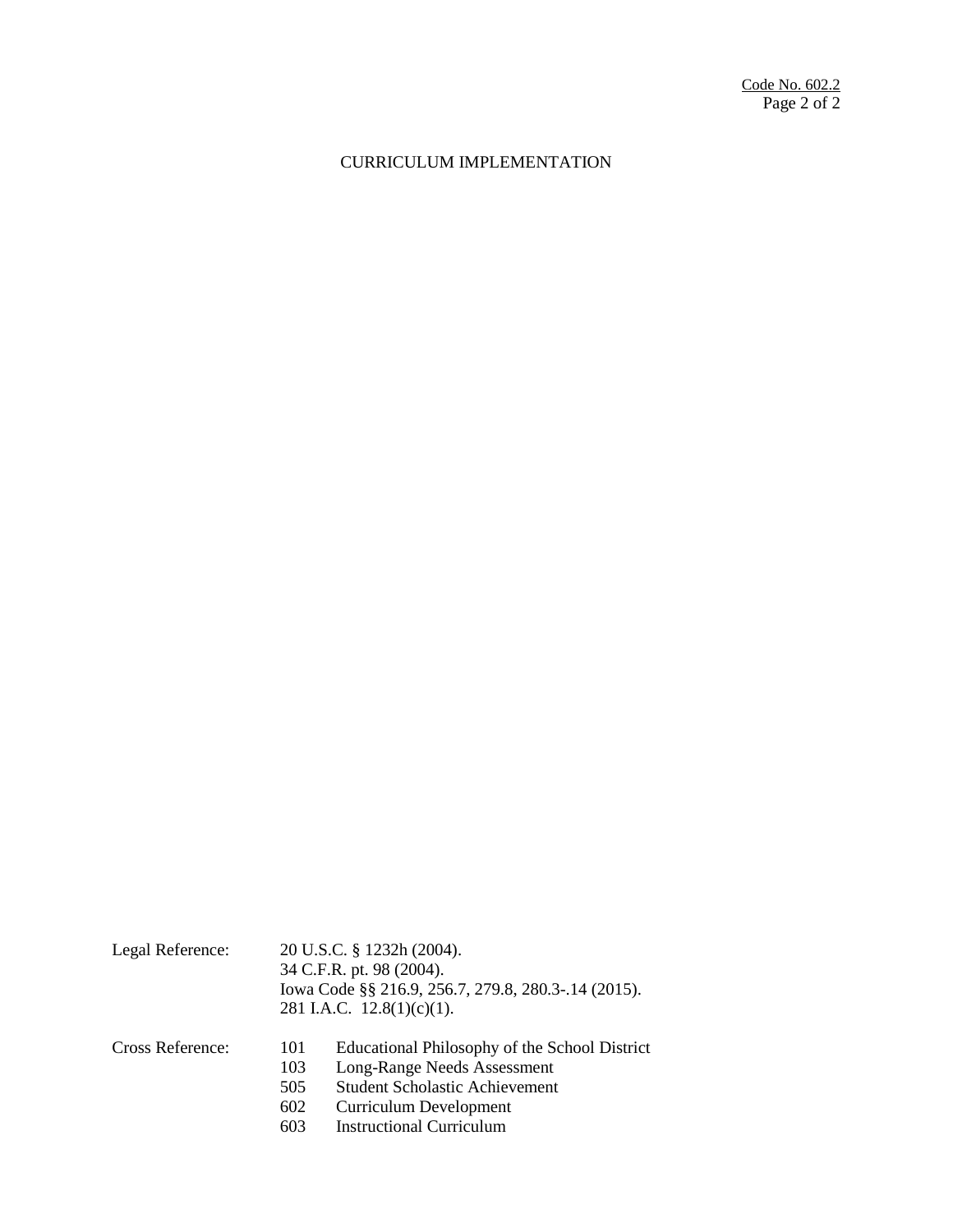## CURRICULUM EVALUATION

Regular evaluation of the total curriculum is necessary to ensure that the written and delivered curriculum is having the desired effect for students.

Curriculum evaluation refers to an ongoing process of collecting, analyzing, synthesizing, and interpreting information to aid in understanding what students know and can do. It refers to the full range of information gathered in the school district to evaluate (make judgments about) student learning and program effectiveness in each content area.

Curriculum evaluation must be based on information gathered from a comprehensive assessment system that is designed for accountability and committed to the concept that all students will achieve at high levels, is standards-based, and informs decisions which impact significant and sustainable improvements in teaching and student learning.

The superintendent is responsible for curriculum evaluation and for determining the most effective way of ensuring that assessment activities are integrated into instructional practices as part of school improvement with a particular focus on improving teaching and learning. A curriculum framework will describe the procedures that will be followed to establish an evaluation process that can efficiently and effectively evaluate the total curriculum. This framework will, at a minimum, describe the procedures for the following curriculum evaluation activities:

- Identify specific purposes for assessing student learning;
- Develop a comprehensive assessment plan;
- Select/develop assessment tools and scoring procedures that are valid and reliable;
- Identify procedures for collecting assessment data;
- Identify procedures for analyzing and interpreting information and drawing conclusions based on the data (including analysis of the performance of various sub-groups of students);
- Identify procedures for establishing at least three levels of performance (specific to the content standard and the assessment tool when appropriate) to assist in determining whether students have achieved at a satisfactory level (at least two levels describe performance that is proficient or advanced and at least one level describes students who are not yet performing at the proficient level);
- Identify procedures for using assessment information to determine long-range and annual improvement goals;
- Identify procedures for using assessment information in making decisions focused on improving teaching and learning (data based decision making);
- Provide support to staff in using data to make instructional decisions;
- Define procedures for regular and clear communication about assessment results to the various internal and external publics (mandatory for communication about students receiving special education services);
- Define data reporting procedures;
- Verify that assessment tools are fair for all students and are consistent with all state and federal mandates;
- Verify that assessment tools measure the curriculum that is written and delivered;
- Identify procedures for deciding when multiple assessment measures are necessary for making good decisions and drawing appropriate conclusions about student learning;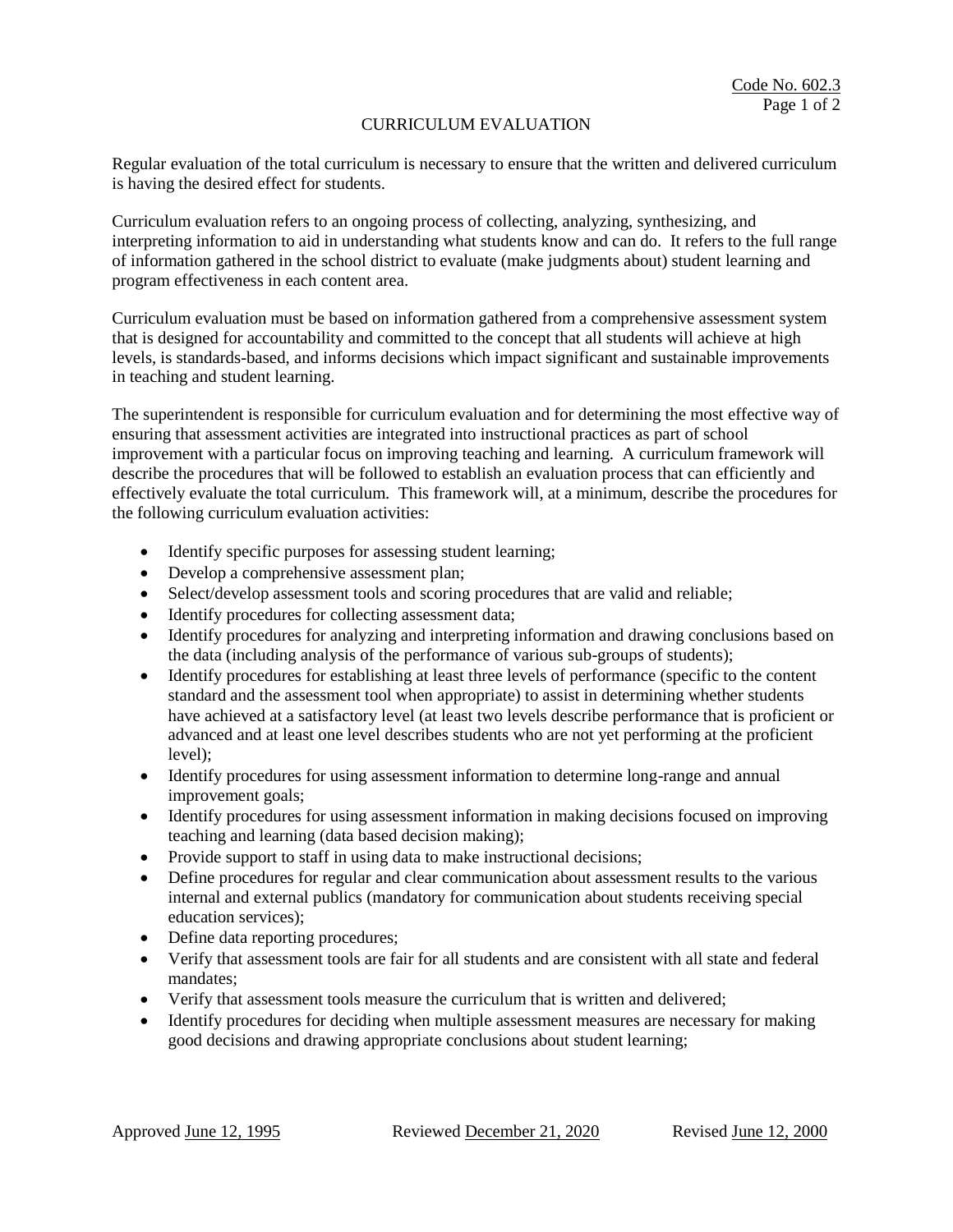## CURRICULUM EVALUATION

- Identify roles and responsibilities of key groups;
- Involve staff, parents, students, and community members in curriculum evaluation;
- Ensure participation of eligible students receiving special education services in district-wide assessments.

It is the responsibility of the superintendent to keep the board apprised of curriculum evaluation activities, the progress of each content area related to curriculum evaluation activities, and to develop administrative regulations for curriculum evaluation including recommendations to the board.

| Legal Reference: | 20 U.S.C. § 1232h (2004).<br>34 C.F.R. pt. 98 (2004).<br>Iowa Code §§ 216.9, 256.7, 279.8, 280.3-.14 (2015).<br>281 I.A.C. $12.8(1)(c)(1)$ . |                                                                                                                                                                                           |
|------------------|----------------------------------------------------------------------------------------------------------------------------------------------|-------------------------------------------------------------------------------------------------------------------------------------------------------------------------------------------|
| Cross Reference: | 101<br>103<br>505<br>602<br>603                                                                                                              | Educational Philosophy of the School District<br>Long-Range Needs Assessment<br><b>Student Scholastic Achievement</b><br><b>Curriculum Development</b><br><b>Instructional Curriculum</b> |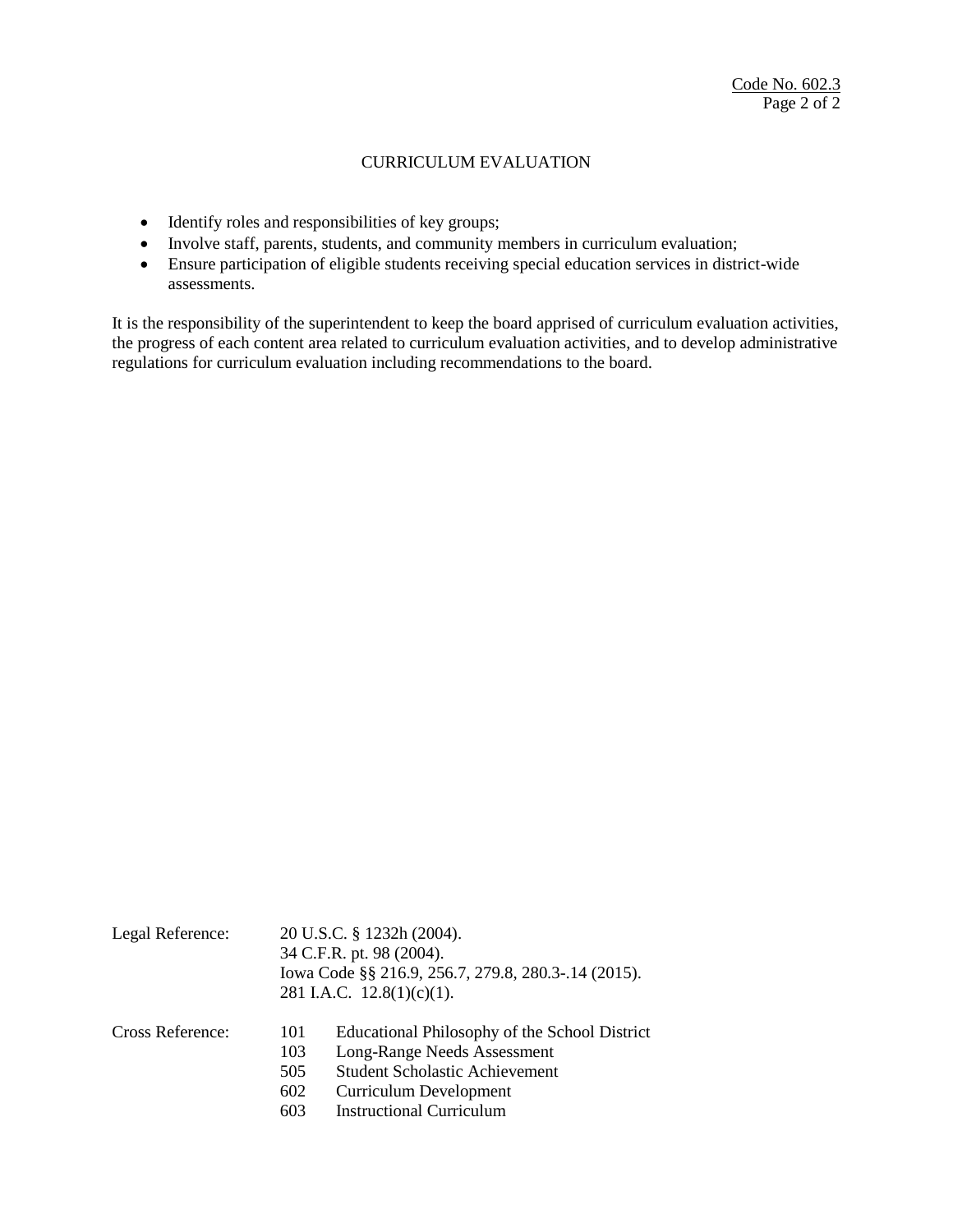## PILOT - EXPERIMENTAL - INNOVATIVE PROJECTS

The board welcomes new ideas in curriculum. Proposals for pilot or experimental projects will first be reviewed and analyzed by the superintendent. Projects recommended by the superintendent will be considered by the board. Pilot and experimental projects approved by the board, the Iowa Department of Education, or the U. S. Department of Education may be utilized in the education program.

Students, who may be or are asked to participate in a research or experimental project or program, must have their parents' written consent on file prior to participating in the project or program. A research or experimental program or project requiring parents' prior written consent is a program or project designed to explore or develop new or unproven teaching methods or techniques. These programs or projects are designated as research or experimental projects or programs. The educational materials of a program or project designated as a research or experimental program or project may be inspected and reviewed by the parents of the students participating or being considered for participation in the program or project. The inspection and review by the parents is in accordance with board policy 605.2, "Instructional Materials Inspection."

It is the responsibility of the superintendent to develop administrative regulations regarding this policy.

| Legal Reference: | 20 U.S.C. § 1232h (2004).<br>34 C.F.R. Pt. 98 (2004).<br>Iowa Code §§ 279.8, .10; 280.3-.14 (2015).<br>281 I.A.C. 12.5. |                                                           |
|------------------|-------------------------------------------------------------------------------------------------------------------------|-----------------------------------------------------------|
| Cross Reference: | 602<br>603                                                                                                              | Curriculum Development<br><b>Instructional Curriculum</b> |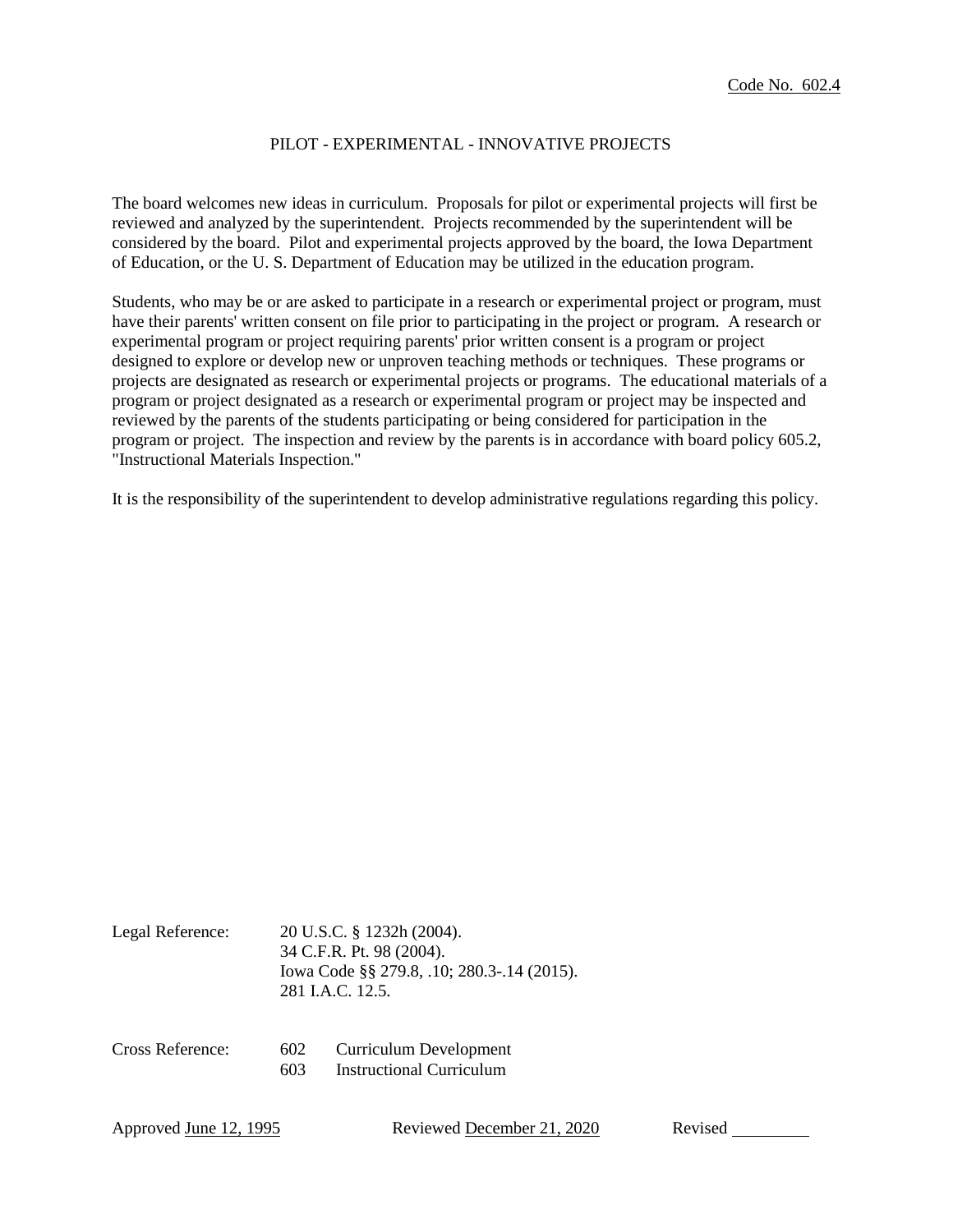### BASIC INSTRUCTION PROGRAM

The basic instruction program will include the courses required for each grade level by the State Department of Education. The instructional approach will be gender fair and multicultural.

The basic instruction program of students enrolled in kindergarten is designed to develop healthy emotional and social habits, language arts and communication skills, the capacity to complete individual tasks, character education and the ability to protect and increase physical well-being with attention given to experiences relating to the development of life skills and human growth and development.

The basic instruction program of students enrolled in grades one through six will include Englishlanguage arts, social studies, mathematics, science, health, human growth and development, physical education, traffic safety, music, visual art, and computer science. Computer science will be offered during at least one grade level.

The basic instruction program of students enrolled in grades seven and eight will include Englishlanguage arts, social studies, mathematics, science, health, human growth and development, family and consumer science, career, technology education, physical education, music, and visual art, art and computer science. Computer science will be offered during at least one grade level.

The basic instruction program credits for students enrolled in grades nine through twelve will include English-language arts (8 credits), Science (6 credits), Mathematics ( 6 credits), Social Studies (6 credits), Technology (2 credits), Physical Education (8 semesters – 2 credits), Electives (16 credits).

The basic instruction program of students enrolled in grades nine through twelve will include English language arts (6 units), social studies (5 units), mathematics (6 units), science (5 units), health (1 unit), physical education (1 unit), fine arts (3 units), foreign language (4 units), financial literacy (1/2 unit) and vocational education (12 units), and computer science (1/2 unit).

The board may, in its discretion, offer additional courses in the instruction program for any grade level.

Each instruction program is carefully planned for optimal benefit taking into consideration the financial condition of the school district and other factors deemed relevant by the board or superintendent. Each instruction program's plan should describe the program, its goals, the effective materials, the activities and the method for student evaluation.

It is the responsibility of the superintendent to develop administrative regulations stating the required courses and optional courses for kindergarten, grades one through six, grades seven and eight, and grades nine through twelve.

| Legal Reference: | 20 U.S.C. § 1232h<br>34 C.F.R. Pt. 98<br>Iowa Code §§ 216.9; 256.11; 279.8; 280.3-.14<br>281 I.A.C. 12.5; .11. |                                                                                                                                                                                  |
|------------------|----------------------------------------------------------------------------------------------------------------|----------------------------------------------------------------------------------------------------------------------------------------------------------------------------------|
| Cross Reference: | 102<br>103<br>505<br>602<br>603                                                                                | <b>Equal Educational Opportunity</b><br><b>Long-Range Needs Assessment</b><br><b>Student Scholastic Achievement</b><br><b>Curriculum Development</b><br>Instructional Curriculum |

Approved June 12, 1995 Reviewed December 21, 2020 Revised December 21, 2020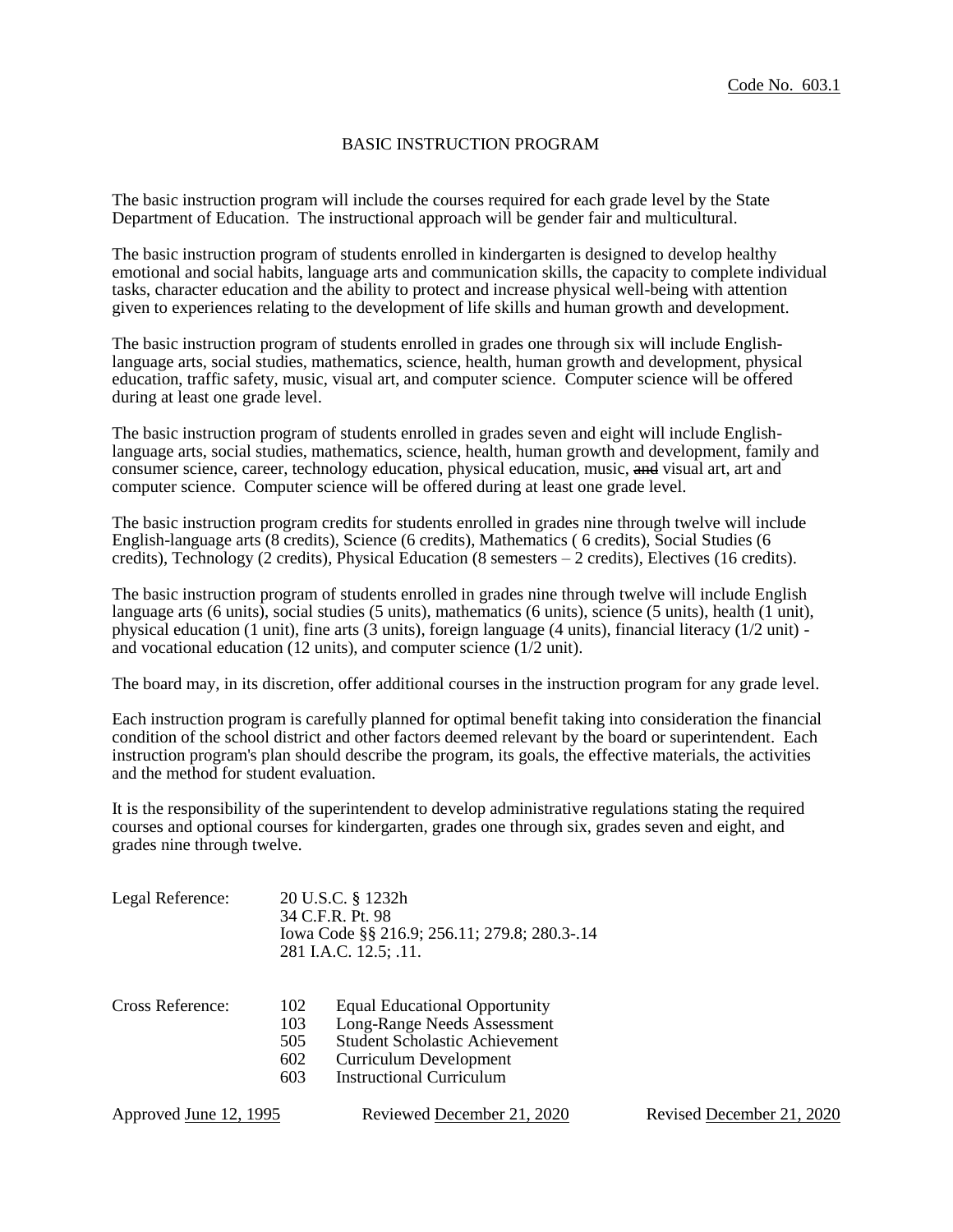### SUMMER SCHOOL INSTRUCTION

The West Hancock CSD recognizes the importance of ongoing learning opportunities for students. As such, the district shall offer summer school instruction in accordance with the following:

- The board, in its discretion, may offer summer school for one or more courses and student activities for students who need additional help and instruction or for enrichment in those areas. Upon receiving a request for summer school, the board will weigh the benefit to the students and the school district as well as the school district's budget and availability of licensed employees to conduct summer school.
- If a child who is eligible for special education has been determined to need extended school year services as necessary to receive a free appropriate public education, as determined according to state and federal law, such services shall be provided as described in the child's individualized education program.
- In additional instances as provided by law.

The superintendent may develop administrative regulations regarding this policy.

| $E_{\rm max}$ respective. |      | $10.048$ Court $3.3$ $1.210$ , $1.001$ , $1.001$<br>281 IAC 41.106                                                                                             |
|---------------------------|------|----------------------------------------------------------------------------------------------------------------------------------------------------------------|
| Cross Reference:          | 603. | 410.2 Summer School Licensed Employees<br>505.2 Student Promotion – Retention – Acceleration<br>Instructional Curriculum<br>711.7 Summer School Transportation |

Legal Reference:  $I_{\text{1.6}}$   $I_{\text{1.6}}$   $I_{\text{1.6}}$   $I_{\text{1.6}}$   $I_{\text{1.6}}$   $I_{\text{1.6}}$   $I_{\text{1.6}}$   $I_{\text{1.6}}$   $I_{\text{1.6}}$   $I_{\text{1.6}}$   $I_{\text{1.6}}$   $I_{\text{1.6}}$   $I_{\text{1.6}}$   $I_{\text{1.6}}$   $I_{\text{1.6}}$   $I_{\text{1.6}}$   $I_{\text{1.6}}$ 

| Approved <u>June 12, 1995</u> | Reviewed December 21, 2020 | Revised March 21, 2016 |
|-------------------------------|----------------------------|------------------------|
|-------------------------------|----------------------------|------------------------|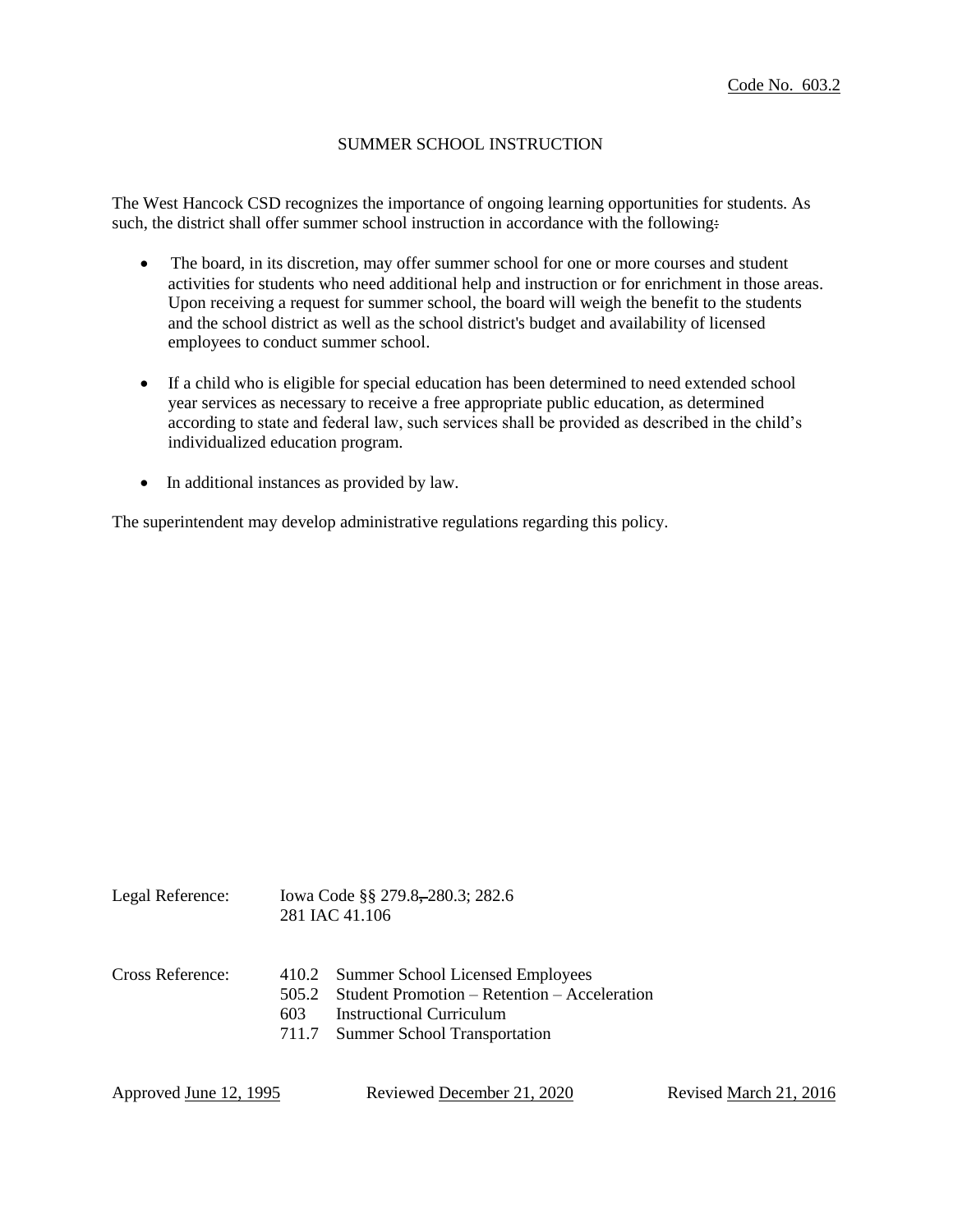### SPECIAL EDUCATION

The board recognizes some students have different educational needs than other students. The board will provide a free appropriate public education program and related services to students identified in need of special education. The special education services will be provided from birth until the appropriate education is completed, age twenty-one or to maximum age allowable in accordance with the law. Students requiring special education will attend general education classes, participate in nonacademic and extracurricular services and activities and receive services in a general education setting to the maximum extent appropriate to the needs of each individual student. The appropriate education for each student is written in the student's Individualized Education Program (IEP).

Special education students are required to meet the requirements listed for special education students in board policy 505.5 and in their IEPs for graduation. It is the responsibility of the superintendent and the area education agency director of special education to provide or make provisions for appropriate special education and related services.

Children from birth through age 2 and children age 3 through age 5 are provided comprehensive special education services within the public education system. The school district will work in conjunction with the area education agency to provide services, at the earliest appropriate time, to children with disabilities from birth through age 2. This is done to ensure a smooth transition of children entitled to early childhood special education services.

| Legal Reference: | Board of Education v. Rowley, 458 U.S. 176 (1982).                                                                |                                          |  |  |  |
|------------------|-------------------------------------------------------------------------------------------------------------------|------------------------------------------|--|--|--|
|                  | Springdale School District #50 v. Grace, 693 F.2d 41 (8th Cir. 1982).                                             |                                          |  |  |  |
|                  | Southeast Warren Comm. School District v. Dept. of Public                                                         |                                          |  |  |  |
|                  | Instruction, 285 N.W.2d 173 (Iowa 1979).<br>20 U.S.C. §§1400 et seq. (2010).<br>34 C.F.R. Pt. 300 et seq. (2010). |                                          |  |  |  |
|                  |                                                                                                                   |                                          |  |  |  |
|                  |                                                                                                                   |                                          |  |  |  |
|                  | lowa Code §§ 256.11(7); 256B; 273.1, .2, .5, .9(2)-(3); 280.8 (2015).                                             |                                          |  |  |  |
|                  |                                                                                                                   | 281 I.A.C. 41.109                        |  |  |  |
|                  |                                                                                                                   |                                          |  |  |  |
|                  |                                                                                                                   |                                          |  |  |  |
| Cross Reference: | 503                                                                                                               | <b>Student Discipline</b>                |  |  |  |
|                  | 505.5                                                                                                             | <b>Graduation Requirements</b>           |  |  |  |
|                  | 506.                                                                                                              | <b>Student Records</b>                   |  |  |  |
|                  | 507.2                                                                                                             | Administration of Medication to Students |  |  |  |
|                  | 507.8                                                                                                             | <b>Student Special Health Services</b>   |  |  |  |
|                  | 601.1                                                                                                             | School Calendar                          |  |  |  |
|                  | 603                                                                                                               | Instructional Curriculum                 |  |  |  |
|                  |                                                                                                                   |                                          |  |  |  |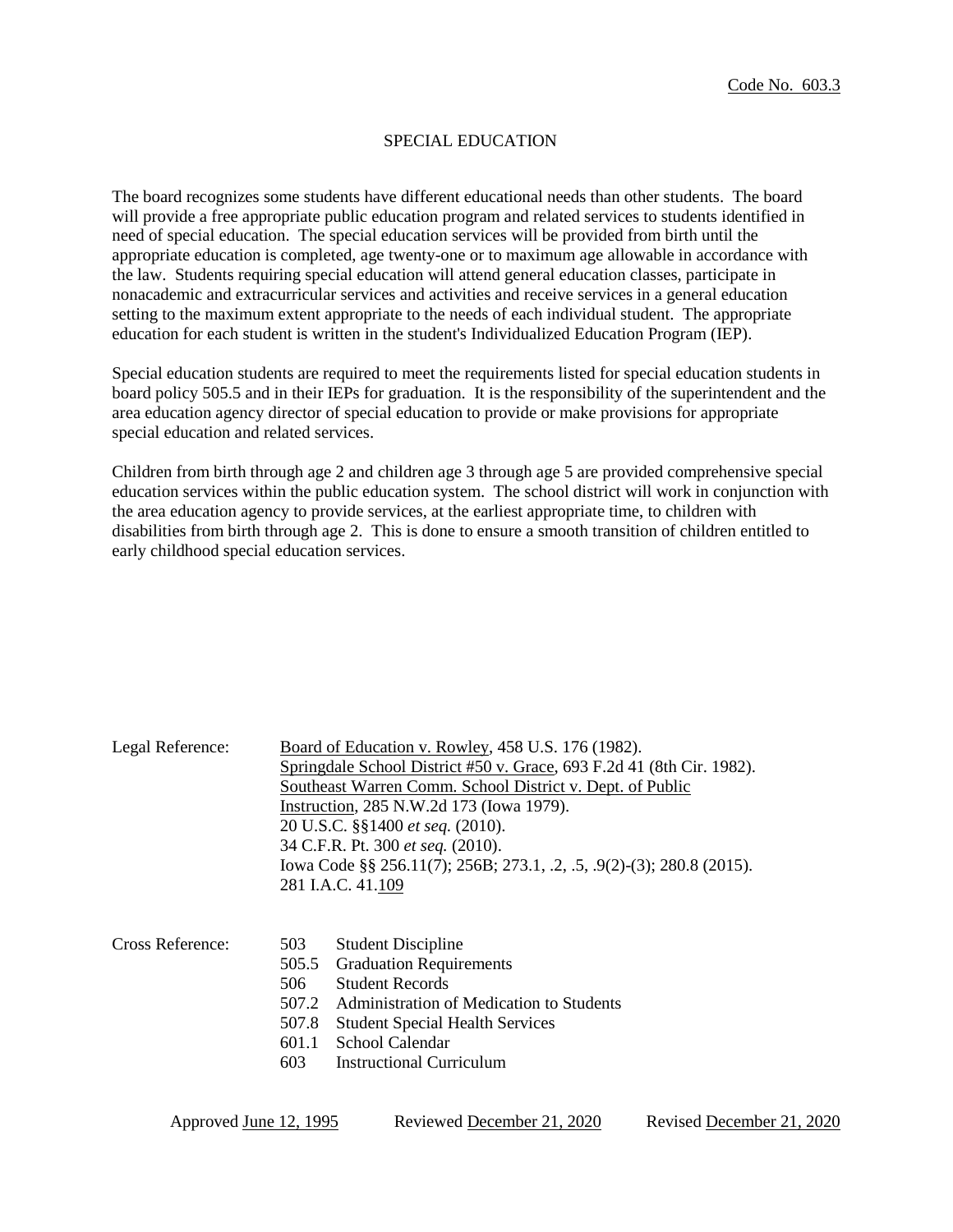### MULTICULTURAL/GENDER FAIR EDUCATION

Students will have an equal opportunity for a quality education without discrimination, regardless of their race, religion, creed, socioeconomic status, color, sex, marital status, national origin, sexual orientation, gender identity or disability.

The education program is free of discrimination and provides equal opportunity for the students. The education program will foster knowledge of and respect and appreciation for the historical and contemporary contributions of diverse cultural groups, as well as men and women, to society. Special emphasis is placed on Asian-Americans, African-Americans, Hispanic-Americans, European-Americans and persons with disabilities. It will also reflect the wide variety of roles open to both men and women and provide equal opportunity to both sexes.

| Legal Reference: | lowa Code §§ 216.9; 256.11 (2013).<br>281 I.A.C. 12.5(8). |                                                                                       |
|------------------|-----------------------------------------------------------|---------------------------------------------------------------------------------------|
| Cross Reference: | 102<br>600                                                | <b>Equal Educational Opportunity</b><br>Goals and Objectives of the Education Program |

| Approved June 12, 1995 | Reviewed December 21, 2020 | Revised September 17, 2007 |
|------------------------|----------------------------|----------------------------|
|------------------------|----------------------------|----------------------------|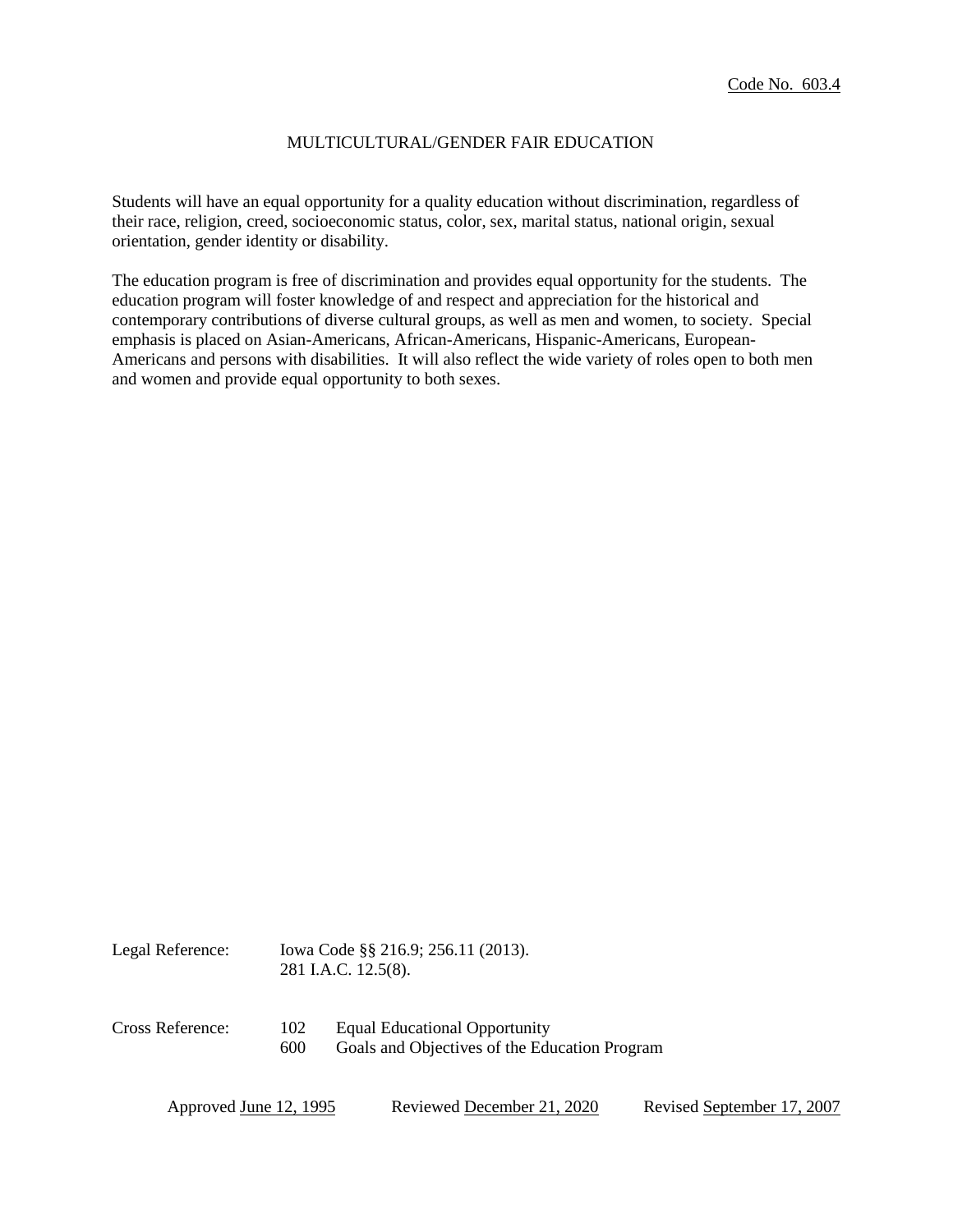## HEALTH EDUCATION

Students in grade levels one through twelve will receive, as part of their health education, instruction about personal health; food and nutrition; environmental health; safety and survival skills; consumer health; family life; human growth and development; substance abuse and non-use, including the effects of alcohol, tobacco, drugs and poisons on the human body; human sexuality; self-esteem; stress management; interpersonal relationships; emotional and social health; health resources; prevention and control of disease; and communicable diseases, including acquired immune deficiency syndrome. The purpose of the health education program is to help each student protect, improve and maintain physical, emotional and social well-being.

The areas stated above are included in health education and the instruction are adapted at each grade level to aid understanding by the students.

Parents who object to health education instruction in human growth and development may file a written request that the student be excused from the instruction. The written request will include a proposed alternate activity or study acceptable to the superintendent. The superintendent will have the final authority to determine the alternate activity or study.

| Legal Reference: |                   | Iowa Code §§ 256.11; 279.8; 280.3-.14 (2015).<br>281 J.A.C. 12.5.                                |
|------------------|-------------------|--------------------------------------------------------------------------------------------------|
| Cross Reference: | 502<br>603<br>607 | <b>Student Rights and Responsibilities</b><br>Instructional Curriculum<br>Instructional Services |
|                  |                   |                                                                                                  |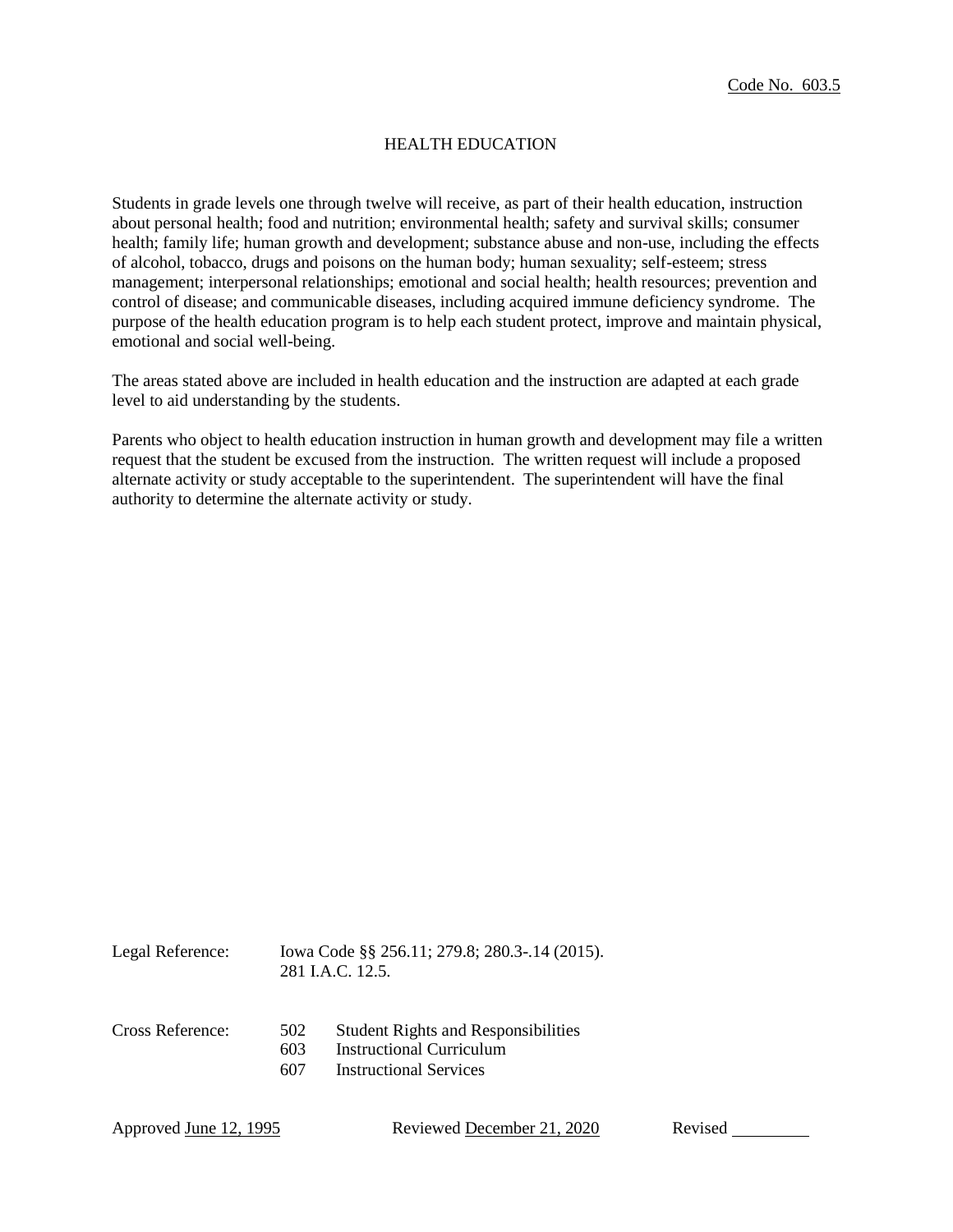## HUMAN GROWTH AND DEVELOPMENT STUDENT EXCUSE FORM

|         |                                                                                                                                                                                                                                                                                                                                                                                                | Grade:                        |  |  |
|---------|------------------------------------------------------------------------------------------------------------------------------------------------------------------------------------------------------------------------------------------------------------------------------------------------------------------------------------------------------------------------------------------------|-------------------------------|--|--|
|         | Parent/Guardian: Parent/Guardian:                                                                                                                                                                                                                                                                                                                                                              |                               |  |  |
|         | Please list the curricular objective(s) from which you wish to have your child excused and the class or<br>grade in which each is taught. An example is provided for you to follow.                                                                                                                                                                                                            |                               |  |  |
|         | Objective                                                                                                                                                                                                                                                                                                                                                                                      | Class / Grade                 |  |  |
| Ex.     | To understand the consequences of<br>responsible and irresponsible sexual<br>behavior.                                                                                                                                                                                                                                                                                                         | Health Education / 6          |  |  |
| 1.      |                                                                                                                                                                                                                                                                                                                                                                                                |                               |  |  |
| 2.      |                                                                                                                                                                                                                                                                                                                                                                                                |                               |  |  |
| 3.      |                                                                                                                                                                                                                                                                                                                                                                                                |                               |  |  |
| 4.      |                                                                                                                                                                                                                                                                                                                                                                                                |                               |  |  |
| 5.      |                                                                                                                                                                                                                                                                                                                                                                                                |                               |  |  |
| 6.      |                                                                                                                                                                                                                                                                                                                                                                                                |                               |  |  |
| 7.      |                                                                                                                                                                                                                                                                                                                                                                                                |                               |  |  |
| 8.      |                                                                                                                                                                                                                                                                                                                                                                                                |                               |  |  |
|         | I have reviewed the Human Growth and Development program goals, objectives, and materials and<br>wish my child to be excused from class when these objectives are taught. I understand my child will<br>incur no penalty but may/will be required to complete an alternative assignment that relates to the class<br>and is consistent with assignments required of all students in the class. |                               |  |  |
| Sioned' |                                                                                                                                                                                                                                                                                                                                                                                                | $\mathbf{D}$ ate <sup>+</sup> |  |  |

| Signed: |                        | Date: |  |
|---------|------------------------|-------|--|
|         | (Parent or Guardian)   |       |  |
| Signed: |                        | Date: |  |
|         | (School Administrator) |       |  |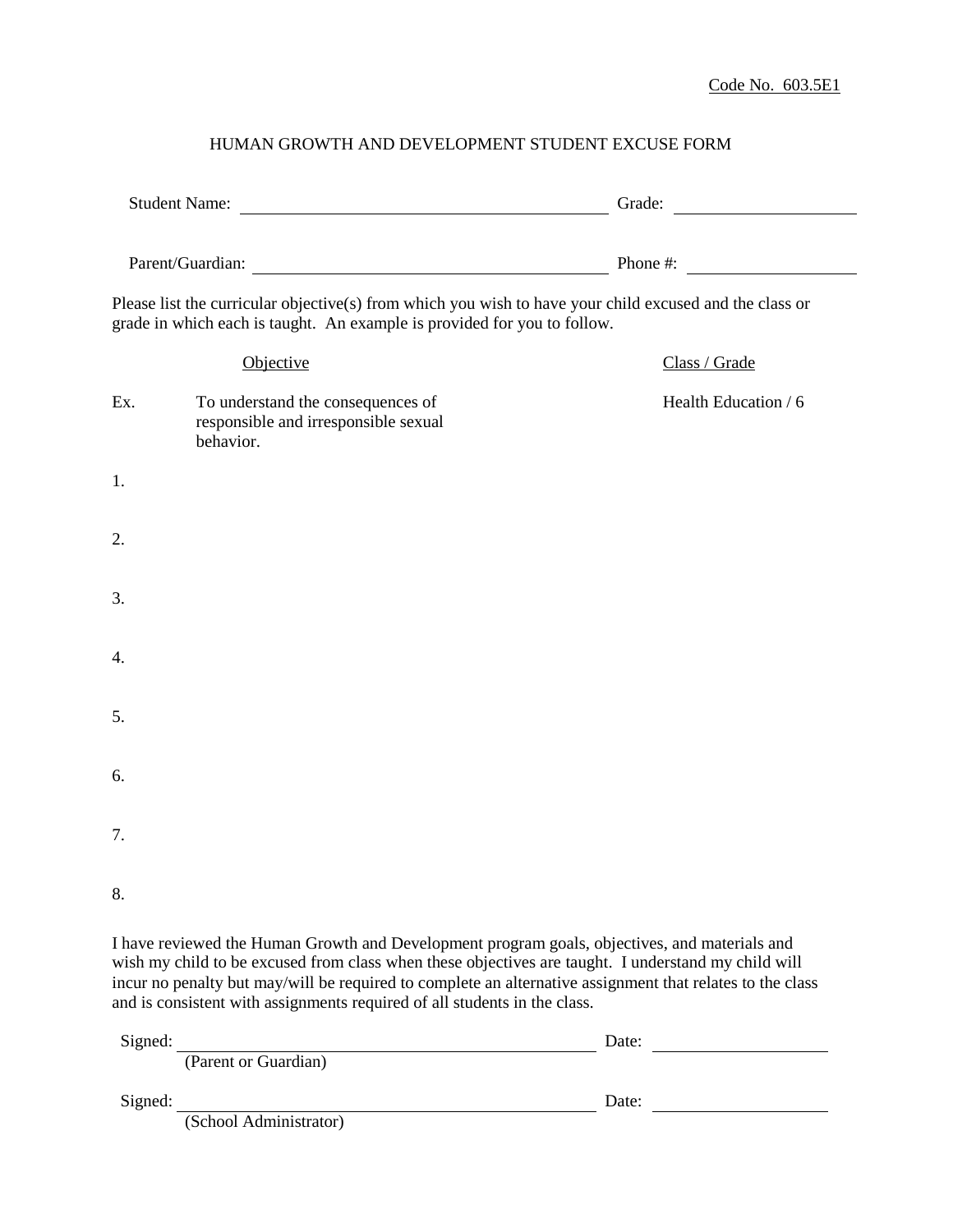## PHYSICAL EDUCATION

Students in grades one through twelve are required to participate in physical education courses unless they are excused by the principal of their attendance center.

Students may be excused from physical education courses if the student presents a written statement from a doctor stating that such activities could be injurious to the health of the student or the student has been exempted because of a conflict with the student's religious beliefs.

Students in grades 9-12 may also be excused from physical education courses if:

- the student is enrolled in academic courses not otherwise available, or
- the student has obtained a physical education waiver for a semester because the student is actively involved in an athletic program.
- the student is participating in the Legislative Page Program at the state capitol for a regular session of the general assembly; or
- the student is enrolled in a junior reserve officer training corps.

Twelfth grade students may also be excused from physical education courses if the student is enrolled in a cooperative, work study or other educational program authorized by the school which requires the student's absence from school.

Students who will not participate in physical education must have a written request or statement from their parents.

| Legal Reference: |            | Iowa Code $\S$ 256.11<br>281 J.A.C. 12.5.             |
|------------------|------------|-------------------------------------------------------|
| Cross Reference: | 504<br>603 | <b>Student Activities</b><br>Instructional Curriculum |

Approved June 12, 1995 Reviewed August 16, 2021 Revised August 16, 2021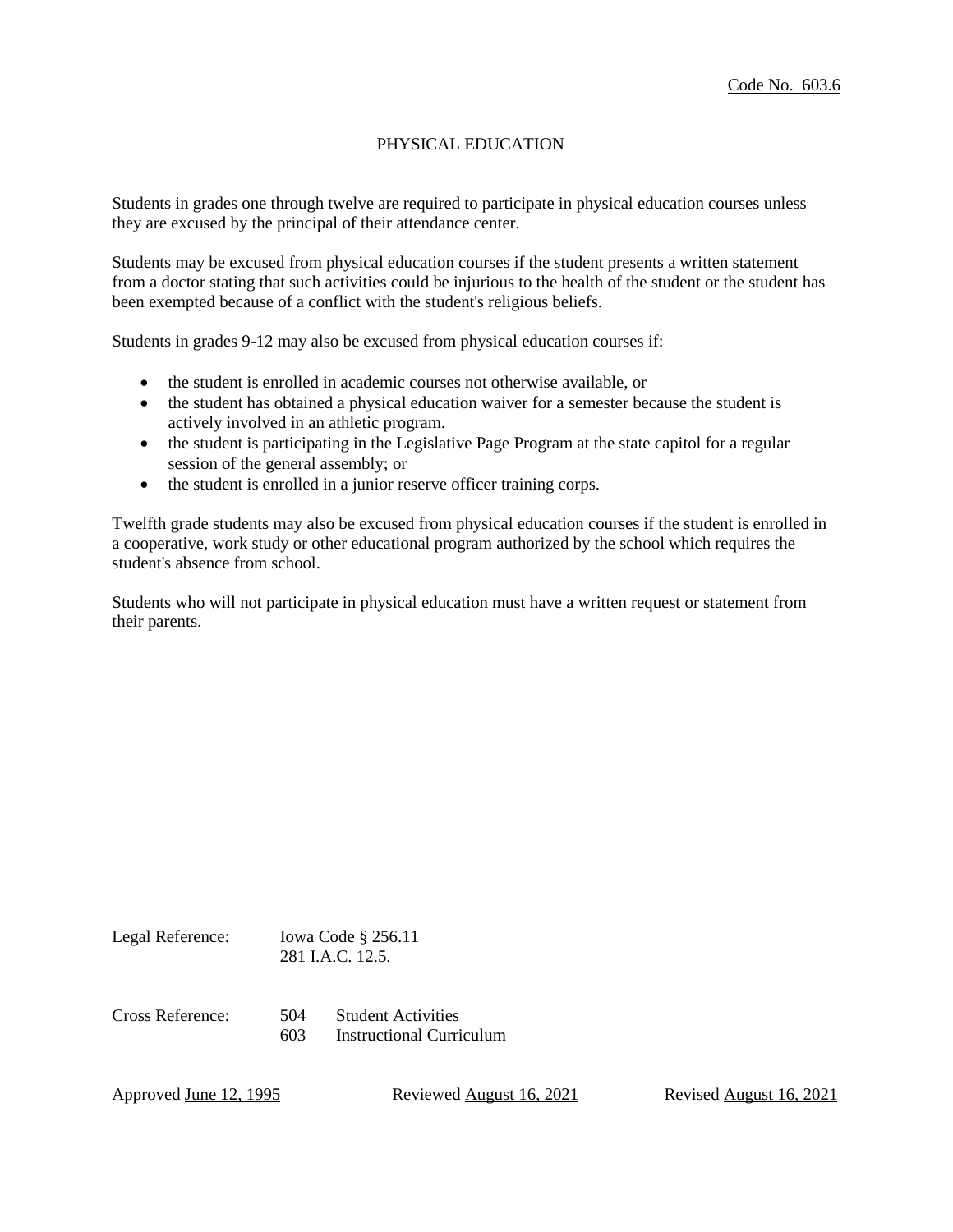## CAREER EDUCATION

Preparing students for careers is one goal of the education program. Career education will be written into the education program for grades kindergarten through twelve. This education will include, but not be limited to, awareness of self in relation to others and the needs of society, exploration of employment opportunities, experiences in personal decision-making, and experiences of integrating work values and work skills into their lives.

It is the responsibility of the superintendent to assist licensed employees in finding ways to provide career education in the education program. Special attention should be given to courses of vocational education nature. The board, in its review of the curriculum, will review the means in which career education is combined with other instructional programs.

Legal Reference: Iowa Code §§ 256.11, .11A; 280.9 (2015). 281 I.A.C. 12.5(7).

Cross Reference: 603 Instructional Curriculum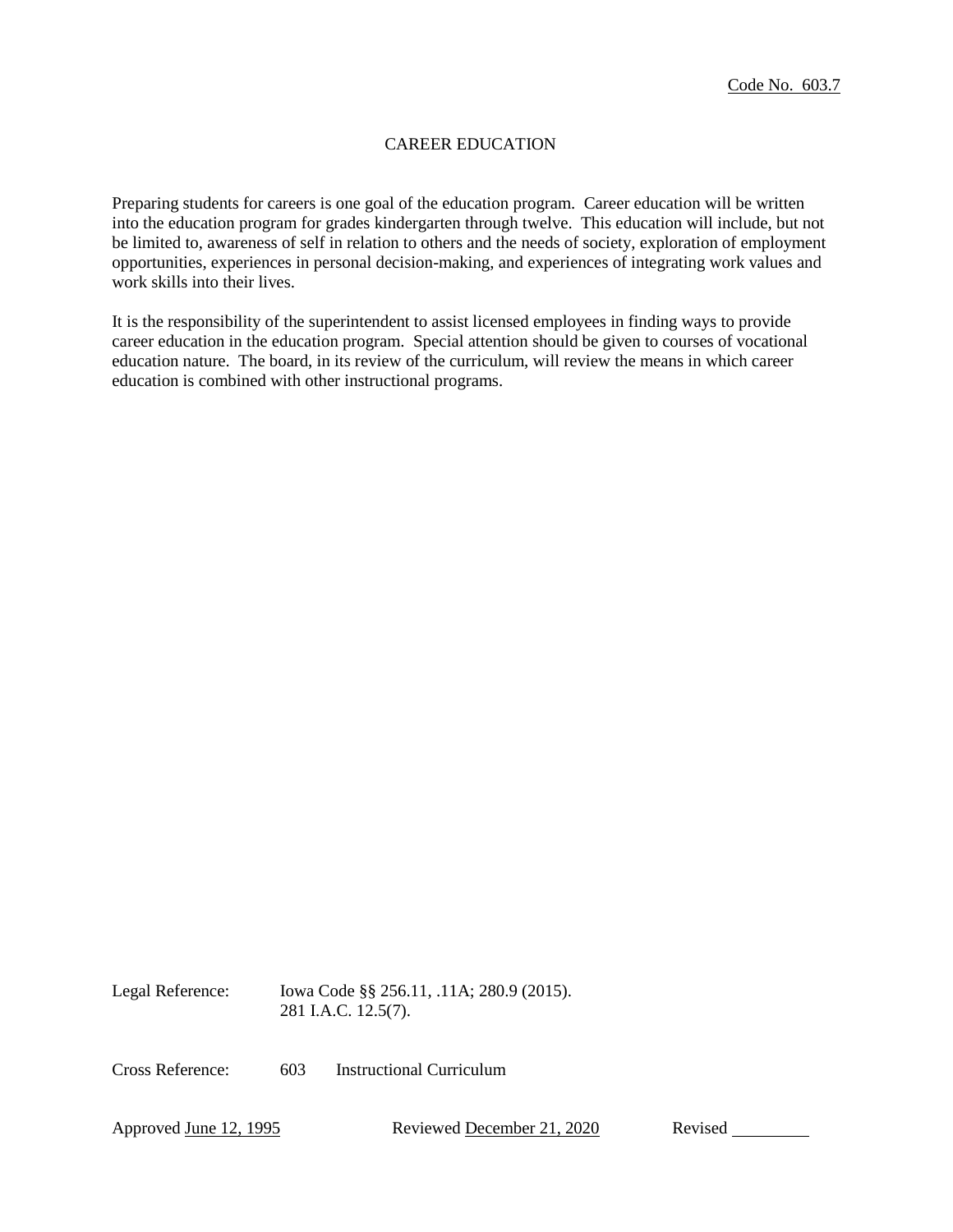## TEACHING ABOUT RELIGION

The school district is required to keep the practice of religion out of the school curriculum. The board recognizes the key role religion has played in the history of the world and authorizes the study of religious history and traditions as part of the curriculum. Preferential or derogatory treatment of a single religion will not take place.

It is the responsibility of the superintendent to ensure the study of religion in the schools in keeping with the following guidelines:

- the proposed activity must have a secular purpose;
- the primary objective of the activity must not be one that advances or inhibits religion; and
- the activity must not foster excessive governmental entanglement with religion.

| Legal Reference: | U.S. Const. amend. I.<br>Lee v. Weisman. 112 S.Ct. 2649 (1992).<br>Lemon v. Kurtzman, 403 U.S. 602 (1971).<br>Graham v. Central Community School District of Decatur County, 608 F.Supp.<br>531 (S.D. Iowa 1985).<br>Iowa Code §§ 279.8; 280.6 (2015). |
|------------------|--------------------------------------------------------------------------------------------------------------------------------------------------------------------------------------------------------------------------------------------------------|
| Cross Reference: | Instructional Curriculum<br>603<br>Religious-Based Exclusion from a School Program<br>604.5<br>School Ceremonies and Observances<br>606.4                                                                                                              |

| Approved <u>June 12, 1995</u> | Reviewed December 21, 2020 | Revised |
|-------------------------------|----------------------------|---------|
|                               |                            |         |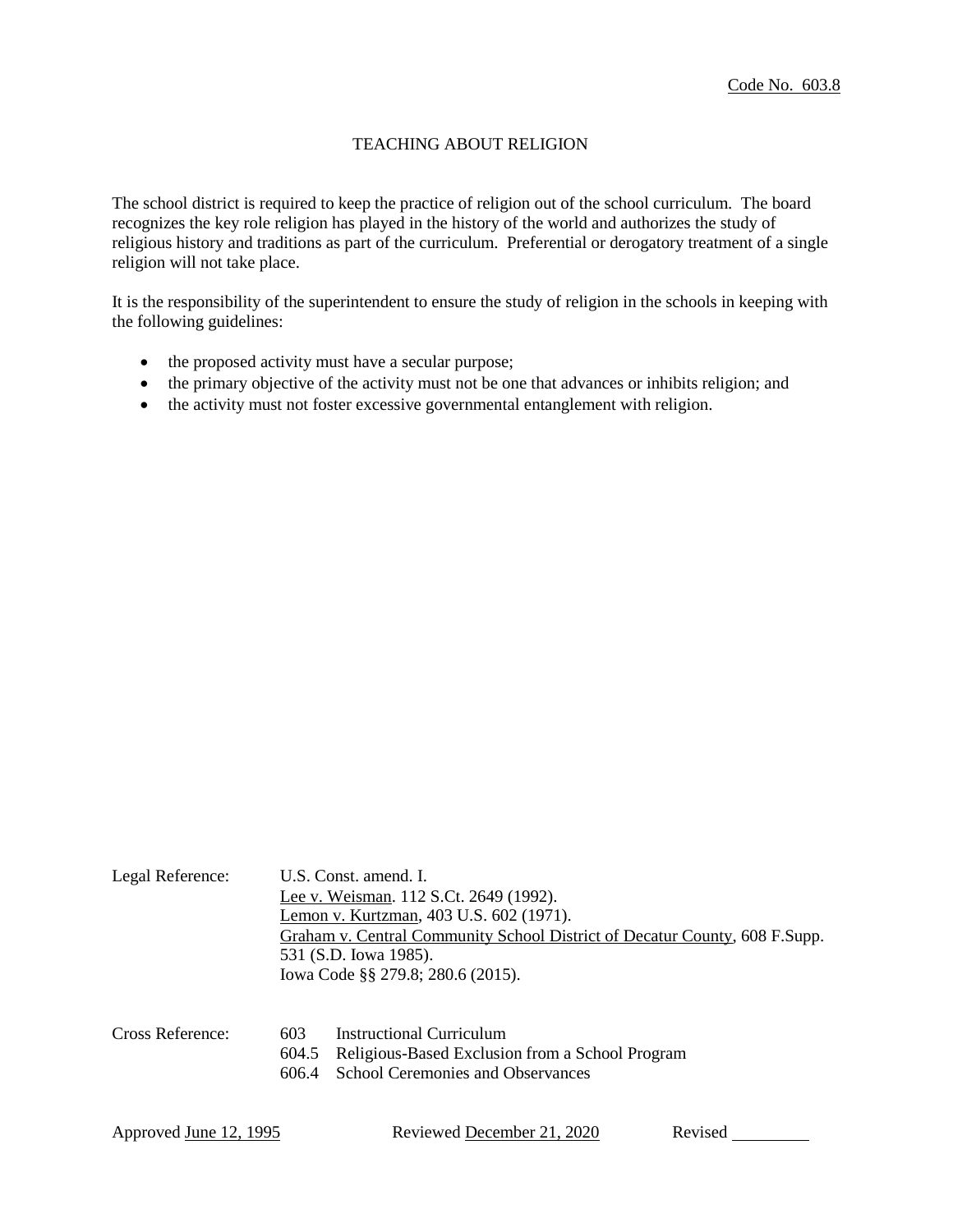### TEACHING ABOUT RELIGION REGULATION - RELIGIOUS HOLIDAYS

The historical and contemporary significance of religious holidays may be included in the education program provided that the instruction is presented in an unbiased and objective manner. The selection of holidays to be studied will take into account major celebrations of several world religions, not just those of a single religion. Holiday-related activities will be educationally sound and sensitive to religious differences and will be selected carefully to avoid the excessive or unproductive use of school time. Teachers will be especially careful in planning activities that are to take place immediately preceding or on a religious holiday.

Music, art, literature and drama having religious themes (including traditional carols, seasonal songs and classical music) will be permitted if presented in an objective manner without sectarian indoctrination. The emphasis on religious themes is only as extensive as necessary for a balanced and comprehensive study or presentation. Religious content included in student performances is selected on the basis of its independent educational merit and will seek to give exposure to a variety of religious customs, beliefs and forms of expression. Holiday programs, parties or performances will not become religious celebrations or be used as a forum for religious worship, such as the devotional reading of sacred writings or the recitations of prayers.

The use of religious symbols (e.g. a cross, menorah, crescent, Star of David, lotus blossom, nativity scene or other symbol that is part of a religious ceremony) are permitted as a teaching aid, but only when such symbols are used temporarily and objectively to give information about a heritage associated with a particular religion. The Christmas tree, Santa Claus, Easter eggs, Easter bunnies and Halloween decorations are secular, seasonal symbols and as such can be displayed in a seasonal context.

Expressions of belief or nonbelief initiated by individual students is permitted in composition, art forms, music, speech and debate. However, teachers may not require projects or activities which are indoctrinate or force students to contradict their personal religious beliefs or non-beliefs.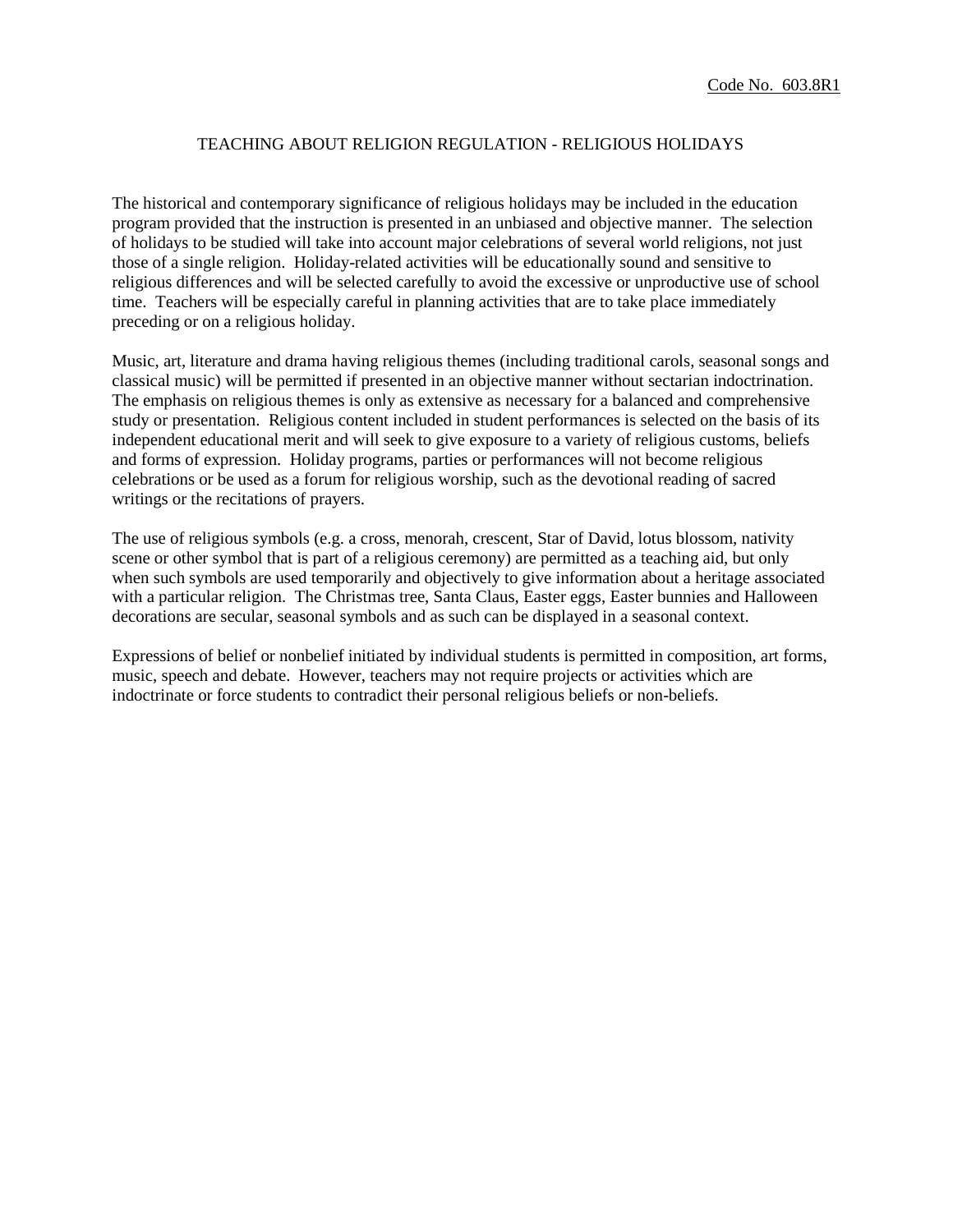## ACADEMIC FREEDOM

The board believes students should have an opportunity to reach their own decisions and beliefs about conflicting points of view. Academic freedom is the opportunity of licensed employees and students to study, investigate, present, interpret, and discuss facts and ideas relevant to the subject matter of the classroom and appropriate to and in good taste with the maturity and intellectual and emotional capacities of the students.

It is the responsibility of the teacher to refrain from advocating partisan causes, sectarian religious views, or biased positions in the classroom or through teaching methods. Teachers are not discouraged from expressing personal opinions as long as students are aware it is a personal opinion and students are allowed to reach their own conclusions independently.

It is the responsibility of the principal to ensure academic freedom is allowed but not abused in the classroom.

Legal Reference: Iowa Code §§ 279.8; 280.3, .6 (2015).

- Cross Reference: 502 Student Rights and Responsibilities
	- 603 Instructional Curriculum
	- 904.5 Distribution of Materials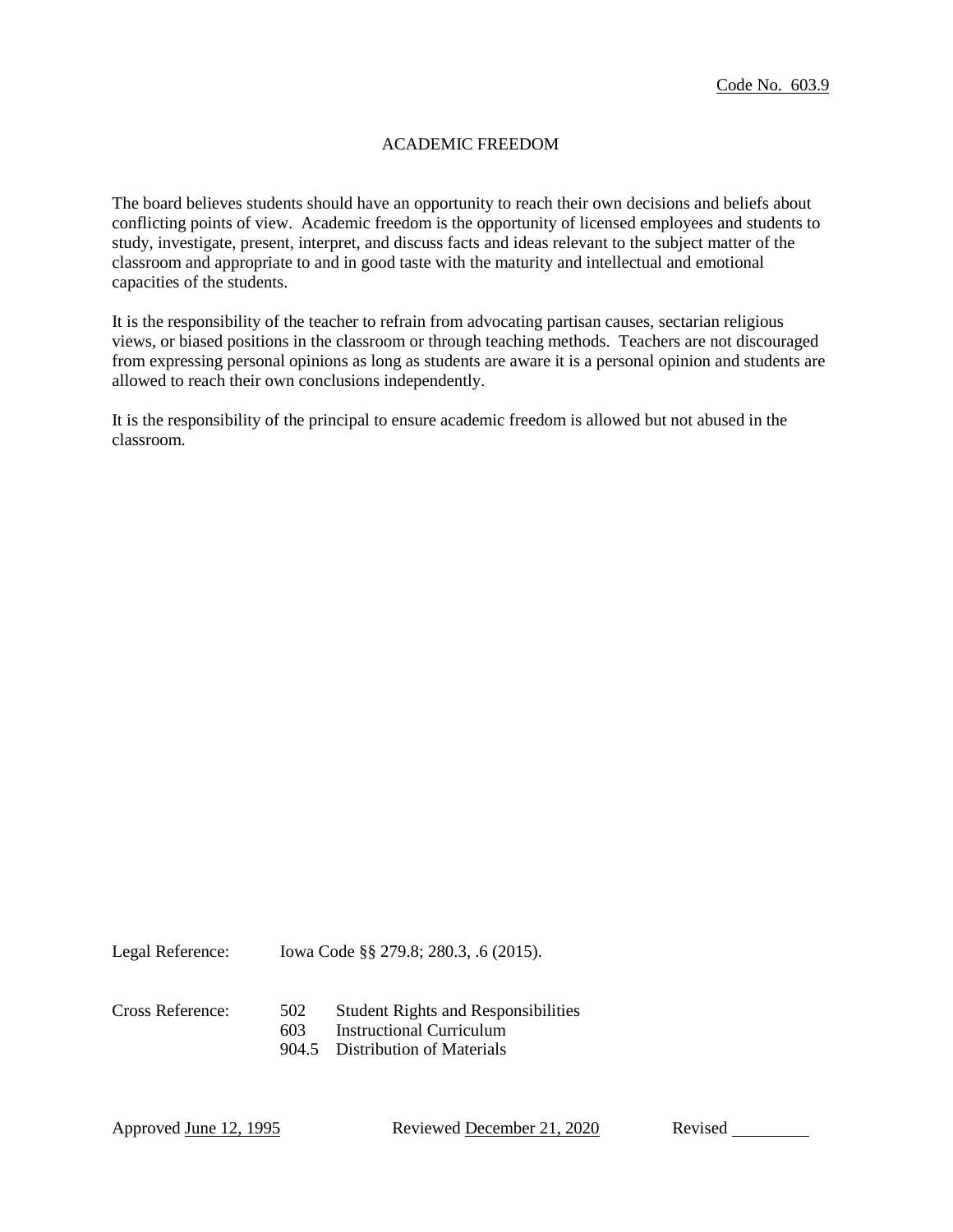## TEACHING CONTROVERSIAL ISSUES

A "controversial issue" is a topic of significant academic inquiry about which substantial groups of citizens of this community, this state or this nation hold sincere, conflicting points of view.

It is the belief of the board that controversial issues should be fairly presented in a spirit of honest academic freedom so that students may recognize the validity of other points of view but can also learn to formulate their own opinions based upon dispassionate, objective, unbiased study and discussion of the facts related to the controversy.

It is the responsibility of the instructor to present full and fair opportunity and means for students to study, consider and discuss all sides of controversial issues including, but not limited to, political philosophies.

It is the responsibility of the instructor to protect the right of the student to study pertinent controversial issues within the limits of good taste and to allow the student to express personal opinions without jeopardizing the student's relationship with the teacher.

It is the responsibility of the teacher to refrain from advocating partisan causes, sectarian religious views, or selfish propaganda of any kind through any classroom or school device; however, an instructor will not be prohibited from expressing a personal opinion as long as students are encouraged to reach their own decisions independently.

The board encourages full discussion of controversial issues in a spirit of academic freedom that shows students that they have the right to disagree with the opinions of others but that they also have the responsibility to base the disagreement on facts and to respect the right of others to hold conflicting opinions.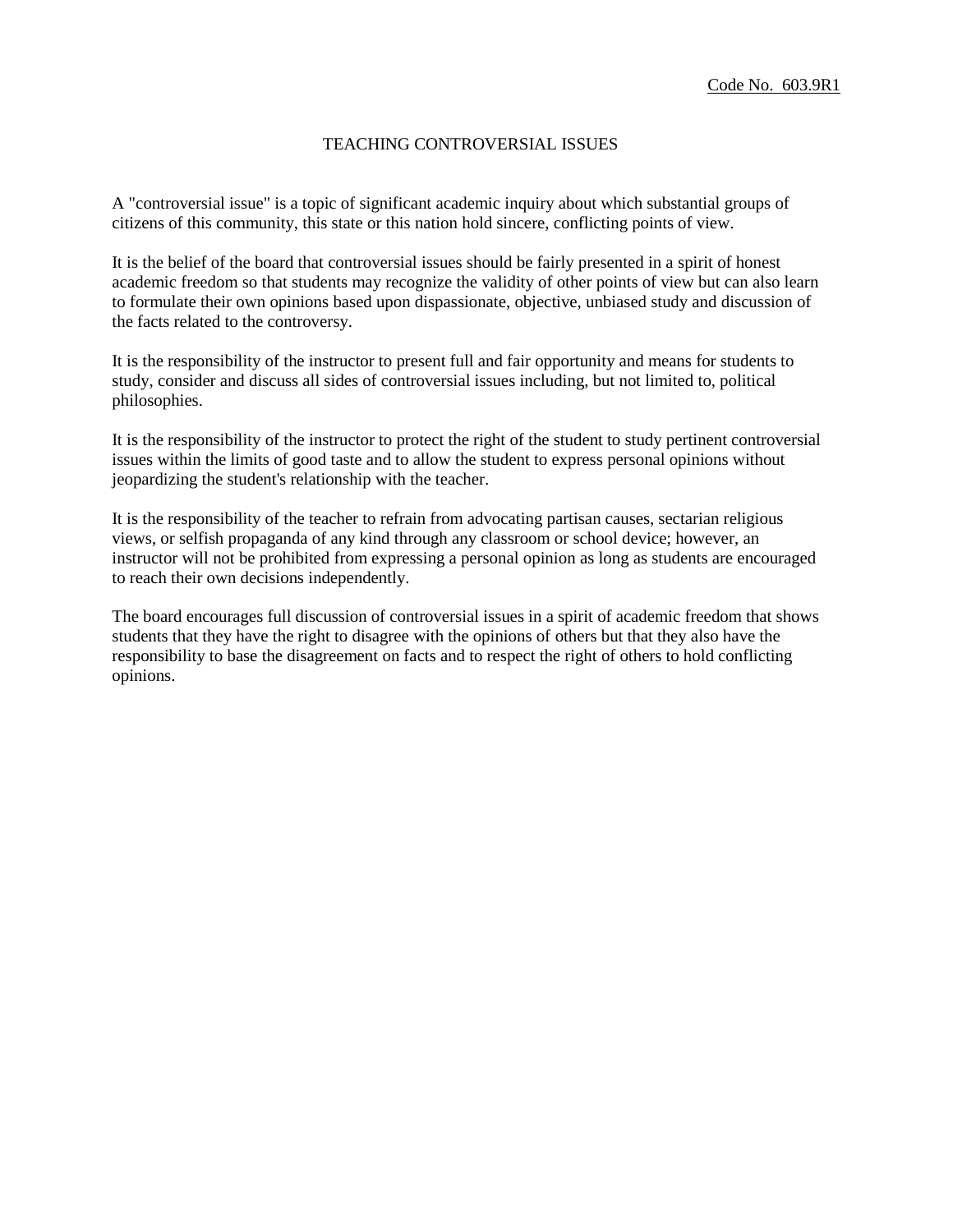## GLOBAL EDUCATION

Because of our growing interdependence with other nations in the world, global education is incorporated into the education program for grades kindergarten through twelve so that students have the opportunity to acquire a perspective on world issues, problems, and prospects for an awareness of the relationship between an individual's self-interest and the concerns of people elsewhere in the world.

| Legal Reference: |            | Iowa Code $\S$ § 256.11<br>281 I.A.C. 12.5(11).           |
|------------------|------------|-----------------------------------------------------------|
| Cross Reference: | 602<br>603 | Curriculum Development<br><b>Instructional Curriculum</b> |

Approved June 12, 1995 Reviewed December 21, 2020 Revised December 21, 2020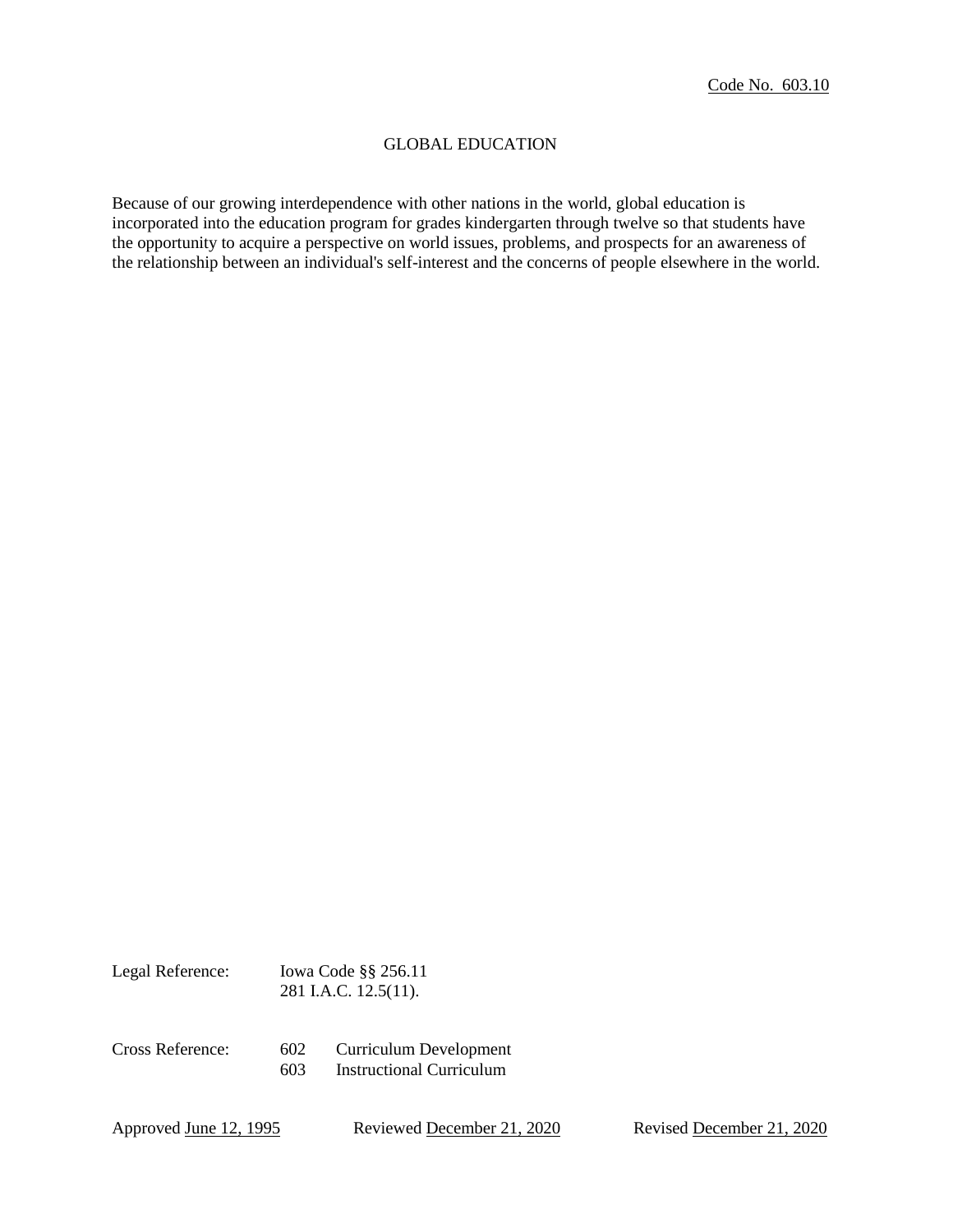## **CITIZENSHIP**

Being a citizen of the United States, of Iowa and of the school district community entitles students to special privileges and protections as well as requiring the students to assume civic, economic and social responsibilities and to participate in their country, state and school district community in a manner that entitles them to keep these rights and privileges.

As part of the education program, students will have an opportunity to learn about their rights, privileges, and responsibilities as citizens of this country, state and school district community. As part of this learning opportunity students are instructed in the elements of good citizenship and the role quality citizens play in their country, state and school district community.

| Legal Reference: |                   | Iowa Code $\S$ $\S$ 256.11<br>281 I.A.C. 12.3(6).                                                                        |
|------------------|-------------------|--------------------------------------------------------------------------------------------------------------------------|
| Cross Reference: | 101<br>502<br>503 | Educational Philosophy of the School District<br><b>Student Rights and Responsibilities</b><br><b>Student Discipline</b> |

| Approved June 12, 1995 |
|------------------------|
|------------------------|

Reviewed <u>December 21, 2020</u> Revised December 21, 2020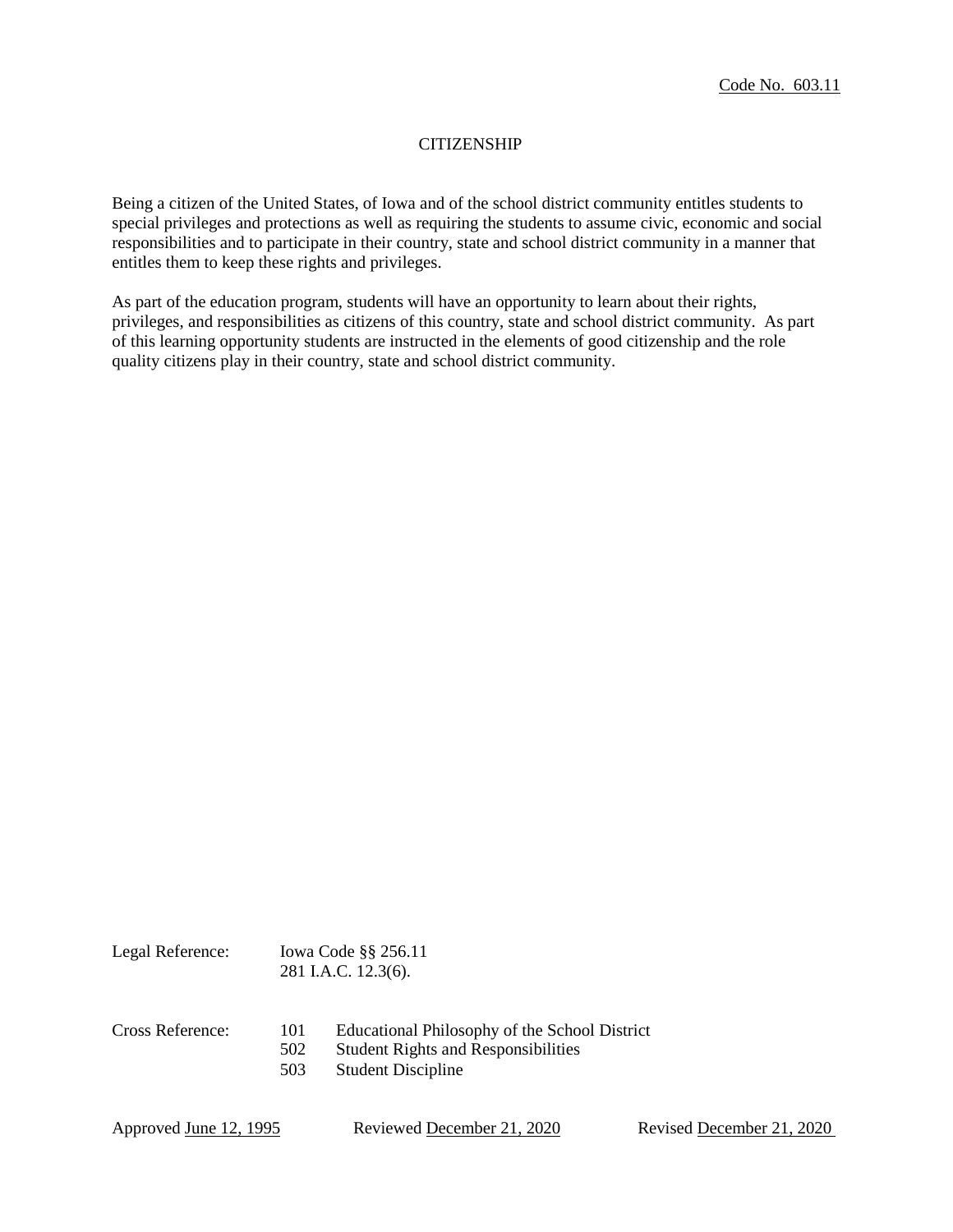### PRESCHOOL

The board may offer a tuition-based preschool program for children who are at least 3 or 4 years old but not yet 5 years old on September 15 of the current school year.

Approved April 14, 2008 Reviewed December 21, 2020 Revised December 21, 2020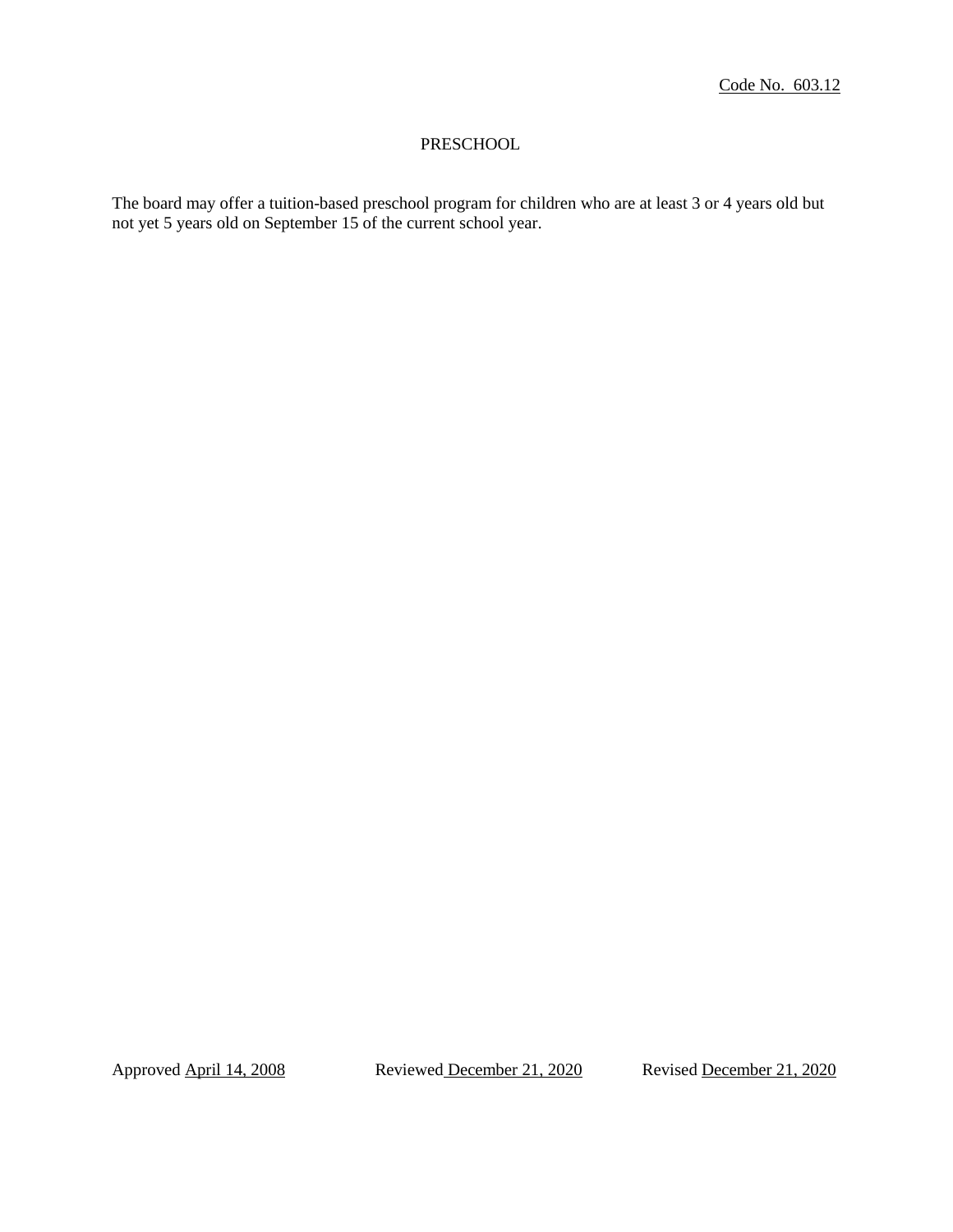### PRESCHOOL TUITION

The board will provide a Preschool Program two, ½ days per week for children who are 3 years of age by September 15 of the current school year. The cost of this program will be \$55.00 per month with payment due in advance. This program will be limited to 16 students per classroom. Priority will be given to those parents who have paid or for whom payment has been arranged through an outside agency. Students will be placed on a waiting list until all required paperwork (enrollment forms, immunizations, birth certificate, etc.) has been submitted. Students in excess of the maximum class size limit will be placed on the waiting list. Failure to pay or to make arrangements for payment through an outside agency will result in dismissal from the program. Upon dismissal, the child may be placed at the bottom of the waiting list, or if there is no waiting list may be reinstated after payment has been made. The school district will not be responsible for transportation for this program, but students may ride on school transportation already scheduled for the regular education student program.

The board will provide a Preschool Program four, ½ days per week for children who are 4 years of age by September 15 of the current school year. The school district will not be responsible for transportation for this program, but students may ride on school transportation already scheduled for the regular education student program.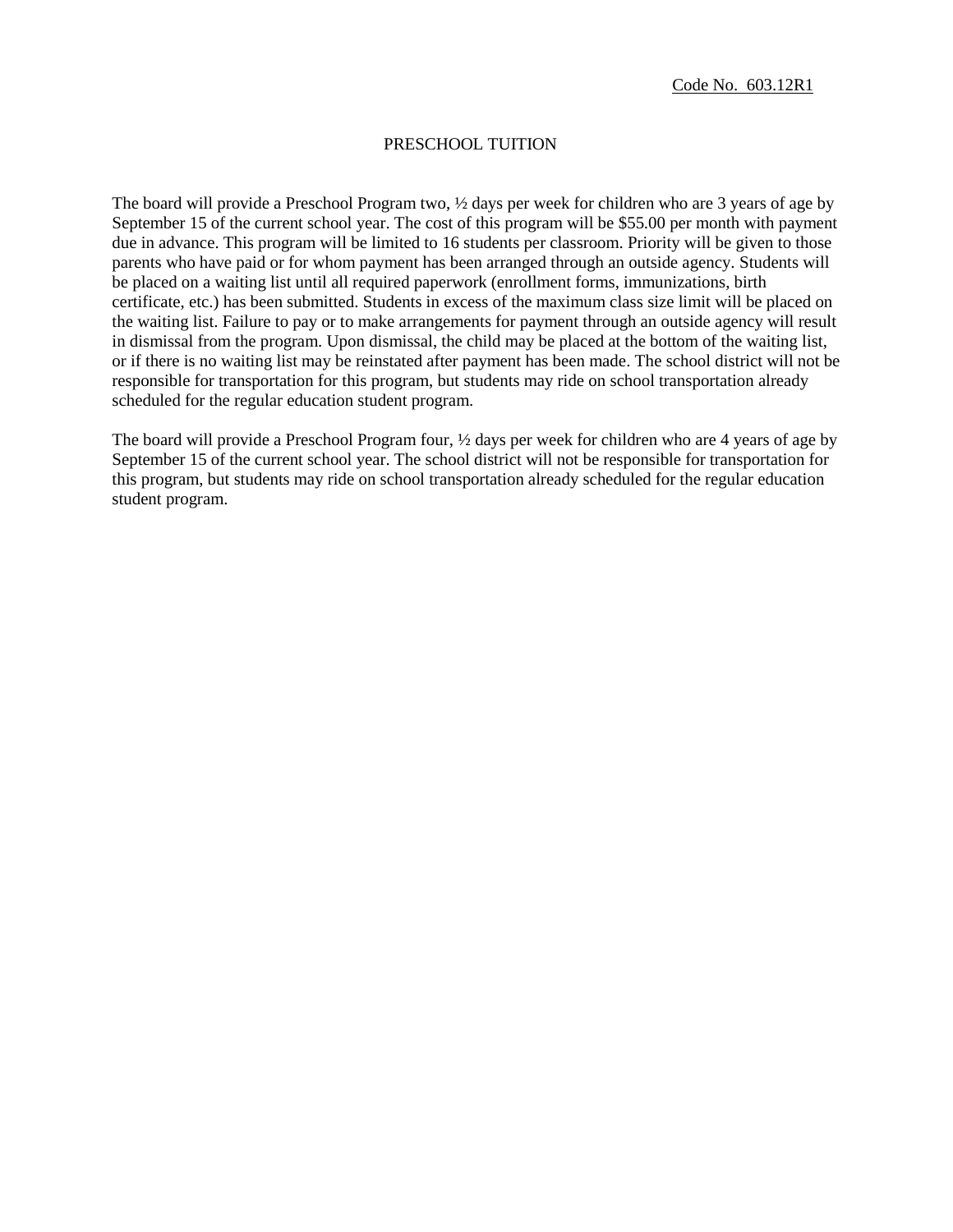## PRIVATE INSTRUCTION

The West Hancock CSD recognizes that families with students of compulsory attendance age may select alternative forms of education outside the traditional school setting, including private instruction. The applicable legal requirements for private instruction, including, but not limited to those relating to reporting and evaluations for progress, shall be followed.

Except as otherwise exempted, in the event a child of compulsory attendance age as defined by law does not attend public school or an accredited nonpublic school, the child must receive private instruction. Private instruction means instruction using a plan and a course of study in a setting other than a public or organized accredited nonpublic school.

Private instruction can take the form of competent private instruction and independent private instruction. The Iowa Department of Education recognizes three options for delivery of this form of instruction: two options for delivery of competent private instruction and one option for independent private instruction.

Competent private instruction means either private instruction provided on a daily basis for at least one hundred forty-eight days during a school year, to be met by attendance for at least thirty-seven days each school quarter, which results in the student making adequate progress by or under supervision of a licensed practitioner which results in the student making adequate progress; or private instruction provided by a parent, guardian, or legal custodian..

Independent private instruction means instruction that meets the following criteria: (i) is not accredited, (ii) enrolls not more than four unrelated students, (iii) does not charge tuition, fees, or other remuneration for instruction, (iv) provides private or religious-based instruction as its primary purpose, (v) provides enrolled students with instruction in mathematics, reading and language arts, science, and social studies, (vi) provides, upon written request from the superintendent of the school district in which the independent private instruction is provided, or from the director of the department of education, a report identifying the primary instructor, location, name of the authority responsible for the independent private instruction, and the names of the students enrolled, (vii) is not a nonpublic school and does not provide competent private instruction as defined herein, and (viii) is exempt from all state statutes and administrative rules applicable to a school, a school board, or a school district, except as otherwise provided by law.

Forms may be accessed on the Department of Education website.

It is the responsibility of the superintendent to develop administrative regulations regarding this policy.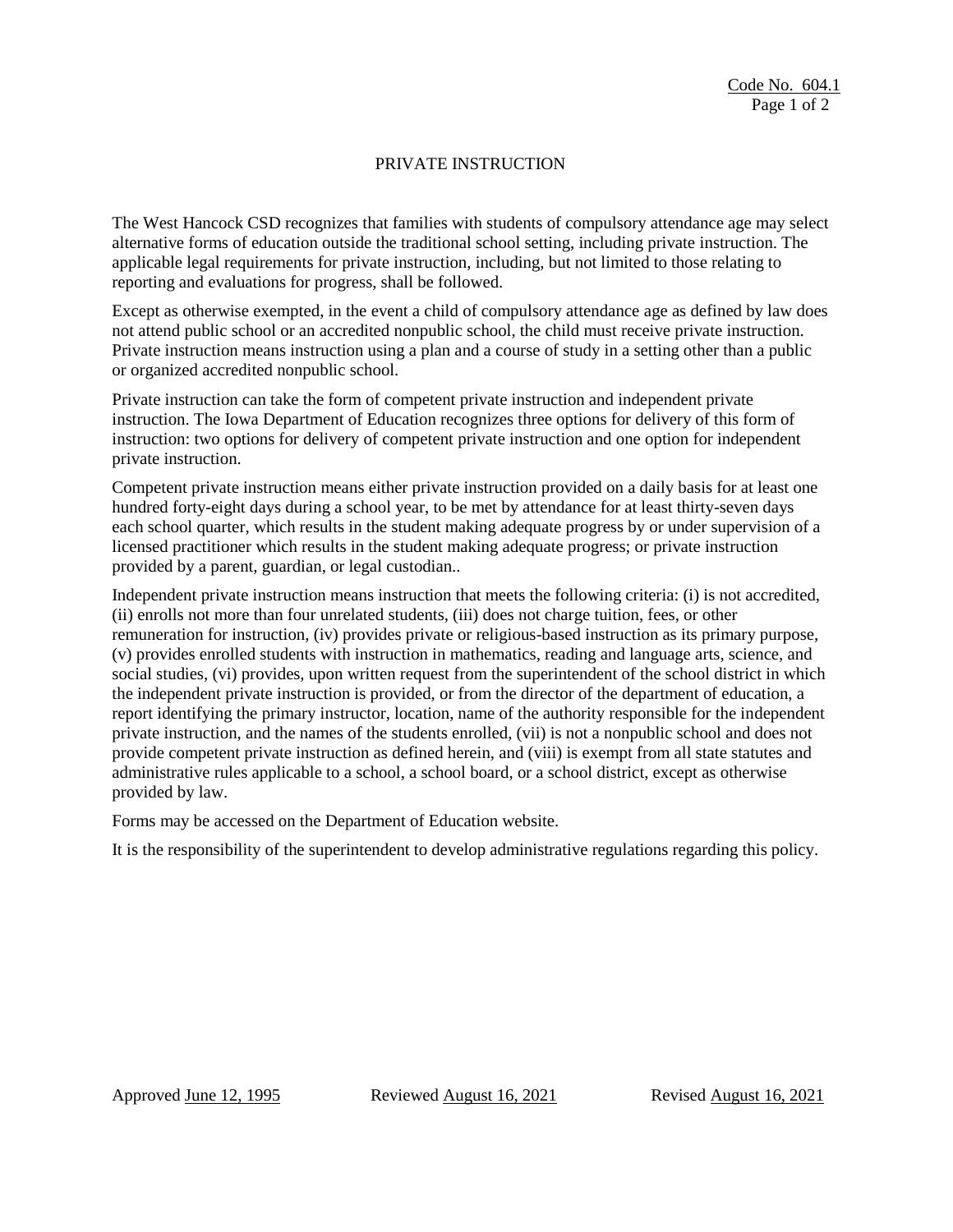# PRIVATE INSTRUCTION

| Legal Reference: | Iowa Code §§ 299, 299A (2015).<br>281 J.A.C. 31. |
|------------------|--------------------------------------------------|
|                  |                                                  |

| Cross Reference: | 501   | <b>Student Attendance</b>                    |
|------------------|-------|----------------------------------------------|
|                  | 502   | <b>Student Rights and Responsibilities</b>   |
|                  | 504   | <b>Student Activities</b>                    |
|                  | 507.1 | Student Health and Immunization Certificates |
|                  |       | 604.7 Dual Enrollment                        |
|                  |       | 604.9 Home School Assistance Program         |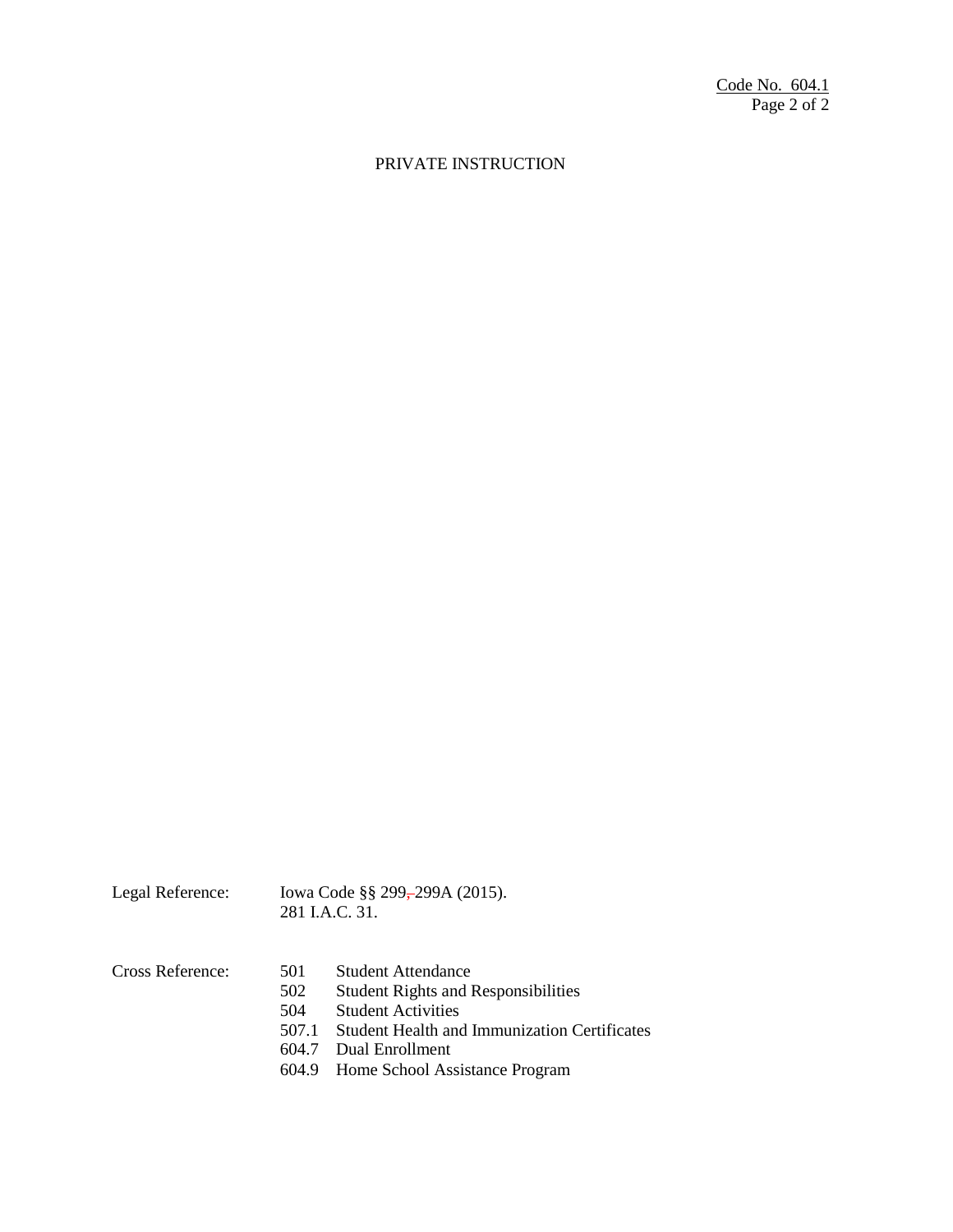### INDIVIDUALIZED INSTRUCTION

The board's primary responsibility in the management of the school district is the operation and delivery of the regular education program. Generally, students attending the school district will receive the regular education program offered by the district. Only in exceptional circumstances will the board approve students receiving individualized instruction at the expense of the school district.

Recommendations from the superintendent for individualized instruction will state the need for the instruction, the objectives and goals sought for the instruction, the employee requirements for the instruction, the implementation procedures for the instruction and the evaluation procedures and processes that will be used to assess the value of the instruction.

It is the responsibility of the superintendent to develop administrative regulations for individualized instruction.

| Legal Reference: | lowa Code §§ 256.11; 279.8, .10, .11; 280.3, .14; 299.1-.6, .11, .15, .24;<br>299A (2015). |
|------------------|--------------------------------------------------------------------------------------------|
| Cross Reference: | 501.12 Pregnant Students<br>604.1 Private Instruction                                      |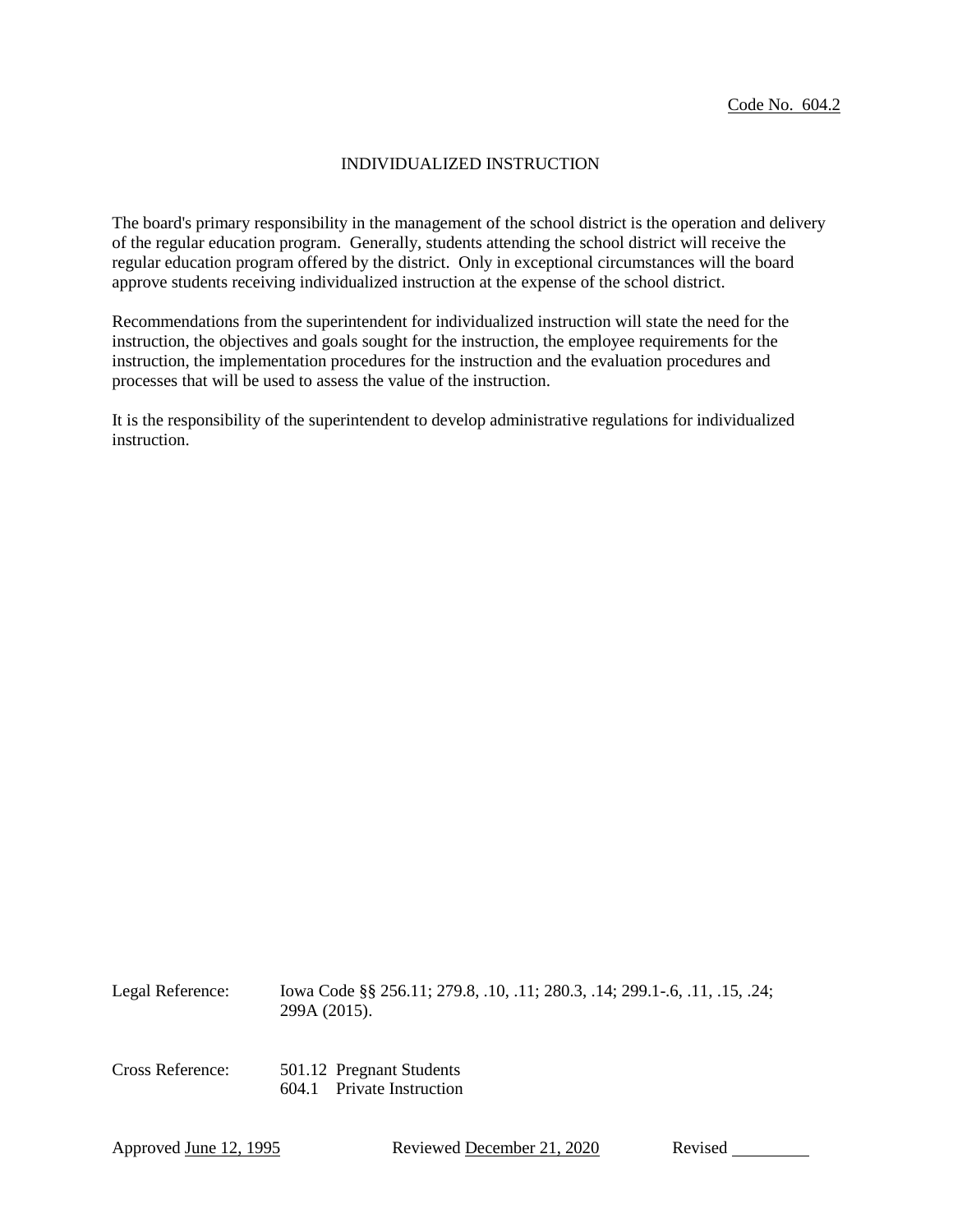## PROGRAM FOR TALENTED AND GIFTED STUDENTS

The board recognizes some students require programming beyond the regular education program. The board will identify students with special abilities and provide education programming.

It is the responsibility of the superintendent to develop a talented and gifted program which provides for identifying students, for program evaluation, and for training of employees.

| Legal Reference: |              | Iowa Code §§ 257.42-.49 (2015).<br>281 I.A.C. 12.5(12); 59.                               |  |  |
|------------------|--------------|-------------------------------------------------------------------------------------------|--|--|
| Cross Reference: | 505<br>604.6 | Student Scholastic Achievement<br>Instruction at a Post-Secondary Educational Institution |  |  |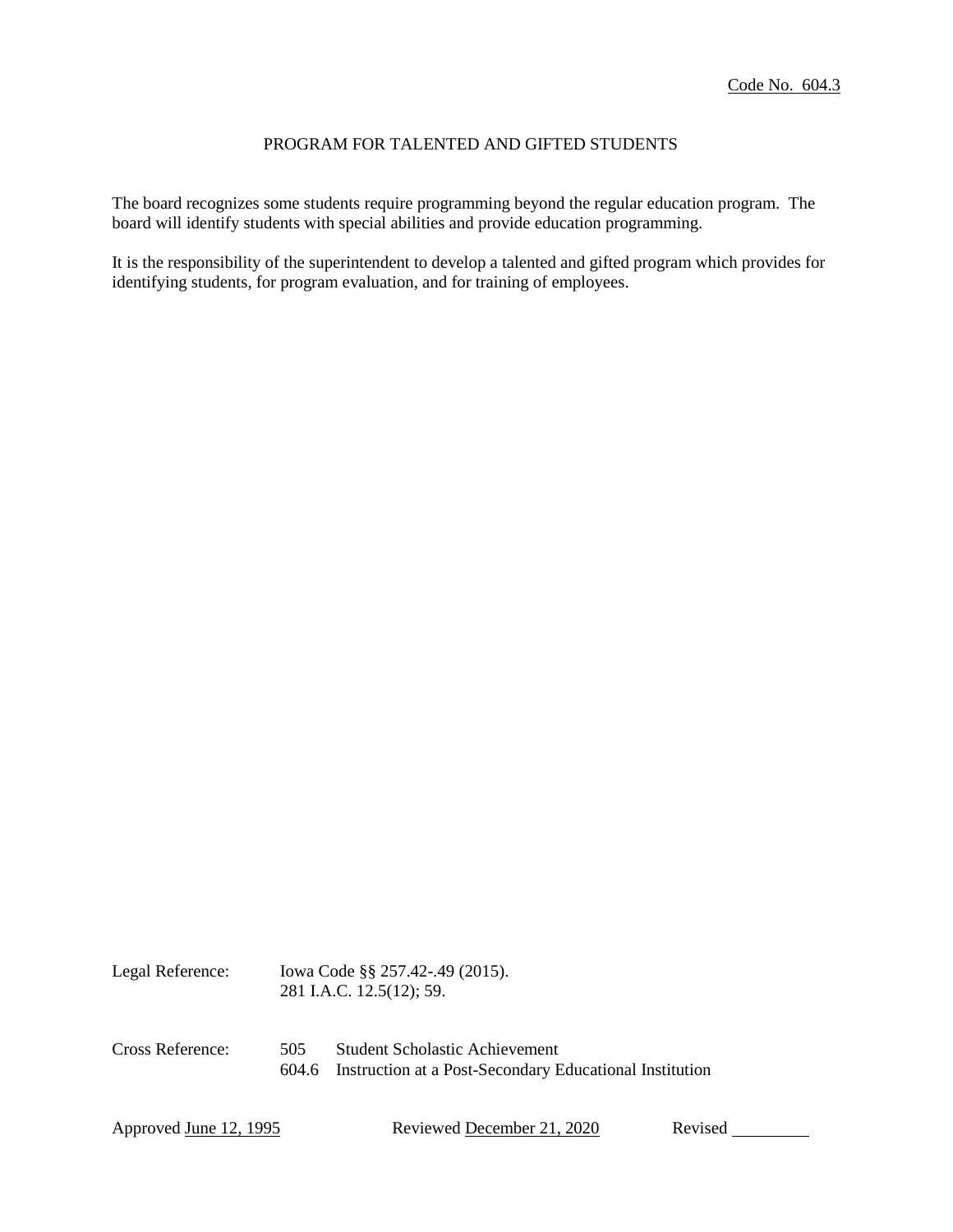### PROGRAM FOR AT-RISK STUDENTS

The board recognizes some students require additional assistance in order to graduate from the regular education program. The board will provide a plan to encourage and provide an opportunity for at-risk students to achieve their potential and obtain their high school diploma.

It is the responsibility of the superintendent to develop a plan for students at-risk which provides for identifying students, for program evaluation, and for the training of employees.

| Legal Reference: |              | Iowa Code §§ 257.38-.41; 280.19, .19A (2015).<br>281 I.A.C. 12.5(13); 33; 61; 65.       |  |
|------------------|--------------|-----------------------------------------------------------------------------------------|--|
| Cross Reference: | 505<br>607.1 | <b>Student Scholastic Achievement</b><br><b>Student Guidance and Counseling Program</b> |  |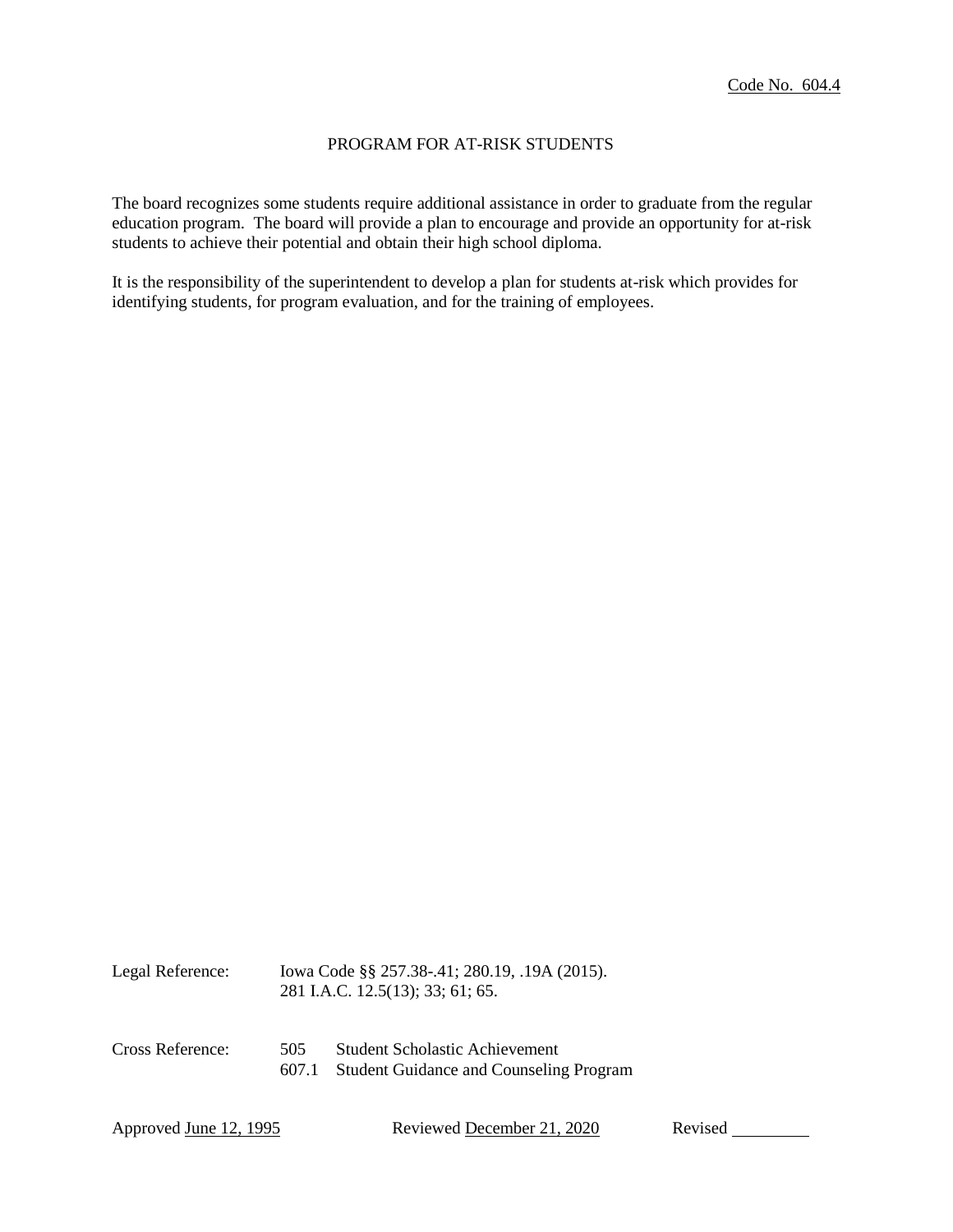## RELIGIOUS-BASED EXCLUSION FROM A SCHOOL PROGRAM

Parents who wish to have their child excluded from a school program because of religious beliefs must inform the superintendent. The board authorizes the administration to allow the exclusion if it is not disruptive to the education program and it does not infringe on a compelling state or educational interest. Further, the exclusion must not interfere with other school district operations. Students who are allowed to be excluded from a program or activity which violates their religious beliefs are required to do an alternate supervised activity or study.

In notifying the superintendent, the parents will abide by the following:

- The notice is in writing;
- The objection is based on religious beliefs;
- The objection will state which activities or studies violate their religious beliefs;
- The objection will state why these activities or studies violate their religious beliefs; and
- The objection will state a proposed alternate activity or study.

The superintendent will have discretion to make this determination. The factors the superintendent will consider when a student requests to be excluded from a program or activity because of religious beliefs include, but are not limited to, staff available to supervise a student who wishes to be excluded, space to house the student while the student is excluded, available superintendent-approved alternative course of study or activity while the student is excluded, number of students who wish to be excluded, whether allowing the exclusion places the school in a position of supporting a particular religion, and whether the program or activity is required for promotion to the next grade level or for graduation.

Students who are allowed to be excluded from a program or activity which violates their religious beliefs shall be required to do an alternate supervised activity or study.

| Legal Reference: | U.S. Const. amend. I.<br>Lee v. Weisman, 112 S.Ct. 2649 (1992).<br>Lemon v. Kurtzman, 403 U.S. 602 (1971).<br>Graham v. Central Community School District of Decatur County, 608 F.Supp.<br>531 (S.D. Iowa 1985).<br>lowa Code §§ 256.11(6); 279.8 (2015). |
|------------------|------------------------------------------------------------------------------------------------------------------------------------------------------------------------------------------------------------------------------------------------------------|
| Cross Reference: | Instructional Curriculum<br>603<br><b>School Ceremonies and Observances</b><br>606.4                                                                                                                                                                       |

| Approved <u>June 12, 1995</u> | Reviewed December 21, 2020 | Revised |  |
|-------------------------------|----------------------------|---------|--|
|                               |                            |         |  |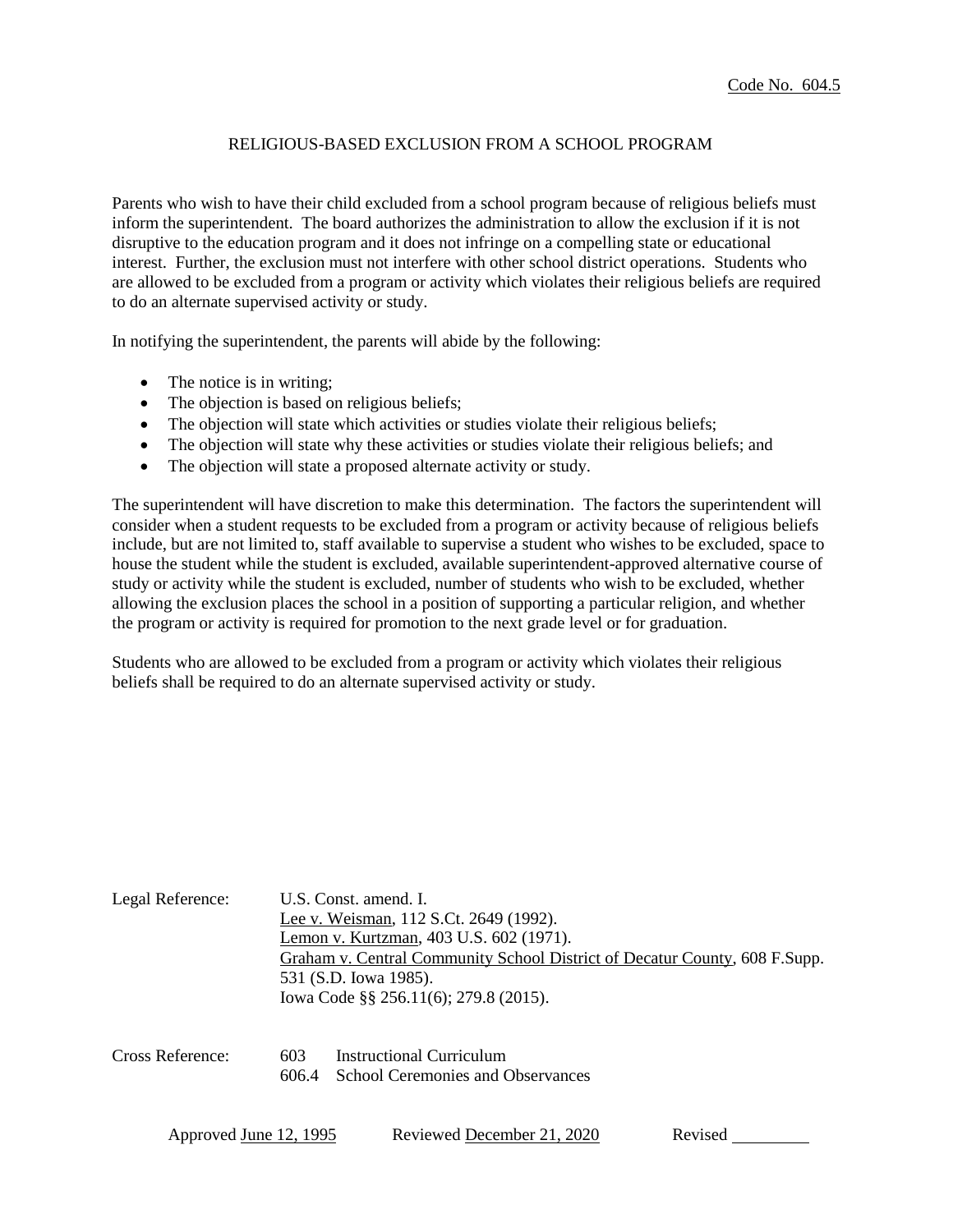### INSTRUCTION AT A POST-SECONDARY EDUCATIONAL INSTITUTION

In accordance with this policy, students in grades nine through twelve may receive academic or career and technical education credits that count toward the graduation requirements set out by the board for courses successfully completed in post-secondary educational institutions. Students and parents or guardians shall be made aware of the post-secondary instructional opportunities as part of the development of each student's individual career and academic plan as required by law. The Superintendent or designee is responsible for developing the appropriate forms and procedures for implementing this policy and the following post-secondary educational opportunities:

#### **Concurrent Enrollment**

The board may, in its discretion, enter into a contractual agreement with a community college to provide courses for eligible students in grades nine through twelve when comparable courses are not offered by the school district. Notice of the availability of the concurrent enrollment program shall be included in the school district's registration handbook, and the handbook shall identify which courses, if successfully completed, generate post-secondary credit. Students shall not be charged tuition for concurrent enrollment courses and shall not be required to reimburse the school district for tuition if they do not successfully complete a course. Students or their parents or guardians may be required to pay a fee consistent with the school district's established textbook policy and other materials for the concurrent enrollment course to the extent permitted by law. Students or their parents or guardians may also be required to provide their own transportation to and from concurrent enrollment courses to the extent permitted by law. However, transportation shall be the responsibility of the school district for any contracted course that is used to meet school district accreditation requirements.

Students who successfully complete a concurrent enrollment course, as determined by the postsecondary institution, shall receive postsecondary credit in accordance with the institution's policies and high school credit that will be reflected on their high school transcript. The Superintendent or designee shall grant to a student who successfully completes a concurrent enrollment course a unit of high school graduation credit for every unit of high school level instruction successfully completed.

#### **Post-Secondary Enrollment Option**

Ninth and tenth grade students who have been identified by the school district as gifted and talented, and eligible eleventh and twelfth grade students, may utilize the Post-Secondary Enrollment Option ("PSEO") program. To qualify, a course must be a nonsectarian, credit-bearing course that leads to a degree, and in the areas of: mathematics, science, social sciences, humanities, career and technical education. A course is not eligible for PSEO if a comparable course is offered by the school district. In addition courses at a community college with which the district has a concurrent enrollment agreement are not eligible for PSEO. Students shall not be charged for tuition, textbooks, materials, or fees related to a PSEO course with the exception of equipment that becomes the property of the student.

The school district shall reimburse the post-secondary institution for tuition and other expenses for each PSEO course up to \$250. Students who successfully complete a PSEO course, as determined by the postsecondary institution, shall receive postsecondary credit and high school credit. The Superintendent or designee shall grant to a student who successfully completes a PSEO course a unit of high school graduation credit for every unit of high school level instruction successfully completed.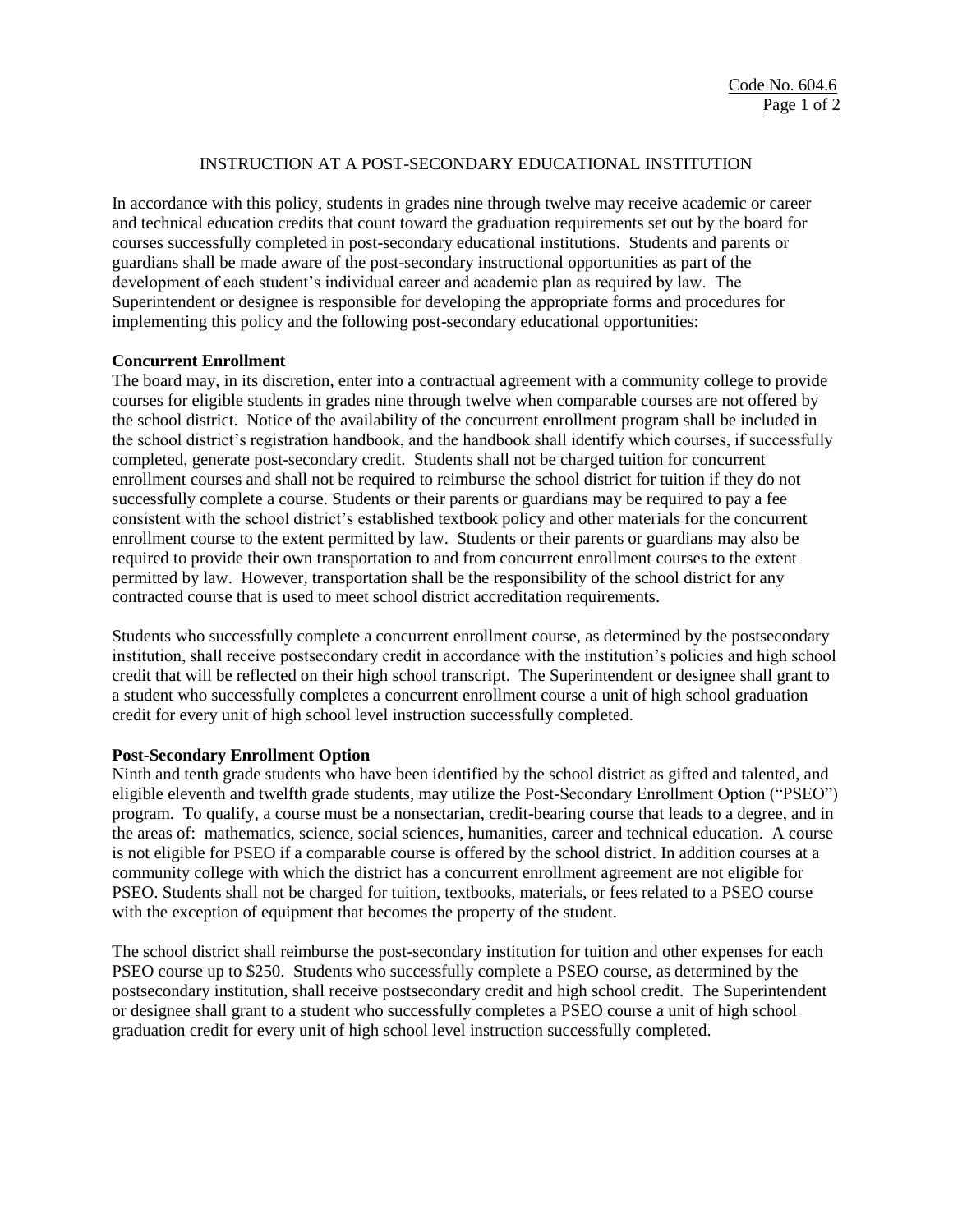Transportation to and from the postsecondary institution is the responsibility of the student or parent or legal guardian of the student enrolled in a PSEO course. Eligible students may take up to seven hours of post-secondary credit during the summer months and receive high school credit upon successful completion of a post-secondary course. However, the student or student's parent or legal guardian are responsible for all costs associated with courses taken during the summer.

Students who fail a PSEO course and fail to receive credit are required to reimburse the school district for all costs directly related to the course up to the \$250.00 reimbursement maximum. Prior to registering, students under the age of eighteen are required to have a parent or guardian sign a form indicating that the parent is responsible for the costs of the course should the student fail the course and fail to receive credit. Reimbursement waivers may be granted by the board if sufficient verification is provided to show that the student was unable to complete the course for reasons outside the student's control, including but not limited to physical incapacity, a death in the student's immediate family, or a move out of the school district.

If a student is unable to demonstrate proficiency or the school district or accredited nonpublic school determines that the course unit completed by the student does not meet the school district's standards, the superintendent shall provide in writing to the student's parent or guardian the reason for the denial of credit.

| Legal References:      |              | Iowa Code §§ 256.7, 11; 258; 261E; 279.61, 280.3, 280.14<br>281 I.A.C. 12 and 22 |                           |  |
|------------------------|--------------|----------------------------------------------------------------------------------|---------------------------|--|
| Cross References:      | 505<br>604.3 | Student Scholastic Achievement<br>Program for Talented and Gifted Students       |                           |  |
| Approved June 12, 1995 |              | Reviewed December 21, 2020                                                       | Revised December 21, 2020 |  |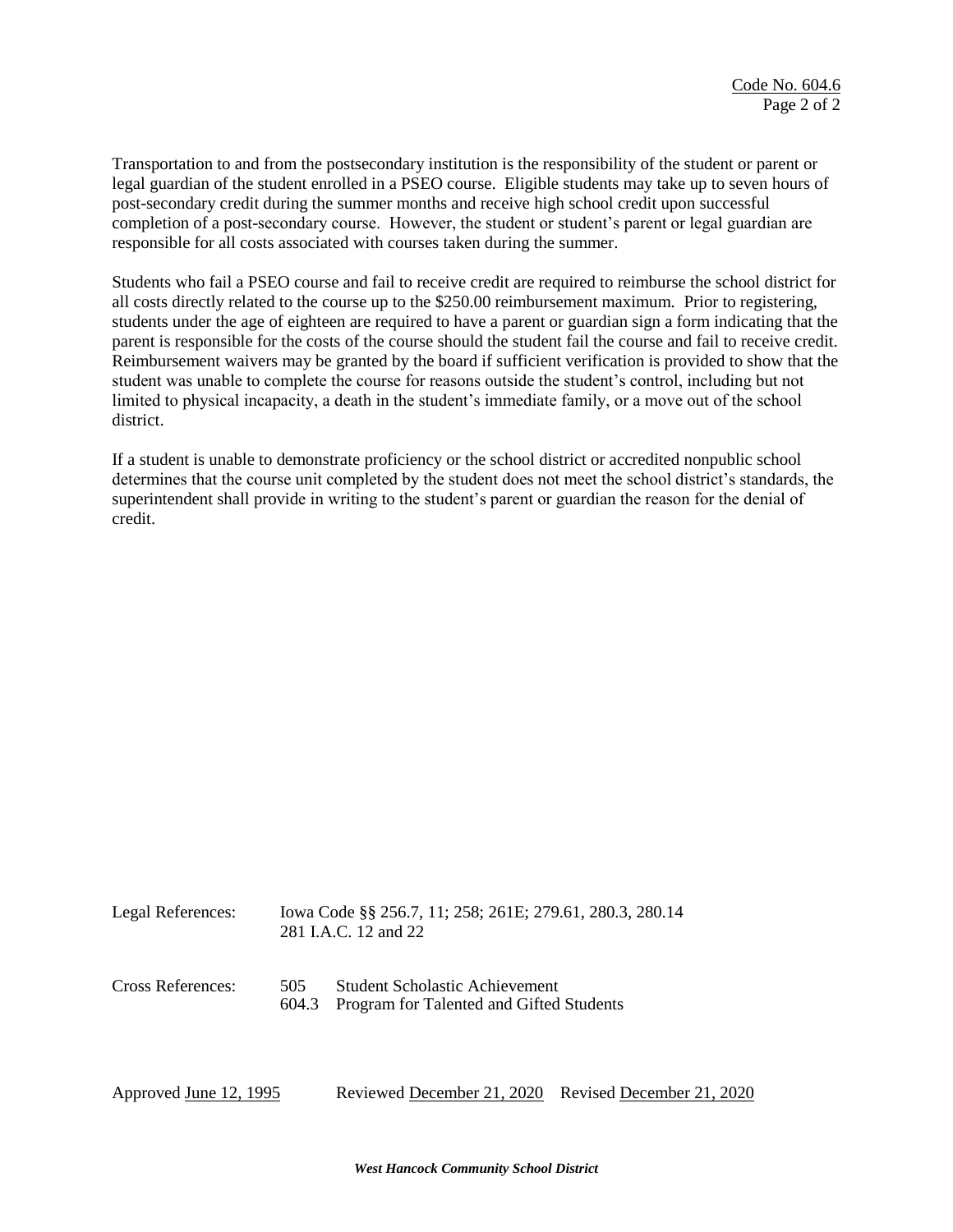#### DUAL ENROLLMENT

The parent, guardian, or custodian of a student receiving competent private instruction may also enroll the student in the school district in accordance with state law and policy. The student is considered under dual enrollment. The parent, guardian, or custodian requesting dual enrollment for the student should notify the board secretary no later than September 15 of the school year in which dual enrollment is sought on forms provided by the school district. On the form, they will indicate the extracurricular and academic activities in which the student is interested in participating. The forms are available at the central administration office.

A dual enrollment student is eligible to participate in the school district's extracurricular and academic activities in the same manner as other students enrolled in the school district. The policies and administrative rules of the school district will apply to the dual enrollment students in the same manner as the other students enrolled the school district. These policies and administrative rules will include, but not be limited to, athletic eligibility requirements, the good conduct rule, academic eligibility requirements, and payment of applicable fees.

A dual enrollment student whose parent, guardian, or custodian has chosen standardized testing as the form of the student's annual assessment will not be responsible for the cost of the test or the administration of the test.

After the student notifies the school district which activities in which they wish to participate, the school district will provide information regarding the specific programs.

The applicable legal requirements for dual enrollment including, but not limited to those related to reporting and eligibility, shall be followed. It is the responsibility of the superintendent to develop administrative regulations regarding this policy.

|                  |                                            | 281 I.A.C. 31.                                                                                                                                                                                        |
|------------------|--------------------------------------------|-------------------------------------------------------------------------------------------------------------------------------------------------------------------------------------------------------|
| Cross Reference: | 502<br>503<br>504<br>507<br>604.1<br>604.9 | <b>Student Rights and Responsibilities</b><br><b>Student Discipline</b><br><b>Student Activities</b><br>Student Health and Well-Being<br><b>Private Instruction</b><br>Home School Assistance Program |

Legal Reference: Iowa Code §§ 279.8, 299A

| Approved <u>June 12, 1995</u> | Reviewed December 21, 2020 | Revised March 21, 2016 |
|-------------------------------|----------------------------|------------------------|
|-------------------------------|----------------------------|------------------------|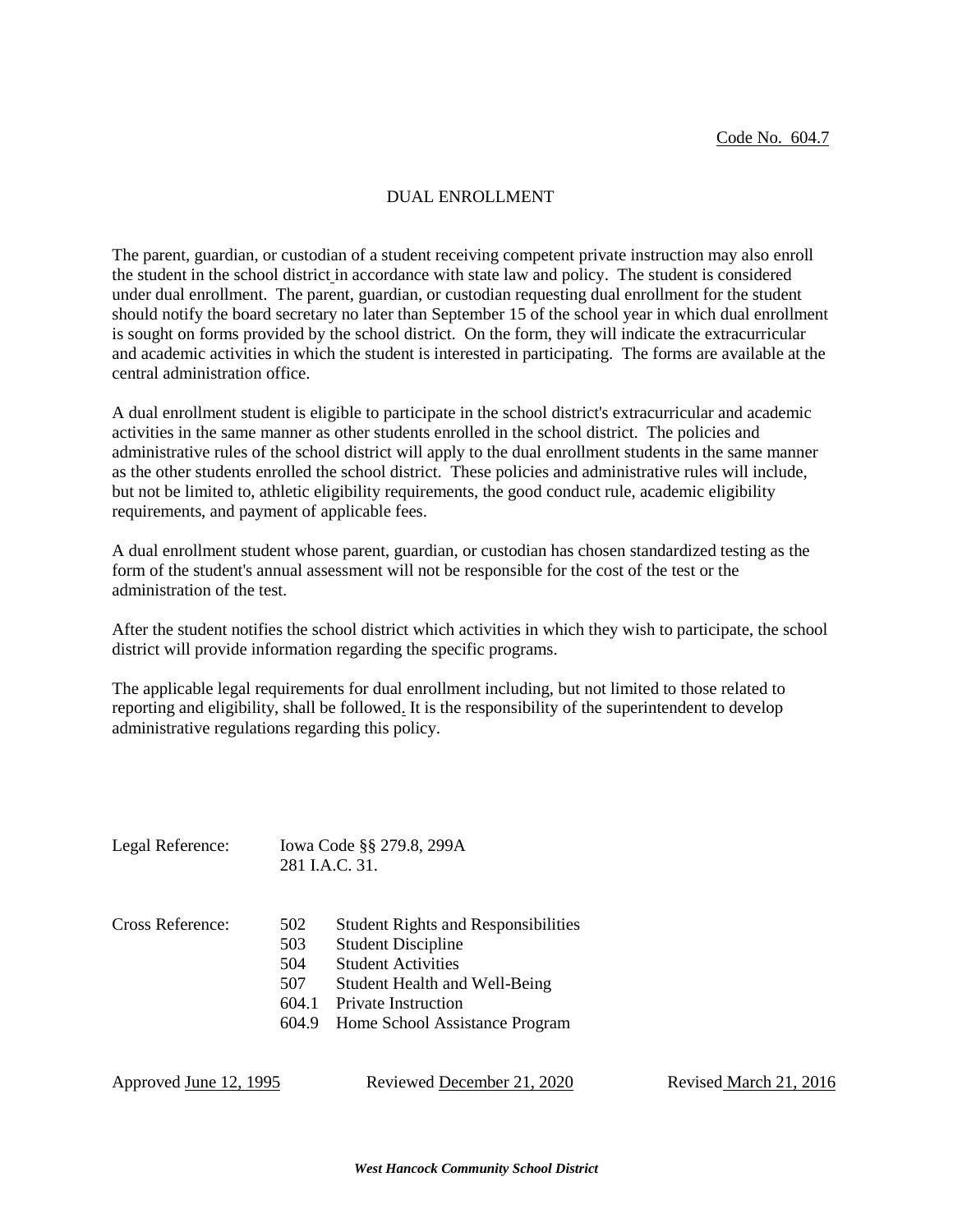# FOREIGN STUDENTS

Foreign students must meet all district entrance requirements including age, place of residence and immunization. Foreign students must be approved by the board. The board reserves the right to limit the number of foreign students accepted. Students who are citizens of a foreign country will be considered residents if they meet one of the following requirements:

- The student resides with his/her parents(s) or legal guardian;
- The student is in the United States with appropriate documentation (Form I-20) from the United States Department of Justice-Immigration and Naturalization Services; or
- The student is a participant in a recognized foreign exchange program; and
- The student is physically able to attend school and has provided the school district with such proof, including a current TB test.

Legal Reference: Iowa Code § 279.8 (2015). Cross Reference: 501 Student Attendance 507.1 Student Health and Immunization Certificates

Approved June 12, 1995 Reviewed December 21, 2020 Revised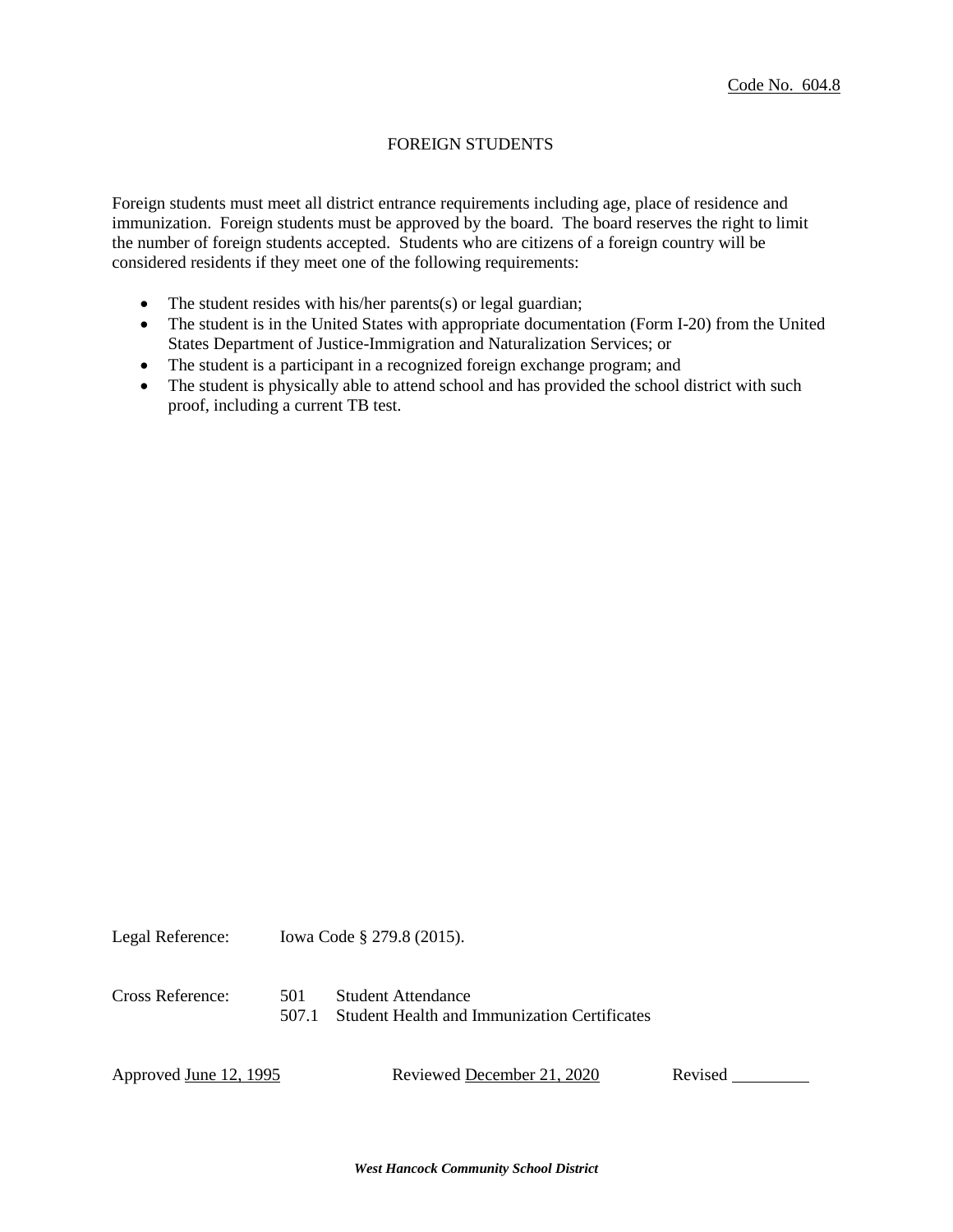### HOME SCHOOL ASSISTANCE PROGRAM

The board, recognizing alternatives to education outside the formal public school system, authorizes the establishment of a home school assistance program. This program will assist students receiving competent private instruction by providing licensed employees of the school district to assist the parent, guardian or legal custodian in the education of the student.

The parent, guardian or legal custodian registering for the home school assistance program will agree to comply with the requirements established by the faculty of the program.

Students registered for the home school assistance program will be counted in the basic enrollment.

It is the responsibility of the superintendent to develop administrative regulations regarding this policy.

| Legal Reference: | Iowa Code §§ 279.8; 299A (2015).<br>281 J.A.C. 31. |                                                                                                             |
|------------------|----------------------------------------------------|-------------------------------------------------------------------------------------------------------------|
| Cross Reference: | 504<br>507<br>604.1<br>604.7                       | <b>Student Activities</b><br>Student Health and Well-Being<br><b>Private Instruction</b><br>Dual Enrollment |

Approved June 12, 1995 Reviewed December 21, 2020 Revised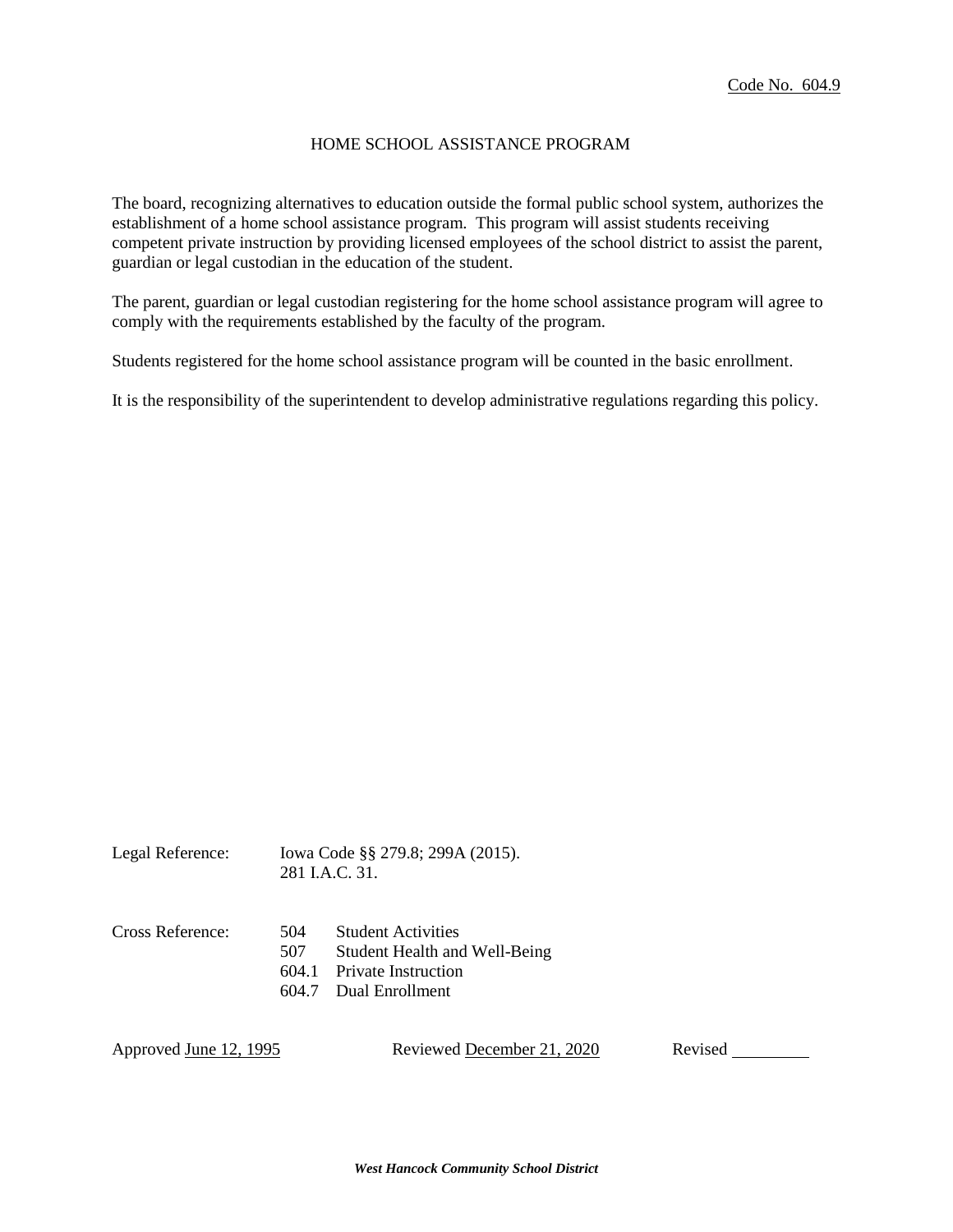### ON-LINE COURSES

The board recognizes that online coursework may be a good alternative for students to not only meet graduation requirements but, also have the opportunity to take advanced or other courses not offered by the school district.

High school students may earn credits to be applied toward graduation requirements by completing online courses offered through the district or through agencies approved by the board and the Iowa Dept. of Education. Credit from an on-line or virtual course may be earned only in the following circumstances:

- The course is not offered at the high school;
- Although the course is offered at the high school, the virtual educational setting will be more conducive to the student's individual learning needs;
- Although the course is offered at the high school, the student will not be able to take it due to an unavoidable scheduling conflict that would keep the student from meeting graduation requirements;
- The course will serve as a supplement to extend homebound instruction;
- The student has been expelled from the regular school setting, but educational services are to be continued; or
- The principal, with agreement from the student's teachers and parents, determines the student requires a differentiated or accelerated learning environment.

Students applying for permission to take a course shall complete prerequisites and provide teacher/counselor recommendations to confirm the student possesses the maturity level needed to function effectively in the online learning environment. In addition, the express approval of the principal shall be obtained before a student enrolls in an on-line course. The school must receive an official record of the student's final percentage score and suggested grade before credit toward graduation will be recognized.

Provided online courses are part of the student's regular school day coursework and within budgetary parameters, the tuition costs for a online courses shall be borne by the school district during the fall and spring semesters, but may be passed on to the parent/guardian during the summer semester. Any additional costs, such as textbook rental or school supplies, shall be borne by the school district for students enrolled full-time.

It is the responsibility of the superintendent to develop administrative regulations to implement this policy.

| Legal Reference: | 281 J.A.C. 15 | Iowa Code § 256.9(55); 279.8                                 |
|------------------|---------------|--------------------------------------------------------------|
| Cross Reference: |               | 605.6 Internet Appropriate Use<br>501.6 Student Transfers In |

Approved April 14, 2008 Reviewed December 21, 2020 Revised December 21, 2020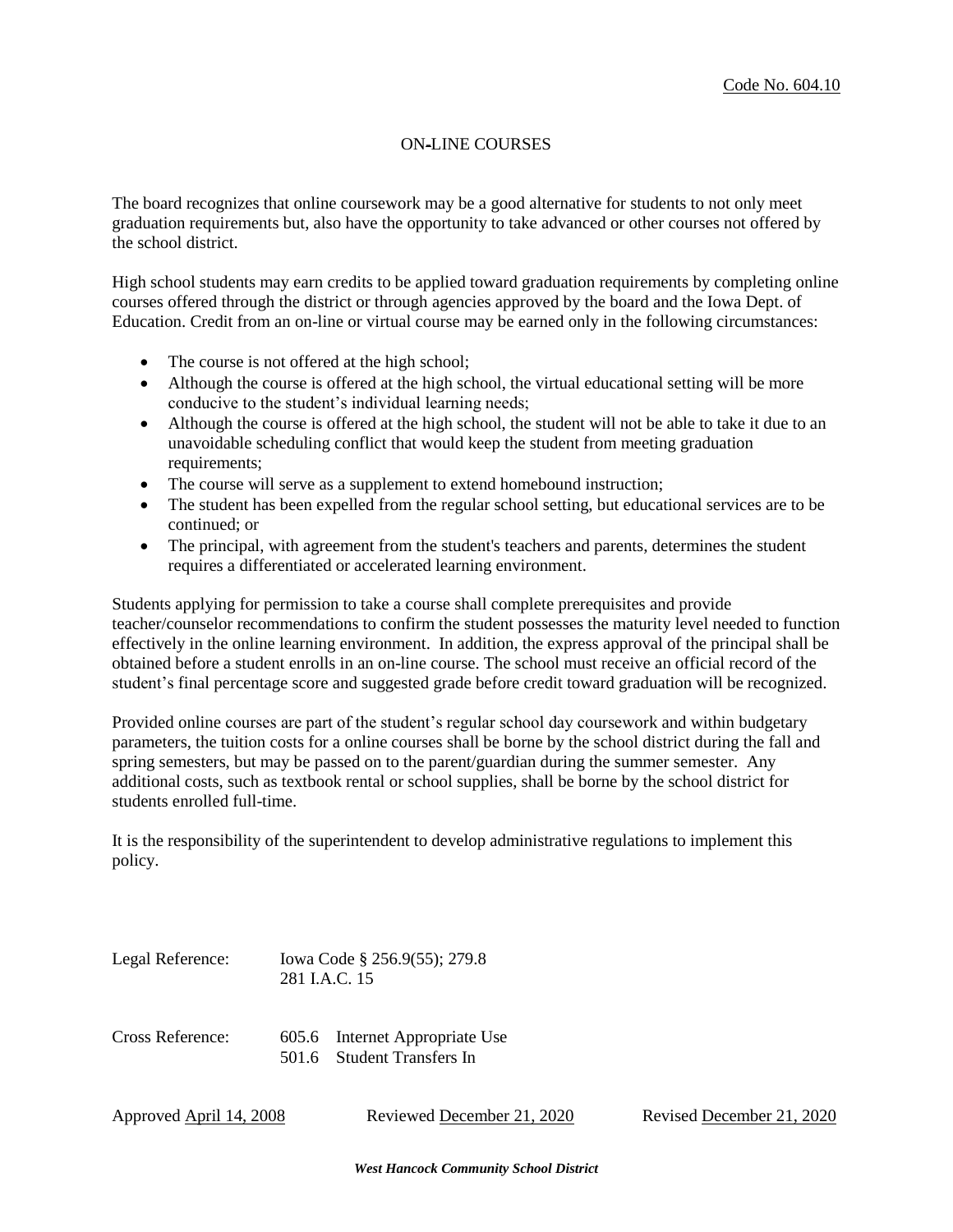#### INSTRUCTION BY CORRESPONDENCE

The board does recognize instruction by correspondence as an allowable means for students to gain academic credits. Credits gained through correspondence may not be used toward early graduation. At the discretion of the administration, credit will be allowed for a correspondence course originating outside of the district.

The building principal shall have the major responsibility for overseeing the area of instruction by correspondence, with ultimate approval by the board.

Legal Reference: Iowa Code §§ 256.11, 279.1, .10, 280.3, .14 (2015).

Cross Reference: 603 Instructional Curriculum

505.6 Equivalent Instruction

Approved June 12, 1995 Reviewed December 21, 2020 Revised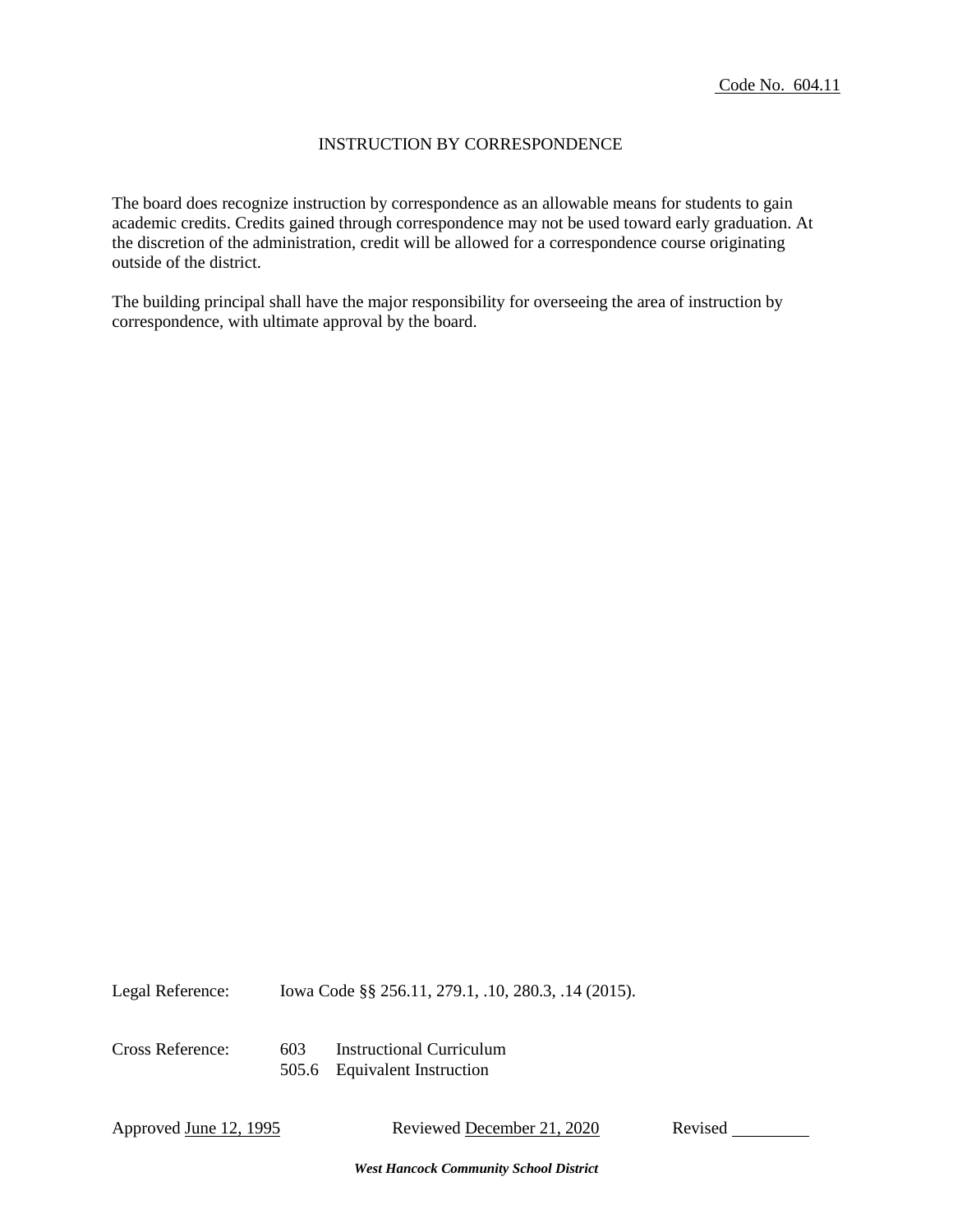# FOREIGN STUDY

The board recognizes some students may wish to take courses outside the country. The board must approve such foreign exchange student study programs prior to acceptance of the program by the student. The board's approval is not an assumption of liability, but rather and approval of the credits from the program toward graduation.

Students must obtain board approval prior to participating in the foreign exchange student program, unless it is a continuing program which has received a favorable evaluation by the administration and the program will be carried out in the future as it has been in the past.

The students and school district personnel or others, if they travel with the students, shall have personal insurance and liability protection. The school district assumes no liability for the participants.

It shall be the responsibility of the superintendent to keep the board informed of ongoing programs and to bring new programs to the board's attention.

Legal Reference: Iowa Code §§ 279.8 (2015).

Cross Reference: 603 Instructional Curriculum

Approved June 12, 1995 Reviewed December 21, 2020 Revised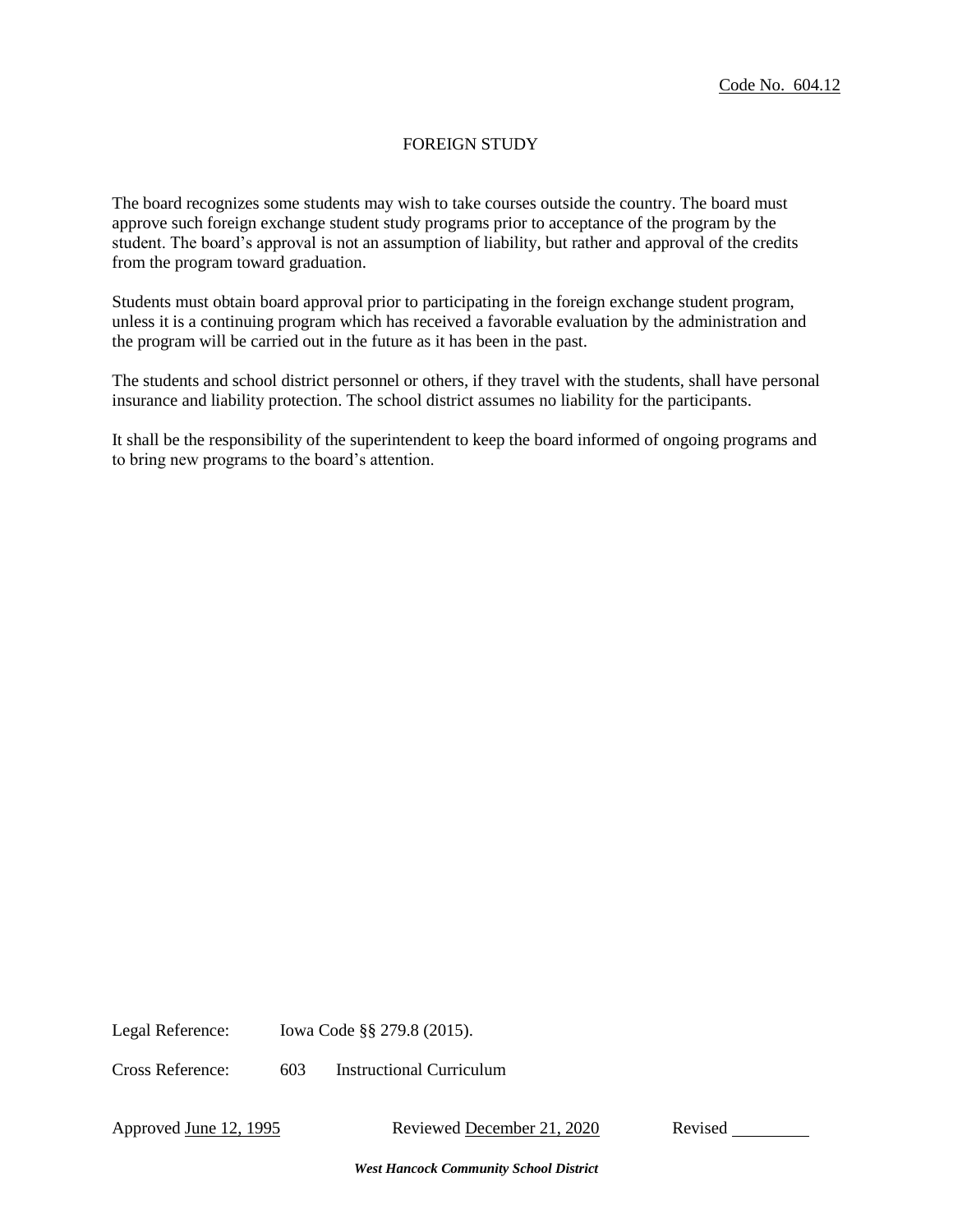## APPROPRIATE USE OF ONLINE LEARNING PLATFORMS

It is important to embrace technology that can foster a creative, interactive learning environment for students, and facilitate employee professional development and collaboration. The use of online platforms to host remote interaction between students and employees and to facilitate learning is encouraged in the district.

While student and employee instruction and communication using virtual and online platforms provides a wide array of learning opportunities, it is imperative that employees and students recognize that the use of such platforms is a privilege. Training related to the use of online learning platforms will be provided to employees and students.

The district shall carefully safeguard the right of students and employees to learn and teach in a respectful environment regardless of the method. All instruction and communication through online learning platforms should be appropriate to the age and ability of the participants. Students and employees should be aware that online platforms may be monitored by the district. Verbal and written communication occurring on these platforms may be recorded and stored by the district in accordance with applicable laws.

Any verbal or written communication on these platforms deemed to be inappropriate will subject the student and/or employee to the same disciplinary measures that would exist if the interaction took place through traditional in-person learning. Students and employees who have concerns about the proper use of these platforms are encouraged to speak with their teachers or building principal. The superintendent will make administrative regulations necessary to enforce this policy.

| Legal Reference: | 20 U.S.C. §1232g; 34 C.F.R. Part 99<br>47 U.S.C. §254<br>20 U.S.C. §6777<br>Iowa Code §§ 715C                                                                                                                                                 |
|------------------|-----------------------------------------------------------------------------------------------------------------------------------------------------------------------------------------------------------------------------------------------|
| Cross Reference: | Anti-Bullying/Anti-Harassment<br>104<br>401.13 Staff Technology Use/Social Networking<br><b>Student Records</b><br>506.1<br>605.4<br>Technology in the Classroom<br>Internet Appropriate Use<br>605.6<br><b>Student Transfers In</b><br>501.6 |
| Approved         | Revised<br>Reviewed December 21, 2020                                                                                                                                                                                                         |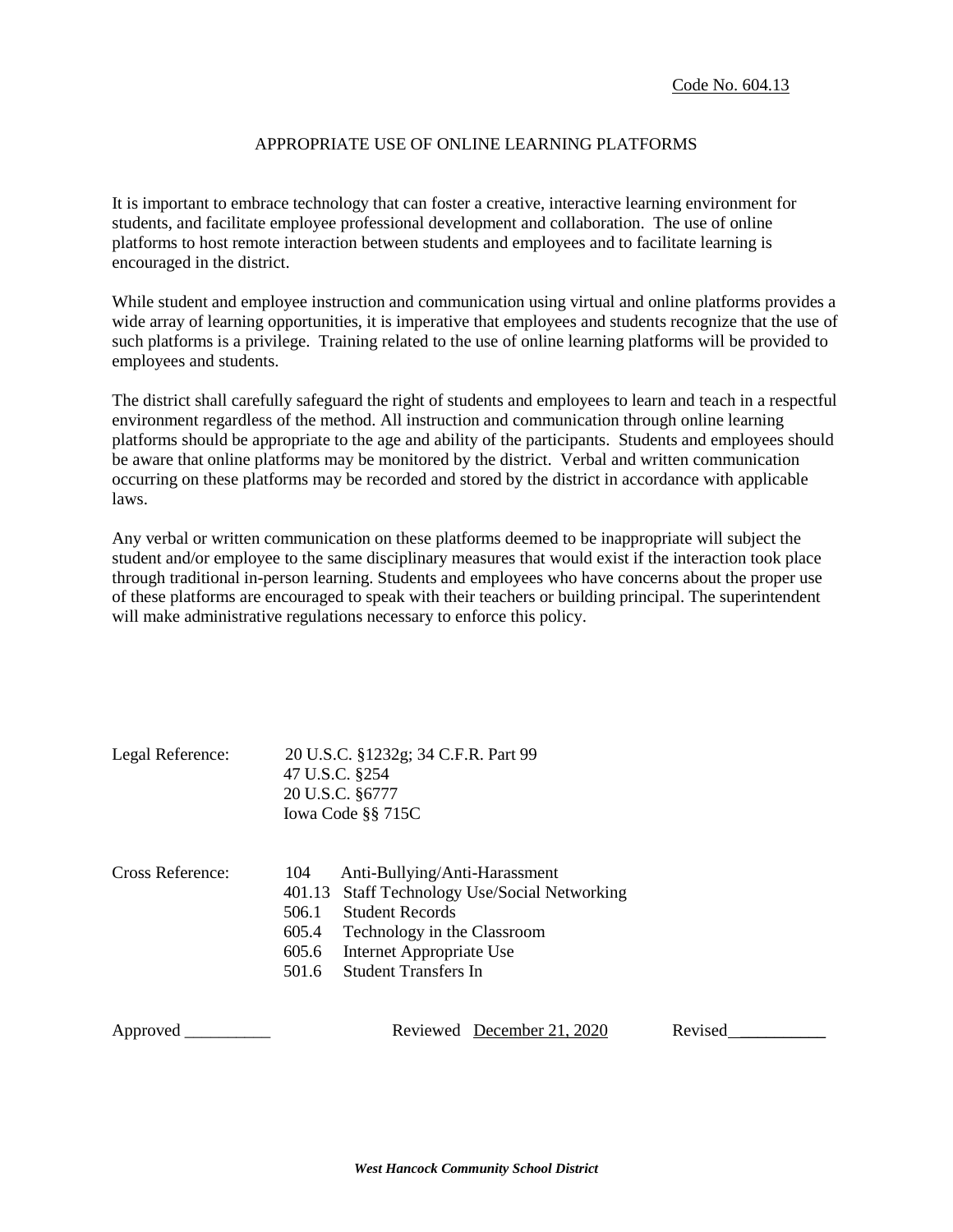### INSTRUCTIONAL MATERIALS SELECTION

The board has sole discretion to approve instructional materials for the school district. This authority is delegated to licensed employees to determine which instructional materials, other than textbooks, will be utilized by and purchased by the school district.

In reviewing current instructional materials for continued use and in selecting additional instructional materials, licensed employees will consider the current and future needs of the school district as well as the changes and the trends in education and society. It is the responsibility of the superintendent to report to the board the action taken by licensed employees.

In the case of textbooks, the board will make the final decision after receiving a recommendation from the superintendent. The criteria stated above for selection of other instructional materials will apply to the selection of textbooks. The superintendent may develop another means for the selection of textbooks. Textbooks are reviewed as needed and at least every six years.

Education materials given to the school district must meet the criteria established above. The gift must be received in compliance with board policy.

|                            | Iowa Code §§ 279.8; 280.3, .14; 301 (2015).<br>281 I.A.C. 12.3(12).                                                    |
|----------------------------|------------------------------------------------------------------------------------------------------------------------|
| 209.1<br>505<br>602<br>605 | Ad Hoc Committees<br><b>Student Scholastic Achievement</b><br>Curriculum Development<br><b>Instructional Materials</b> |
|                            |                                                                                                                        |

*West Hancock Community School District*

Approved June 12, 1995 Reviewed December 21, 2020 Revised November 19, 2007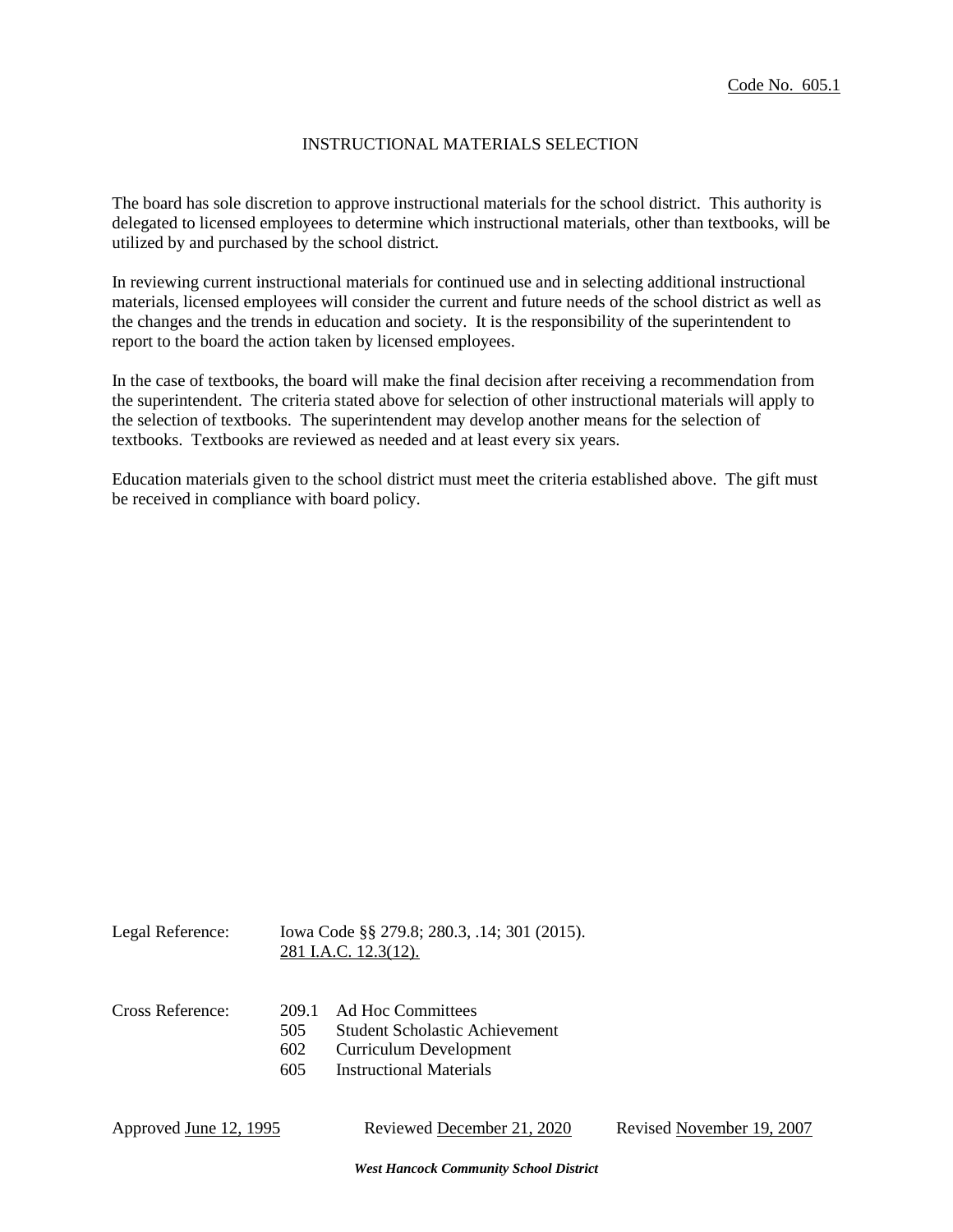- I. Responsibility for Selection of Instructional Materials
	- A. The board is responsible for matters relating to the operation of the West Hancock Community School District.
	- B. The responsibility for the selection of instructional materials is delegated to the professionally trained and licensed employees of the school system. For the purpose of this rule the term "instructional materials" includes printed and multimedia materials (not equipment), whether considered text materials or library materials. The board retains the final authority for the approval of textbooks.
	- C. While selection of materials may involve many people including principals, teachers, teacher-librarian, students, parents, and community members, the responsibility for coordinating the selection of most instructional materials and making the recommendation for the purchase rests with licensed employees.
	- D. Responsibility for coordinating the selection of text materials for distribution to classes will rest with the licensed employees, principal and superintendent. For the purpose of this rule the term "text materials" includes textbooks and other printed and nonprinted material provided in multiple copies for use of a total class or major segment of a class.
	- E. If the board appoints an ad hoc committee to make recommendations on the selection of instructional materials, the ad hoc committee is formed and appointed in compliance with the board policy on Ad Hoc Committees.
		- 1. The superintendent will inform the committee as to their role and responsibility in the process.
		- 2. The following statement is given to the ad hoc committee members:

*Bear in mind the principles of the freedom to learn and to read and base your decision on these broad principles rather than on defense of individual materials. Freedom of inquiry is vital to education in a democracy.*

*Study thoroughly all materials referred to you and read available reviews. The general acceptance of the materials should be checked by consulting standard evaluation aids and local holdings in other schools.*

*Passages or parts should not be pulled out of context. The values and faults should be weighed against each other and the opinions based on the material as a whole.*

*Your report, presenting both majority and minority opinions, will be presented by the principal to the complainant at the conclusion of our discussion of the questioned material.*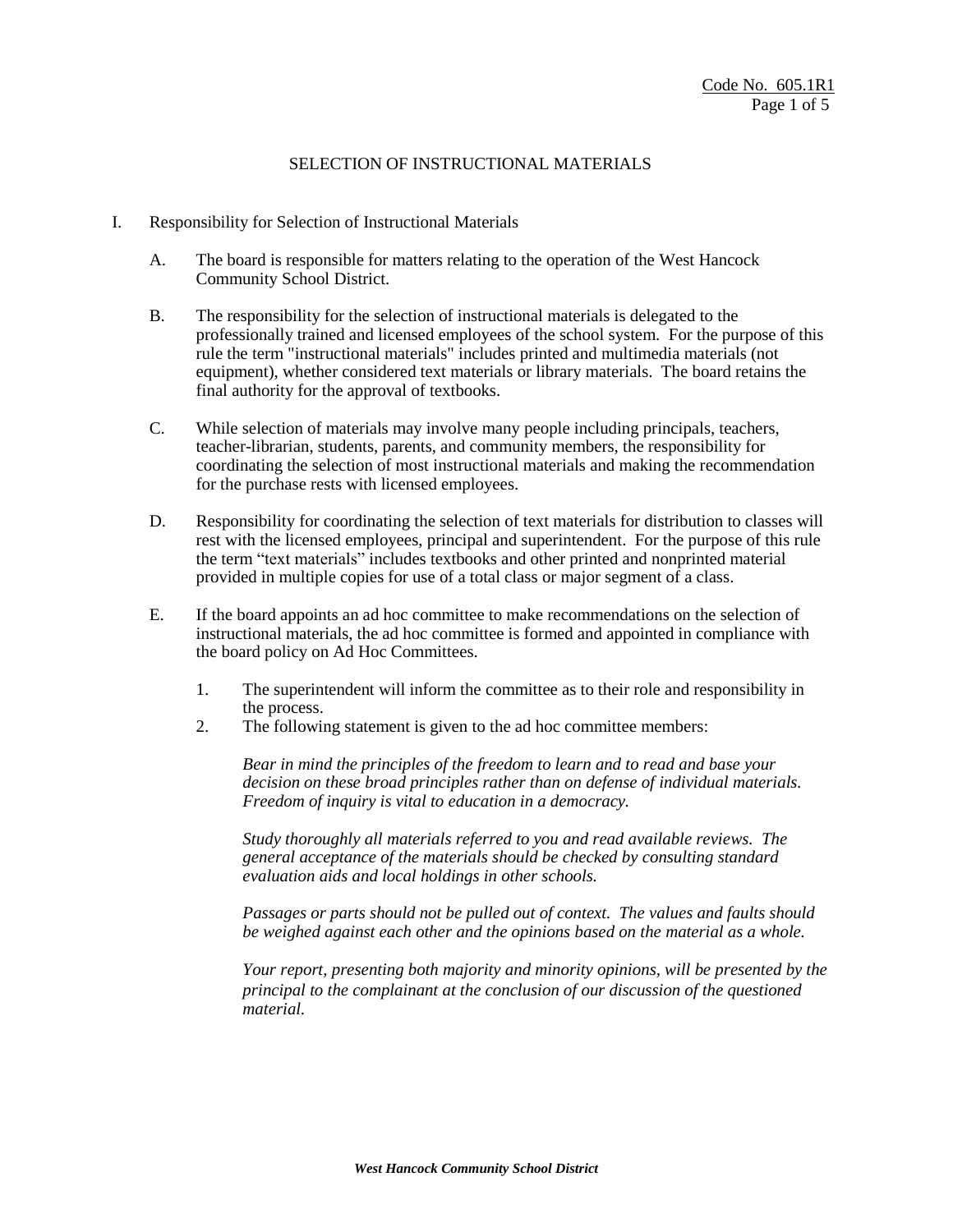- II. Material selected for use in libraries and classrooms will meet the following guidelines:
	- A. Religion Material will represent the major religions in a factual, unbiased manner. The primary source material of the major religions is considered appropriate, but material which advocates rather than informs, or is designed to sway reader judgment regarding religion, will not be included in the school libraries or classrooms.
	- B. Racism Material will present a diversity of race, custom, culture, and belief as a positive aspect of the nation's heritage and give candid treatment to unresolved intercultural problems, including those which involve prejudice, discrimination, and the undesirable consequences of withholding rights, freedom, or respect of an individual.
	- C. Sexism Material will reflect sensitivity to the needs, rights, traits and aspirations of men and women without preference or bias.
	- D. Age Material will recognize the diverse contributions of various age groups and portray the continuing contributions of maturing members of society.
	- E. Ideology Material will present basic primary and factual information on an ideology or philosophy of government which exerts or has exerted a strong force, either favorably or unfavorably, over civilization or society, past or present. This material will not be selected with the intention to sway reader judgment and is related to the maturity level of the intended audience.
	- F. Profanity and Sex Material is subjected to a test of literary merit and reality by the teacherlibrarians and licensed staff who will take into consideration their reading of public and community standards of morality.
	- G. Controversial issues materials will be directed toward maintaining a balanced collection representing various views.

The selection decision should be made on the basis of whether the material presents an accurate representation of society and culture, whether the circumstances depicted are realistically portrayed, or whether the material has literary or social value when the material is viewed as a whole.

These guidelines will not be construed in such a manner as to preclude materials which accurately represent the customs, morals, manners, culture, or society of a different time or a different place.

#### III. Procedure for Selection

- A. Material purchased for libraries and classrooms is recommended for purchase by licensed employees, in consultation with administrative staff, school library staff, students or an ad hoc committee as appointed by the board. The material recommended for purchase is approved by the appropriate building administrator.
	- 1. The materials selected will support stated objectives and goals of the school district. Specifically, the goals are: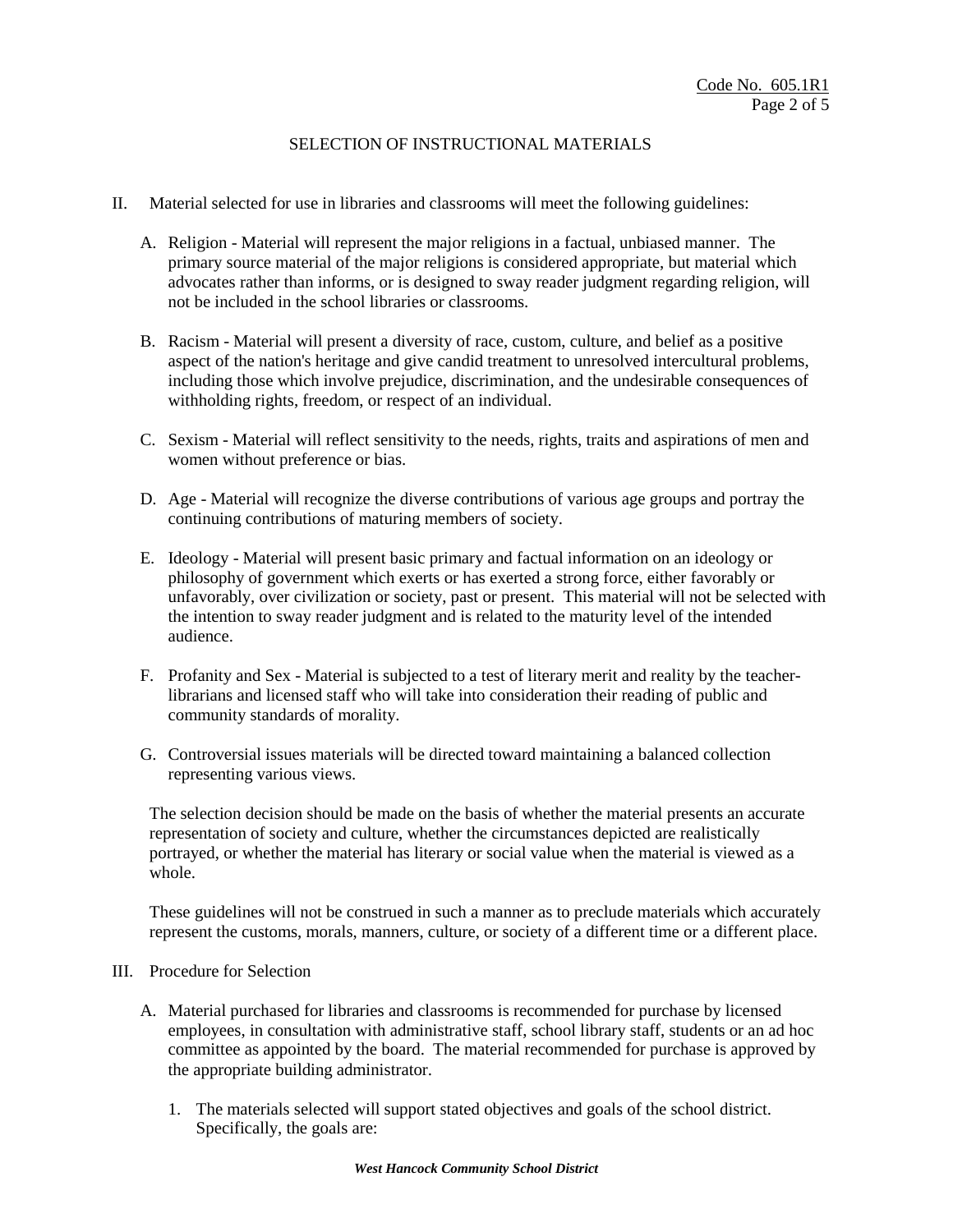- a. To acquire materials and provide service consistent with the demands of the curriculum;
- b. To develop students' skills and resourcefulness in the use of libraries and learning resources;
- c. To effectively guide and counsel students in the selection and use of materials and libraries;
- d. To foster in students a wide range of significant interests;
- e. To provide opportunities for aesthetic experiences and development of an appreciation of the fine arts;
- f. To provide materials to motivate students to examine their own attitudes and behaviors and to comprehend their own duties and responsibilities as citizens in a pluralistic democracy;
- g. To encourage life-long education through the use of the library; and,
- h. To work cooperatively and constructively with the instructional and administrative staff in the school.
- 2. Materials selected is consistent with stated principles of selection. These principles are:
	- a. To select material, within established standards, which will meet the goals and objectives of the school district;
	- b. To consider the educational characteristics of the community in the selection of materials within a given category;
	- c. To present the sexual, racial, religious and ethnic groups in the community by:
		- 1. Portraying people, both men and women, adults and children, whatever their ethnic, religious or social class identity, as human and recognizable, displaying a familiar range of emotions, both negative and positive.
		- 2. Placing no constraints on individual aspirations and opportunity.
		- 3. Giving comprehensive, accurate, and balanced representation to minority groups and women - in art and science, history and literature, and in all other fields of life and culture.
		- 4. Providing abundant recognition of minority groups and women by showing them frequently in positions of leadership and authority.
	- d. To intelligently, quickly, and effectively anticipate and meet needs through awareness of subjects of local, national and international interest and significance; and,
	- e. To strive for impartiality in the selection process.
- 3. The materials selected will meet stated selection criteria. These criteria are:
	- a. Authority-Author's qualifications education, experience, and previously published works;
	- b. Reliability:
		- 1. Accuracy-meaningful organization and emphasis on content, meets the material's goals and objectives, and presents authoritative and realistic factual material.
		- 2. Current-presentation of content which is consistent with the finding of recent and authoritative research.
	- c. Treatment of subject-shows an objective reflection for the multi-ethnic character and cultural diversity of society.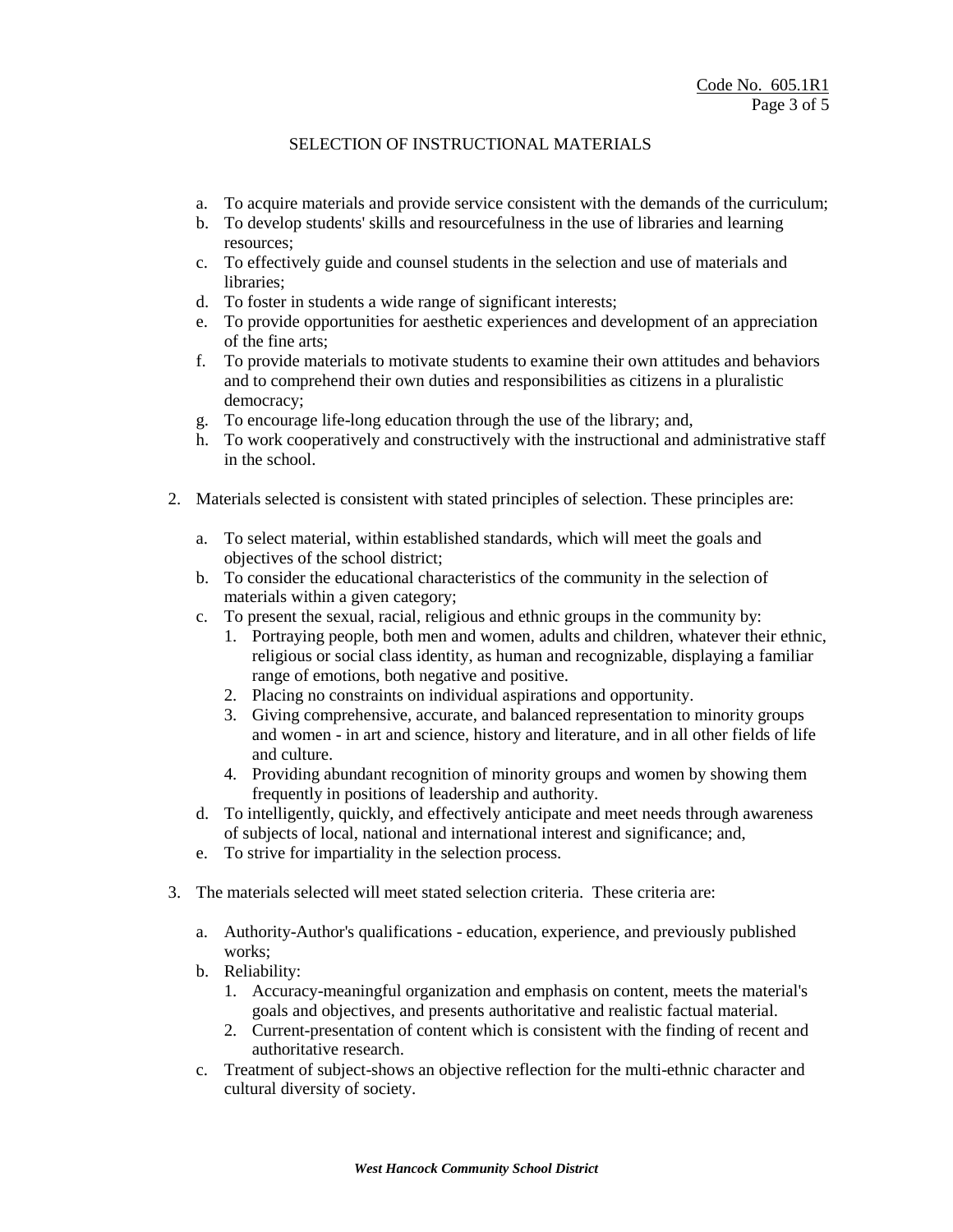- d. Language:
	- 1. Vocabulary:
		- a. Does not indicate bias by the use of words which may result in negative value judgments about groups of people;
		- b. Does not use "man" or similar limiting word usage in generalization or ambiguities which may cause women to feel excluded or dehumanized.
	- 2. Compatible to the reading level of the student for whom it is intended.
- e. Format:
	- 1. Book
		- a. Adequate and accurate index;
		- b. Paper of good quality and color;
		- c. Print adequate and well spaced;
		- d. Adequate margins;
		- e. Firmly bound; and,
		- f. Cost.
	- 2. Nonbook
		- a. Flexibility, adaptability;
		- b. Curricular orientation of significant interest to students;
		- c. Appropriate for audience;
		- d. Accurate authoritative presentation;
		- e. Good production qualities (fidelity, aesthetically adequate);
		- f. Durability; and,
		- g. Cost.
	- 3. Illustrations of book and nonbook materials should:
		- a. Depict instances of fully integrated grouping and settings to indicate equal status and nonsegregated social relationships.
		- b. Make clearly apparent the identity of minorities;
		- c. Contain pertinent and effective illustrations;
	- 4. Flexible to enable the teacher to use parts at a time and not follow a comprehensive instructional program on a rigid frame of reference.
- f. Special Features:
	- 1. Bibliographies.
	- 2. Glossary.
	- 3. Current charts, maps, etc.
	- 4. Visual aids.
	- 5. Index.
	- 6. Special activities to stimulate and challenge students.
	- 7. Provide a variety of learning skills.
- g. Potential use:
	- 1. Will it meet the requirement of reference work?
	- 2. Will it help students with personal problems and adjustments?
	- 3. Will it serve as a source of information for teachers and librarians?
	- 4. Does it offer an understanding of cultures other than the student's own and is it free of racial, religious, age, disability, ethnic, and sexual stereotypes?
	- 5. Will it expand students' sphere of understanding and help them to understand the ideas and beliefs of others?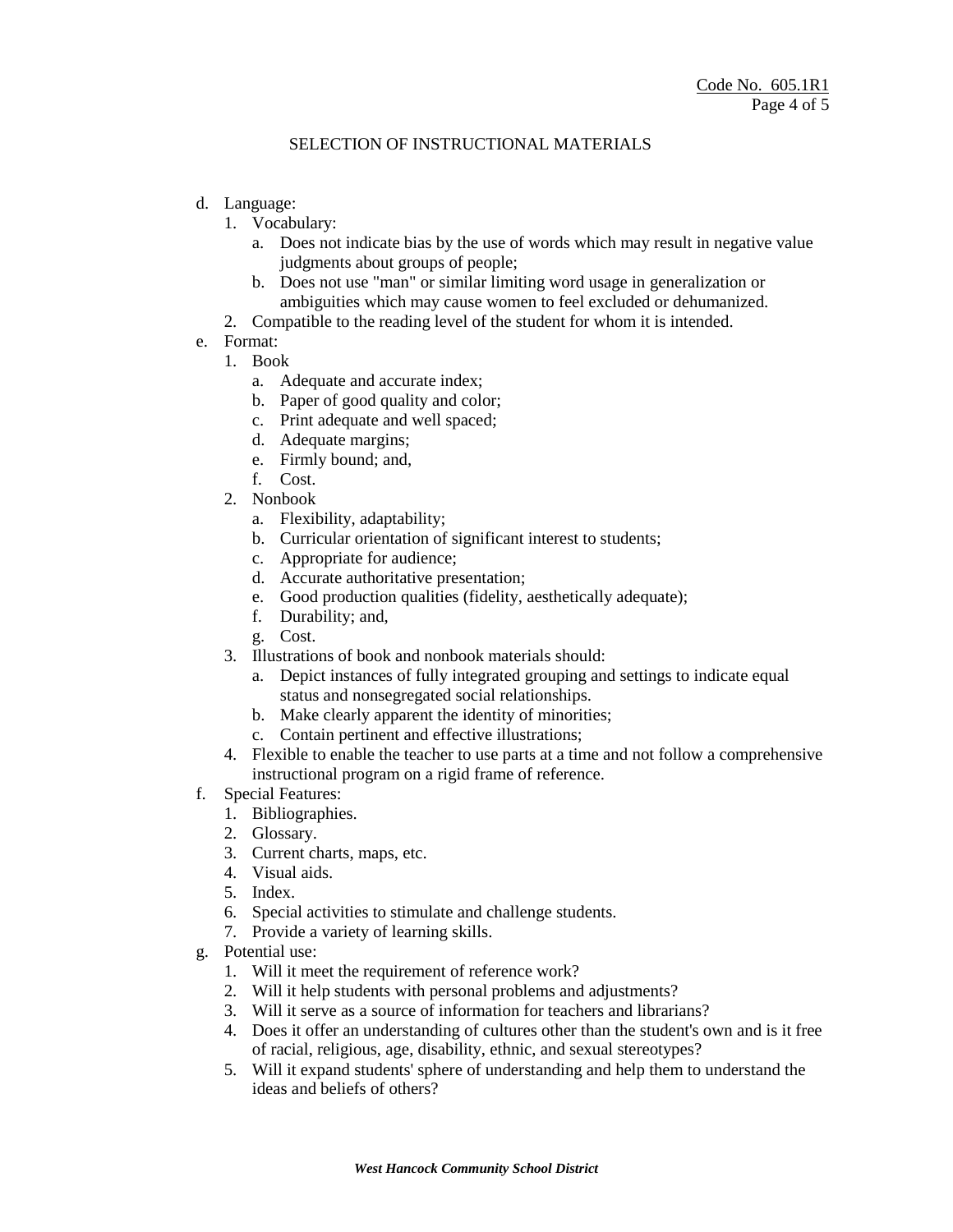- 6. Will it help students and teachers keep abreast of and understand current events?
- 7. Will it foster and develop hobbies and special interests?
- 8. Will it help develop aesthetic tastes and appreciation?
- 9. Will it serve the needs of students with special needs?
- 10. Does it inspire learning?
- 11. Is it relevant to the subject?
- 12. Will it stimulate a student's interest?
- 4. Gifts of library or instructional materials may be accepted if the gift meets existing criteria for library and instructional materials. The acceptance and placement of such gifts is within the discretion of the board.
- 5. In order to provide a current, highly usable collection of materials, teacher-librarians will ensure constant and continuing renewal of the collection, not only the addition of up-to-date materials, but by the judicious elimination of materials which no longer meet school district needs or find use. The process of weeding instructional materials will be done according to established and accepted standards for determining the relevance and value of materials in a given context.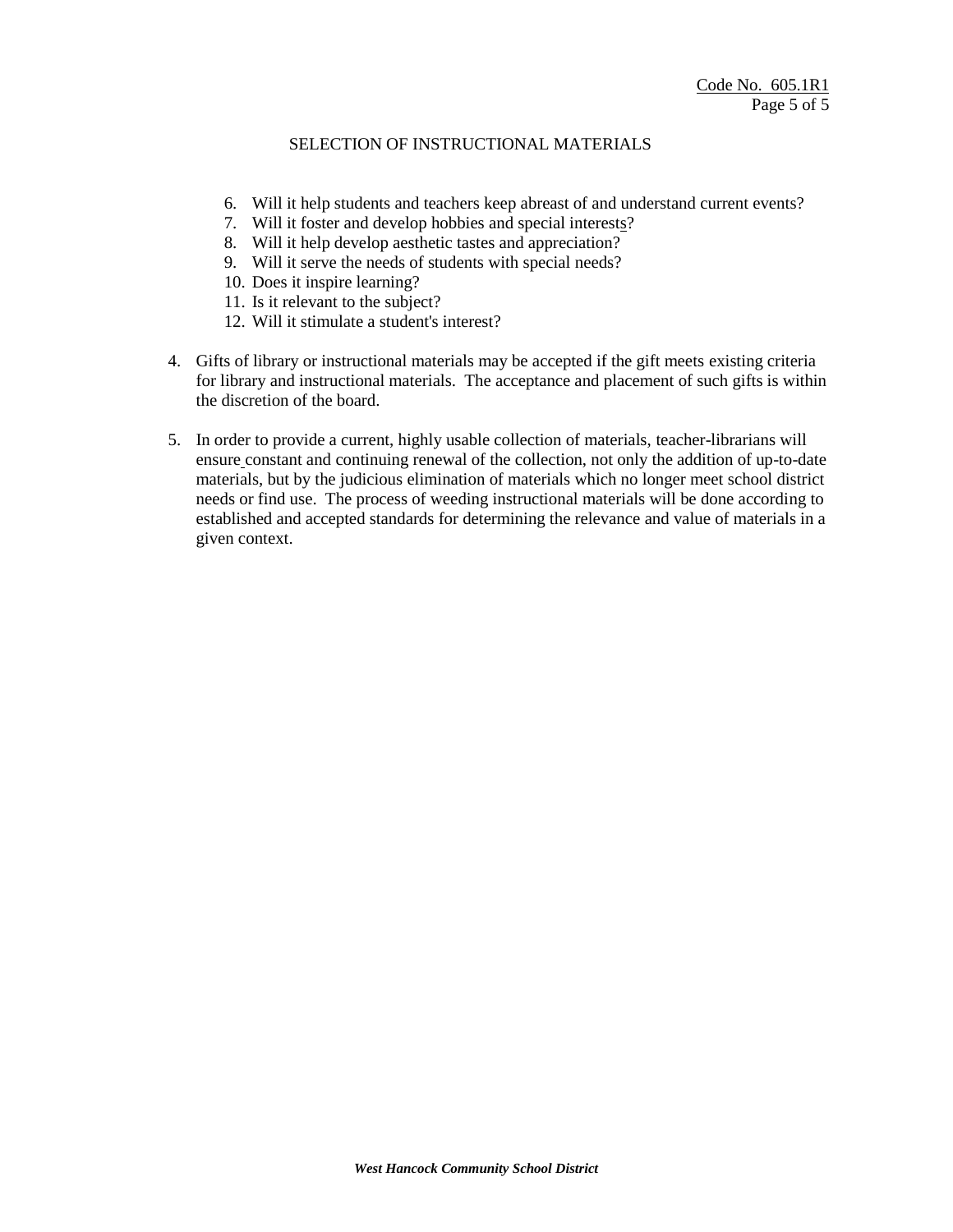### INSTRUCTIONAL MATERIALS INSPECTION

Parents and other members of the school district community may view the instructional materials used by the students. All instructional materials, including teacher's manuals, films, tapes or other supplementary material which will be used in connection with any survey, analysis, or evaluation as part of any federally funded programs must be available for inspection by parents.

The instructional materials must be viewed on school district premises. Copies may be obtained according to board policy.

It is the responsibility of the superintendent to develop administrative regulations regarding the inspection of instructional materials.

| Legal Reference:       |                     | Goals 2000: Educate America Act, Pub. L. No. 103-227, 108 Stat. 125 (1994).<br>Iowa Code §§ 279.8; 280.3, .14; 301 (2015).<br>281 I.A.C. 12.3(12) |                           |  |
|------------------------|---------------------|---------------------------------------------------------------------------------------------------------------------------------------------------|---------------------------|--|
| Cross Reference:       | 602<br>605<br>901.1 | Curriculum Development<br>Instructional Materials<br>Public Examination of School District Records                                                |                           |  |
| Approved June 12, 2007 |                     | Reviewed December 21, 2020                                                                                                                        | Revised November 19, 2007 |  |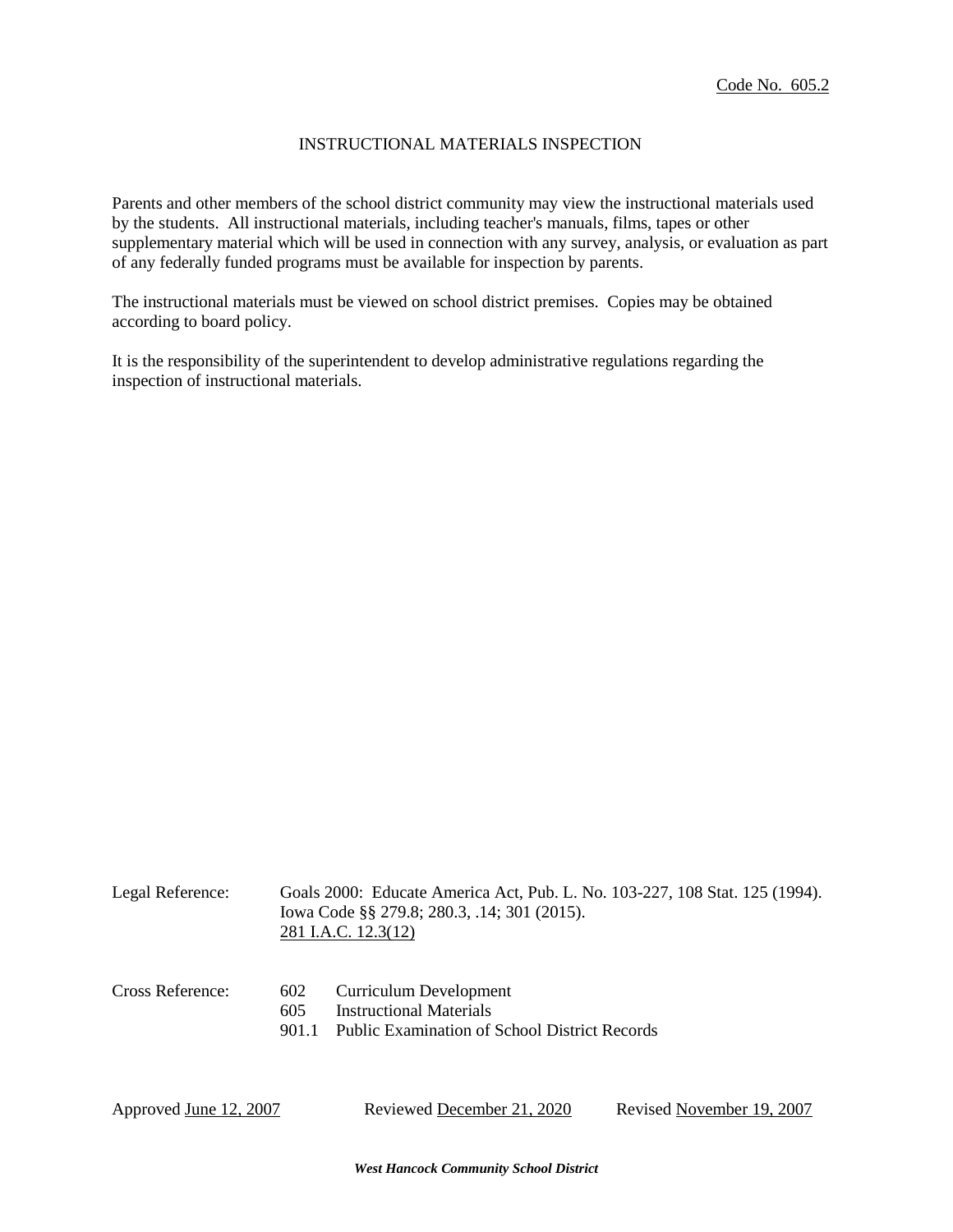## OBJECTION TO INSTRUCTIONAL MATERIALS

Members of the school district community may object to the instructional materials utilized in the school district and ask for their use to be reconsidered.

It is the responsibility of the superintendent, in conjunction with the principals, to develop administrative regulations for reconsideration of instructional materials.

| Legal Reference: |                   | Iowa Code §§ 279.8; 280.3, .14; 301 (2015).<br>281 I.A.C. 12.3(12)                                                                                   |
|------------------|-------------------|------------------------------------------------------------------------------------------------------------------------------------------------------|
| Cross Reference: | 215<br>602<br>605 | <b>Public Participation in Board Meetings</b><br>402.5 Public Complaints About Employees<br>Curriculum Development<br><b>Instructional Materials</b> |

Approved June 12, 1995 Reviewed December 21, 2020 Revised November 19, 2007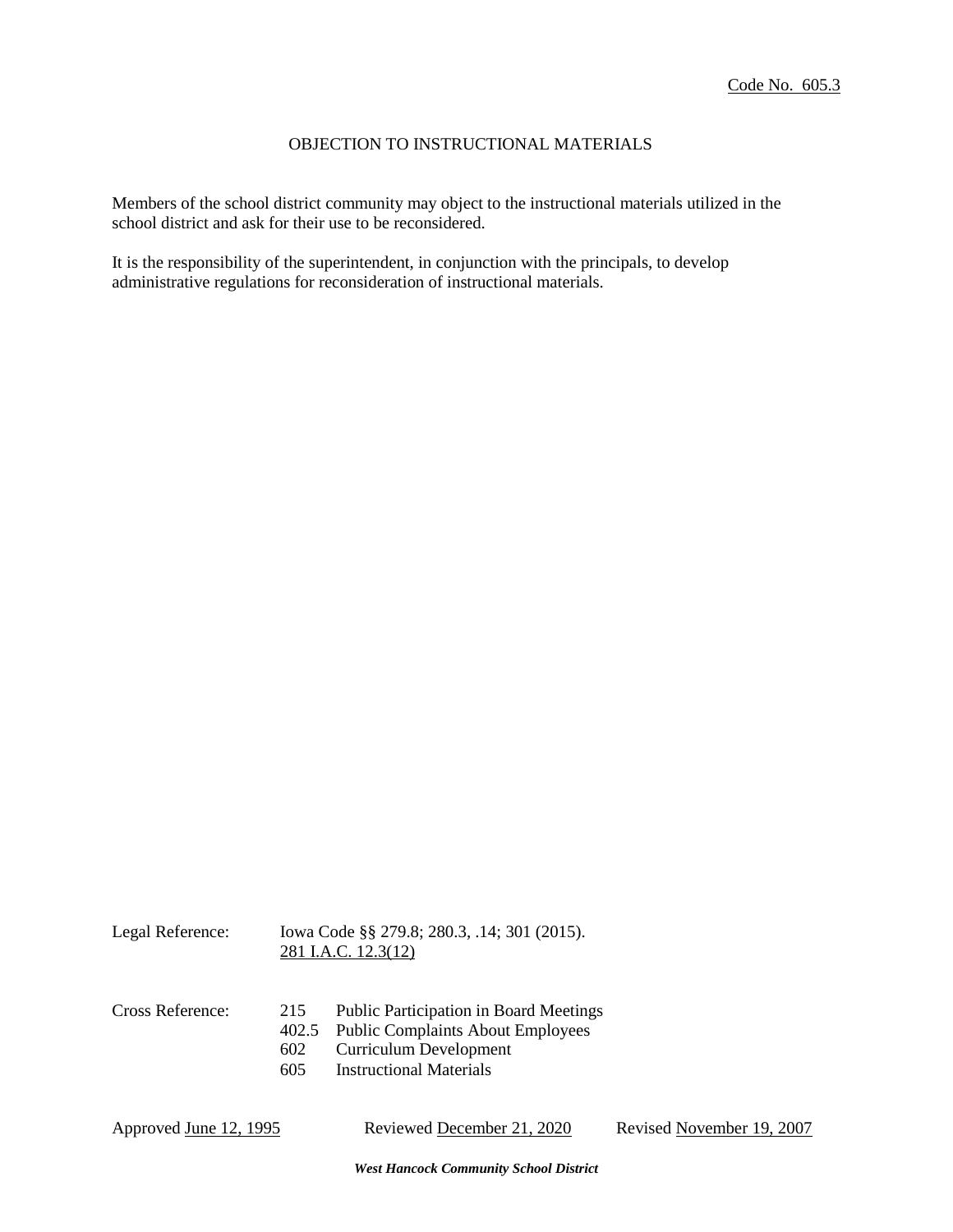# INSTRUCTIONS TO THE RECONSIDERATION COMMITTEE

The policy of this school district related to selection of learning materials states that any member of the school district community may formally challenge instructional materials used in the district's education program. This policy allows those persons in the school and the community who are not directly involved in the selection of materials to make their own opinions known. The task of the reconsideration committee is to provide an open forum for discussion of challenged materials and to make an informed recommendation on the challenge. The meetings of the committee may be subject to the open meetings law.

The most critical component of the reconsideration process is the establishment and maintenance of the committee's credibility in the community. For this purpose, the committee is composed of community members. The community should not, therefore, infer that the committee is biased or is obligated to uphold prior professional decisions. For this same reason, a community member will be selected to chair the committee.

The reconsideration process, the task of this committee, is just one part of the selection continuum. Material is purchased to meet a need. It is reviewed and examined, if possible, prior to purchase. It is periodically re-evaluated through updating, discarding, or re-examination. The committee must be ready to acknowledge that an error in selection may have been made despite this process. Librarians and school employees regularly read great numbers of reviews in the selection process, and occasional errors are possible.

In reconsidering challenged materials, the role of the committee, and particularly the chairperson, is to produce a climate for disagreement. The committee should begin by finding items of agreement, keeping in mind that the larger the group participating, the greater the amount of information available and, therefore, the greater the number of possible approaches to the problem.

If the complainant chooses, the complainant may make an oral presentation to the committee to expand and elaborate on the complaint. The committee will listen to the complainant, to those with special knowledge, and any other interested persons. In these discussions, the committee should be aware of relevant social pressures which are affecting the situation. Individuals who may try to dominate or impose a decision must not be allowed to do so. Minority viewpoints expressed by groups or individuals must be heard, and observers must be made to feel welcome. It is important that the committee create a calm, nonvolatile environment in which to deal with a potentially volatile situation. To this end, the complainant will be kept informed of the progress of the complaint.

The committee will listen to the views of all interested persons before making recommendations. In deliberating its recommendation, the committee should remember that the school system must be responsive to the needs, tastes, and opinions of the community it serves. Therefore, the committee must distinguish between broad community sentiment and attempts to impose personal standards. The deliberations should concentrate on the appropriateness of the material. The question to be answered by the committee is, "Is the material appropriate for its designated audience at this time?"

The committee's final recommendation will be (1) to remove the challenged material from the total school environment, (2) to take no removal action, or (3) to agree on a limitation of the educational use of the materials.

The committee chairperson will instruct the secretary to convey the committee's recommendation to the office of the superintendent. The recommendation should detail the rationale on which it was based. A letter will be sent to the complainant outlining the outcome.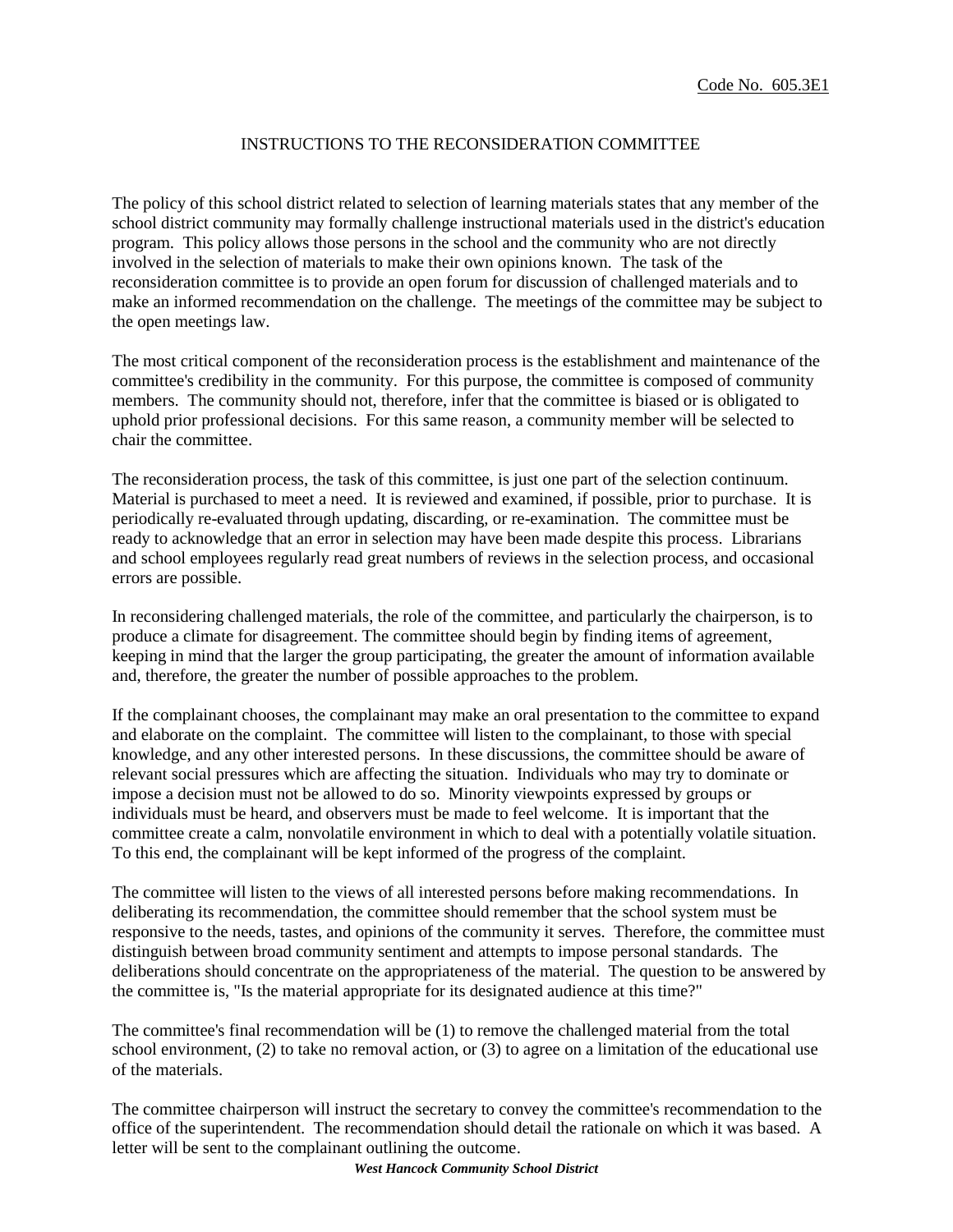# RECONSIDERATION OF INSTRUCTIONAL MATERIALS

# *RECONSIDERATION REQUEST FORM*

Request for re-evaluation of printed or multimedia material to be submitted to the superintendent.

| <b>REVIEW INITIATED BY:</b>                                                                                                                                                                                                                                                                                     |                       | DATE:                                                                                                                                                                                                                          |  |
|-----------------------------------------------------------------------------------------------------------------------------------------------------------------------------------------------------------------------------------------------------------------------------------------------------------------|-----------------------|--------------------------------------------------------------------------------------------------------------------------------------------------------------------------------------------------------------------------------|--|
| Name<br><u> 1980 - Johann Barn, fransk politik fotograf (d. 1980)</u>                                                                                                                                                                                                                                           |                       |                                                                                                                                                                                                                                |  |
|                                                                                                                                                                                                                                                                                                                 |                       |                                                                                                                                                                                                                                |  |
|                                                                                                                                                                                                                                                                                                                 |                       |                                                                                                                                                                                                                                |  |
| $School(s)$ in which item is used $\frac{1}{s}$ $\frac{1}{s}$ $\frac{1}{s}$ $\frac{1}{s}$ $\frac{1}{s}$ $\frac{1}{s}$ $\frac{1}{s}$ $\frac{1}{s}$ $\frac{1}{s}$ $\frac{1}{s}$ $\frac{1}{s}$ $\frac{1}{s}$ $\frac{1}{s}$ $\frac{1}{s}$ $\frac{1}{s}$ $\frac{1}{s}$ $\frac{1}{s}$ $\frac{1}{s}$ $\frac{1}{s}$ $\$ |                       |                                                                                                                                                                                                                                |  |
|                                                                                                                                                                                                                                                                                                                 |                       | Relationship to school (parent, student, citizen, etc.)                                                                                                                                                                        |  |
| BOOK OR OTHER PRINTED MATERIAL IF APPLICABLE:                                                                                                                                                                                                                                                                   |                       |                                                                                                                                                                                                                                |  |
|                                                                                                                                                                                                                                                                                                                 |                       | Author Manuel Manuel Manuel Manuel Paperback Manuel Other Manuel Manuel Manuel Manuel Manuel Manuel Manuel Manuel Manuel Manuel Manuel Manuel Manuel Manuel Manuel Manuel Manuel Manuel Manuel Manuel Manuel Manuel Manuel Man |  |
| Title                                                                                                                                                                                                                                                                                                           |                       | <u> 1989 - Andrea Stadt Britain, amerikansk politik (* 1989)</u>                                                                                                                                                               |  |
|                                                                                                                                                                                                                                                                                                                 |                       | Publisher (if known)                                                                                                                                                                                                           |  |
| Date of Publication                                                                                                                                                                                                                                                                                             |                       | <u> 1989 - Jan Barbara de Santo Antonio de Antonio de Antonio de Antonio de Antonio de Antonio de Antonio de An</u>                                                                                                            |  |
| MULTIMEDIA MATERIAL IF APPLICABLE:<br>Title<br><u> 1980 - Johann Barnett, fransk politik (d. 1980)</u>                                                                                                                                                                                                          |                       |                                                                                                                                                                                                                                |  |
| Producer (if known)                                                                                                                                                                                                                                                                                             |                       |                                                                                                                                                                                                                                |  |
|                                                                                                                                                                                                                                                                                                                 |                       |                                                                                                                                                                                                                                |  |
| PERSON MAKING THE REQUEST REPRESENTS: (circle one)                                                                                                                                                                                                                                                              |                       |                                                                                                                                                                                                                                |  |
| Self                                                                                                                                                                                                                                                                                                            | Group or Organization |                                                                                                                                                                                                                                |  |
|                                                                                                                                                                                                                                                                                                                 | Name of group         |                                                                                                                                                                                                                                |  |
| Address of Group                                                                                                                                                                                                                                                                                                |                       |                                                                                                                                                                                                                                |  |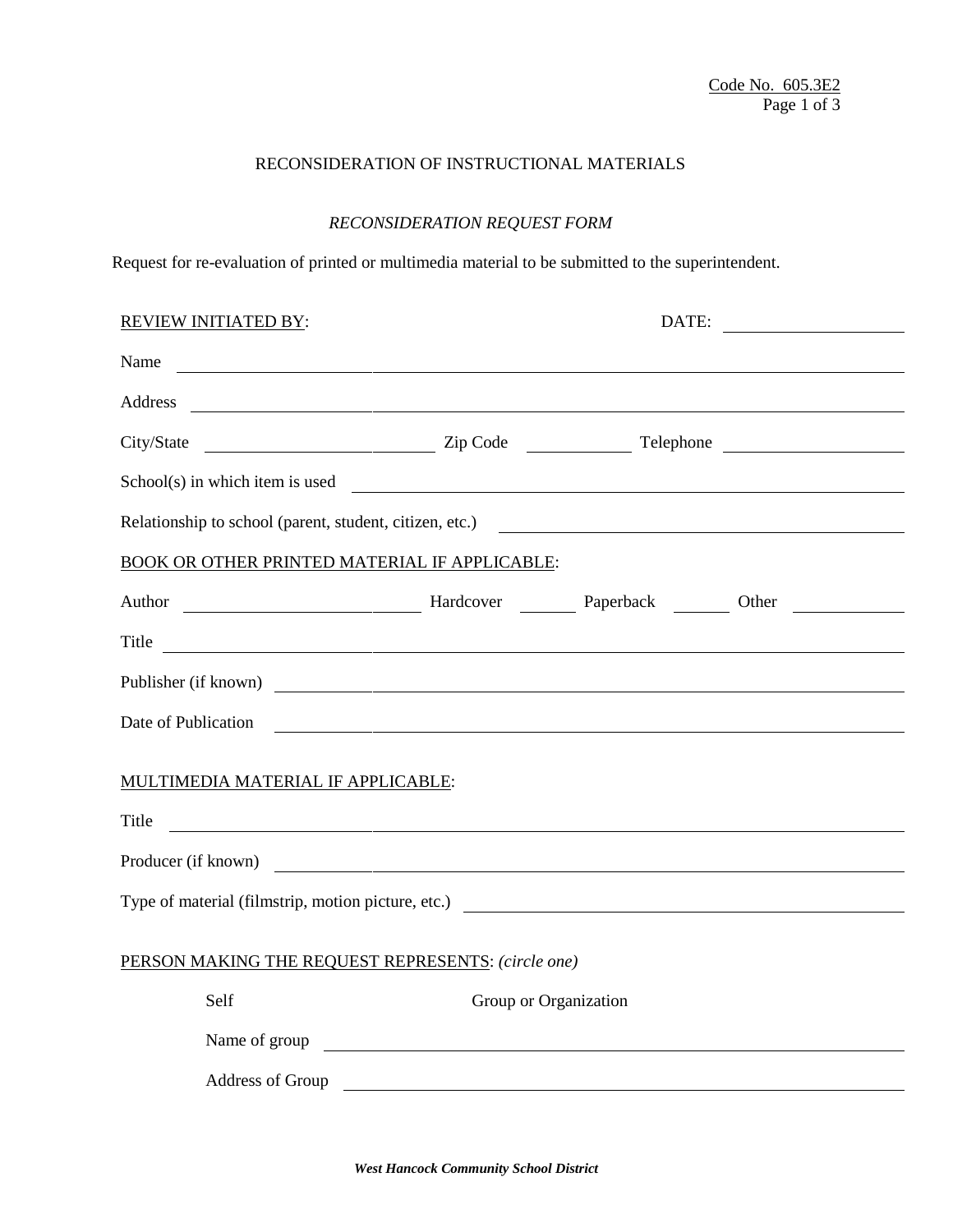#### RECONSIDERATION OF INSTRUCTIONAL MATERIALS

- 1. What brought this item to your attention?
- 2. To what in the item do you object? (please be specific; cite pages, or frames, etc.)
- 3. In your opinion, what harmful effects upon students might result from use of this item?
- 4. Do you perceive any instructional value in the use of this item?
- 5. Did you review the entire item? If not, what sections did you review?
- 6. Should the opinion of any additional experts in the field be considered?

| yes | no<br>. . |
|-----|-----------|
|-----|-----------|

If yes, please list specific suggestions:

7. To replace this item, do you recommend other material which you consider to be of equal or superior quality for the purpose intended?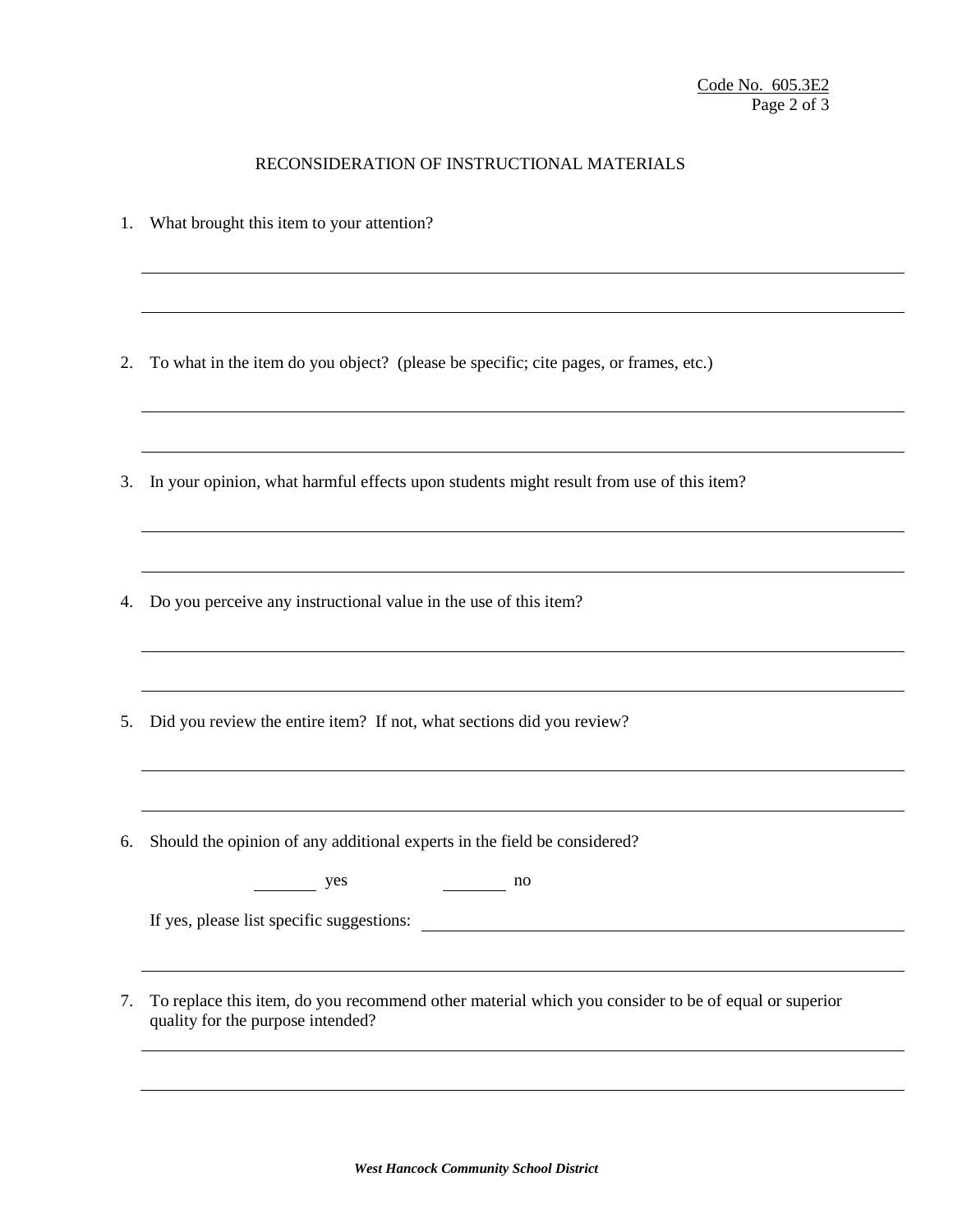### RECONSIDERATION OF INSTRUCTIONAL MATERIALS

- 8. Do you wish to make an oral presentation to the Review Committee?
	- Yes (a) Please contact the Superintendent
		- (b) Please be prepared at this time to indicate the approximate length of time your presentation will require. Although this is no guarantee that you'll be allowed to present to the committee or that you will get your requested amount of time.

Minutes.

No

Dated Signature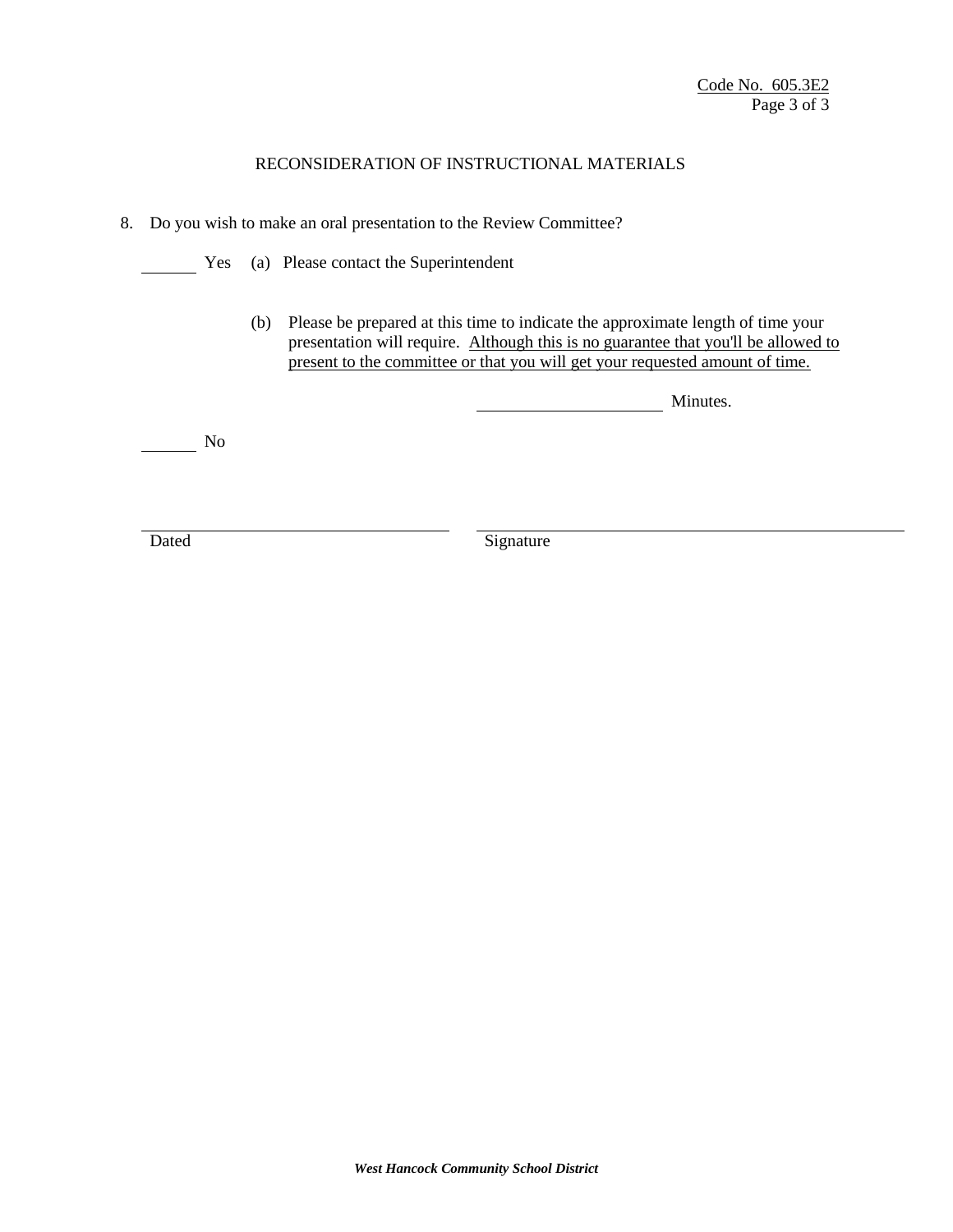### SAMPLE LETTER TO INDIVIDUAL CHALLENGING INSTRUCTIONAL MATERIALS

#### Dear:

We recognize your concern about the use of in our school district. The school district has developed procedures for selection of instructional materials but realizes that not everyone will agree with every selection made.

To help you understand the selection process, we are sending copies of the school districts:

- 1. Instructional goals and objectives,
- 2. Instructional Materials Selection policy statement, and,
- 3. Procedure for reconsideration of instructional materials.

If you are still concerned after you review this material, please complete the Reconsideration Request Form and return it to me. You may be assured of prompt attention to your request. If I have not heard from you within one week, we will assume you no longer wish to file a formal complaint.

Sincerely,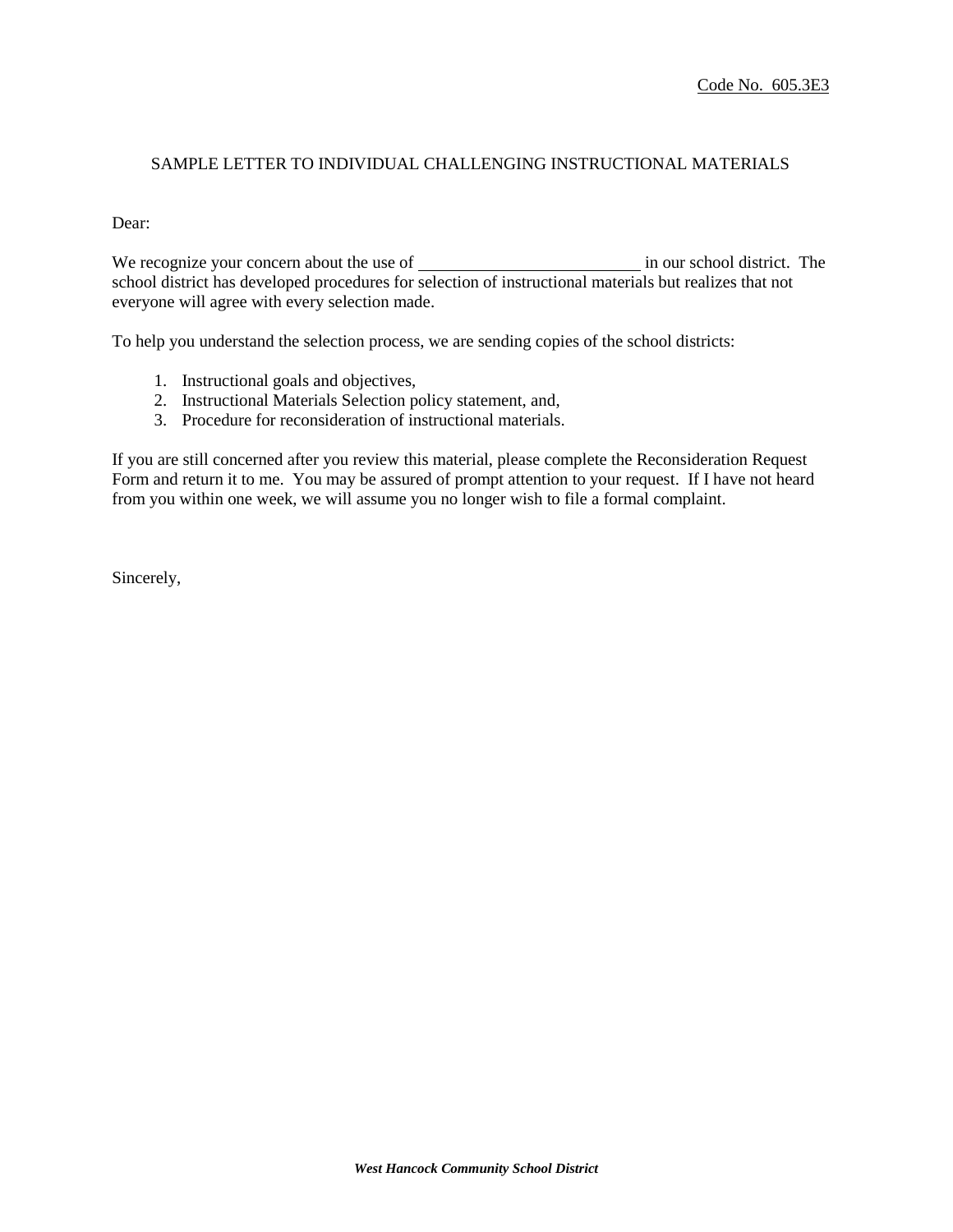# RECONSIDERATION OF INSTRUCTIONAL MATERIALS REGULATION

- A. A member of the school district community may raise an objection to instructional materials used in the school district's education program despite the fact that the individuals selecting such material were duly qualified to make the selection and followed the proper procedure and observed the criteria for selecting such material.
	- 1. The school official or employee receiving a complaint regarding instructional materials will try to resolve the issue informally. The materials generally will remain in use pending the outcome of the reconsideration procedure.
		- a. The school official or employee initially receiving a complaint will explain to the individual the board's selection procedure, criteria to be met by the instructional materials, and qualifications of those persons selecting the material.
		- b. The school official or employee initially receiving a complaint will explain to the individual the role of the objected material in the education program, its intended educational purpose, and additional information regarding its use. In the alternative, the employee may refer the individual to the teacher-librarian who can identify and explain the use of the material.
	- 2. The employee receiving the initial complaint will advise the building principal of the initial contact no later than the end of the school day following the discussion with the individual, whether or not the individual has been satisfied by the initial contact. A written record of the contact is maintained by the principal in charge of the attendance center. Each building principal shall inform employees of their obligation to report complaints.
	- 3. In the event the individual making an objection to instructional materials is not satisfied with the initial explanation, the individual is referred to the principal or to the teacherlibrarian of the attendance center. If, after consultation with the principal or teacherlibrarian, the individual desires to file a formal complaint, the principal or teacher-librarian will assist in filling out a Reconsideration Request Form in full and filing it with the superintendent.
- B. Request for Reconsideration
	- 1. A member of the school district community may formally challenge instructional materials on the basis of appropriateness used in the school district's education program. This procedure is for the purpose of considering the opinions of those persons in the school district and the community who are not directly involved in the selection process.
	- 2. Each attendance center and the school district's central administrative office will keep on hand and make available Reconsideration Request Forms. Formal objections to instructional materials must be made on this form.
	- 3. The individual will state the specific reason the instructional material is being challenged. The Reconsideration Request Form is signed by the individual and filed with the superintendent.
	- 4. The superintendent will promptly file the objection with the reconsideration committee for re-evaluation.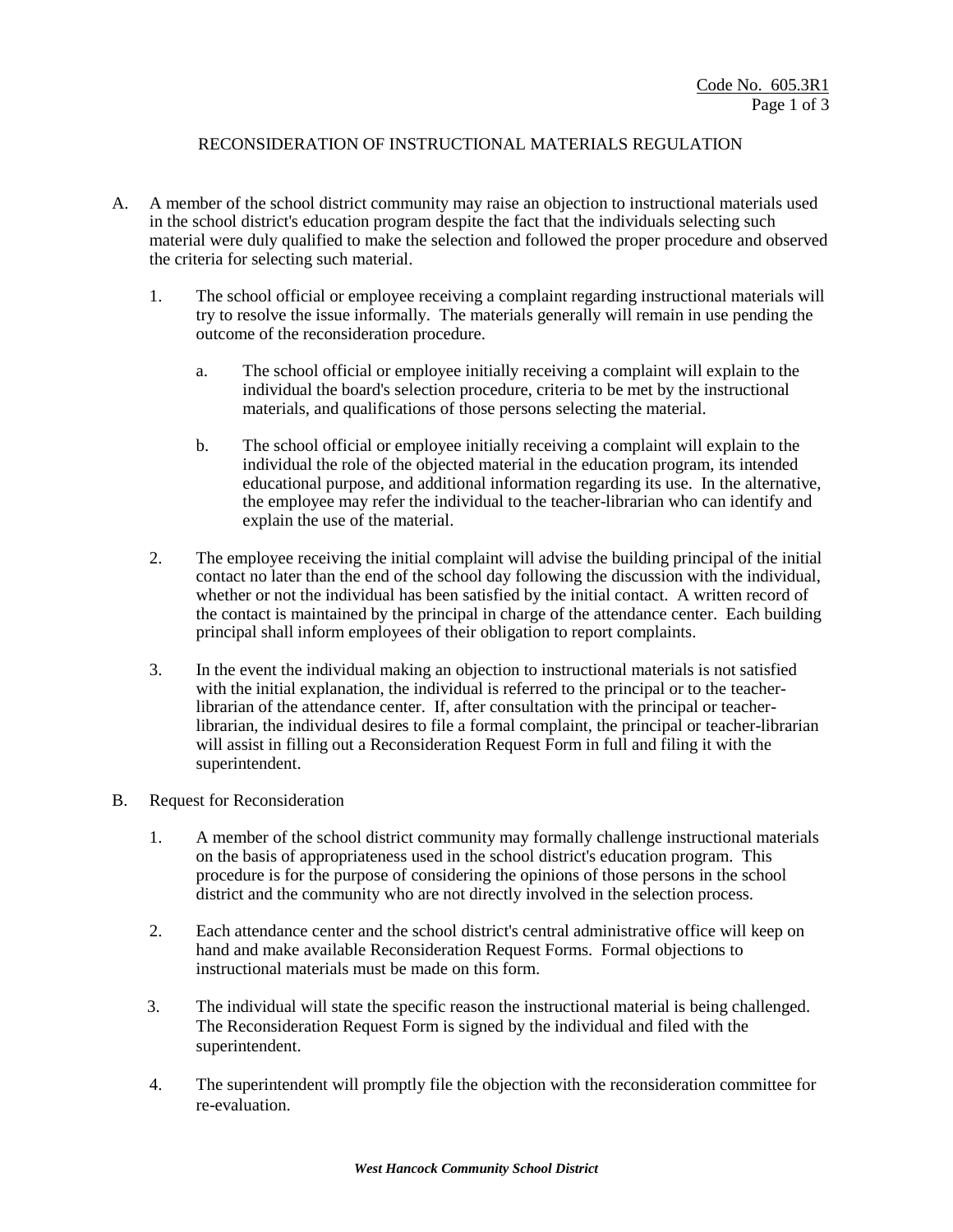## RECONSIDERATION OF INSTRUCTIONAL MATERIALS REGULATION

- 5. Generally, access to challenged instructional material will not be restricted during the reconsideration process. However, in unusual circumstances, the instructional material may be removed temporarily by following the provisions of Section B.6.d. of this rule.
- 6. The Reconsideration Committee
	- a. The reconsideration committee is made up of eight members.
		- (1) One licensed employee designated annually, as needed, by the superintendent.
		- (2) One teacher-librarian designated annually by the superintendent.
		- (3) One member of the administrative team designated annually by the superintendent.
		- (4) Three members of the community appointed annually, as needed, by the board.
		- (5) Two high school students, selected annually by the high school principal.
	- b. The committee will select their chairperson and secretary.
	- c. The committee will meet at the request of the superintendent.
	- d. Special meetings may be called by the board to consider temporary removal of materials in unusual circumstances. A recommendation for temporary removal will require a two-thirds vote of the committee.
	- e. Notice of committee meetings is made public through appropriate publications and other communications methods.
	- f. The committee will receive the completed Reconsideration Request Form from the superintendent.
	- g. The committee will determine its agenda for the first meeting which may include the following:
		- (1) Distribution of copies of the completed Reconsideration Request Form.
		- (2) An opportunity for the individual or a group spokesperson to talk about or expand on the Reconsideration Request Form.
		- (3) Distribution of reputable, professionally prepared reviews of the challenged instructional material if available.
		- (4) Distribution of copies of the challenged instructional material as available.
	- h. The committee may review the selection process for the challenged instructional material and may, to its satisfaction, determine that the challenge is without merit and dismiss the challenge. The committee will notify the individual and the superintendent of its action.
	- i. At a subsequent meeting, if held, interested persons, including the individual filing the challenge, may have the opportunity to share their views. The committee may request that individuals with special knowledge be present to give information to the committee.
	- j. The individual filing the challenge is kept informed by the reconsideration committee secretary on the status of the Reconsideration Request Form throughout the reconsideration process. The individual filing the challenge and known interested parties is given appropriate notice of meetings.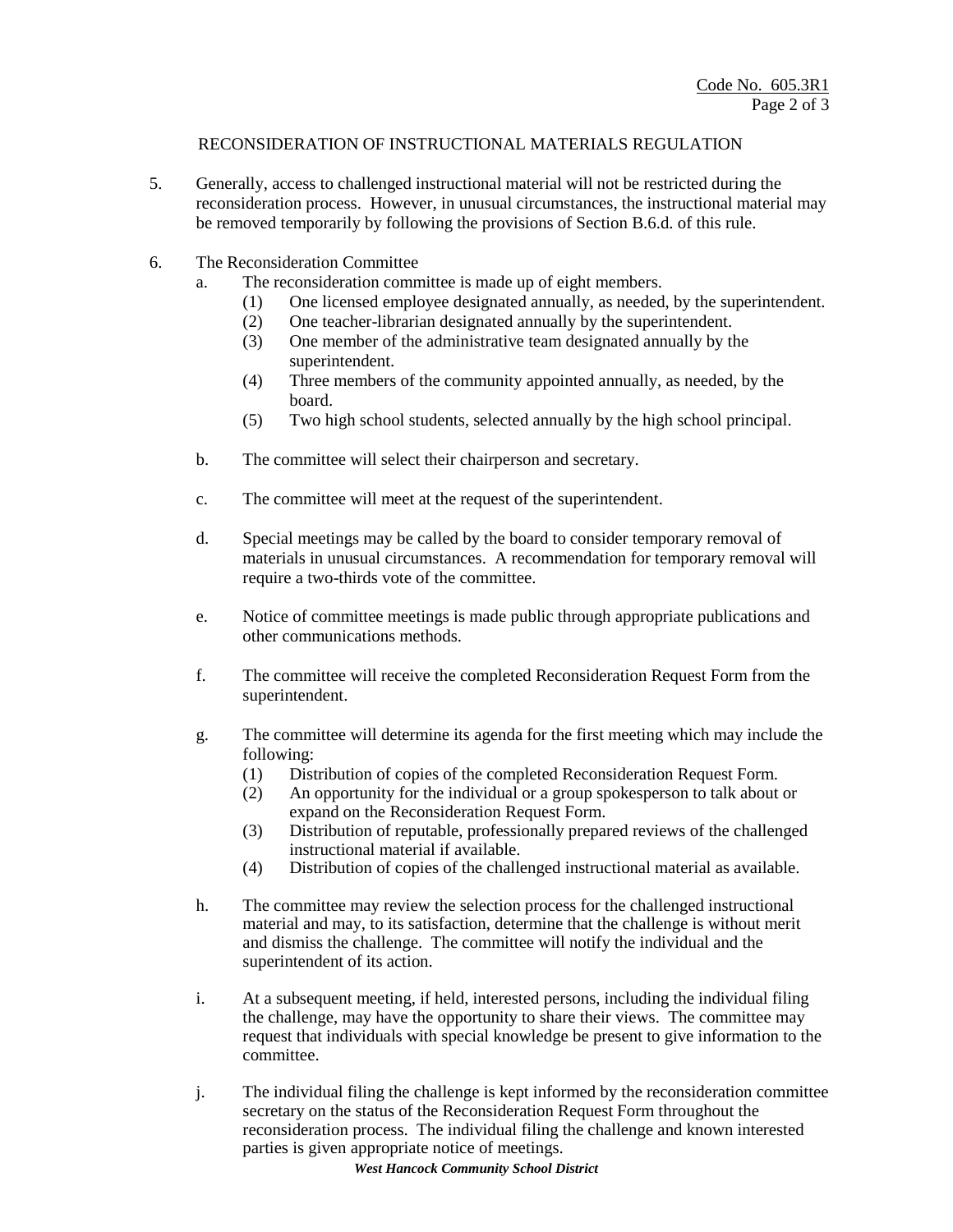#### RECONSIDERATION OF INSTRUCTIONAL MATERIALS REGULATION

k. At the second or a subsequent meeting the committee will make its final recommendation. The committee's final recommendation may be to take no removal action, to remove the challenged material from the school environment, or to limit the educational use of the challenged material. The sole criterion for the final recommendation is the appropriateness of the material for its intended educational use. The written final recommendation and its justification are forwarded to the board, the individual and the appropriate attendance centers. The superintendent my also make a recommendation but if so, it should be independent from the committee's.

Following the superintendent's decision with respect to the committee's recommendation, the individual or the chairperson of the reconsideration committee may appeal the decision to the board for review. Such appeal must be presented to the superintendent in writing within five days following the announcement of the superintendent's decision. The board will promptly determine whether to hear the appeal.

- l. A recommendation to sustain a challenge will not be interpreted as a judgment of irresponsibility on the part of the individuals involved in the original selection or use of the material.
- m. Requests to reconsider materials which have previously been reconsidered by the committee must receive approval of two-thirds of the committee members before the materials will again be reconsidered.
- n. If necessary or appropriate in the judgment of the committee, the committee may appoint a subcommittee of members or nonmembers to consolidate challenges and to make recommendations to the full committee. The composition of this subcommittee will approximate the representation of the full committee.
- o. Committee members directly associated with the selection, use, or challenger of the challenged material are excused from the committee during the deliberation of the challenged instructional materials. The superintendent may appoint a temporary replacement for the excused committee member, but the replacement must be of the same general qualifications as the member excused.
- p. Persons dissatisfied with the decision of the board may appeal to the Iowa Board of Education pursuant to state law.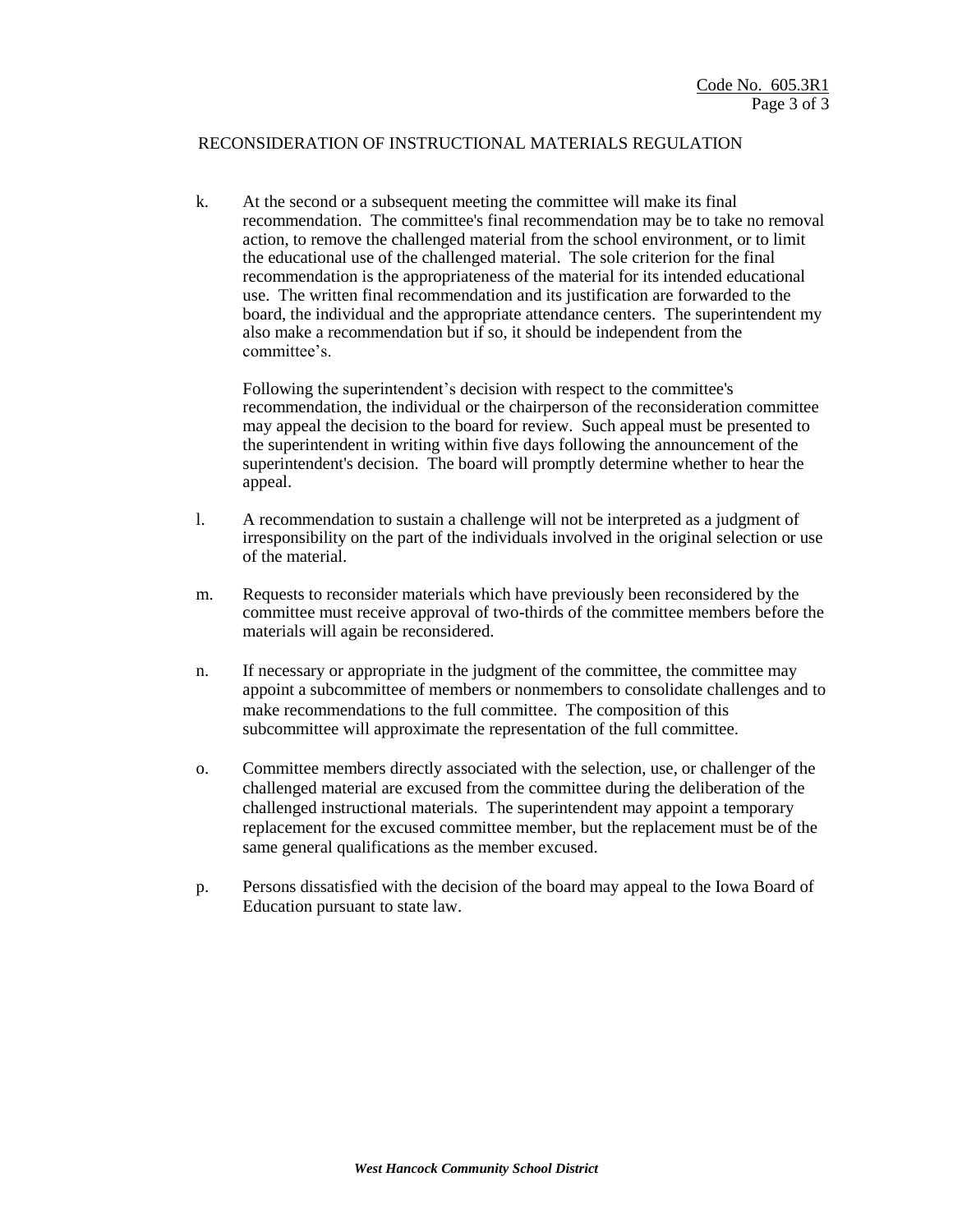### TECHNOLOGY AND INSTRUCTIONAL MATERIALS

The board supports the use of innovative methods and the use of technology in the delivery of the education program. The board encourages employees to investigate economical ways to utilize multimedia, computers, and other technologies as part of the curriculum.

It is the responsibility of the superintendent to develop a plan for the use of technology in the curriculum and to evaluate it annually. The superintendent will report the results of the evaluation and make a recommendation to the board annually regarding the use of technology in the curriculum.

| Legal Reference: | Iowa Code § 279.8 (2015).              |  |
|------------------|----------------------------------------|--|
|                  | 281 I.A.C. 12.3(12), 12.5(10), .5(22). |  |

| Cross Reference: | 217.4 Board of Directors and Area Education Agency |
|------------------|----------------------------------------------------|
|                  | 602 Curriculum Development                         |
|                  |                                                    |

605 Instructional Materials

Approved June 12, 1995 Reviewed December 21, 2020 Revised November 19, 2007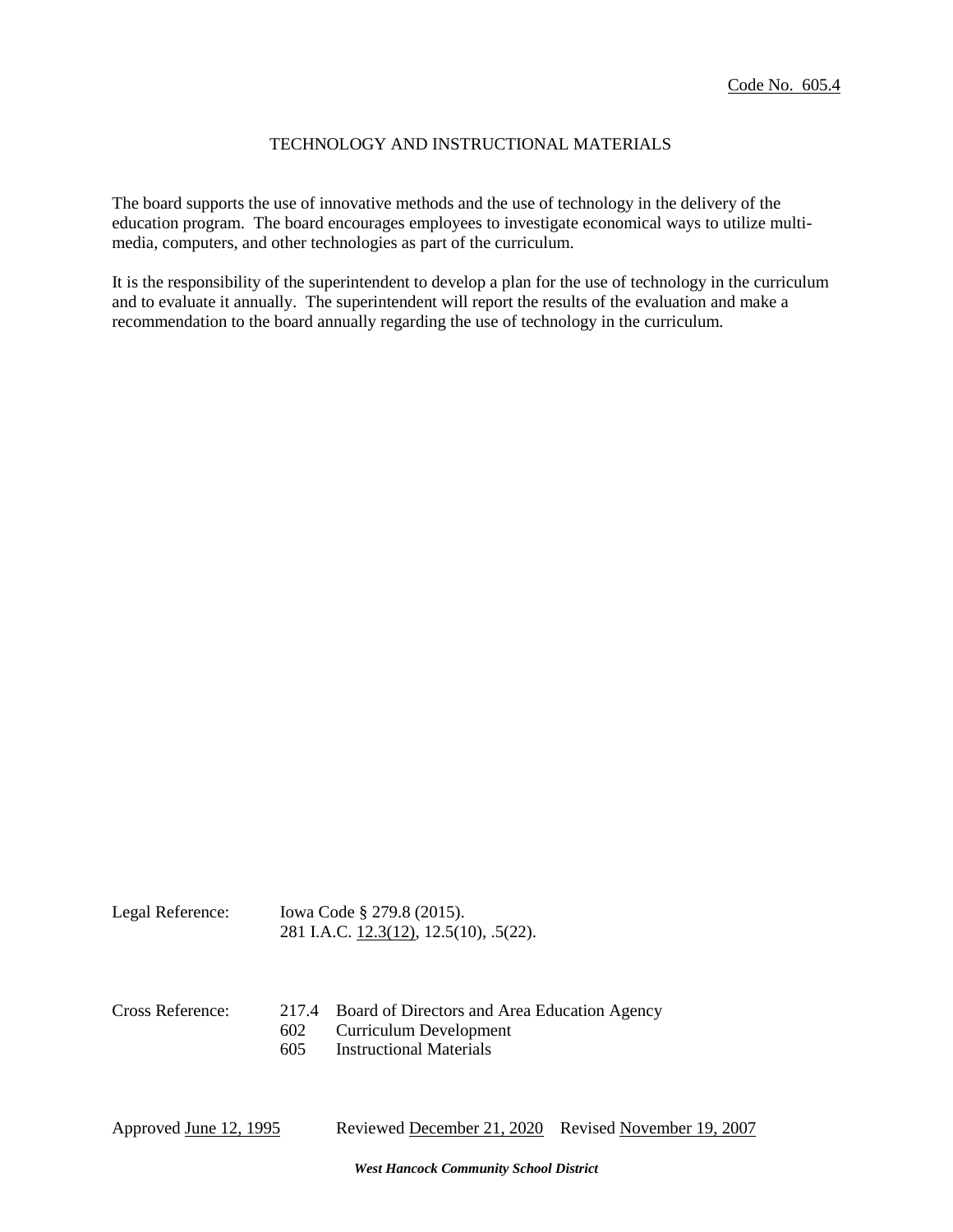### SCHOOL LIBRARY

The school district will maintain a school library in each building for use by employees and by students during the school day.

Materials for the centers will be acquired according to board policy, "Instructional Materials Selection."

It is the responsibility of the principal of the building in which the school library is located to oversee the use of materials in the library.

It is the responsibility of the superintendent to develop procedures for the selection and replacement of both library and instructional materials, for the acceptance of gifts, for the weeding of library and instructional materials, and for the handling of challenges to either library or classroom materials.

| Legal Reference:       |            | Iowa Code §§ 256.7(24); 279.8; 280.14; 301 (2015).<br>281 I.A.C. 12.3(11), (12). |  |  |
|------------------------|------------|----------------------------------------------------------------------------------|--|--|
| Cross Reference:       | 602<br>605 | Curriculum Development<br><b>Instructional Materials</b>                         |  |  |
| Approved June 12, 1995 |            | Reviewed December 21, 2020 Revised November 19, 2007                             |  |  |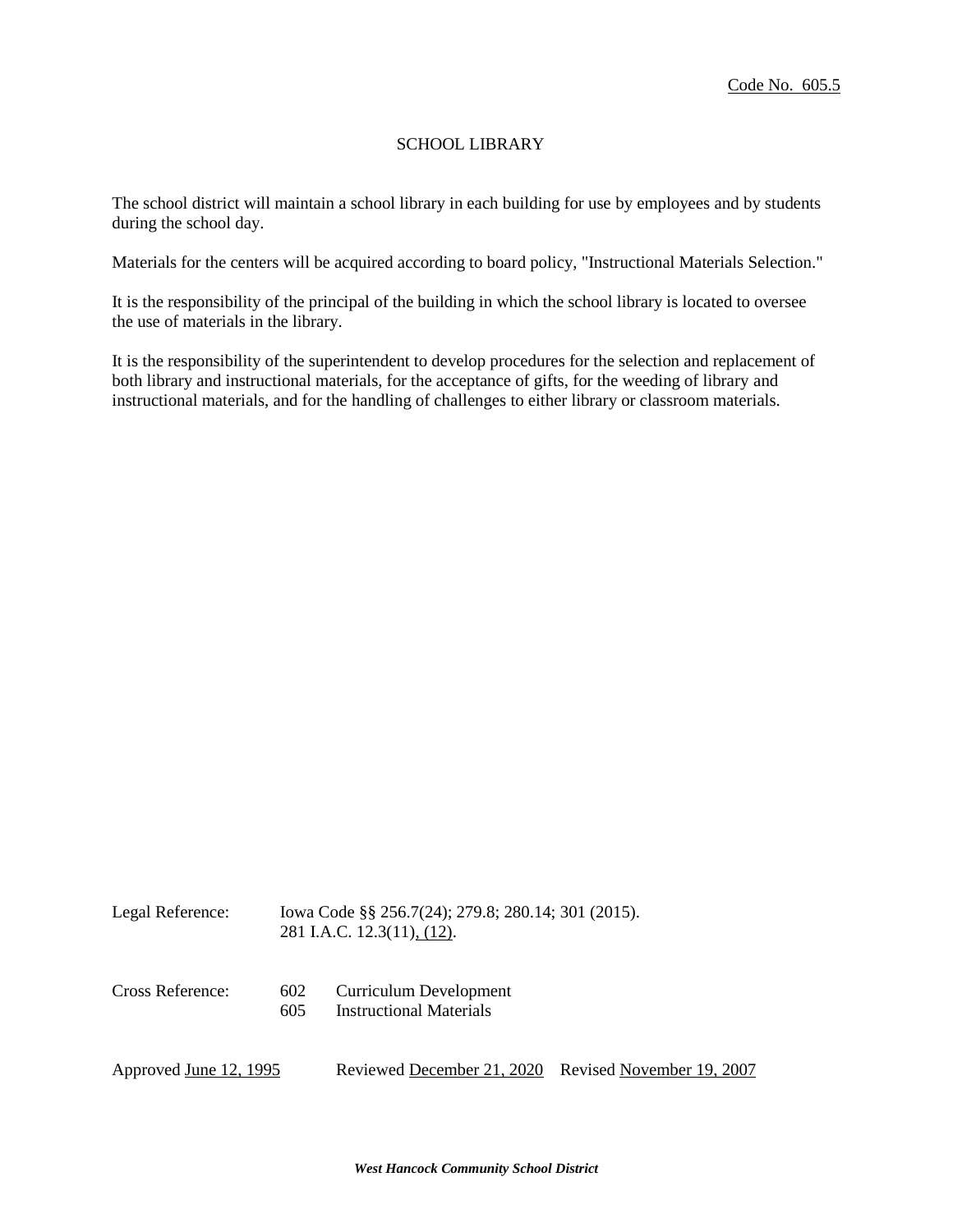# INTERNET - APPROPRIATE USE

Because technology is a vital part of the school district curriculum, the Internet will be made available to employees and students. Appropriate and equitable use of the Internet will allow employees and students to access resources unavailable through traditional means.

Students will be able to access the Internet for educational purposes. Individual student accounts will be issued to all students and electronic mail addresses may be issued to students. If a student already has an electronic mail address, the student will not be permitted to use the address to send and receive mail at school.

The Internet can provide a vast collection of educational resources for students and employees. It is a global network which makes it impossible to control all available information. Because information appears, disappears and changes constantly, it is not possible to predict or control what students may locate. The school district makes no guarantees as to the accuracy of information received on the Internet. Although students will be under teacher supervision while on the network, it is not possible to constantly monitor individual students and what they are accessing on the network. Some students might encounter information that may not be of educational value. Student Internet records and access records are confidential records treated like other student records. Students Internet activities will be monitored by the school district to ensure students are not accessing inappropriate sites that have visual depictions that include obscenity, child pornography or are harmful to minors. The school district will use technology protection measure to protect students from inappropriate access, including sites that include obscenity, child pornography or are harmful to minors.

The school district will monitor the online activities of students and will educate students about appropriate online behavior, including interacting on social networking sites and chat rooms. Students will also be educated on cyberbullying, including awareness and response. Employees will provide age appropriate training for students who use the Internet. The training provided will be designed to promote the school district's commitment to:

- The standards and acceptable use of Internet services as set forth in the Internet Safety Policy;
- Student safety with regard to:
	- o safety on the Internet;
	- o appropriate behavior while on online, on social networking Web sites, and
	- o in chat rooms; and
	- o cyberbullying awareness and response.
- Compliance with the E-rate requirements of the Children's Internet Protection Act

Employees and students will be instructed on the appropriate use of the Internet. Parents will be required to sign a permission form to allow their students to access the Internet. Students will sign a form acknowledging they have read and understand the Internet Acceptable Use policy and regulations, that they will comply with the policy and regulations and understand the consequences for violation of the policy or regulations.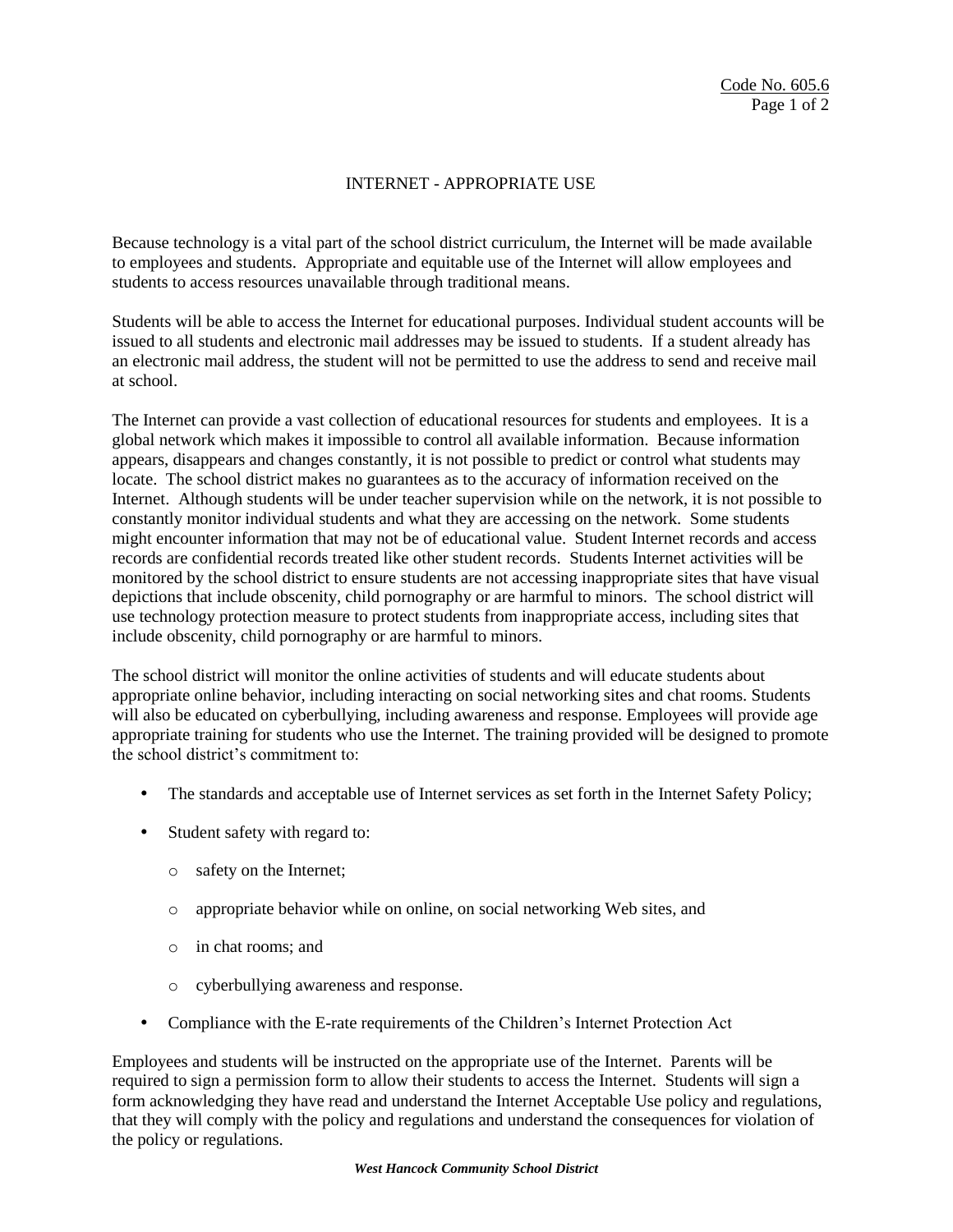## INTERNET - APPROPRIATE USE

In compliance with federal law, this policy will be maintained at least five years beyond the termination of funding under the Children's Internet Protection Act (CIPA) or E-rate.

|                   | Iowa Code $\S$ 279.8       |                                                                                                                    |  |
|-------------------|----------------------------|--------------------------------------------------------------------------------------------------------------------|--|
| Cross References: | 104<br>502<br>506<br>605.5 | Anti-Bullying/Harassment<br><b>Student Rights and Responsibilities</b><br><b>Student Records</b><br>School Library |  |

Legal References: 47 C.F.R. 54 520

Approved <u>August 12, 1996</u> Reviewed December 21, 2020 Revised June 18, 2012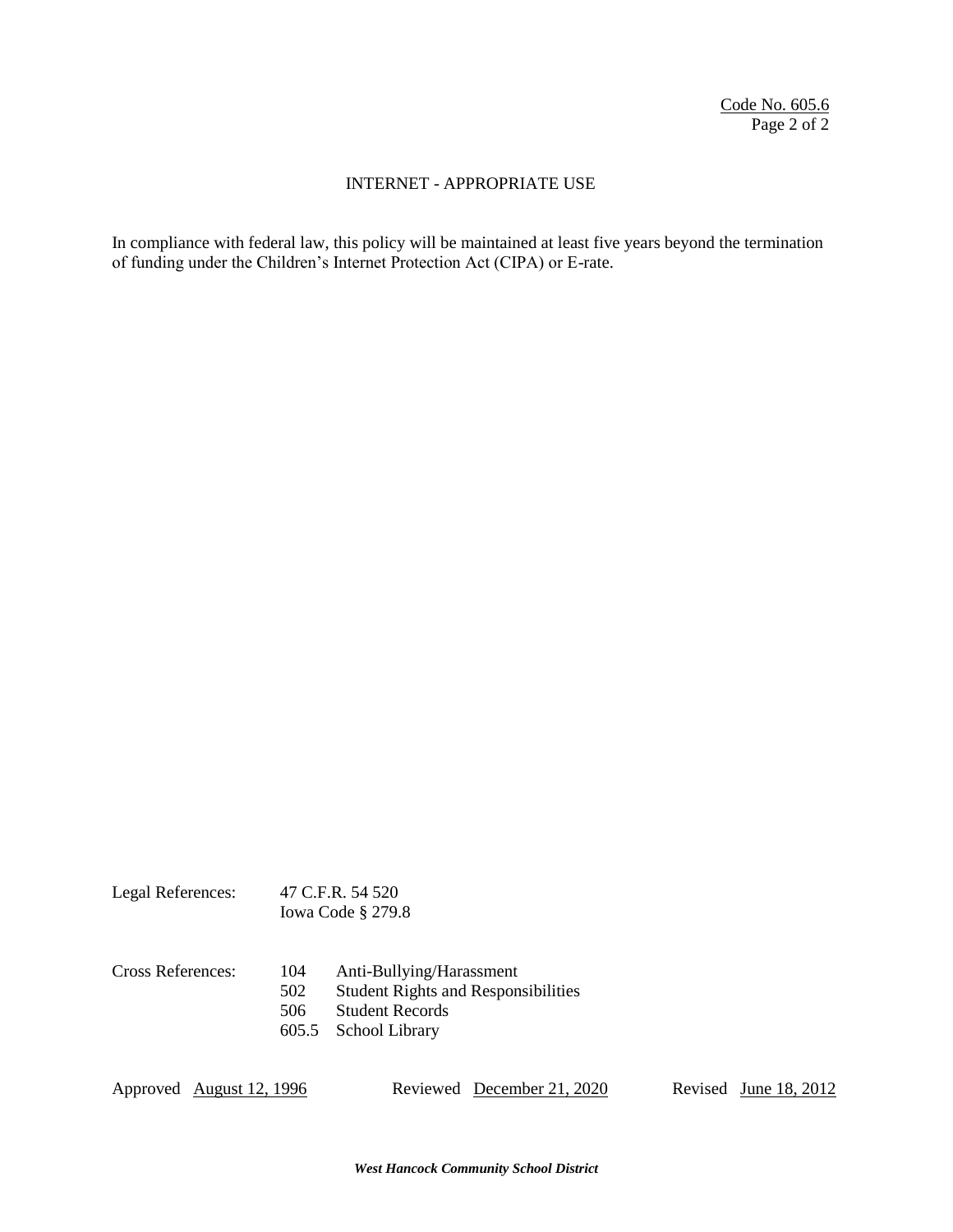### INTERNET ACCESS PERMISSION LETTER TO PARENTS

Your child has access to the Internet. The vast domain of information contained within Internet's libraries can provide unlimited opportunities to students.

Students will be able to access the Internet for educational purposes. Individual student accounts will be issued to all students and electronic mail addresses may be issued to students. If a student already has an electronic mail address, the student will not be permitted to use the address to send and receive mail at school.

Students will be expected to abide by the following network etiquette:

- The use of the network is a privilege and may be taken away for violation of board policy or regulations. As a user of the Internet, students may be allowed access to other networks. Each network may have its own set of policies and procedures. Students will abide by the policies and procedures of these other networks.
- Students will respect all copyright and license agreements.
- Students will cite all quotes, references, and sources.
- Students will only remain on the system long enough to get needed information.
- Students will apply the same privacy, ethical and educational considerations utilized in other forms of communication.
- Middle School and High School student access for electronic mail will be through their West Hancock School account. Students should adhere to the following guidelines:
	- Others may be able to read or access the mail, so private messages should not be sent.
	- Delete unwanted messages immediately.
	- Use of objectionable language is prohibited.
	- Always sign messages.
	- Always acknowledge receipt of a document or file.
- Students accessing Internet services that have a cost involved will be responsible for payment of those costs.

Please sign the form if you would like your child to be granted Internet access and return the permission form to your child's school.

Student Name Grade Grade Grade Grade Grade Grade Grade Grade Grade Grade Grade Grade Grade Grade Grade Grade Grade Grade Grade Grade Grade Grade Grade Grade Grade Grade Grade Grade Grade Grade Grade Grade Grade Grade Grade

School Date Date Date

(Parent or guardian's signature)

If you have granted your child Internet access, please have them respond to the following:

I have read the expected network etiquette and agree to abide by these provisions. I understand that violation of these provisions may constitute suspension or revocation of Internet privileges.

I agree to be responsible for payment of costs incurred by accessing any Internet services that have a cost involved.

(Student signature)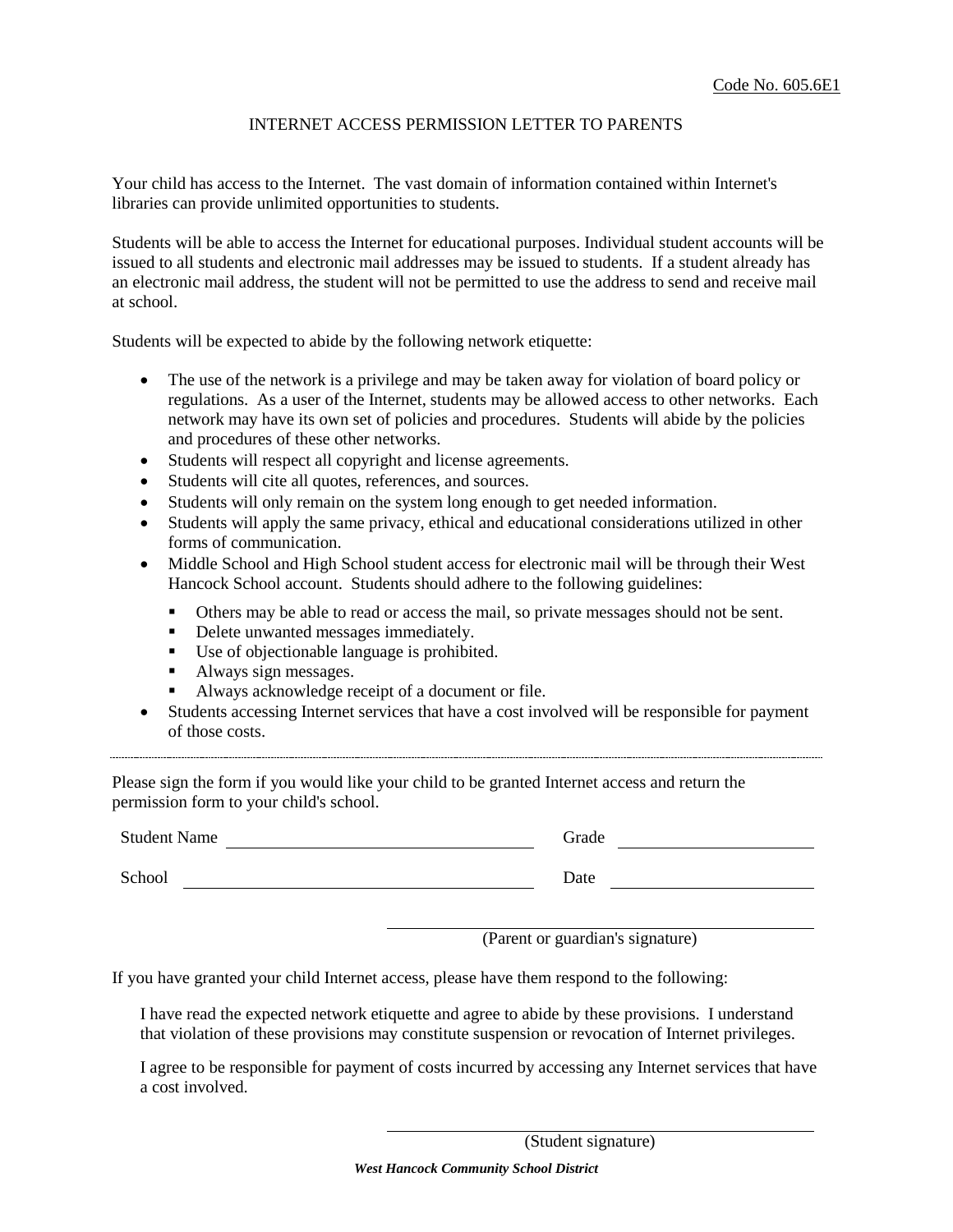Student:

Teacher:

Date: \_\_\_\_\_\_\_\_\_\_\_\_\_\_\_\_\_\_\_\_\_\_

Students who access restricted items on the Internet are subject to the appropriate action described in the school's discipline policy or student handbook or to the following consequences:

First Offense:

The above student has violated the Student Internet Policy by intentionally accessing restricted material. He/she may lose Internet access for up to three weeks at the discretion of the supervising teacher and/or principal. A second offense will result in the student losing Internet access for a period of six weeks.

#### Second Offense

The above student has violated the Student Internet Policy by intentionally accessing restricted material for a second time. As a consequence of this violation the above student has lost Internet access for a period of six weeks. A third offense will result in the student losing Internet access for the remainder of the school year.

\_\_\_\_\_ Third Offense

The above student has violated the Student Internet Policy by intentionally accessing restricted material for a third time. As a consequence of this violation the above student has forfeited all Internet privileges for the remainder of the school year.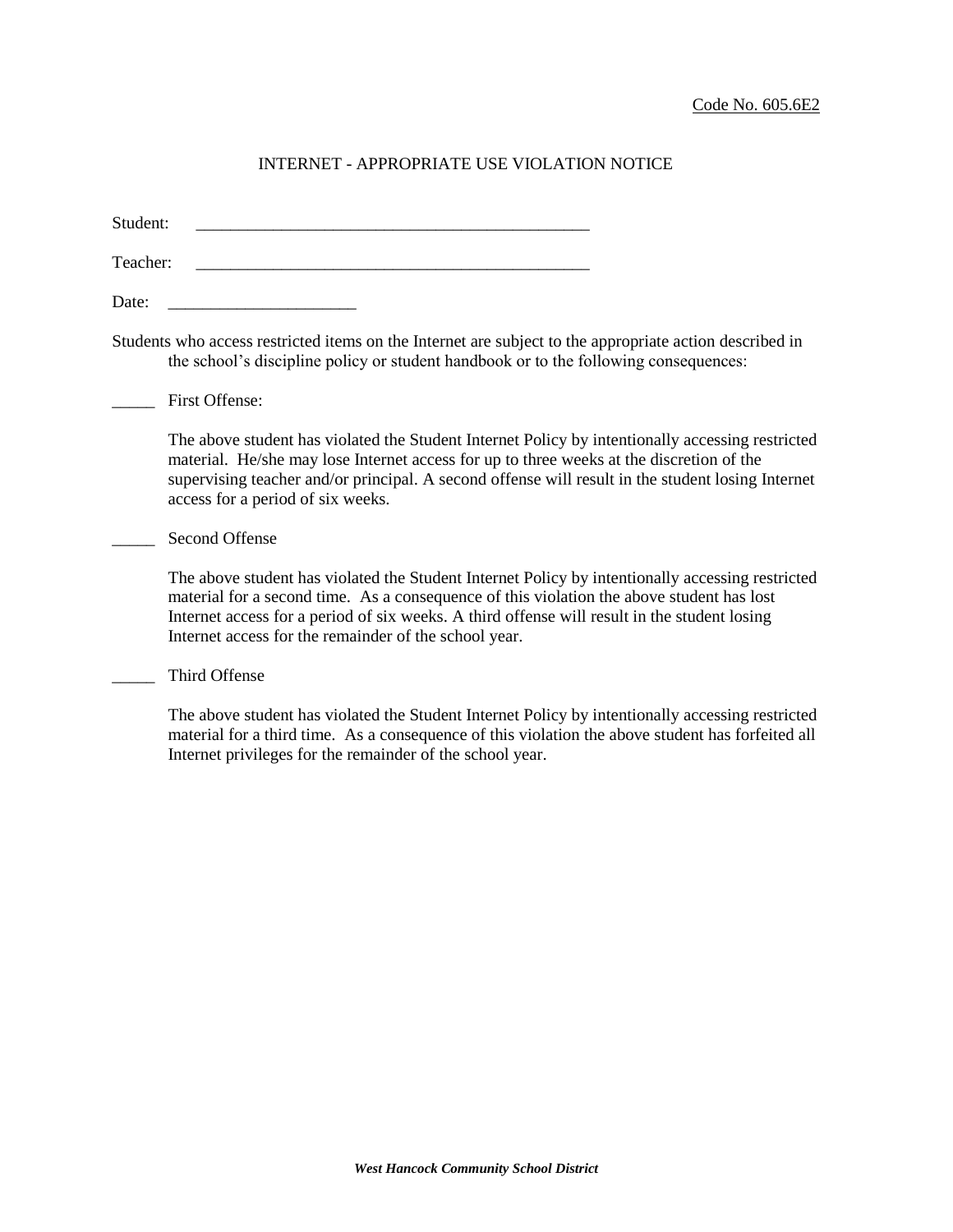## INTERNET - APPROPRIATE USE REGULATION

- I. Responsibility for Internet Appropriate Use.
	- A. The authority for appropriate use of electronic Internet resources is delegated to the licensed employees.
	- B. Instruction in the proper use of the Internet will be available to employees who will then provide similar instruction to their students.
	- C. Employees are expected to practice appropriate use of the Internet, and violations may result in discipline up to, and including, discharge.
- II. Internet Access.
	- A. Access to the Internet is available to teachers and students as a source of information and a vehicle of communication.
	- B. Students will be able to access the Internet for educational purposes. Individual student accounts will be issued to all students and electronic mail addresses may be issued to students. If a student already has an electronic mail address, the student will not be permitted to use the address to send and receive mail at school.
		- 1. Making Internet access available to students carries with it the potential that some students might encounter information that may not be appropriate for students. However, on a global network, it is impossible to control all materials. Because information on the Internet appears, disappears and changes, it is not possible to predict or control what students may locate.
		- 2. It is a goal to allow teachers and students access to the rich opportunities on the Internet, while we protect the rights of students and parents who choose not to risk exposure to questionable material.
		- 3. The smooth operation of the network relies upon the proper conduct of the end users who must adhere to strict guidelines which require efficient, ethical and legal utilization of network resources.
		- 4. To reduce unnecessary system traffic, users may use real-time conference features such as talk/chat/Internet relay chat only as approved by the supervising teacher.
		- 5. Transmission of material, information or software in violation of any board policy or regulation is prohibited.
		- 6. System users will perform a virus check on downloaded files to avoid spreading computer viruses.
		- 7. The school district makes no guarantees as to the accuracy of information received on the Internet.
	- III. Permission to Use Internet Annually, parents will grant permission for their student to use the Internet using the prescribed form.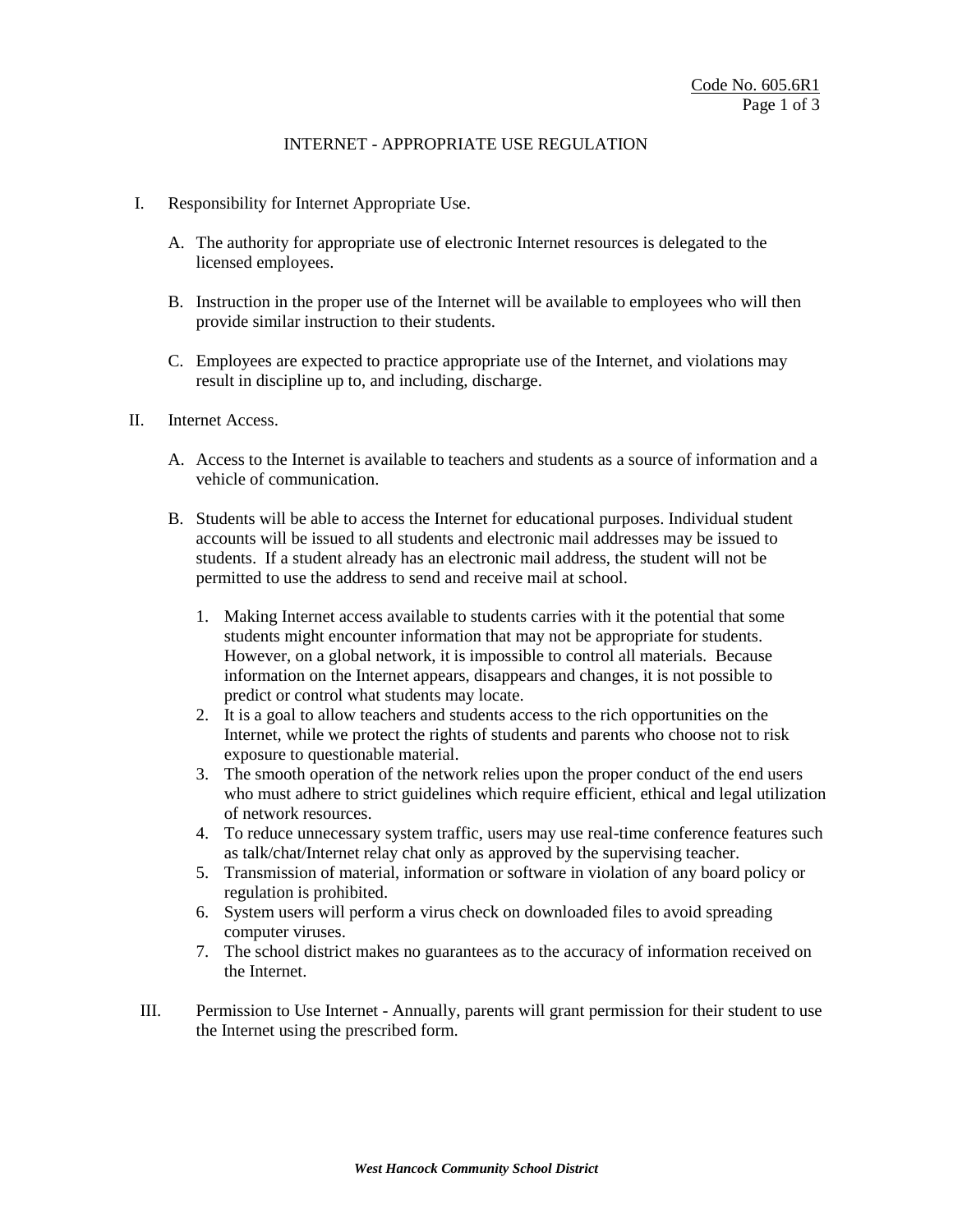## INTERNET - APPROPRIATE USE REGULATION

#### IV. Student Use of Internet.

- A. Equal Opportunity The Internet is available to all students within the school district. The amount of time available for each student may be limited by the number of available terminals and the demands for each terminal.
- B. On-line Etiquette.
	- 1. The use of the network is a privilege and may be taken away for violation of board policy or regulations. As a user of the Internet, students may be allowed access to other networks. Each network may have its own set of policies and procedures. It is the user's responsibility to abide by the policies and procedures of these other networks.
	- 2. Students should adhere to on-line protocol:
		- a. Respect all copyright and license agreements.
		- b. Cite all quotes, references and sources.
		- c. Remain on the system long enough to get needed information, then exit the system.
		- d. Apply the same privacy, ethical and educational considerations utilized in other forms of communication.
	- 3. Middle School and High School student access for electronic mail will be through their West Hancock School account Students should adhere to the following guidelines:
		- a. Others may be able to read or access the mail so private messages should not be sent.
		- b. Delete unwanted messages immediately.
		- c. Use of objectionable language is prohibited.
		- d. Always sign messages.
		- e. Always acknowledge receipt of a document or file.
- C. Restricted Material Students will not intentionally access or download any text file or picture or engage in any conference that includes material which is obscene, libelous, indecent, vulgar, profane or lewd; advertises any product or service not permitted to minors by law; constitutes insulting or fighting words, the very expression of which injures or harasses others; or presents a clear and present likelihood that, either because of its content or the manner of distribution, it will cause a material and substantial disruption of the proper and orderly operation and discipline of the school or school activities, will cause the commission of unlawful acts or the violation of lawful school regulations.
- D. Unauthorized Costs If a student gains access to any service via the Internet which has a cost involved or if a student incurs other types of costs, the student accessing such a service will be responsible for those costs.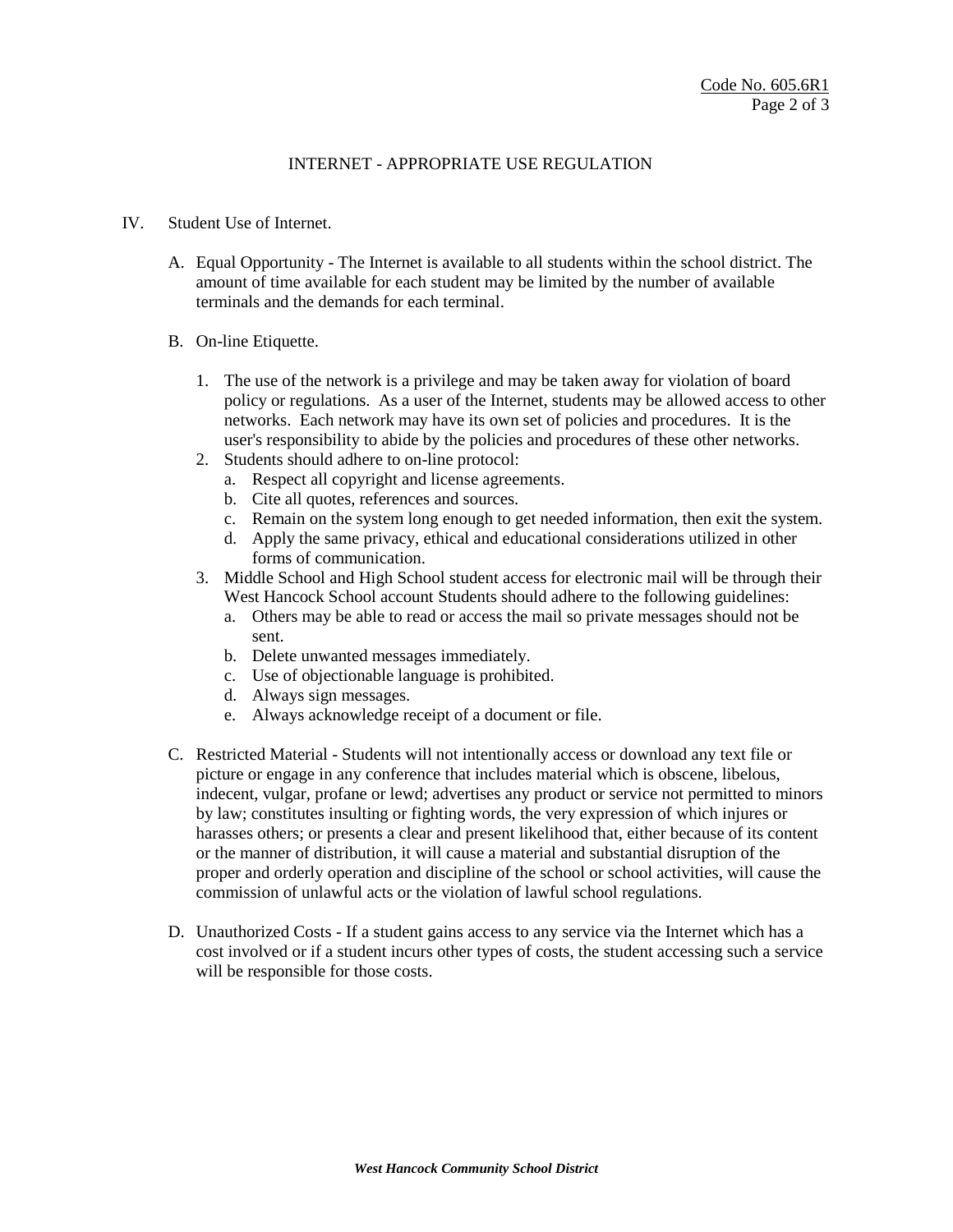### INTERNET - APPROPRIATE USE REGULATION

V. Student Violations--Consequences and Notifications.

Students who access restricted items on the Internet are subject to the appropriate action described in board policy or regulations or the following consequences:

- 1. First Violation A verbal and written "Warning" notice will be issued to the student. The student may lose Internet access for a period of up to three weeks at the discretion of the supervising teacher and/or principal. A copy of the notice will be mailed to the student's parent and a copy provided to the building principal.
- 2. Second Violation A verbal and written "Second Violation" notice will be issued to the student. A copy of the notice will be sent to the student's parent and a copy provided to the building principal. The student will forfeit all Internet privileges for a minimum period of six weeks..
- 3. Third Violation A verbal and written "Third Violation" notice will be issued to the student. A copy of the notice will be sent to the student's parent and a copy provided to the building principal. The student will forfeit all Internet privileges for the remainder of the school year.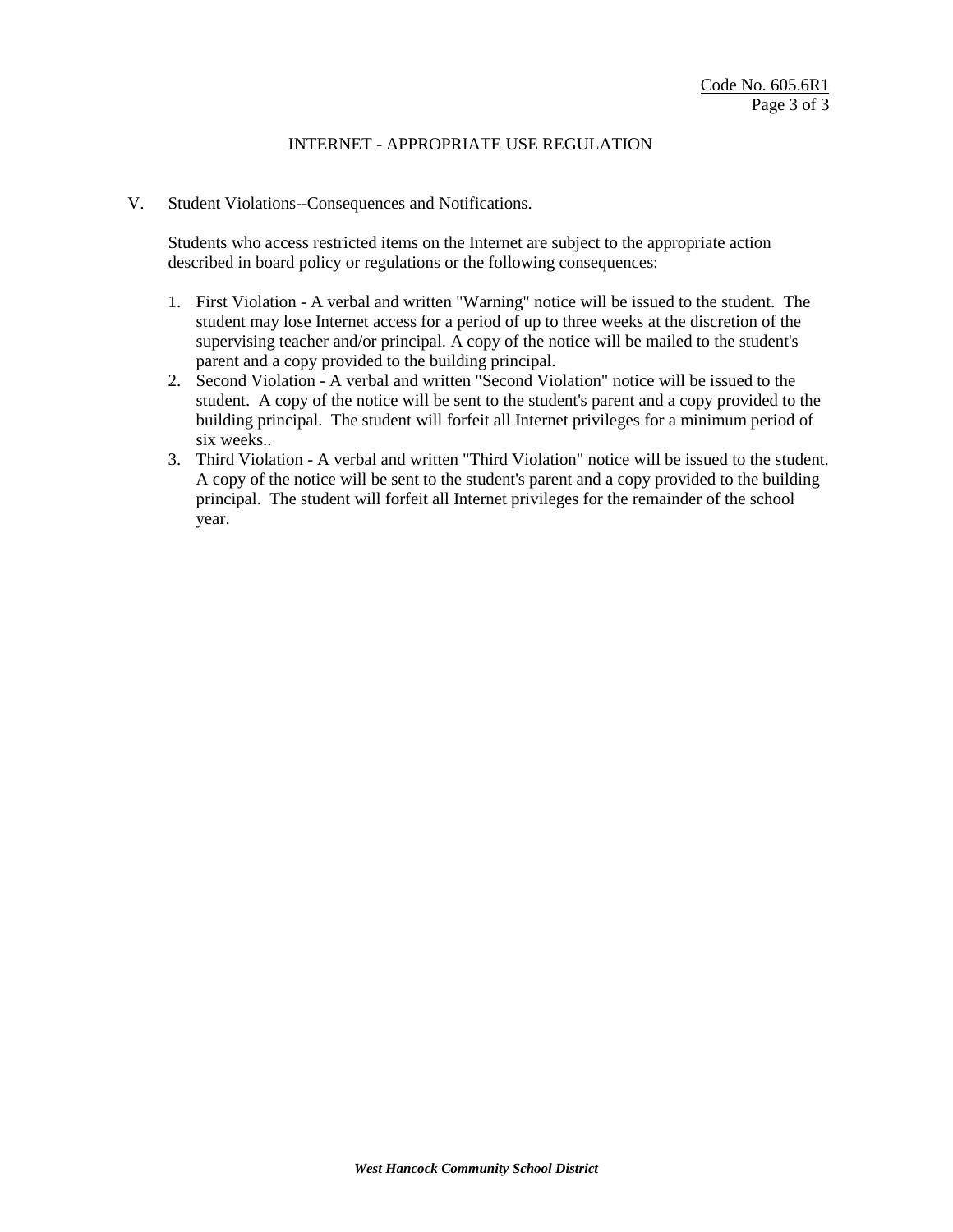#### USE OF INFORMATION RESOURCES

In order for students to experience a diverse curriculum, the board encourages employees to supplement their regular curricular materials with other resources. In so doing, the board recognizes that federal law makes it illegal to duplicate copyrighted materials without authorization of the holder of the copyright, except for certain exempt purposes. Severe penalties may be imposed for plagiarism, unauthorized copying or using of media, including, but not limited to, print, electronic and web-based materials, unless the copying or using conforms to the "fair use" doctrine. Under the "fair use" doctrine, unauthorized reproduction of copyrighted materials is permissible for such purposes as criticism, comment, news reporting, teaching, scholarship or research providing that all fair use guidelines are met.

While the school district encourages employees to enrich the learning programs by making proper use of supplementary materials, it is the responsibility of employees to abide by the school district's copying procedures and obey the requirements of the law. In no circumstances shall it be necessary for school district staff to violate copyright requirements in order to perform their duties properly. The school district will not be responsible for any violations of the copyright law by employees or students. Violation of the copyright law by employees may result in discipline up to, and including, termination. Violation of the copyright law by students may result in discipline, up to and including, suspension or expulsion.

Parents or others who wish to record, by any means, school programs or other activities need to realize that even though the school district received permission to perform a copyrighted work does not mean outsiders can copy it and re-play it. Those who wish to do so should contact the employee in charge of the activity to determine what the process is to ensure the copyright law is followed. The school district is not responsible for outsiders violating the copyright law or this policy.

Any employee or student who is uncertain as to whether reproducing or using copyrighted material complies with the school district's procedures or is permissible under the law should contact the principal, teacher, teacher-librarian, or library staff who will also assist employees and students in obtaining proper authorization to copy or use protected material when such authorization is required.

It is the responsibility of the superintendent, in conjunction with the principal, teacher-librarian, or library staff, to develop administrative regulations regarding this policy.

Legal References: 17 U.S. Code Sec. 101 et al. 281 I.A.C. 12.3(12).

Cross References: 605.6 Internet Appropriate Use

Approved July 15, 1996 Reviewed December 21, 2020 Revised November 19, 2007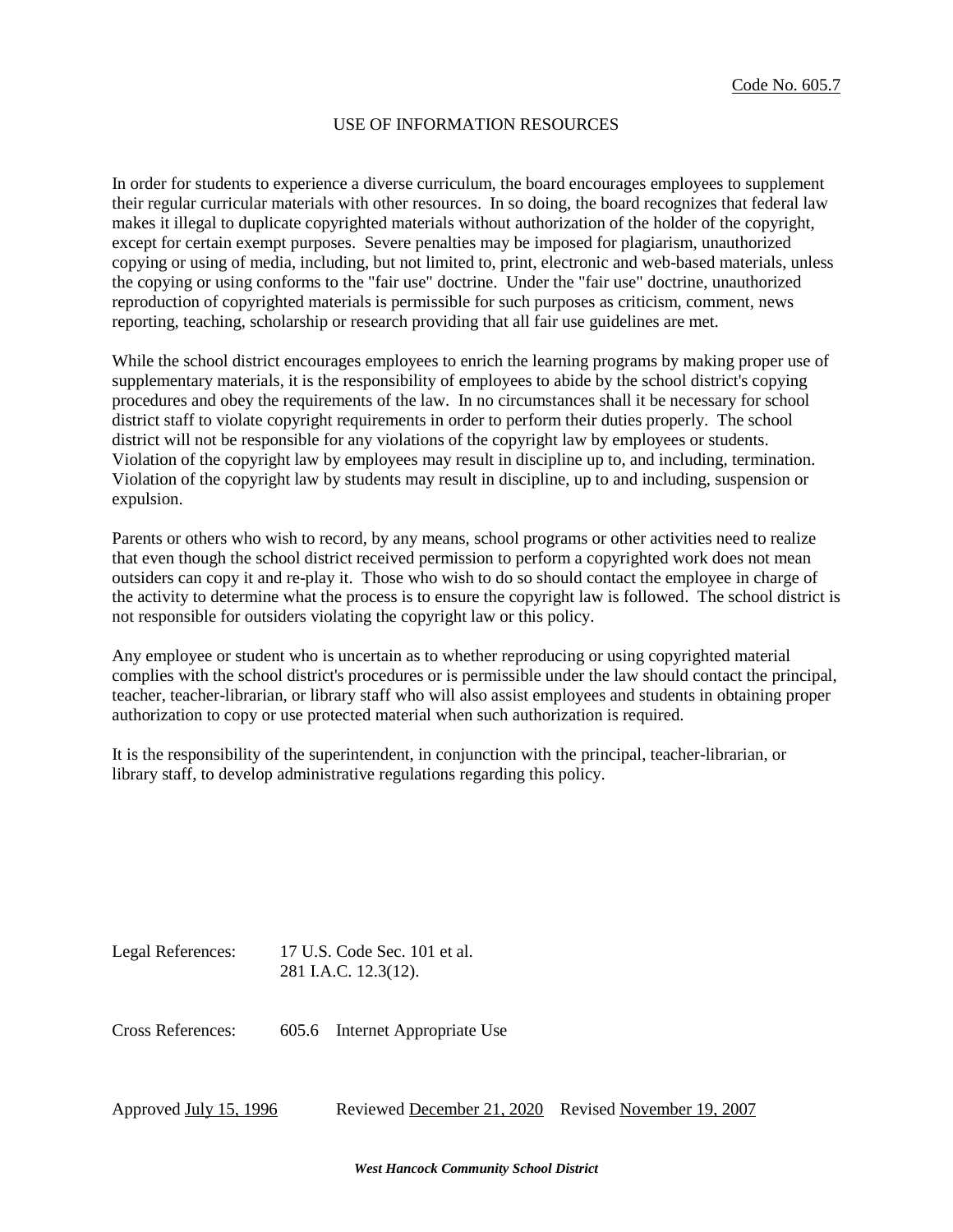## USE OF INFORMATION RESOURCES REGULATION

Employees and students may make copies of copyrighted materials that fall within the following guidelines. Where there is reason to believe the material to be copied does not fall within these guidelines, prior permission shall be obtained from the publisher or producer with the assistance of the principal, teacher, teacher-librarian, or library staff. Employees and students who fail to follow this procedure may be held personally liable for copyright infringement and may be subject to discipline by the board.

Under the "fair use" doctrine, unauthorized reproduction of copyrighted materials is permissible for such purposes as criticism, comment, news reporting, teaching, scholarship or research. Under the fair use doctrine, each of the following four standards must be met in order to use the copyrighted document:

- Purpose and Character of the Use The use must be for such purposes as teaching or scholarship.
- Nature of the Copyrighted Work The type of work to be copied.
- Amount and Substantiality of the Portion Used Copying the whole of a work cannot be considered fair use; copying a small portion may be if these guidelines are followed.
- Effect of the Use Upon the Potential Market for or value of the Copyrighted Work If resulting economic loss to the copyright holder can be shown, even making a single copy of certain materials may be an infringement, and making multiple copies presents the danger of greater penalties.

## **Authorized Reproduction and Use of Copyrighted Material Reminders:**

- Materials on the Internet should be used with caution since they may, and likely are, copyrighted.
- Proper attribution (author, title, publisher, place and date of publication) should always be given.
- Notice should be taken of any alterations to copyrighted works, and such alterations should only be made for specific instructional objectives.
- Care should be taken in circumventing any technological protection measures. While materials copied pursuant to fair use may be copied after circumventing technological protections against unauthorized copying, technological protection measures to block access to materials may not be circumvented.

In preparing for instruction, a teacher may make or have made a single copy of:

- A chapter from a book;
- An article from a newspaper or periodical;
- A short story, short essay or short poem; or,
- A chart, graph, diagram, drawing, cartoon or picture from a book, periodical or newspaper.

A teacher may make multiple copies not exceeding more than one per pupil, for classroom use or discussion, if the copying meets the tests of "brevity, spontaneity and cumulative effect" set by the following guidelines. Each copy must include a notice of copyright.

- Brevity
	- o A complete poem, if less than 250 words and two pages long, may be copied; excerpts from longer poems cannot exceed 250 words;
	- o Complete articles, stories or essays of less than 2500 words or excerpts from prose works less than 1000 words or 10% of the work, whichever is less may be copied; in any event, the minimum is 500 words;
	- o Each numerical limit may be expanded to permit the completion of an unfinished line of a poem or prose paragraph;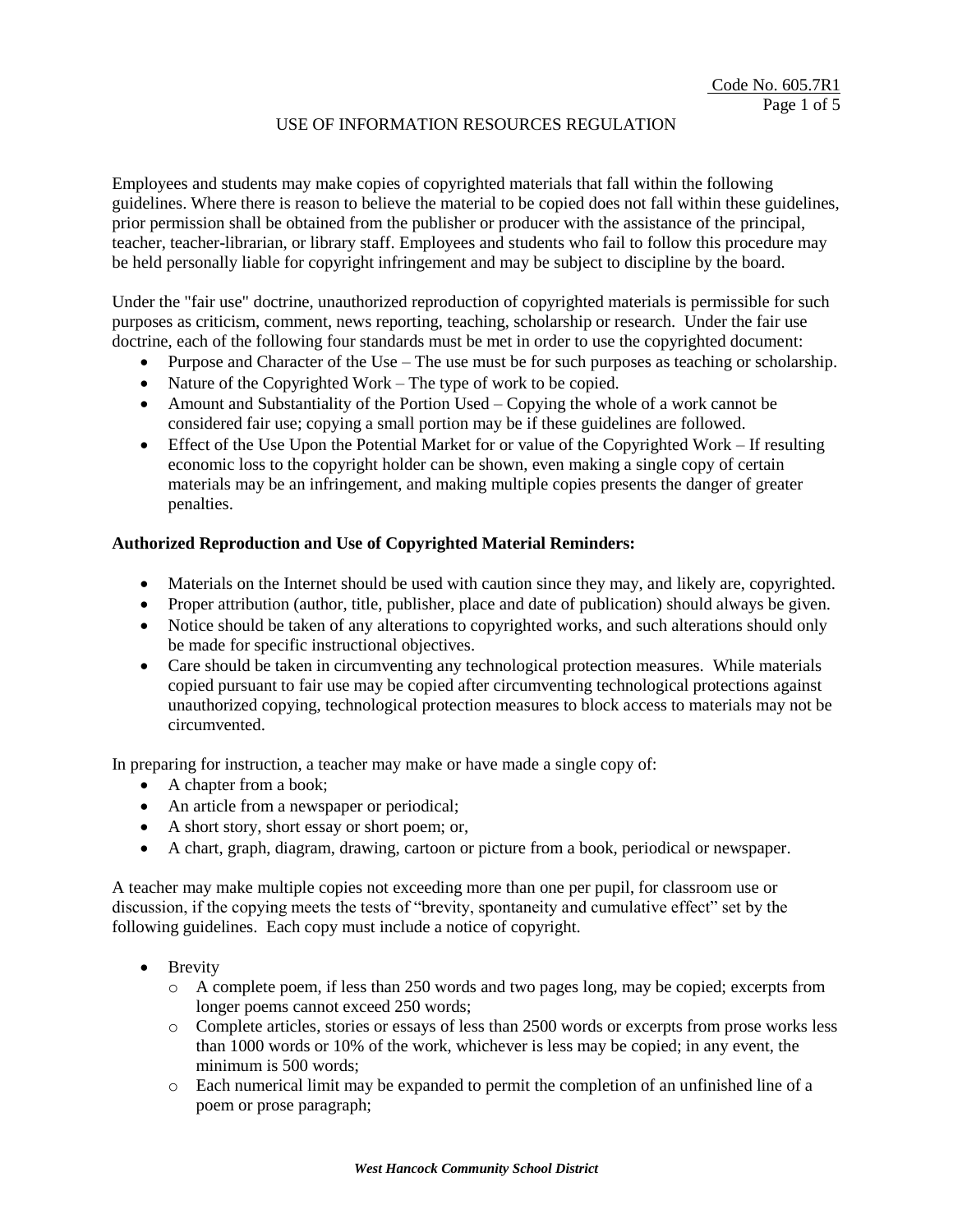# USE OF INFORMATION RESOURCES REGULATION

- o One chart, graph, diagram, drawing, cartoon or picture per book or periodical issue may be copied. "Special" works cannot be reproduced in full; this includes children's books combining poetry, prose or poetic prose. Short special works may be copied up to two published pages containing not more than 10 percent of the work.
- Spontaneity Should be at the "instance and inspiration" of the individual teacher when there is not a reasonable length of time to request and receive permission to copy.
- Cumulative Effect Teachers are limited to using copied material for only one course for which copies are made. No more than one short poem, article, story or two excerpts from the same author may be copied, and no more than three works can be copied from a collective work or periodical column during one class term. Teachers are limited to nine instances of multiple copying for one course during one class term. Limitations do not apply to current news periodicals, newspapers and current news sections of other periodicals.

## **Copying Limitations**

Circumstances will arise when employees are uncertain whether or not copying is prohibited. In those circumstances, the principal teacher, teacher-librarian, or library staff should be contacted. The following prohibitions have been expressly stated in federal guidelines:

- Reproduction of copyrighted material shall not be used to create or substitute for anthologies, compilations or collective works.
- Unless expressly permitted by agreement with the publisher and authorized by school district action, there shall be no copying from copyrighted consumable materials such as workbooks, exercises, test booklets, answer sheets and the like.
- Employees shall not:
	- o Use copies to substitute for the purchase of books, periodicals, music recordings, consumable works such as workbooks, computer software or other copyrighted material. Copy or use the same item from term to term without the copyright owner's permission;
	- o Copy or use more than nine instances of multiple copying of protected material in any one term;
	- o Copy or use more than one short work or two excerpts from works of the same author in any one term;
	- $\circ$  Copy or use protected material without including a notice of copyright. The following is a satisfactory notice: NOTICE: THIS MATERIAL MAY BE PROTECTED BY COPYRIGHT LAW.
	- o Reproduce or use copyrighted material at the direction of someone in higher authority or copy or use such material in emulation of some other teacher's use of copyrighted material without permission of the copyright owner.
	- o Require other employees or students to violate the copyright law or fair use guidelines.

### **Authorized Reproduction and Use of Copyrighted Materials in the Library**

A library may make a single copy or three digital copies of:

- An unpublished work in its collection;
- A published work in order to replace it because it is damaged, deteriorated, lost or stolen, provided that an unused replacement cannot be obtained at a fair price.
- A work that is being considered for acquisition, although use is strictly limited to that decision. Technological protection measures may be circumvented for purposes of copying materials in order to make an acquisition decision.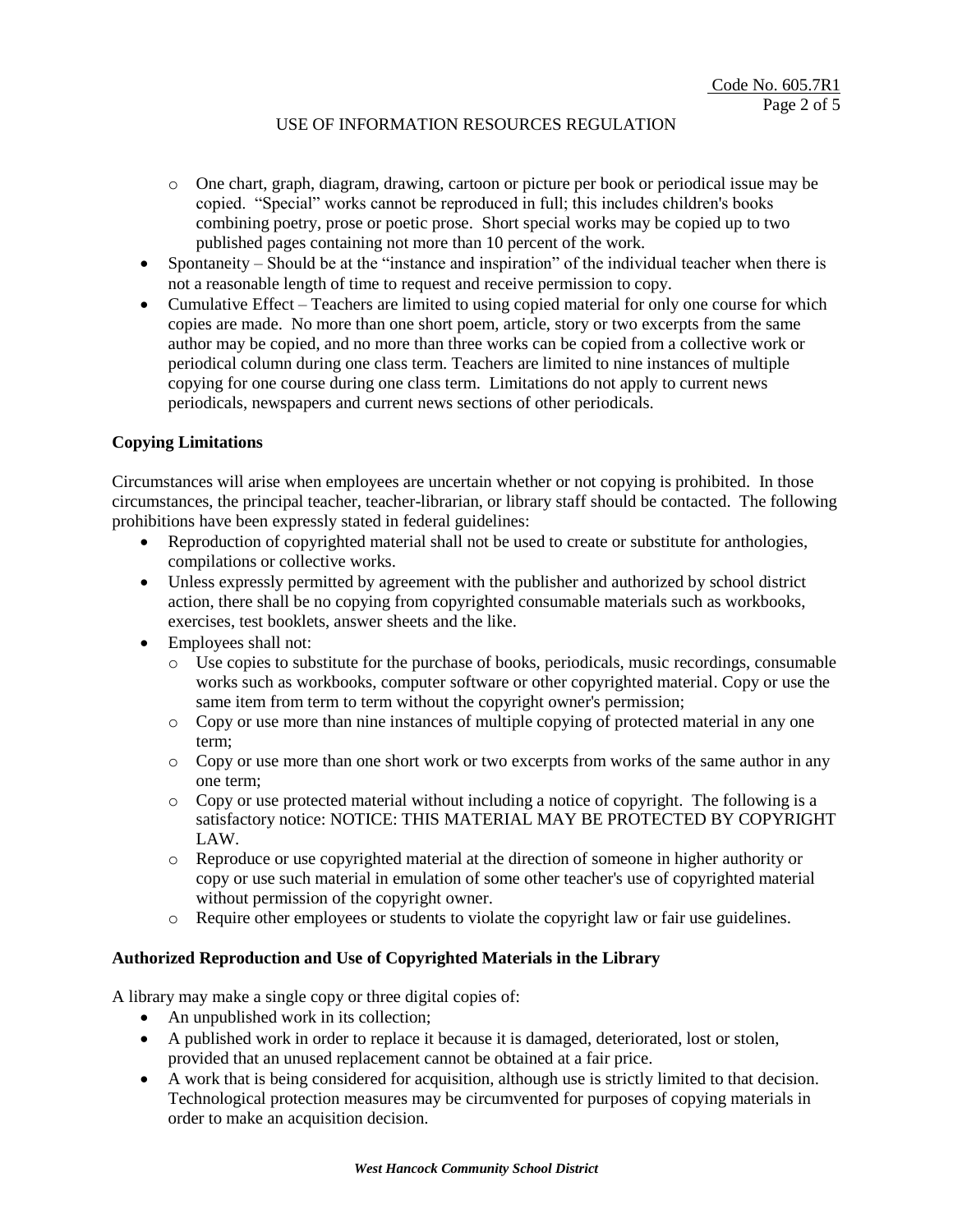# USE OF INFORMATION RESOURCES REGULATION

A library may provide a single copy of copyrighted material to a student or employee at no more than the actual cost of photocopying. The copy must be limited to one article of a periodical issue or a small part of other material, unless the library finds that the copyrighted work cannot be obtained elsewhere at a fair price. In the latter circumstance, the entire work may be copied. In any case, the copy shall contain the notice of copyright and the student or staff member shall be notified that the copy is to be used only for private study, scholarship or research. Any other use may subject the person to liability for copyright infringement.

## **Authorized Reproduction and Use of Copyrighted Music or Dramatic Works**

Teachers may:

- Make a single copy of a song, movement, or short section from a printed musical or dramatic work that is unavailable except in a larger work for purposes of preparing for instruction;
- Make multiple copies for classroom use of an excerpt of not more than 10% of a printed musical work if it is to be used for academic purposes other than performance, provided that the excerpt does not comprise a part of the whole musical work which would constitute a performable unit such as a complete section, movement, or song;
- In an emergency, a teacher may make and use replacement copies of printed music for an imminent musical performance when the purchased copies have been lost, destroyed or are otherwise not available.
- Make and retain a single recording of student performances of copyrighted material when it is made for purposes of evaluation or rehearsal;
- Make and retain a single copy of excerpts from recordings of copyrighted musical works for use as aural exercises or examination questions; and,
- Edit or simplify purchased copies of music or plays provided that the fundamental character of the work is not distorted. Lyrics shall not be altered or added if none exist.

Performance by teachers or students of copyrighted musical or dramatic works is permitted without the authorization of the copyright owner as part of a teaching activity in a classroom or instructional setting. The purpose shall be instructional rather than for entertainment.

Performances of nondramatic musical works that are copyrighted are permitted without the authorization of the copyright owner, provided that:

- The performance is not for a commercial purpose;
- None of the performers, promoters or organizers are compensated; and,
- Admission fees are used for educational or charitable purposes only.

All other musical and dramatic performances require permission from the copyright owner. Parents or others wishing to record a performance should check with the sponsor to ensure compliance with copyright.

#### **Recording of Copyrighted Programs**

Television programs, excluding news programs, transmitted by commercial and non-commercial television stations for reception by the general public without charge may be recorded off-air simultaneously with broadcast transmission (including simultaneous cable retransmission) and retained by a school for a period not to exceed the first forty-five (45) consecutive calendar days after date of recording. Upon conclusion of this retention period, all off-air recordings must be erased or destroyed immediately. Certain programming such as that provided on public television may be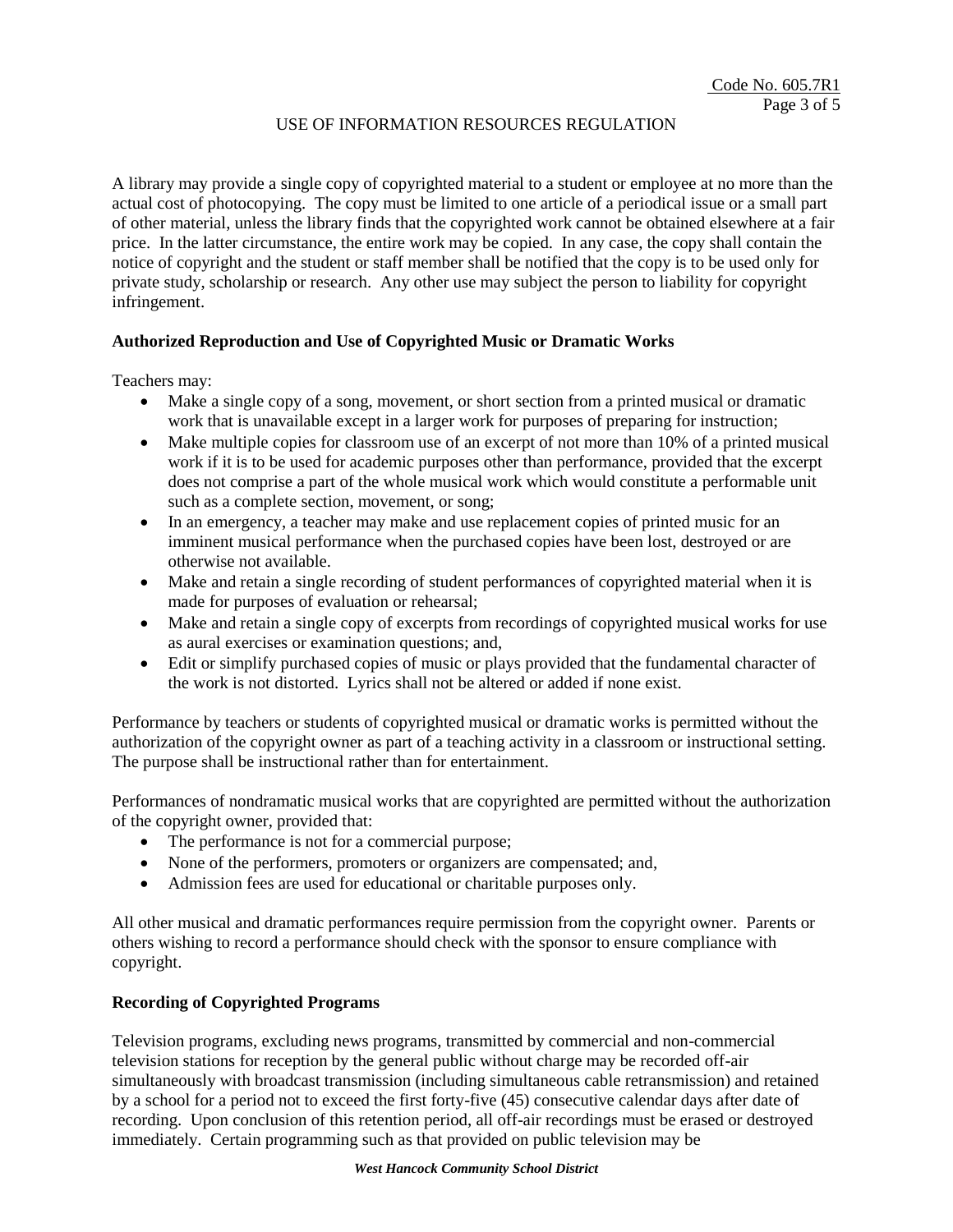#### USE OF INFORMATION RESOURCES REGULATION

exempt from this provision; check with the principal, teacher, teacher-librarian, or library staff or the subscription database, e.g. Unitedstreaming.

Off-air recording may be used once by individual teachers in the course of instructional activities, and repeated once only when reinforcement is necessary, within a building, during the first 10 consecutive school days, excluding scheduled interruptions, in the 45 calendar day retention period. Off-air recordings may be made only at the request of and used by individual teachers, and may not be regularly recorded in anticipation of requests. No broadcast program may be recorded off-air more than once at the request of the same teacher, regardless of the number of times the program may be broadcast. A limited number of copies may be reproduced from each off-air recording to meet the legitimate needs of teachers. Each additional copy shall be subject to all provisions governing the original recording.

After the first ten consecutive school days, off-air recordings may be used up to the end of the 45 calendar day retention period only for evaluation purposes, i.e., to determine whether or not to include the broadcast program in the teaching curriculum. Permission must be secured from the publisher before the recording can be used for instructional purposes after the 10 day period.

Off-air recordings need not be used in their entirety, but the recorded programs may not be altered from their original content. Off-air recordings may not be physically or electronically combined or merged to constitute teaching anthologies or compilations. All copies of off-air recordings must include the copyright notice on the broadcast program as recorded.

#### **Authorized Reproduction and Use of Copyrighted Computer Software**

Schools have a valid need for high-quality software at reasonable prices. To assure a fair return to the authors of software programs, the school district shall support the legal and ethical issues involved in copyright laws and any usage agreements that are incorporated into the acquisition of software programs. To this end, the following guidelines shall be in effect:

- All copyright laws and publisher license agreements between the vendor and the school district shall be observed;
- Staff members shall take reasonable precautions to prevent copying or the use of unauthorized copies on school equipment;
- A back-up copy shall be purchased, for use as a replacement when a program is lost or damaged. If the vendor is not able to supply a replacement, the school district shall make a back-up copy that will be used for replacement purposes only;
- A copy of the software license agreement shall be retained by the technology consultants or technology coordinator; and,
- A computer program may be adapted by adding to the content or changing the language. The adapted program may not be distributed.

#### **Fair Use Guidelines for Educational Multimedia**

Students may incorporate portions of copyrighted materials in producing educational multimedia projects such as videos, Power Points, podcasts and web sites for a specific course, and may perform, display or retain the projects.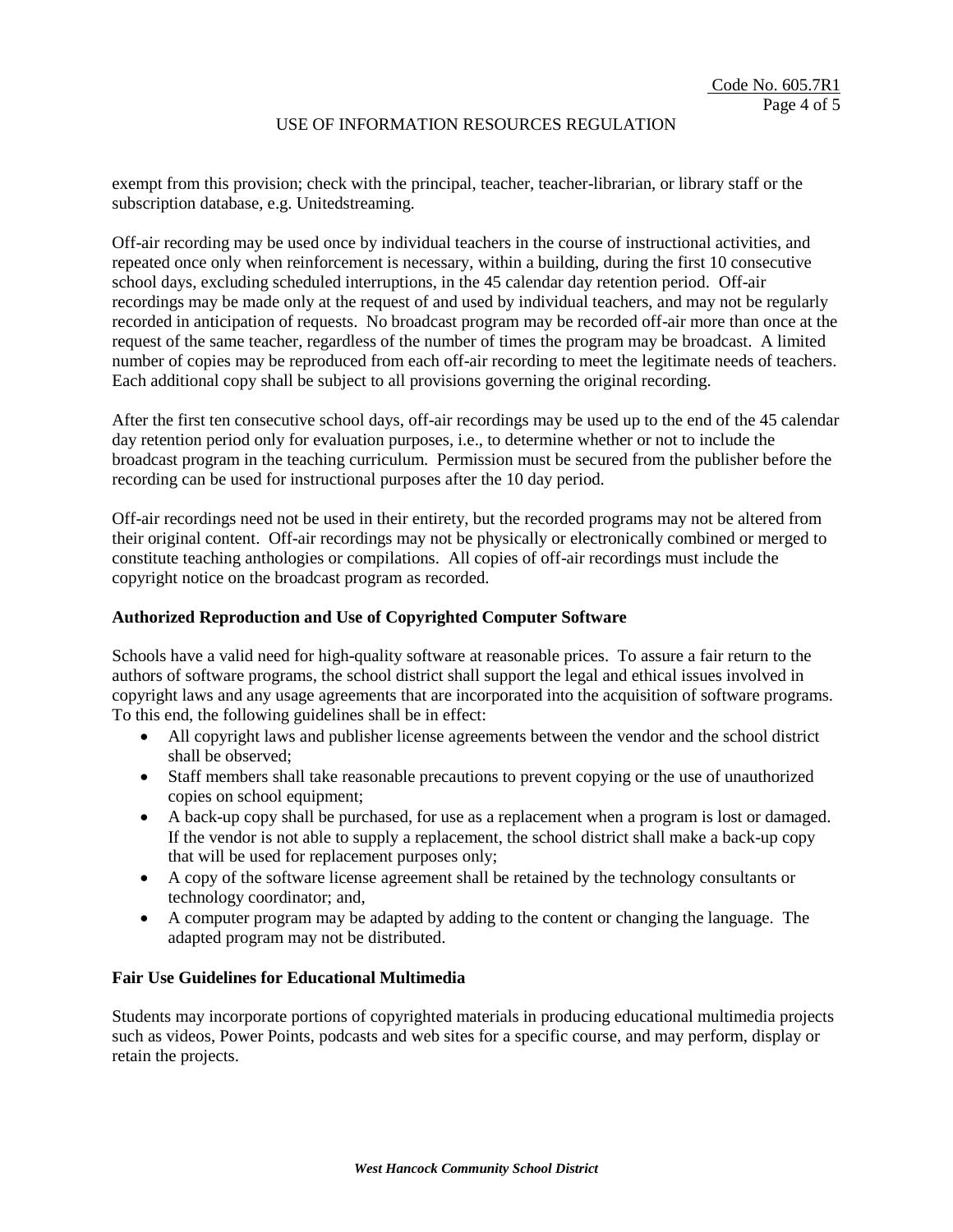### USE OF INFORMATION RESOURCES REGULATION

Educators may perform or display their own multimedia projects to students in support of curriculumbased instructional activities. These projects may be used:

- In face-to-face instruction;
- In demonstrations and presentations, including conferences;
- In assignments to students;
- For remote instruction if distribution of the signal is limited;
- Over a network that cannot prevent duplication for fifteen days, after fifteen days a copy may be saved on-site only; or,
- In their personal portfolios.

Educators may use copyrighted materials in a multimedia project for two years, after that permission must be requested and received.

The following limitations restrict the portion of any given work that may be used pursuant of fair use in an educational multimedia project:

- Motion media: ten percent or three minutes, whichever is less;
- Text materials: ten percent or 1,000 words, whichever is less;
- Poetry: an entire poem of fewer than 250 words, but no more than three poems from one author or five poems from an anthology. For poems of greater than 250 words, excerpts of up to 250 words may be used, but no more than three excerpts from one poet or five excerpts from an anthology;
- Music, lyrics and music video: Up to ten percent, but no more than thirty seconds. No alterations that change the basic melody or fundamental character of the work;
- Illustrations, cartoons and photographs: No more that five images by an artist, and no more than ten percent or fifteen images whichever is less from a collective work;
- Numerical data sets: Up to ten percent or 2,500 field or cell entries, whichever is less;

Fair use does not include posting a student or teacher's work on the Internet if it includes portions of copyrighted materials. Permission to copy shall be obtained from the original copyright holder(s) before such projects are placed online. The opening screen of such presentations shall include notice that permission was granted and materials are restricted from further use.

The superintendent or principal is responsible for ensuring that appropriate warning devices are posted. The warnings are to educate and warn individuals using school district equipment of the copyright law. Warning notices must be posted:

- On or near copiers;
- In computer labs; and,
- At the library and other places where interlibrary loan orders for copies of materials are accepted.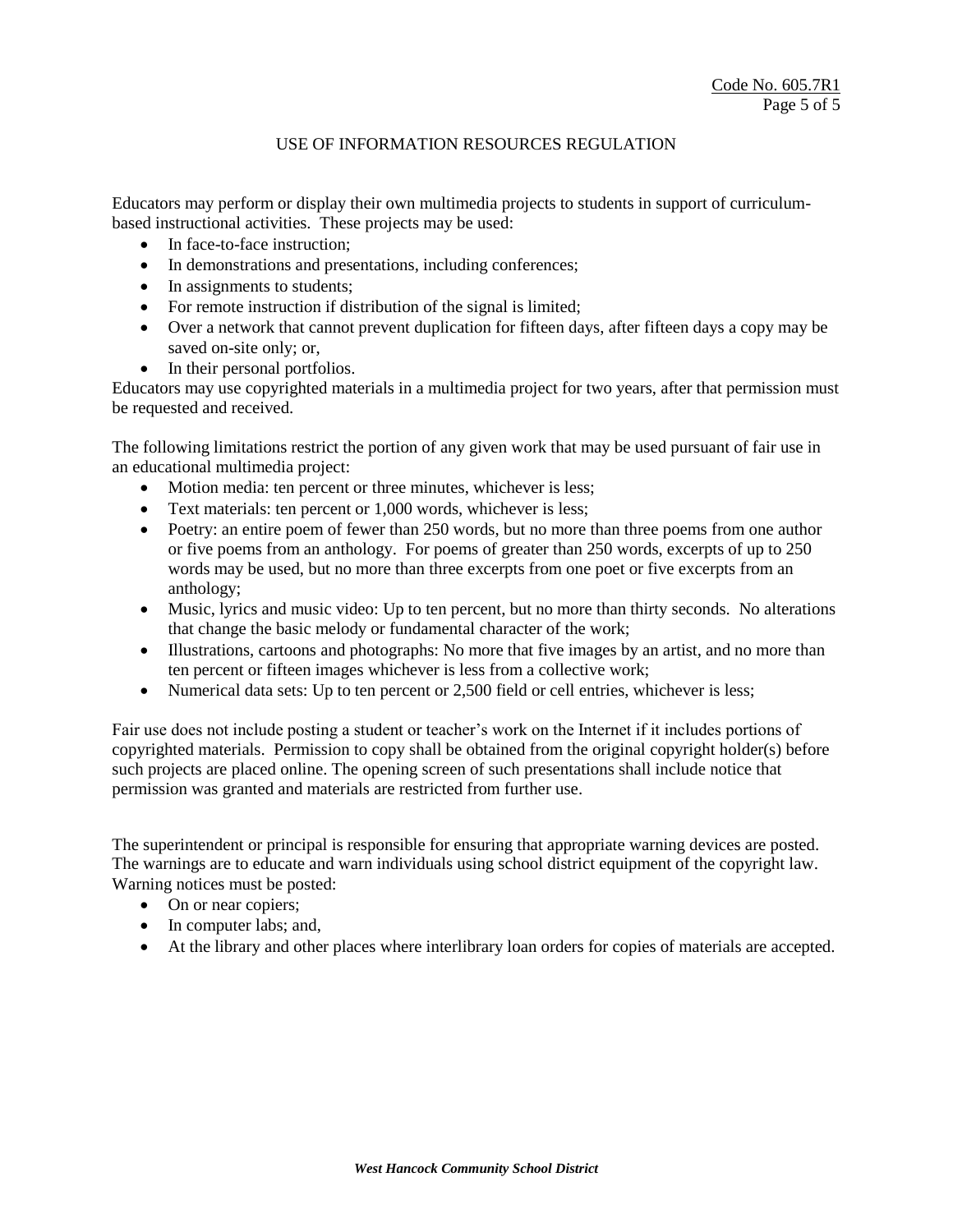### CLASS SIZE - CLASS GROUPING

It is within the sole discretion of the board to determine the size of classes and to determine whether class grouping will take place. The board may review the class sizes annually.

It is the responsibility of the superintendent to make a recommendation to the board on class size based upon the financial condition of the school district, the qualifications of and number of licensed employees, and other factors deemed relevant to the board.

Legal Reference: Iowa Code §§ 279.8; 280.3 (2015).

Cross Reference: 606.9 Insufficient Classroom Space

Approved June 12, 1995 Reviewed December 21, 2020 Revised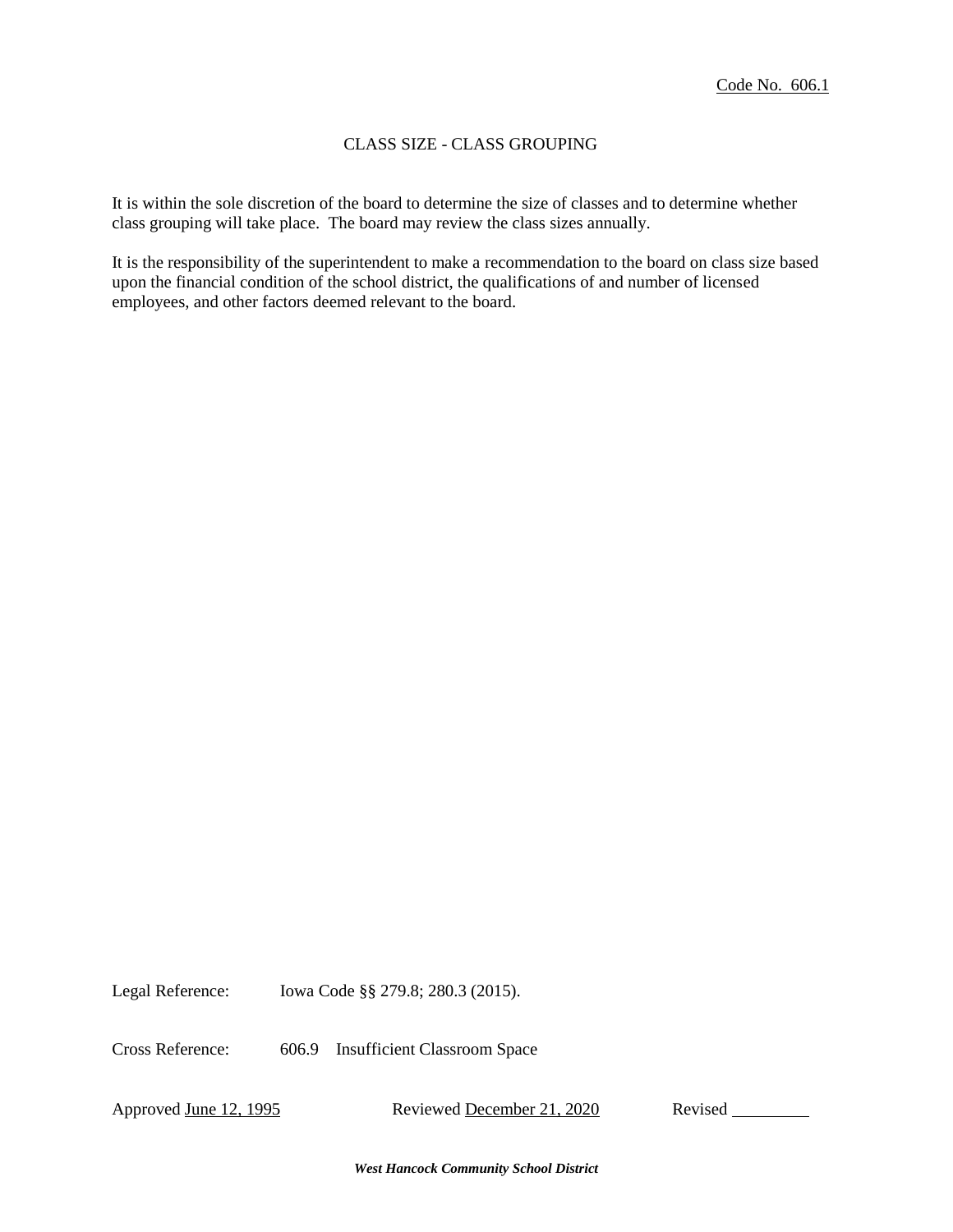### SCHOOL CEREMONIES AND OBSERVANCES

The school district will continue school ceremonies and observances which have become a tradition and a custom of the education program. These include, but are not limited to, reciting the Pledge of Allegiance and observance of holidays, such as Christmas, Halloween and Easter, by programs and performances. Such ceremonies or observances will have a secular purpose and will not advocate or sponsor a particular religion.

The district will provide and maintain a suitable flagstaff at each school site and raise the Iowa and United States flags each school day as weather conditions permit. The district will display the United States flag and administer the Pledge of Allegiance in each 1st through 12th grade classroom on school days.

Students who do not wish to participate in these activities may be silent during the ceremony or observance or receive permission from the principal to be excused from the ceremony for religious reasons in compliance with board policy.

| Legal Reference: | U.S. Const. amend. I.                                                      |  |  |  |
|------------------|----------------------------------------------------------------------------|--|--|--|
|                  | Lee v. Weisman, 112 S.Ct. 2649 (1992).                                     |  |  |  |
|                  | Lemon v. Kurtzman, 403 U.S. 602 (1971).                                    |  |  |  |
|                  | Graham v. Central Community School District of Decatur County, 608 F.Supp. |  |  |  |
|                  | 531 (S.D. Iowa 1985).                                                      |  |  |  |
|                  | Iowa Code § 279.8; 280.5                                                   |  |  |  |
| Cross Reference: | <b>Instructional Curriculum</b><br>603                                     |  |  |  |
|                  | Religious-Based Exclusion From A School Program<br>604.5                   |  |  |  |
|                  |                                                                            |  |  |  |
|                  |                                                                            |  |  |  |

| Approved <u>June 12, 1995</u> | Reviewed August 16, 2021 | Revised August 16, 2021 |
|-------------------------------|--------------------------|-------------------------|
|                               |                          |                         |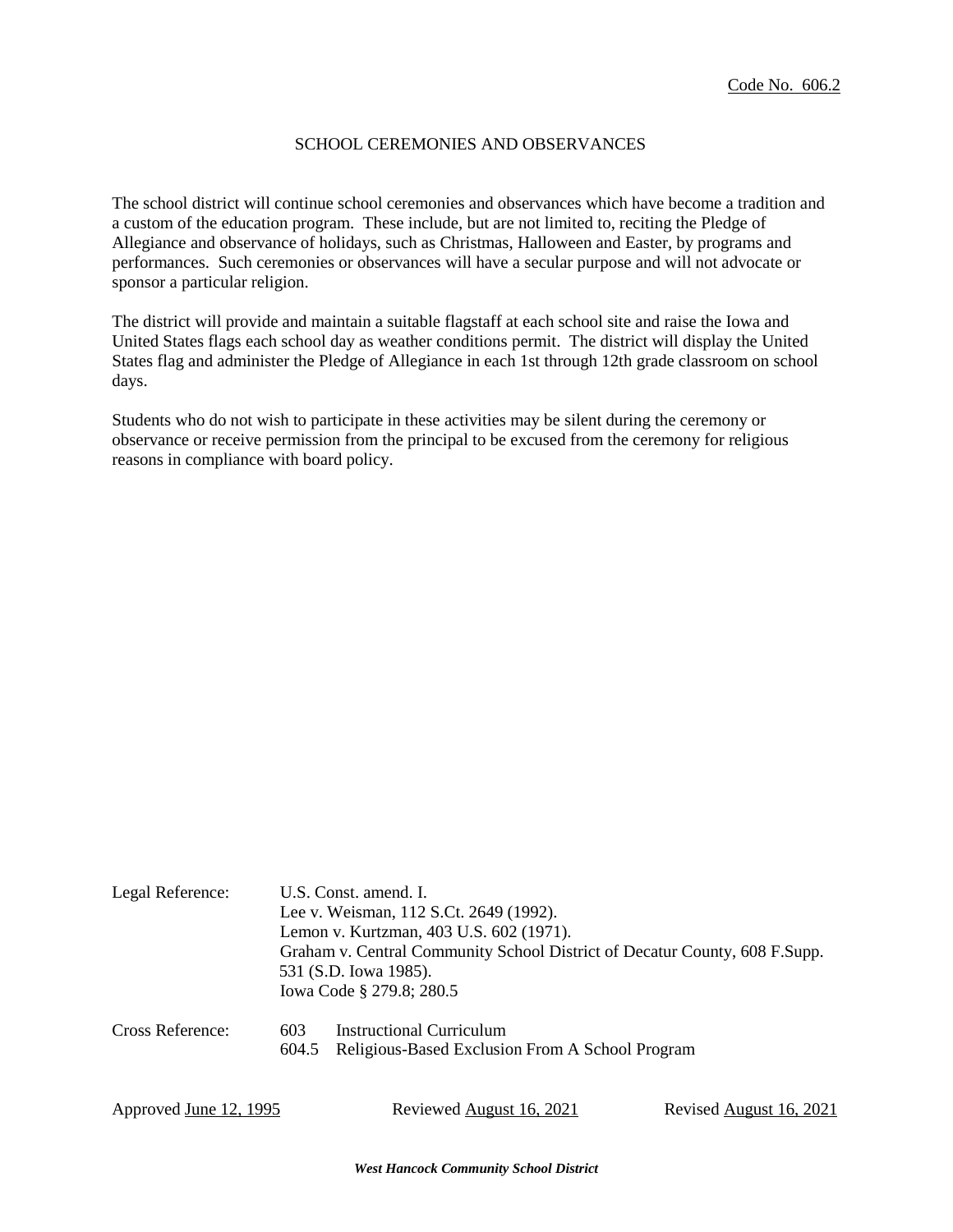### ANIMALS IN THE CLASSROOM

Live animals will not be allowed in school district facilities except under special circumstances and only for an educational purpose. Permission from the principal will be required of anyone wishing to bring an animal into school district facilities. Appropriate supervision of animals is required when animals are brought into the school district facilities.

The person bringing the animal must furnish transportation for the animal brought to school. Animals will not be allowed to travel to and from the student's attendance center on the school bus without prior approval from the principal.

It is the responsibility of the principal to determine appropriate supervision of animals in the classroom. This policy is not intended to address the use of service animals, assistive animals, therapy animals or emotional support animals on district property.

Legal Reference: Iowa Code § 279.8 (2015).

Cross Reference: 507 Student Health and Well-Being

Approved June 12, 1995 Reviewed December 21, 2020 Revised September 17, 2018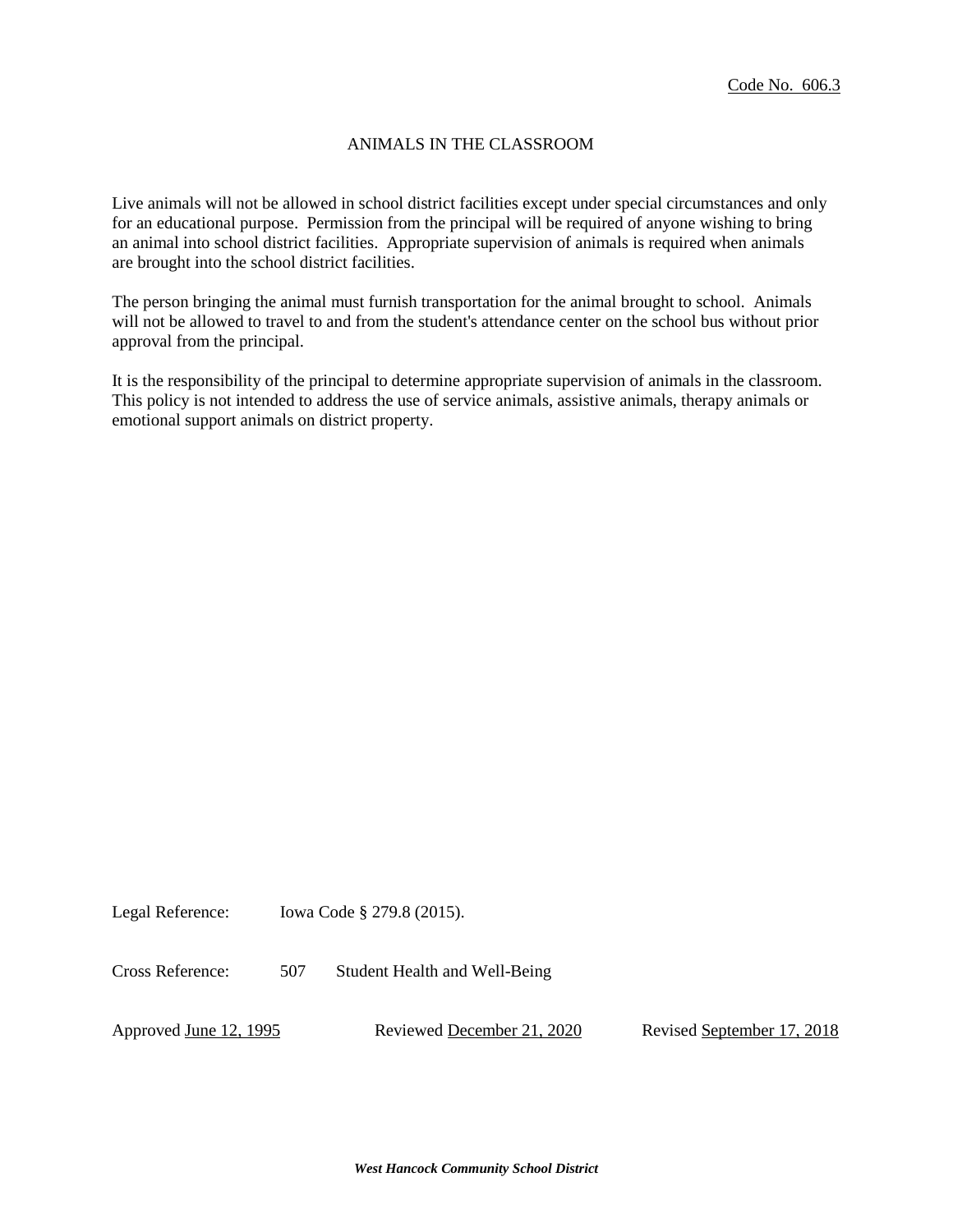### STUDENT PRODUCTION OF MATERIALS AND SERVICES

Materials and services produced by students at the expense of the school district are the property of the school district. Materials and services produced by students at the student's expense, except for incidental expense to the school district, are the property of the student.

It is the responsibility of the superintendent to determine incidental expense.

Legal Reference: Iowa Code § 279.8 (2007).

Cross Reference: 408.2 Licensed Employee Publication or Creation of Materials

Approved June 12, 1995 Reviewed December 21, 2020 Revised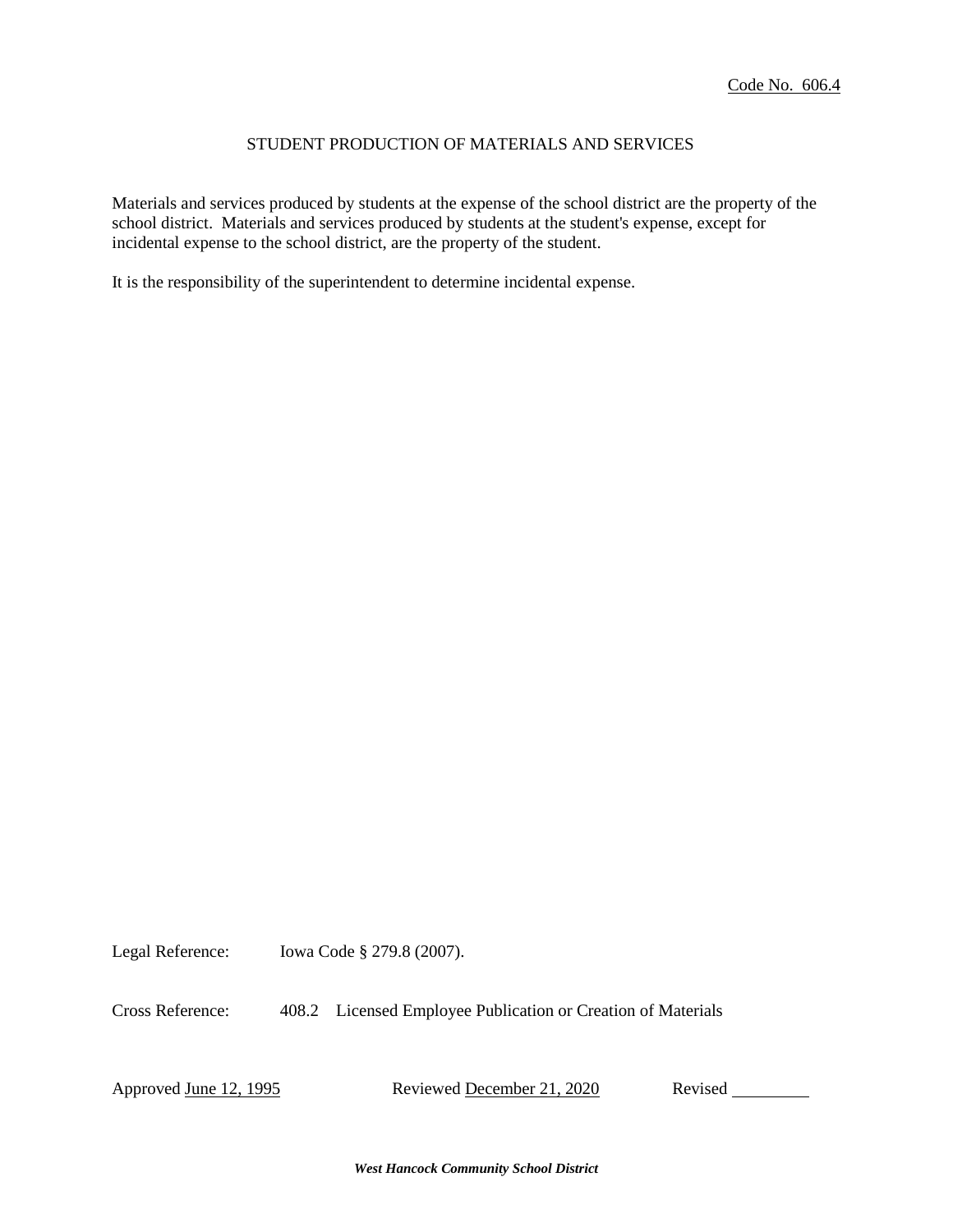### STUDENT FIELD TRIPS AND EXCURSIONS

The principal may authorize field trips and excursions when such events contribute to the achievement of education goals of the school district. The school district will provide transportation for field trips and excursions.

In authorizing field trips and excursions, the principal will consider the financial condition of the school district, the educational benefit of the activity, the inherent risks or dangers of the activity, and other factors deemed relevant by the superintendent. Field trip expenses may be partially or completely borne by the organization(s) participating in the field trip, notwithstanding guidelines established for student fee waivers. Written parental permission, which includes necessary medical information, will be required prior to the student's participation in field trips and excursions. Students may be excluded from participation in field trips if there is disciplinary documentation which warrants such action. Board approval for field trips and excursions outside the state will not be required unless the trip exceeds 18 hours in length. Board approval will be required for field trips and excursions which involve unusual length or expense.

Field trips and excursions are to be arranged with the principal well in advance. A detailed schedule and budget must be submitted by the employee. The school district will be responsible for obtaining a substitute teacher if one is needed. Following field trips and excursions, the teacher may be required to submit a written summary of the event.

The annual senior class trip is considered to be a field trip and is subject to all conditions in this policy. The senior class trip will not be an overnight trip, and the entire planned trip must be completed within an 18 hour time span.

| Legal Reference: | 390 C.F.R. Pt. 390.3(f) (2004). |
|------------------|---------------------------------|
|                  | lowa Code § 279.8 (2015).       |
|                  | 281 LA.C. 43.9.                 |
|                  |                                 |

| Cross Reference: | 503.1 Student Conduct        |
|------------------|------------------------------|
|                  | 503.4 Good Conduct Rule      |
|                  | 603 Instructional Curriculum |
|                  | 711 Transportation           |

Approved June 12, 1995 Reviewed December 21, 2020 Revised June 12, 2000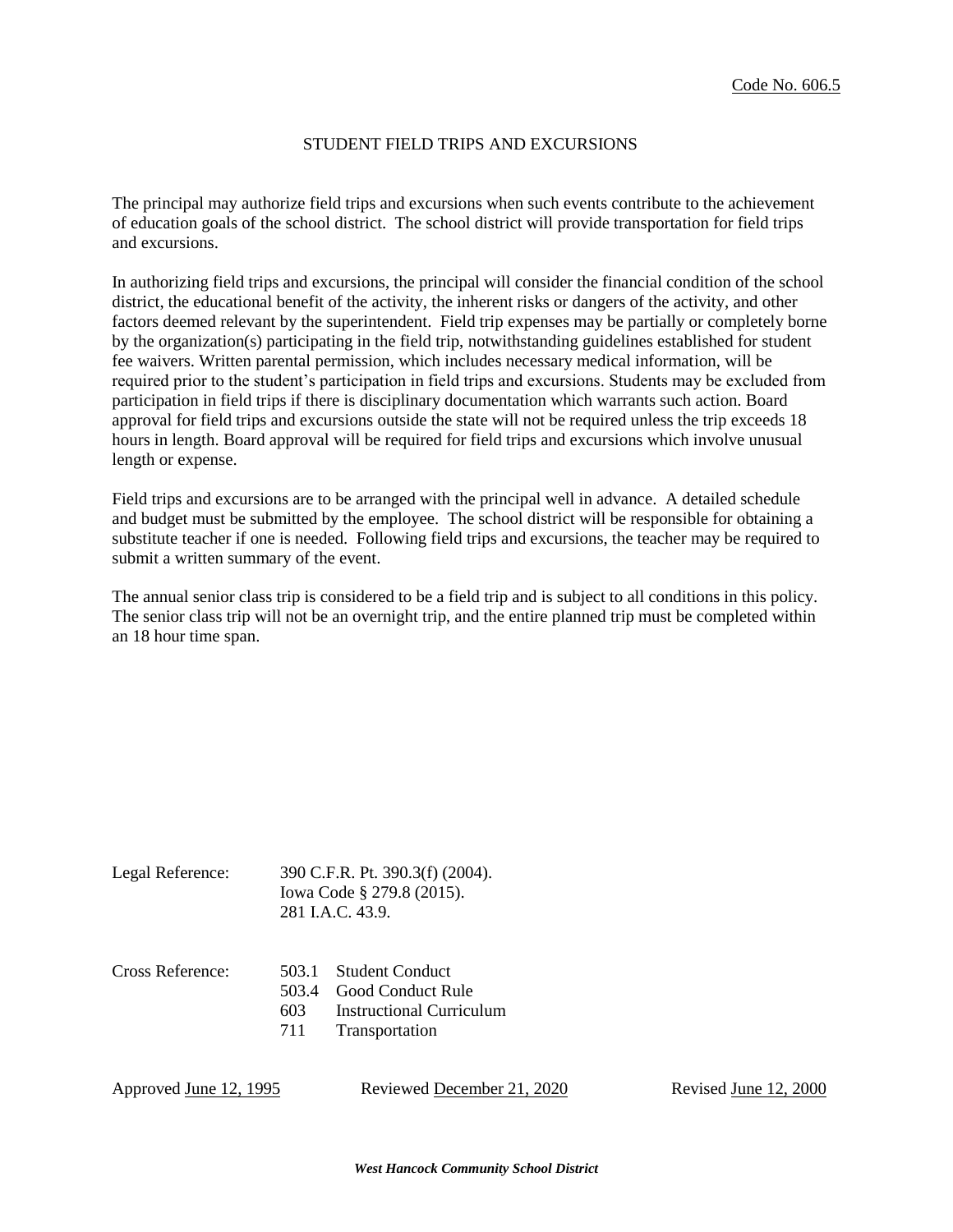#### INSUFFICIENT CLASSROOM SPACE

It is the goal of the district to create learning environments that encourage the growth and development of each student. Providing classrooms with an appropriate student-teacher ratio is central to achieving this goal. Insufficient classroom space exists when conditions in the district adversely affect the implementation of the district's goals and its educational program.

Insufficient classroom space is determined on a case-by-case basis.

In making its determination whether insufficient classroom space exists, the board may consider several factors, including but not limited to, the nature of the education program, the grade level, the available licensed employees, the instructional method, the physical space, student-teacher ratios, equipment and materials, facilities either being planned or under construction, facilities planned to be closed, financial condition of the school district and projected to be available, a sharing agreement in force or planned, a bargaining agreement in force, laws or rules governing special education class size, board-adopted school district goals and objectives, and other factors considered relevant by the board.

This policy is reviewed by the board annually. It is the responsibility of the superintendent to bring this policy to the attention of the board each year.

| Legal Reference: | Iowa Code § 282.18(13)<br>281 I.A.C. 17.6(3).                                                                                                    |
|------------------|--------------------------------------------------------------------------------------------------------------------------------------------------|
| Cross Reference: | Long-Range Needs Assessment<br>103<br>501.16 Open Enrollment Transfers - Procedures as a Receiving District<br>606.2 Class Size - Class Grouping |

*West Hancock Community School District*

Approved June 12, 1995 Reviewed December 21, 2020 Revised November 15, 2021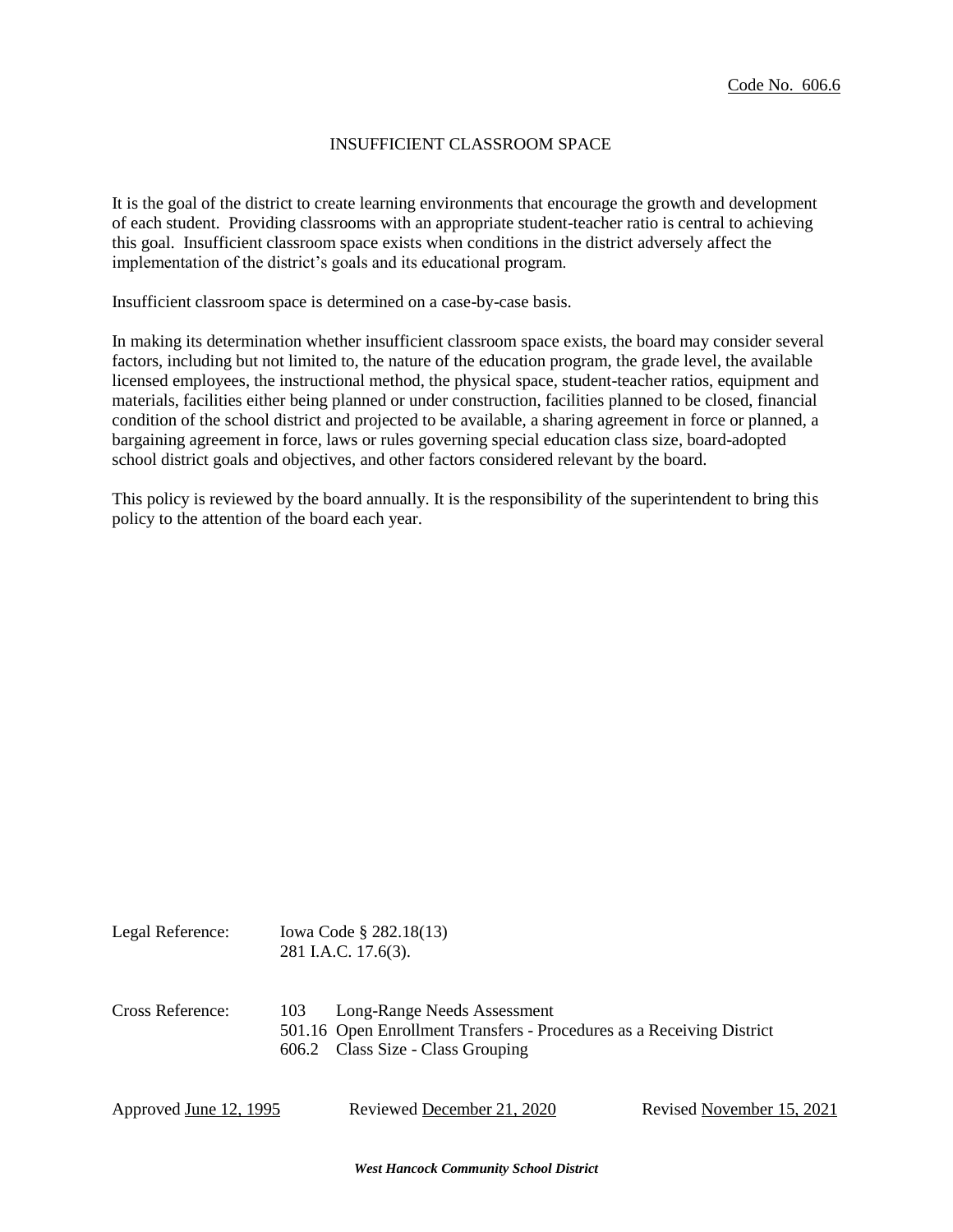## SHARED STUDENTS

The board may make arrangements for sharing students with neighboring school districts in order to expand the opportunities available in the educational program or in the operation of the school district. It shall be within the discretion of the board to determine when and with which school district sharing agreements will be made.

It is the responsibility of the superintendent to bring to the board's attention opportunities for sharing students with neighboring school districts.

| Legal Reference: | Iowa Code § 280.15, 280.10-.12, 442.39, 442.39A (2015).                                                                                                                 |  |  |
|------------------|-------------------------------------------------------------------------------------------------------------------------------------------------------------------------|--|--|
| Cross Reference: | 217.3 Board of Directors and Adjoining District Board of Directors<br>302.3 Administration and Adjoining District Administration<br>410.2 Shared Certificated Personnel |  |  |

| Approved <u>June 12, 1995</u> | Reviewed December 21, 2020 | Revised |  |
|-------------------------------|----------------------------|---------|--|
|-------------------------------|----------------------------|---------|--|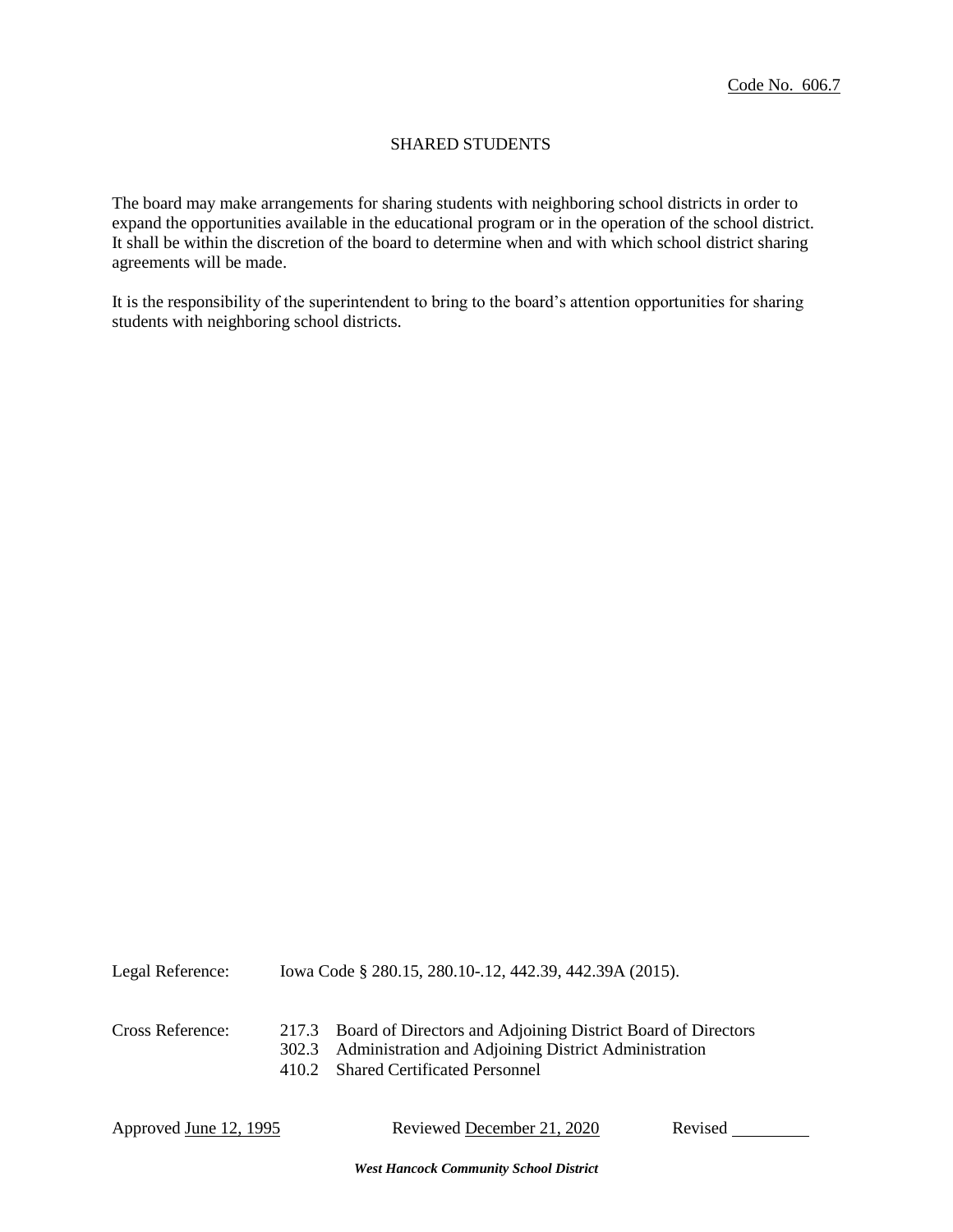#### HOMEWORK

Homework, extra class activities or assignments beyond the regular classroom instruction program are a part of the educational program. Homework will be an extension and an enrichment of the classroom instruction.

Homework shall be an opportunity for students to practice skills and activities, to share and discuss ideas, to review materials, to become acquainted with resources, to organize thoughts, to prepare for classroom activity, or to make up incomplete assignments.

The amount of homework in grades one (1) through six (6) shall be minimal. A reasonable amount of homework is required in grades seven (7) through twelve (12).

Guidelines regarding homework for all grade levels shall be developed in conjunction with the curriculum of the educational program.

Legal Reference: Iowa Code § 279.8, 280.3, .14 (2015).

| Cross Reference: |      | 501.9 Student Absences            |
|------------------|------|-----------------------------------|
|                  | 605  | Instructional Materials           |
|                  | 606. | <b>Instructional Arrangements</b> |

Approved June 12, 1995 Reviewed December 21, 2020 Revised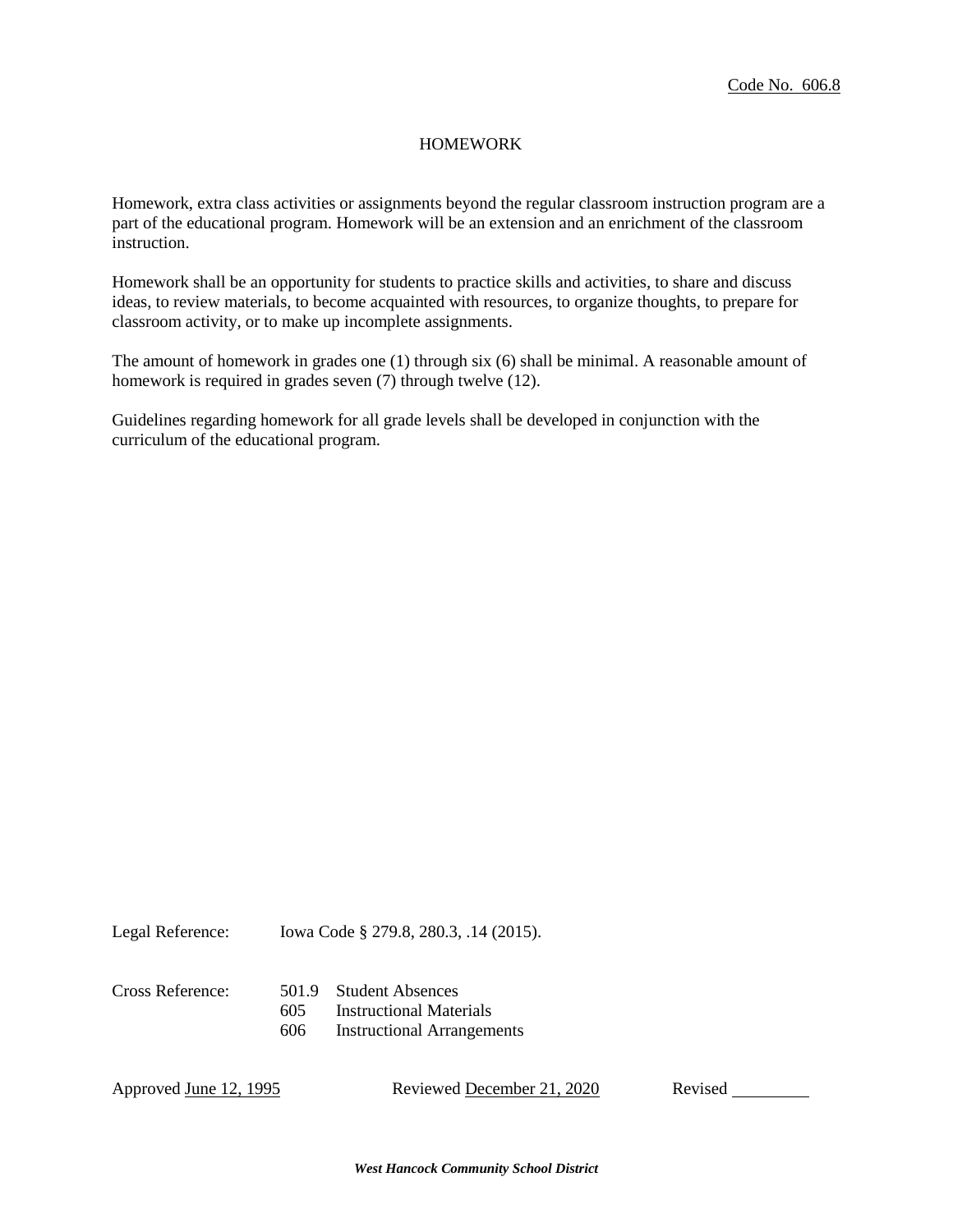### SCHOOL ASSEMBLY

The principal may authorize programs or activities in the form of a school assembly when such events contribute to the achievement of education goals of the school district. Such assemblies shall comply with the school calendar.

In authorizing a school assembly, the principal shall consider the budget of the school district, the educational benefit of the activity, the inherent risks or dangers of the activity, and other factors as the principal or superintendent deems relevant.

| Legal Reference:       | Iowa Code § 279.8, 280.3, .14 (2015).<br>281 I.A.C. 17.6(3). |                                                                                   |         |
|------------------------|--------------------------------------------------------------|-----------------------------------------------------------------------------------|---------|
| Cross Reference:       | 605                                                          | <b>Instructional Materials</b><br>903.2 Community Resource Persons and Volunteers |         |
| Approved June 12, 1995 |                                                              | Reviewed December 21, 2020                                                        | Revised |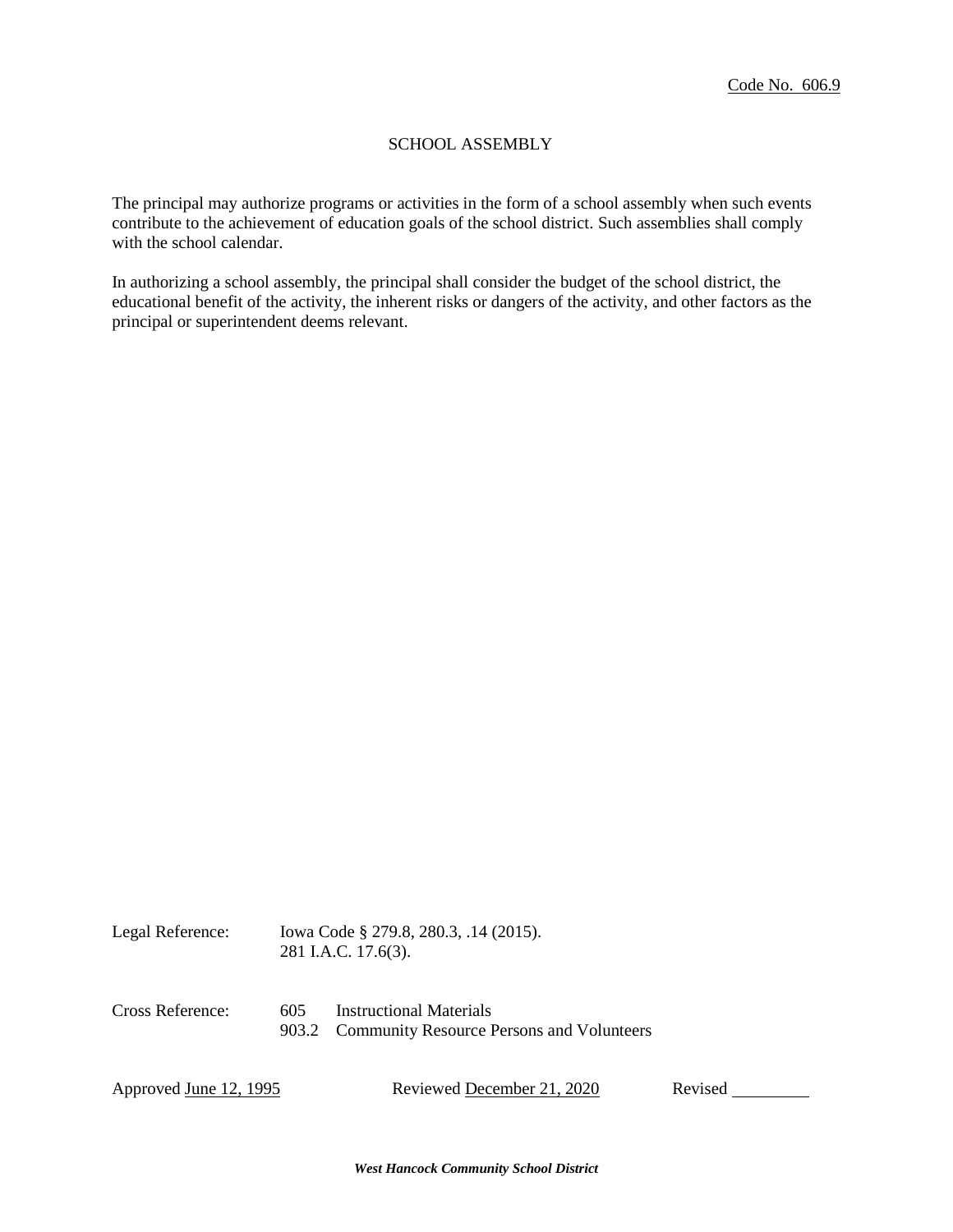### STUDENT GUIDANCE AND COUNSELING PROGRAM

The board will provide a student guidance and counseling program. The guidance counselor will be certified with the Iowa Department of Education and hold the qualifications required by the board. The guidance and counseling program will serve grades kindergarten through twelve. The program will assist students with their personal, educational, and career development. The program is coordinated with the education program and will involve licensed employees.

| Legal Reference: | Iowa Code § 280.14; 622.10 (2015).<br>281 I.A.C. 12.3(11). |                                                                                           |
|------------------|------------------------------------------------------------|-------------------------------------------------------------------------------------------|
| Cross Reference: | 506<br>603<br>604.4                                        | <b>Student Records</b><br><b>Instructional Curriculum</b><br>Program for At-Risk Students |

Approved June 12, 1995 Reviewed December 21, 2020 Revised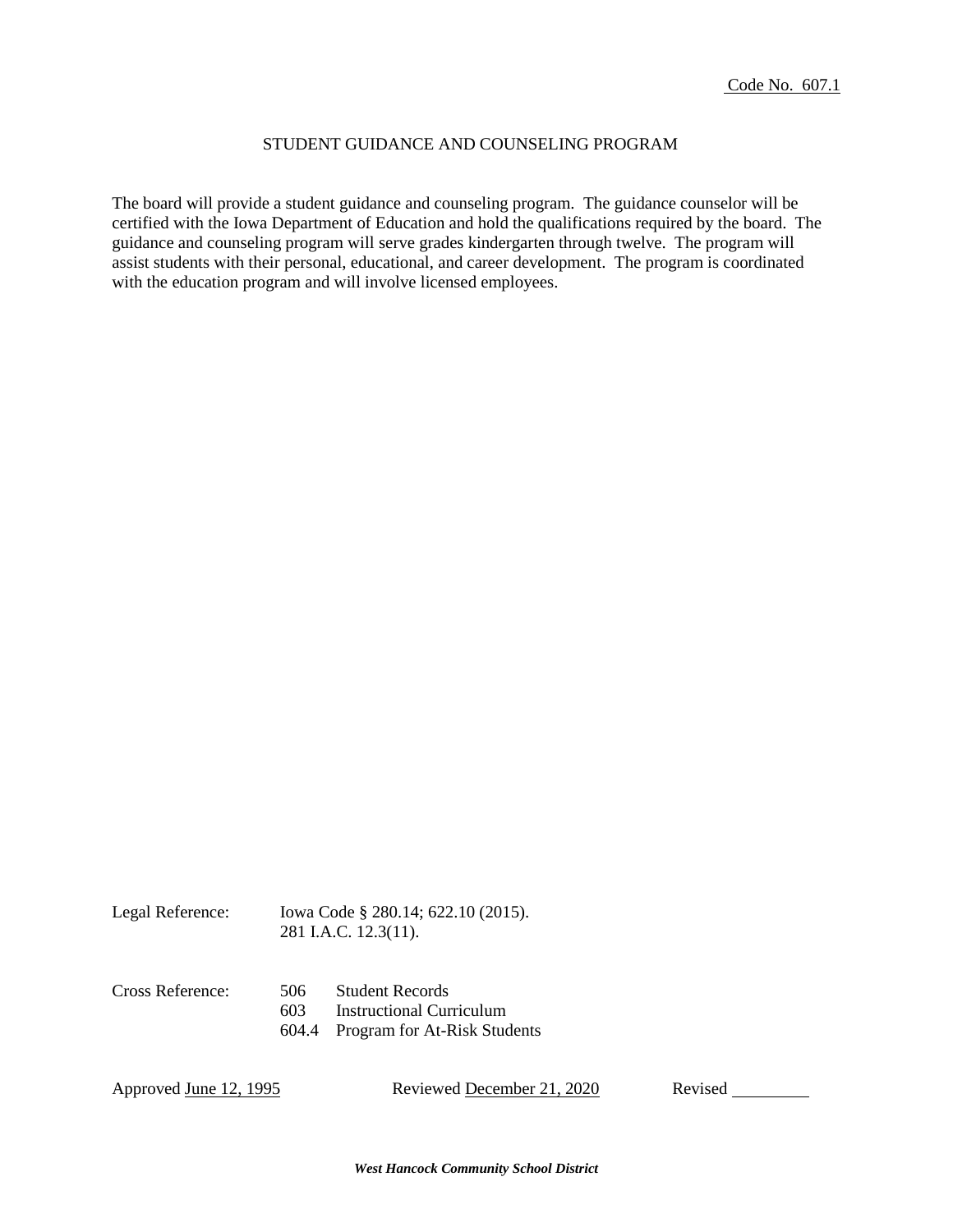### STUDENT HEALTH SERVICES

Health services are an integral part of comprehensive school improvement, assisting all students to increase learning, achievement, and performance. Health services coordinate and support existing programs to assist each student in achievement of an optimal state of physical, mental and social well being. Student health services ensure continuity and create linkages between school, home, and community service providers. The school district's comprehensive school improvement plan, needs, and resources determine the linkages.

The superintendent, in conjunction with the school nurse will develop administrative regulations implementing this policy. The superintendent will provide a written report on the role of health services in the education program to the board annually.

| Legal Reference:              | 29 U.S.C. § 794(a)<br>28 C.F.R. 35 | 42 U.S.C. §§ 12101 et seq.<br>20 U.S.C. 1232g § 1400 6301 et seq.<br>34 C.F.R. pt. 99, 104, 200, 300 et seq.<br>Iowa Code §§ 22.7, 139A.3. .8, .21; 143.1, 152, 256.7(24), .11, 280.23 |         |
|-------------------------------|------------------------------------|----------------------------------------------------------------------------------------------------------------------------------------------------------------------------------------|---------|
|                               | 641 J.A.C. 7.<br>655 J.A.C. 6      | 281 I.A.C. 12.3(4), (7), (11); 12.4(12); 12.8;<br>282 I.A.C. 15.3(14); 22.                                                                                                             |         |
| Cross Reference:              | 501.4<br>507                       | Entrance - Admissions<br><b>Student Health and Well-Being</b>                                                                                                                          |         |
| Approved <u>June 12, 1995</u> |                                    | Reviewed December 21, 2020                                                                                                                                                             | Revised |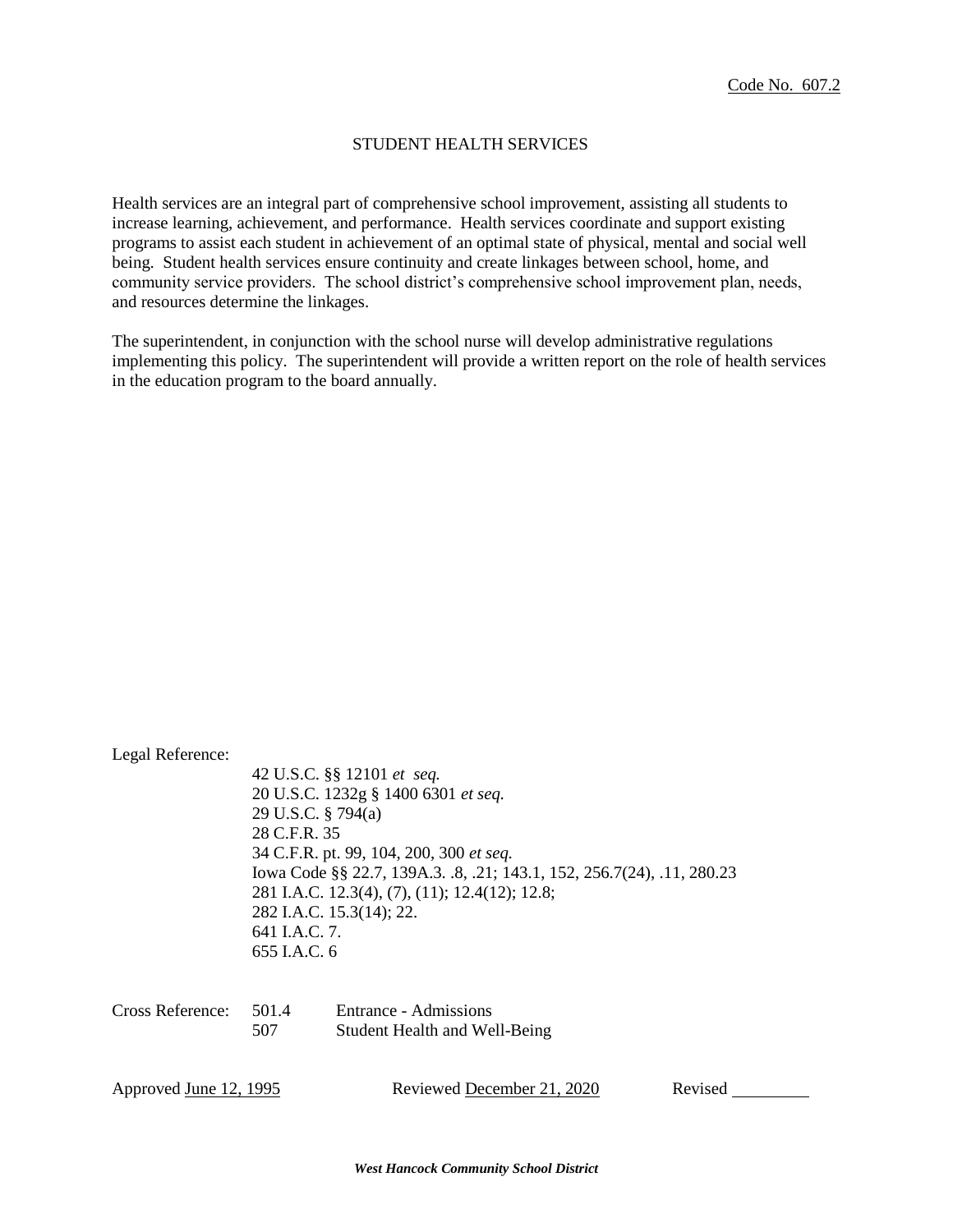### STUDENT HEALTH SERVICES REGULATION

Student Health Services Administrative Regulations

I. Student Health Services - Each school building may develop a customized student health services program within comprehensive school improvement based on its unique needs and resources. Scientific advances, laws, and school improvement necessitate supports to students with health needs to receive their education program.

Supports to improve student achievement include:

- qualified health personnel
- school superintendent, school nurse, and school health team working collaboratively
- family and community involvement
- optimal student health services program with commitment to its continuing improvement

Components provided within a coordinated school health program include:

- health services health education
	-
- 
- nutrition physical education and activity
- healthy, safe environment <br>• counseling, psychological, and social services
- staff wellness family and community involvement
	-

Student health services are provided to identify health needs; facilitate access to health care; provide for health needs related to educational achievement; promote health, well-being, and safety; and plan and develop the health services program.

- II. Student Health Services Essential Functions
	- A. Identify student health needs:
		- 1. Provide individual initial and annual health assessments
		- 2. Provide needed health screenings
		- 3. Maintain and update confidential health records
		- 4. Communicate (written, oral, electronic) health needs as consistent with confidentiality laws
	- B. Facilitate student access to physical and mental health services:
		- 1. Link students to community resources and monitor follow through
		- 2. Promote increased access and referral to primary health care financial resources such as Medicaid, HAWK-I, social security, and community health clinics
		- 3. Encourage appropriate use of heath care
	- C. Provide for student health needs related to educational achievement:
		- 1. Manage chronic and acute illnesses
		- 2. Provide special health procedures and medication including delegation, training, and supervision of qualified designated school personnel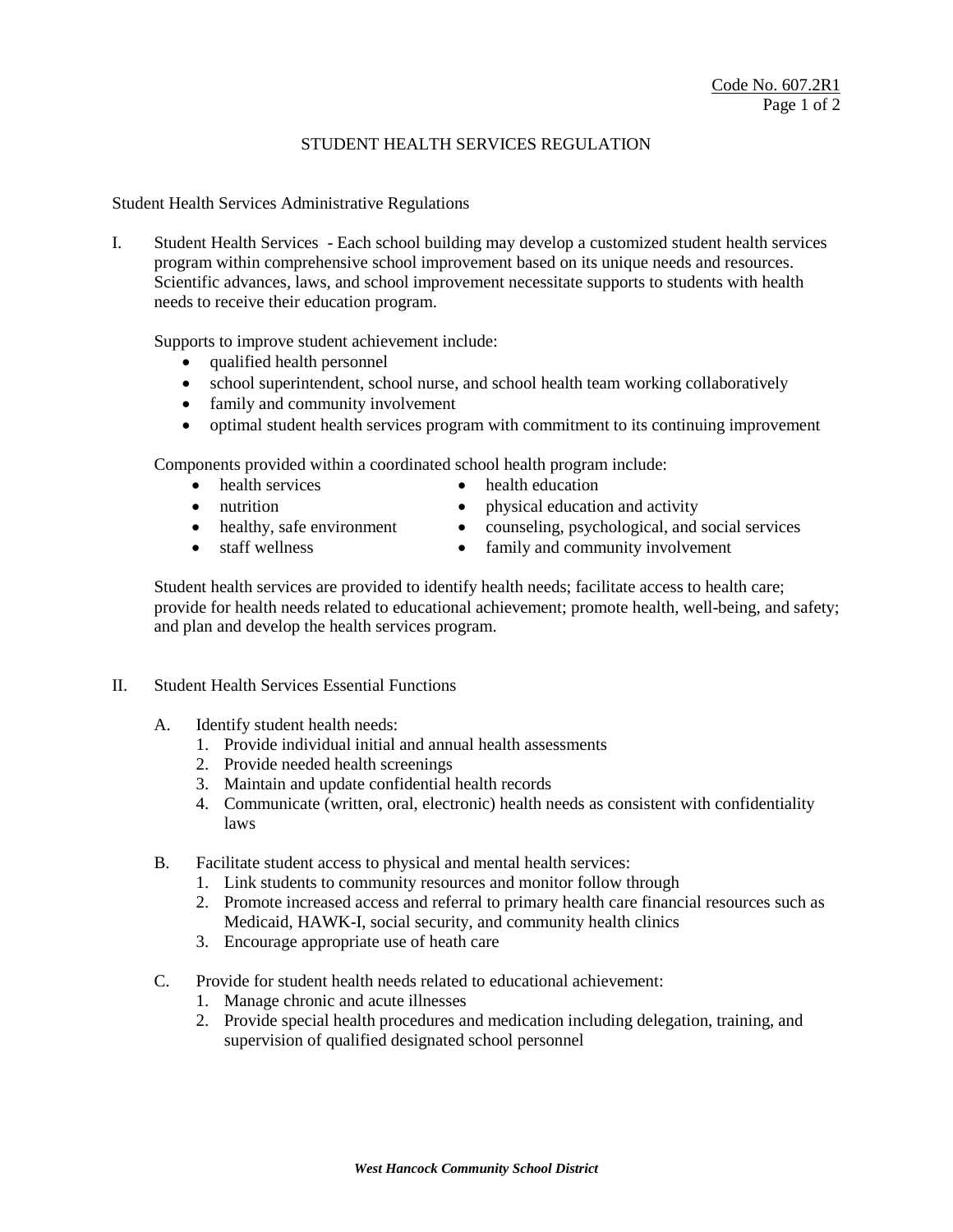# STUDENT HEALTH SERVICES REGULATION

- 3. Develop, implement, evaluate, and revise individual health plans (IHPs) for all students with special health needs according to mandates in the Individuals with Disabilities Education Act (IDEA), Rehabilitation Act (Section 504), and American with Disabilities Act (ADA)
- 4. Provide urgent and emergency care for individual and group illness and injury
- 5. Prevent and control communicable disease and monitor immunizations
- 6. Promote optimal mental health
- 7. Promote a safe school facility and a safe school environment
- 8. Participate in and attend team meetings as a team member and health consultant
- D. Promote student health, well-being, and safety to foster healthy living:
	- 1. Provide developmentally appropriate health education and health counseling for individuals and groups
	- 2. Encourage injury and disease prevention practices
	- 3. Promote personal and public health practices
	- 4. Provide health promotion and injury and disease prevention education
- E. Plan and develop the student health services program collaboratively with the superintendent, school nurse, and school health team:
	- 1. Gather and interpret data to evaluate needs and performance
	- 2. Establish health advisory council and school health team
	- 3. Develop health procedures and guidelines
	- 4. Collaborate with staff, families, and community
	- 5. Maintain and update confidential student school health records
	- 6. Coordinate program with all school health components
	- 7. Coordinate with school improvement
	- 8. Evaluate and revise the health service program to meet changing needs
	- 9. Organize scheduling and direct health services staff
	- 10. Develop student health services annual status report
	- 11. Coordinate information and program delivery within the school and between school and major constituents
	- 12. Provide health services by qualified health professionals to effectively deliver services, including multiple levels of school health expertise such as registered nurses, physicians, and advanced registered nurse practitioners
	- 13. Provide for professional development for school health services staff
- III. Expanded Health Services

These additional health services address learning barriers and the lack of access to health care. Examples include school-based services in the school, school-linked services connected to the school, primary care, mental health, substance abuse, and dental health.